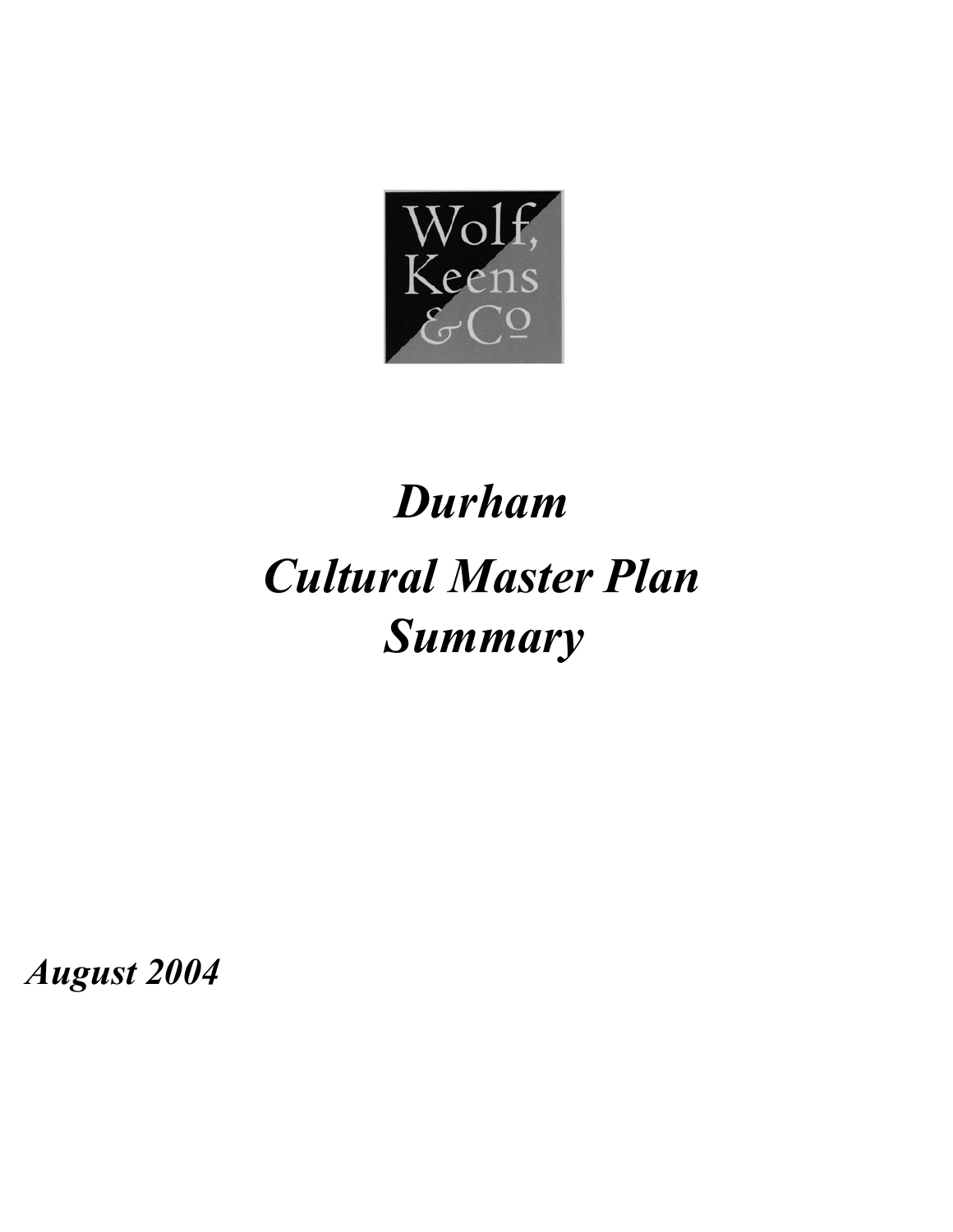## **What You Need to Know about Durham's Cultural Master Plan**

### *Why is Durham's arts and culture sector a vital asset?*

- Durham's cultural organizations and artists add **\$103 million annually to the economic activity in Durham**. That's a significant boost to our city's economic development.
- **Arts and culture is a significant business sector of the current and future Durham.** According to a recent state-wide research study on arts economic impact in North Carolina, the average number of non-profit arts and cultural organizations per county in our state is 19. Durham County has more than 150 non-profit arts and cultural organizations, and more than 900 artists. Additionally it has a lively mix of commercial arts and entertainment providers.
- **A number of Durham's own cultural assets are known internationally and nationally**, including African American Dance Ensemble, American Dance Festival, NCCU Jazz Ensemble, Full Frame Film Festival, The Hayti Heritage Center and its Blues Festival, Durham Arts Council, Mallarmé Chamber Players, and the arts museums of NCCU and Duke.
- Ninety percent of respondents to the Durham Cultural Master Plan's Civic-Community-Business Leaders Survey agreed that **arts and culture provide great ways to learn about our various ethnic and racial backgrounds.** Ninety-two percent of the survey respondents agreed that **"learning art skills is an important way to master other basic skills."**
- National studies have proven that **arts programs decrease youth delinquency, enhance a child's development, encourage conflict resolution, build tolerance and self-respect, provide safe havens for youth, reduce criminal activity, teach job skills, improve attitudes, behavior, and academic performance.**

"…**investment in the arts may be among the most innovative workforce development tools** at the disposal of state governments… The arts and cultural life of a region are also principal determinants of quality of life, which is widely recognized as a critical factor in location decision making for New Economy workers and companies……Additionally, the arts promote teamwork and team building, advance visual skills, may help increase standardized test scores and encourage problem solving – all necessary elements for a productive and self-sufficient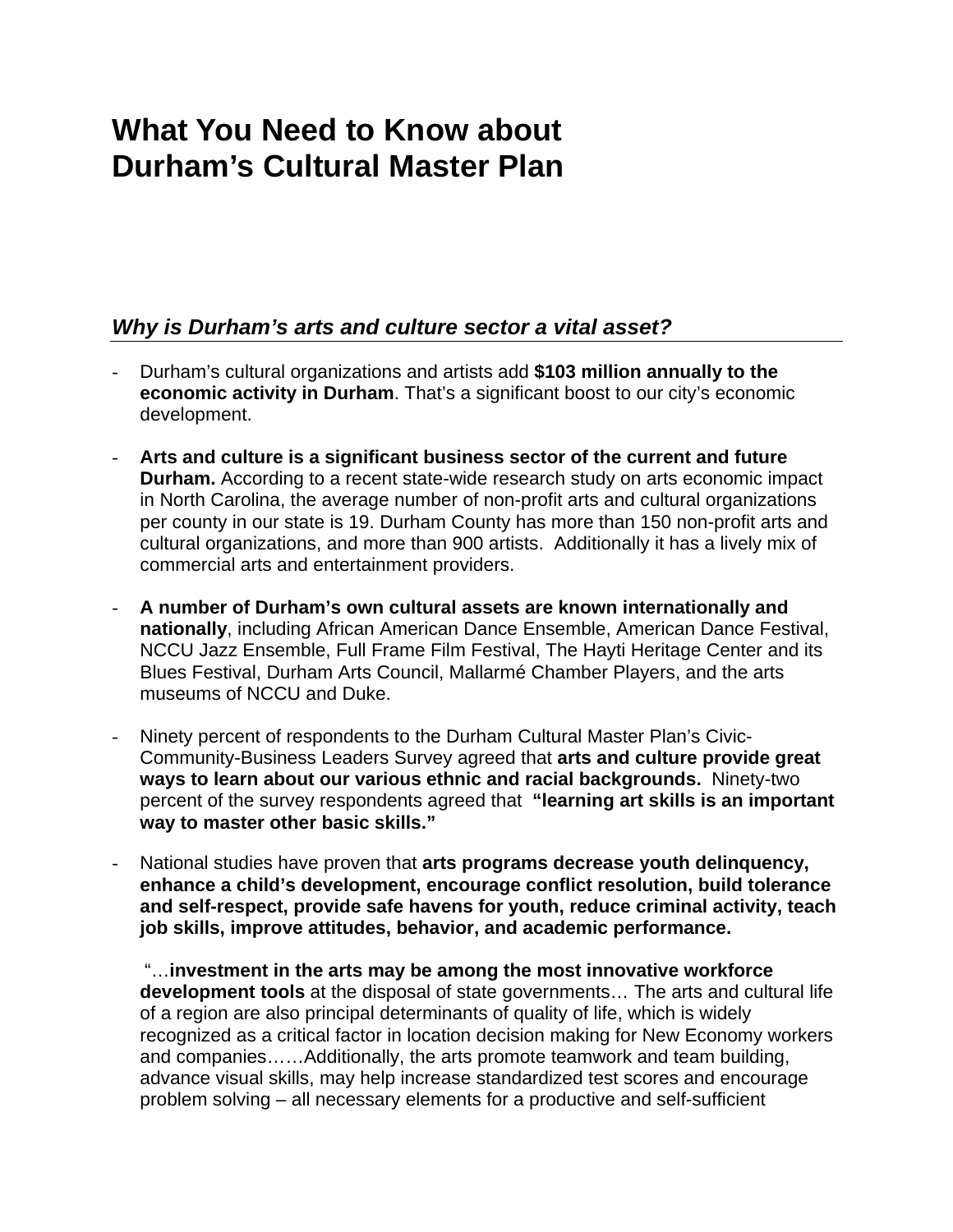workforce. *" "The Role of the Arts in Economic Development" – National Governors Association Center for Best Practices– June 2001 – [www.nga.org](http://www.nga.org/)*

### *Why is cultural planning important?*

- **-** Many cities (like Charlotte, Spartanburg, Birmingham, Austin, Philadelphia, Charleston, Newark and Knoxville to name just a few) have seen significant **increases in economic development** and **improvements in quality of life** after developing cultural plans and making significant long term public investment in their cultural communities.
- **-** Arts and cultural activities can be critical in **building bridges among diverse communities**. Arts and culture can provide **young people** with positive social outlets. And last but not least – arts and cultural activities are **fulfilling, lifeenriching, entertaining, and fun**!
- **- This plan addresses key issues and initiatives to strengthen the existing cultural community.** The Durham Cultural Master Plan assessment revealed that many of Durham's existing arts and cultural organizations are experiencing severe capacity and stabilization issues, and significant efforts must be undertaken quickly to buttress Durham's cultural assets.
- **-** With this consensus cultural plan**, arts and culture can play a stronger role** in economic development, education, and other aspects of community life in Durham.

### *The Durham Cultural Master Planning Process*

- **- Over the past year, our comprehensive cultural planning process engaged more than 500 people in Durham** – civic and religious leaders, corporate leaders, political leaders, educators, youth and youth programmers, artists, arts and cultural organization staff and boards, church musicians, retailers and club owners, neighborhood associations, social and civic groups, families, realtors, legislators, City and County leadership, major private funders, and newcomers – in discussing what types of arts and cultural features and opportunities they want for themselves, their families, their employees, and this community.
- **-** The cultural assessment process involved a series of **6 community meetings attended by 250 citizens,** plus a series of **114 individual interviews** and **33 small group meetings** with a wide range of stakeholders, plus **7 Steering Committee meetings**, and **8 Executive Committee meetings**.
- **- The assessment process also included extensive research** including a **regional facility inventory**; an **economic and financial analysis** of the cultural sector; a **cultural market analysis of Durham;** a **cultural organization/program inventory**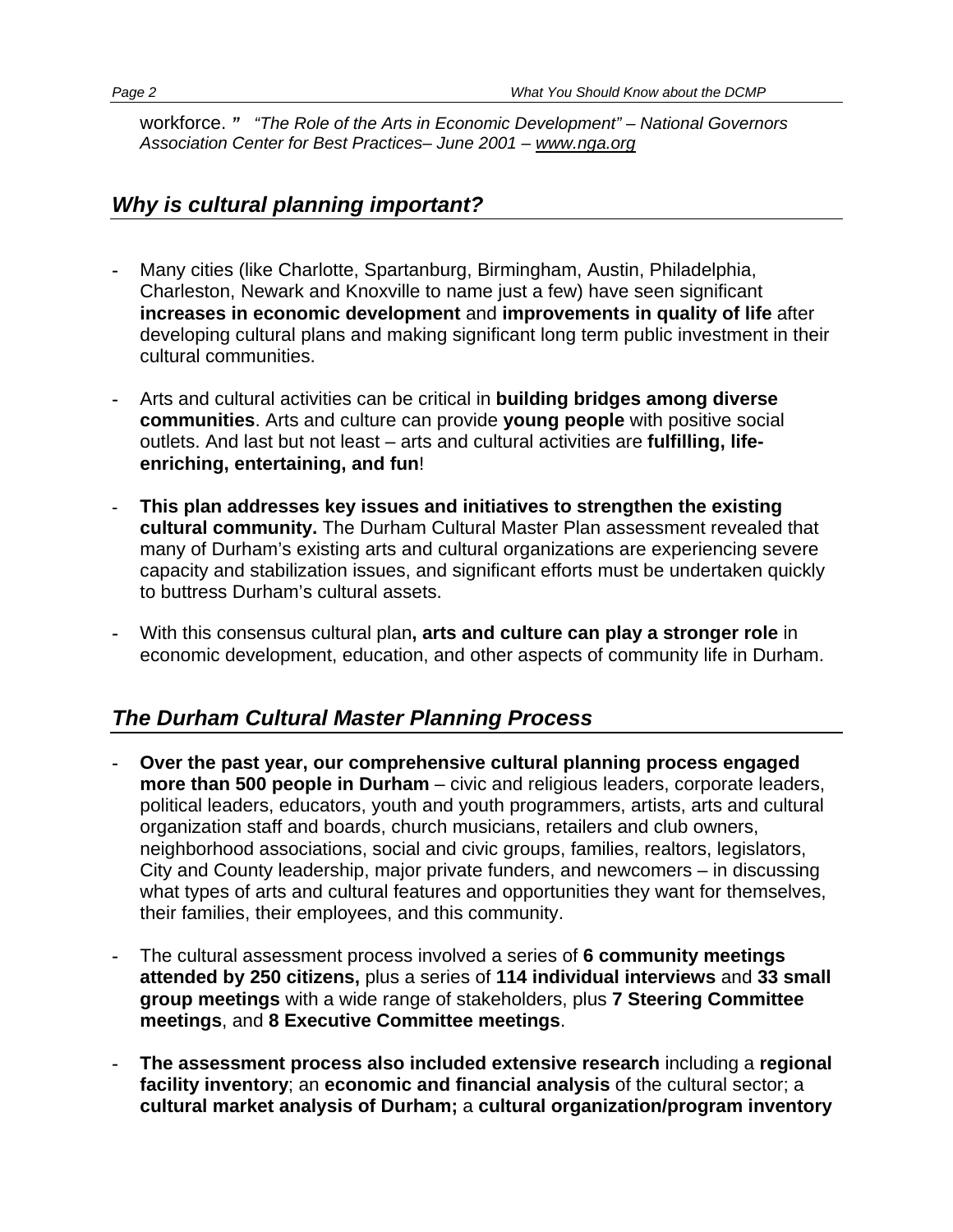of local arts and cultural organizations, and a **Civic-Community-Business Leader Survey.** 

- **- A 63-member Steering Committee of community leaders, appointed by the County Commissioners, and the Steering Committee's 17-member Executive Committee were highly engaged in the process and donated more than 800 hours of their time** to a variety of pre-planning, assessment, final planning and oversight tasks from the Request for Proposals tasks begun in March 2002, through the completion and presentation of the plan in August 2004.
- **- A top national consulting team headed by Wolf, Keens & Co., partnered with AMS Planning and Research** - two firms that have provided cultural planning for more than 100 cities across the United States - provided the guidance and expertise for the Durham cultural planning and assessment process. They were selected following a formal national RFP process, through the County, in which the Steering Committee considered proposals from 5 consulting companies. The consultants' work was funded by \$165,000 in designated Occupancy Tax Cultural Plan funds.
- **- Local administration and coordination for the planning process was provided by the Durham Arts Council,** which dedicated more than 3,000 staff hours over two years, including 480 donated intern hours through DAC's North Carolina Arts Council interns. The administrative work, which encompassed one year of preplanning and consultant search work, and one year of coordination of the planning process, was funded through \$35,000 in Cultural Plan designated funds collected from the Occupancy Tax, a \$10,000 donation from Duke University, and \$15,000 in private donations raised by DAC.
- **-** A dedicated **Durham Cultural Master Plan web site** was developed and is operating to continually update the community on the planning process and findings, and to solicit additional input from citizens.

### *The Vision for Durham's Cultural Sector in 2020*

Durham County has a vision and plan for the sustainability and continued enhancement of the cultural community. Arts and cultural offerings in Durham are effectively positioned, valued, and relevant in the community – as a creator of destination value, as an enhancement to the downtown and county-wide landscape, and as an expression of the vibrant and diverse cultures of Durham. Arts and culture are a strong economic force in building tourism and business investment in the community, and as a force in building quality of education, and quality of individual, community and family life. Durham has utilized its Cultural Master Plan to enhance its cultural landscape, maximize scarce resources, and provide coordinated vision and collaboration among a variety of cultural, civic, and business partners.

Durham celebrates its rich cultural mix through visual arts, performing arts, literary arts, the history and heritage of this region, the sciences, and the humanities, as well as the forms of cultural expression that ground the diverse people who live here. Durham's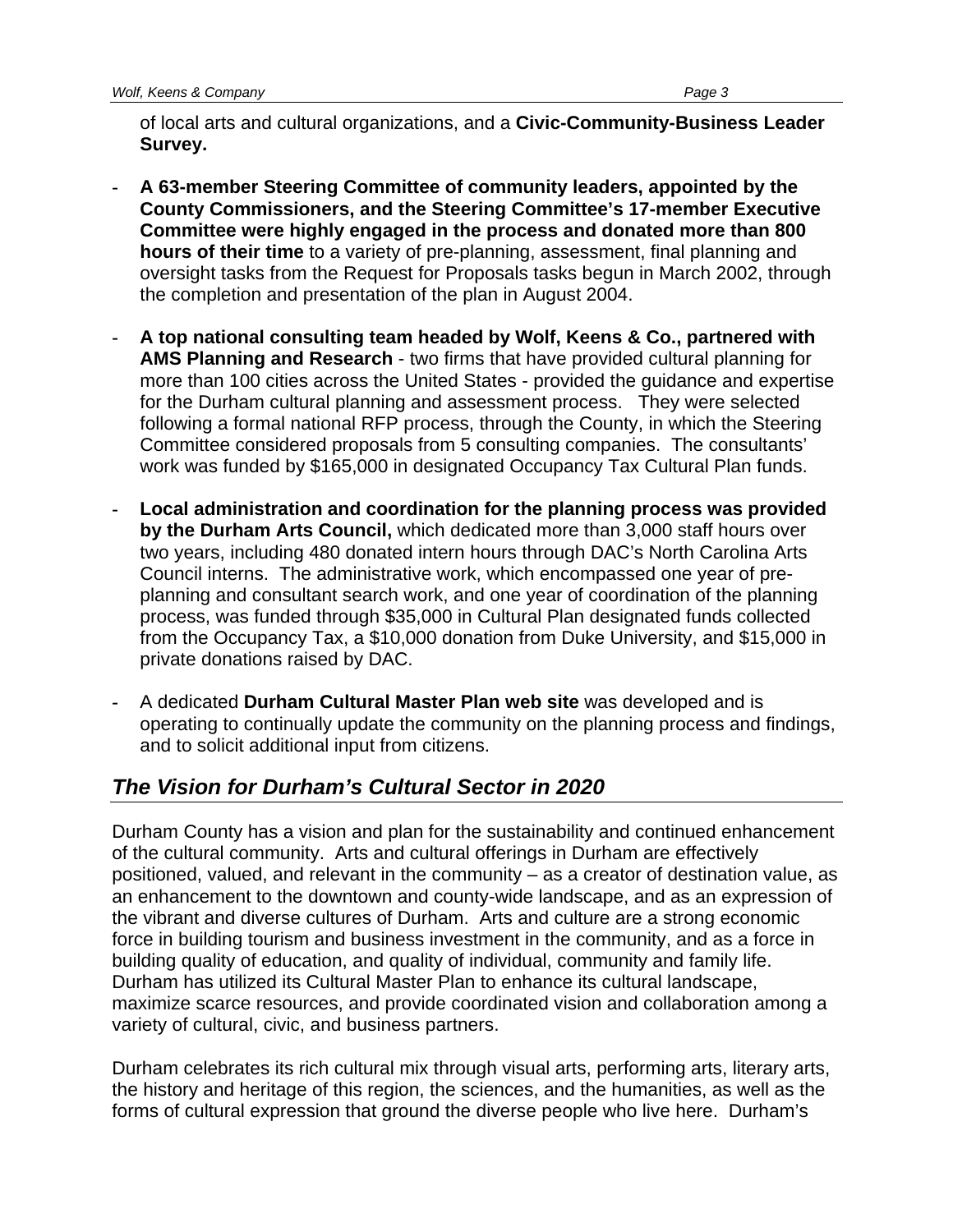cultural "ecology" is strong and supports Durham's economic, social, and cultural wellbeing. With active and committed civic, public, and cultural leadership, Durham's cultural organizations and artists have access to the financial, facility, and human resources they need for stabilization, growth, and service to the community.

### *What does our community want?*

### *Business and civic leaders want…*

- **- Enhanced activity level in the downtown** through increased arts and cultural presence.
- **- Competitive edge in quality of life amenities** to advance Durham's ability to attract and retain businesses and employees.
- **-** A **cost-effective, well-operated cultural sector** that addresses the interests of residents and visitors.

### *Residents want…*

- **- Newcomers**…better **information** about what's already going on in Durham so that they know about all available offerings.
- **- Parents**…more emphasis on **cultural education activities** at school and in the neighborhood.
- **- Educators**…better **communication** and **coordination** with cultural organizations to make better use of scarce resources.
- **- Youth**…more **opportunities** and facilities to explore their own **creativity.**
- **- Families**…greater **access** to a broad range of arts, cultural, and entertainment activities – both close to home *and* focused in Durham's downtown.
- **- Everyone**…increased emphasis on **diversity** in cultural programming, organizational governance, and audience building.

### *Cultural organizations and artists want…*

- **- Opportunities to work collaboratively** with other organizations and artists as well as with commercial businesses.
- **-** New ways to **build staff capacity** through more comprehensive and consistent training and technical assistance.
- **-** More effective techniques to **increase earned and contributed income**.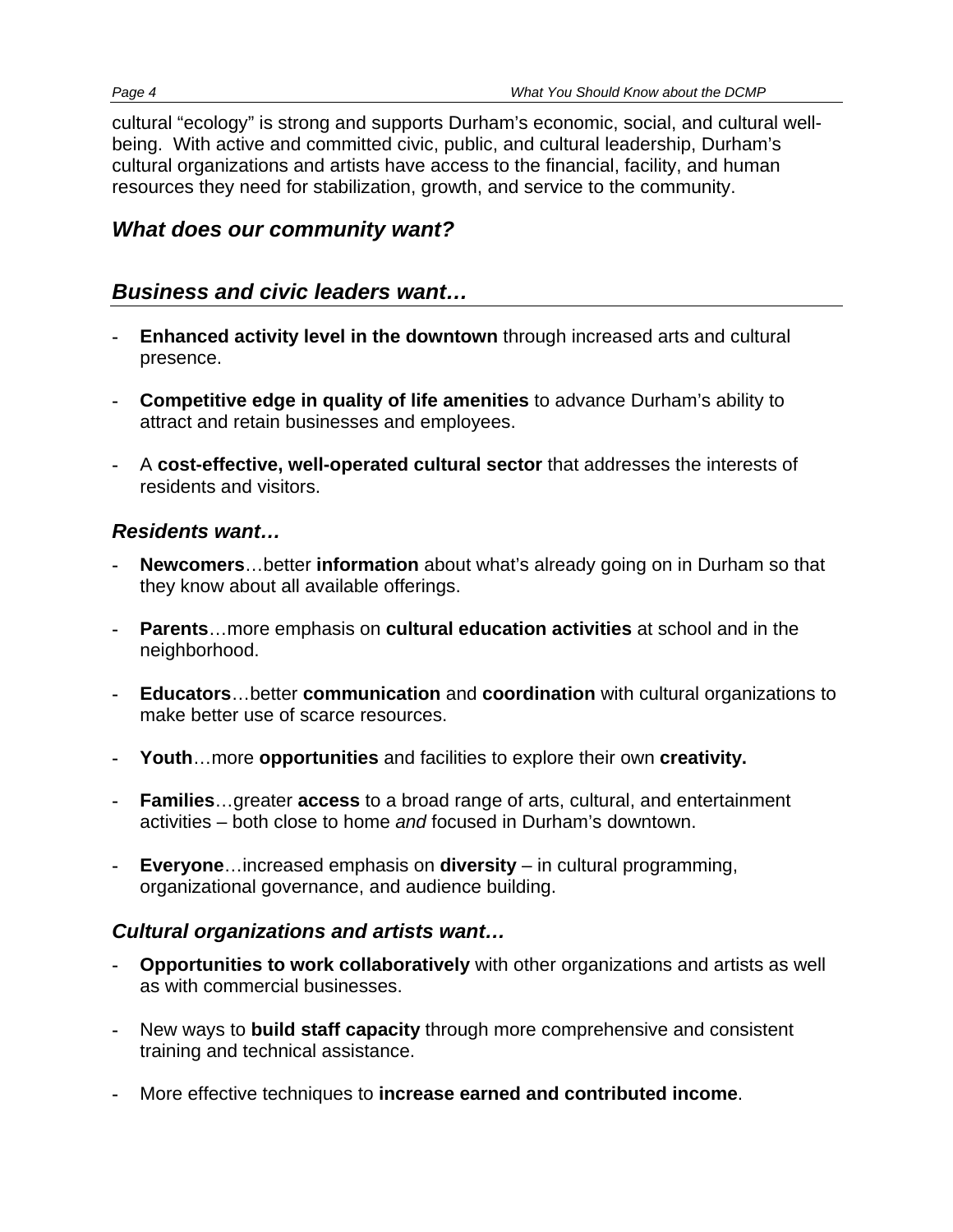#### *The Key Goals of the Durham Cultural Master Plan*

The Durham Cultural Master Plan outlines initiatives over the next 15 years that reflect community priorities and provides a road-map to fulfill them. The full plan document outlines in-depth the multiple initiatives and strategies to achieve each goal.

*Goal 1: ORGANIZATIONS AND ARTISTS* **–** Strengthen the organizational structure and build the capacity of Durham's existing cultural assets, including organizations, events, festivals, and artists.

**Goal 2: DIVERSITY** – Use arts and culture as a way to increase understanding and communication among people of diverse backgrounds.

*Goal 3: ECONOMIC DEVELOPMENT* – Use Durham's many arts and cultural assets as a key component of strategies to foster economic development throughout Durham County.

*Goal 4: EDUCATION* – Improve access to formal and informal arts and cultural education for people of all ages and in all walks of life.

*Goal 5: AUDIENCES* **–** Build cultural audiences by increasing participation of existing audience members and bringing new attendees to activities.

*Goal 6: FACILITIES* **–** Strengthen and diversify Durham's mix of cultural facilities throughout the County.

*Goal 7: COMMUNITY-WIDE ORGANIZATIONAL INFRASTRUCTURE* – Sustain and strengthen existing community-wide organizations that support the arts and cultural sector.

*Goal 8: RESOURCES* – Build a stronger resource base for arts and culture in Durham to ensure effective program delivery.

### *What is needed to carry out the Plan and achieve its goals?*

#### **Structure is the first priority.**

Much of what needs to be done has to do with **coordination**, **communication**, **collaboration**, and **facilitation**. We need an **entity** to be responsible for making sure that happens. It must be empowered to develop **"win-win" cultural partnerships** between **City** and **County** governments, **Public** and **private** sectors, **Commercial** and **nonprofit** cultural enterprises, **University** and **community** sectors, and **Cultural** and **business** sectors.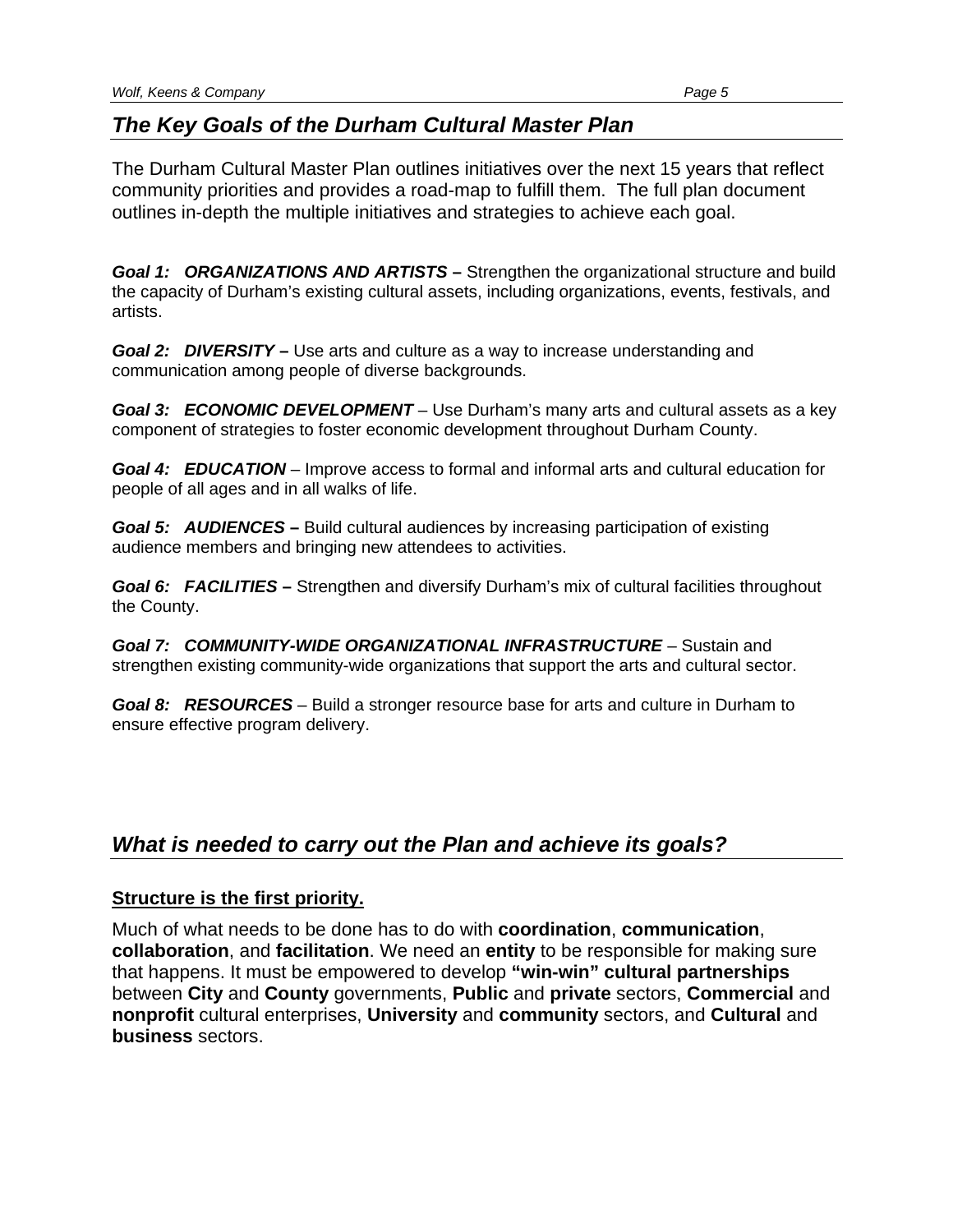#### **The recommended implementation structure:**

#### **The first steps of implementation require paid staff and a volunteer advisory**

**board**. The staff/administration function is recommended to be placed within the City Office of Employment and Economic Development with an advisory board of informed citizens. The intent of this structure is to visibly invest responsibility for the implementation of the DCMP in both the public and private sectors and optimize coordination between each sector's community development goals.

**The advisory board** is proposed to have 12 members. Because of their extensive knowledge of and involvement with the creation of the DCMP, it is proposed that initial membership of the advisory board (with staggered terms) be drawn from the DCMP Steering Committee and Executive Committee already appointed by the County Commissioners. Membership should be constituted to reflect the interests of the County, City and private sectors.

The **initial work** of **one project director staff person** and the **advisory board** will include:

- Present the Plan, its immediate goals and long-term impact, to all sectors of the community.
- Confirm a sequence of action from the Plan's initiatives.
- Identify, engage, convene and coordinate community partners in early initiative implementation.
- Design and oversee the mechanism for distributing implementation funds to community partners.
- Advocate for public and private sector funding and identify a long term dedicated revenue stream for on-going implementation.
- Monitor and report on progress.

**This proposal is for the first two years of implementation.** During that time the structure will be evaluated by the advisory board and appropriate city management, which will either propose that the structure be renewed or be modified as appropriate. **The \$500,000 which was collected through the occupancy tax, as provided in N.C. Legislature, Session 2001, House Bill 917, will provide the initial source of funding for the administrative function and launching specific community initiatives outlined in the Plan. These occupancy tax funds would be transferred to the City through an interlocal agreement with the County.**

#### **Short term and long term resources are critical.**

Funding of \$500,000 is already secured and has been collected through the Occupancy Tax for the first two years of administrative infrastructure (\$135,000 estimated) and first priority DCMP initiatives in years 1 and 2 (\$365,000) designed to lay the ground work for the on-going plan implementation. The remaining funding for ongoing initiatives in the 15 year plan must be developed from a mix of private and public sources.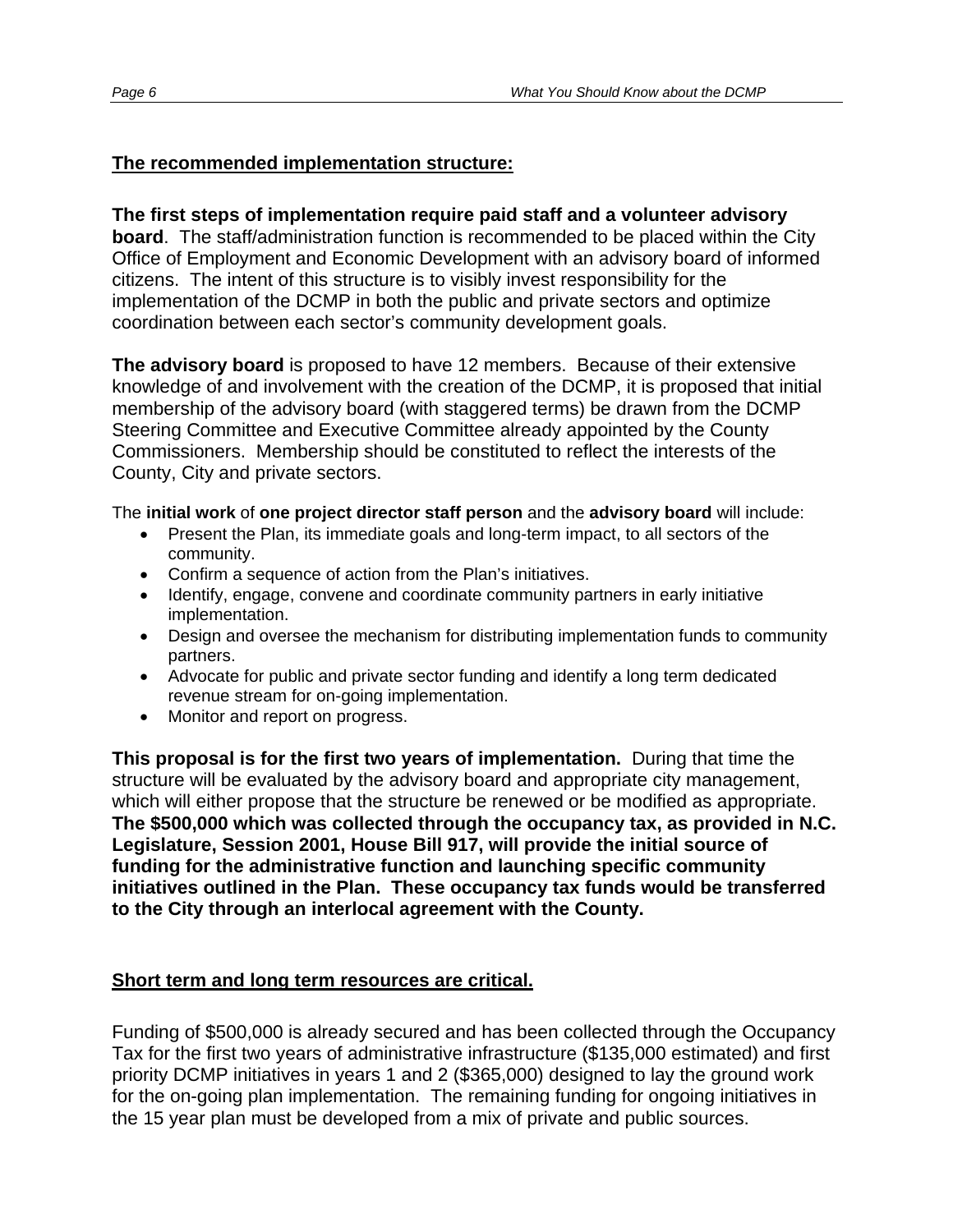**Annual operating support for current arts and cultural organizations from City and County must be maintained and grown** in addition to the Plan initiatives.

**Other DCMP initiatives over the next 15 years** (for example, history/heritage museum, marketing for festivals, etc.) will be **costed out on a per-project basis** as the implementation progresses.

We need **greater long-term financial investment** from government, businesses, and individuals.

- A **dedicated funding source** that provides the resources to grow the cultural sector to its full potential.
- **Increased support from the corporate sector** in recognition of the role arts and culture plays in business recruitment and employee retention.
- **Stronger individual support** for arts and culture in all aspects of our lives in particular in school, after-school, and in our neighborhoods.

We need on-going and committed **civic leadership** that sees this agenda as a critical part of furthering Durham's revitalization.

### *How can Durham provide stronger long-term support needed for arts and culture in this community?*

Beyond the initial \$500,000 in Cultural Plan implementation funding that has already been collected through the Occupancy Tax, ongoing initiatives in the plan and long term strengthening of the cultural sector should be funded by corporate, individual and public sectors, **and we recommend that the public sector take the lead**!

For Durham's public sector to equal the *per capita* level of local government spending on arts and culture of several other culturally active communities (Charlotte, Austin, and Birmingham), it would have to **increase** *per capita* **spending from \$5.95 to \$9.12**. That equates to an increase of **approximately \$1 million annually,** as shown on the detailed chart in the full plan document.

Durham City and County have contributed much to arts and culture but they must do more. Typically, cities and counties use admissions taxes, user fees, real estate transfer taxes, developer fees, hotel occupancy taxes, meals taxes, sales taxes increments, and other mechanisms to support local arts and cultural amenities. Here are some examples:

| <b>Hotel/Motel Tax</b>         | Miami/Dade     | 2% bed tax                                        | \$12.2M in FY01-02 |
|--------------------------------|----------------|---------------------------------------------------|--------------------|
| <b>Special Taxing District</b> | Denver         | $1/10$ of 1% sales tax                            | \$30M annually     |
| <b>Admission, Seat,</b>        | <b>Broward</b> | $\frac{1}{2}$ of 1% sales tax on admissions, CDs, | \$45M in FY00      |
| <b>Entertainment Tax or</b>    | County         | tapes, video rentals.                             |                    |
| Fee                            |                |                                                   |                    |
| <b>Property Tax</b>            | Saint Louis    | Special tax district.                             | \$49M in FY02      |
| <b>Impact Fees</b>             | Los Angeles    | Art Development Fee                               | \$515K in FY01-02  |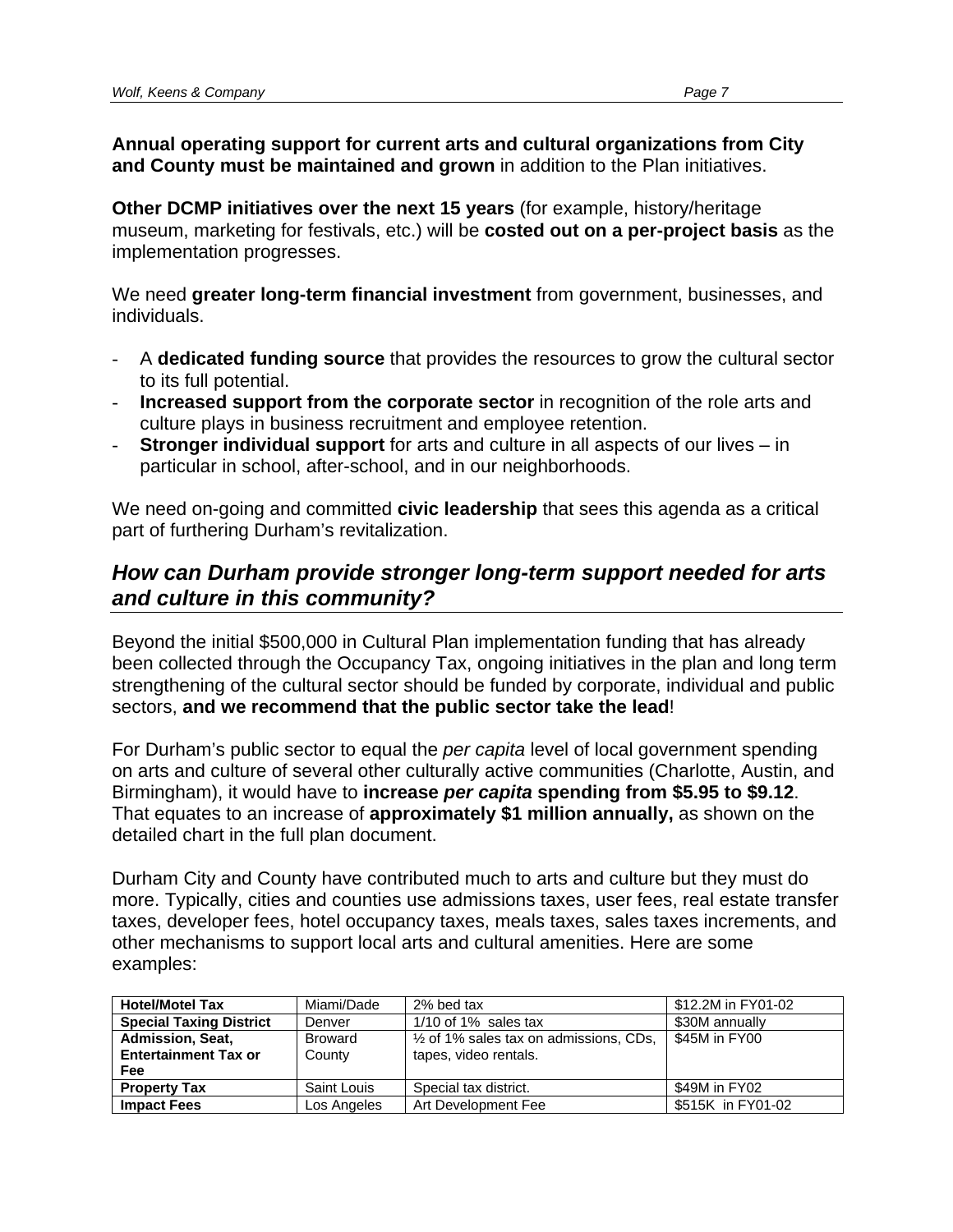### *What's next?*

(1) The Steering Committee of the Durham Cultural Master Plan requests that the Durham County Commissioners accept this Durham Cultural Master Plan on behalf of the citizens of Durham and Durham's arts and cultural community who participated extensively in the creation of this plan.

(2) The Steering Committee further asks the Commissioners to endorse the 24-month initial implementation plan as outlined herein, which is full funded through the existing \$500,000 that has already been collected through the Occupancy Tax, as provided in N.C. Legislature, Session 2001, House Bill 917.

(3) The Steering Committee will be meeting with Durham City Council at their August 5, 2004 work session to request that they approve the implementation strategy that involves the City. The implementation strategy that is proposed was discussed with County and City management and staff to reach consensus.

(4) In the spirit of cooperation between both City and County governments, the Steering Committee will ask City Council to endorse the overall Durham Cultural Master Plan that has been developed at the request of Durham County.

(5) The Steering Committee, provided that the Durham Cultural Master Plan is accepted and approved, and provided that the implementation strategy for the first two years is accepted and approved, the Steering Committee will ask both the County Commissioners and the City Council for approval to move forward to develop the draft of an Inter-local agreement that will allow for the transfer of the \$500,000 in Cultural Plan Implementation designated Occupancy Tax funds from the County to the City so that plan implementation can begin.

### *Thank You to the Leadership of Durham County*

The Steering Committee of the Durham Cultural Master Plan, Co-Chaired by Peter Anlyan, MaryAnn Black, and Sylvia Kerckhoff, wish to thank the Durham County Commissioners and Durham County Management for their leadership and vision in supporting and requesting the creation of this cultural plan.

We believe that the implementation of this plan will stabilize and sustain our current cultural assets and help the community make wise choices in implementing new cultural initiatives and assets.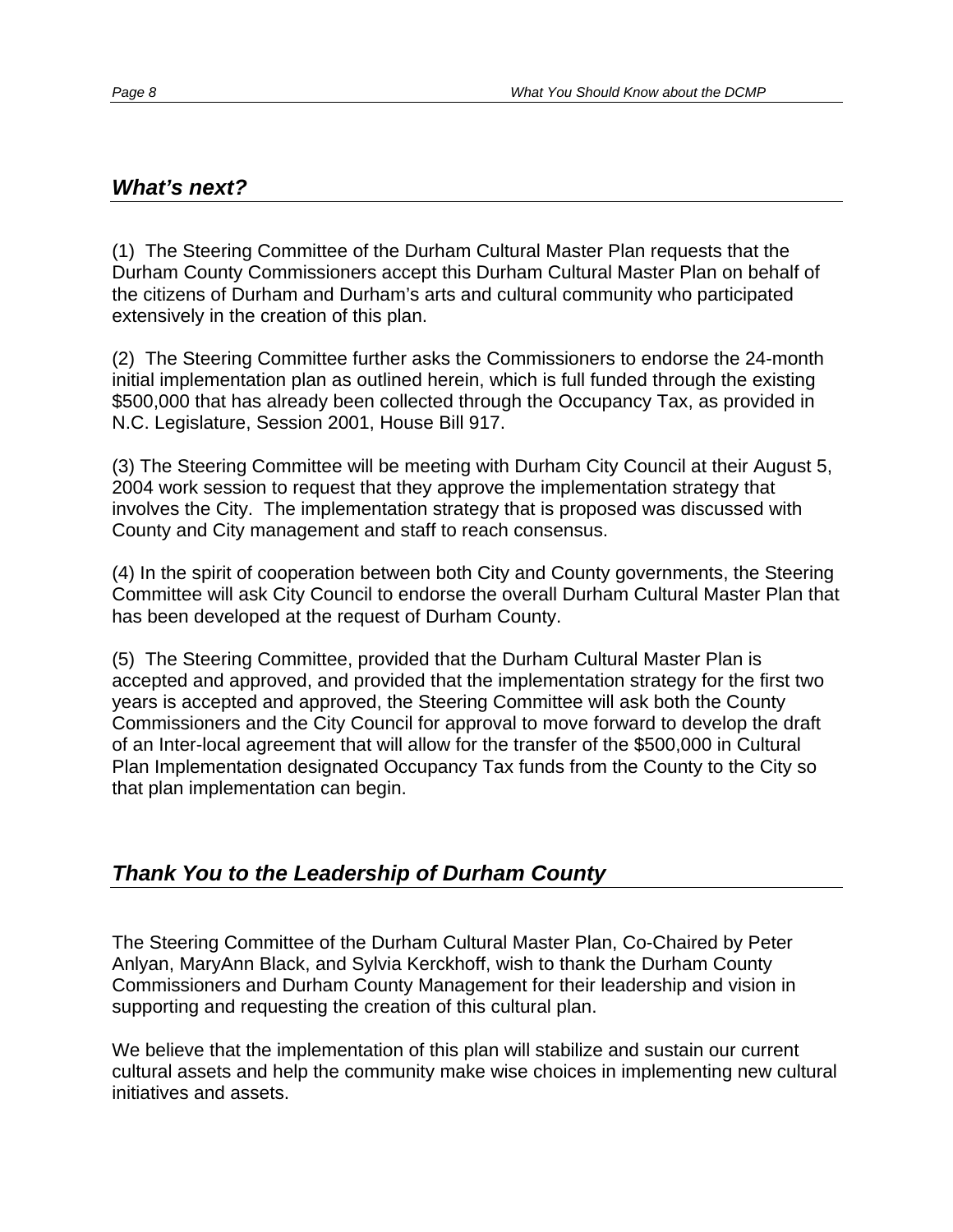# **Executive Summary**

### *Introduction*

Interest in a cultural master plan for Durham has grown over the past few years. This process, funded by the County's Occupancy Tax, with the leadership of a Steering Committee appointed by the County Commissioners, and project administration provided by Durham Arts Council, is the culmination of that interest. The purpose of the plan is to identify the priorities of the citizens who participate and provide a road map to fulfill those priorities.

### *Planning Tasks and Process*

Over 500 people have been directly engaged in this process. The tasks that were undertaken include:

- Overseeing a series of **community meetings** with over 250 participants
- Conducting a comprehensive **cultural assessment** through a series of individual interviews and small group meetings with a wide range of stakeholders
- Facilitating a series of meetings with a 63-member community-based **Steering Committee**
- Conducting a **regional facility inventory**
- Performing **economic and financial analyses** of the cultural sector
- Conducting a **cultural market analysis** of Durham
- Compiling a **cultural organization/program inventory** of local organizations
- Conducting **a web-based survey of Durham civic, community, and business leaders**, in cooperation with the Durham Convention and Visitors Bureau.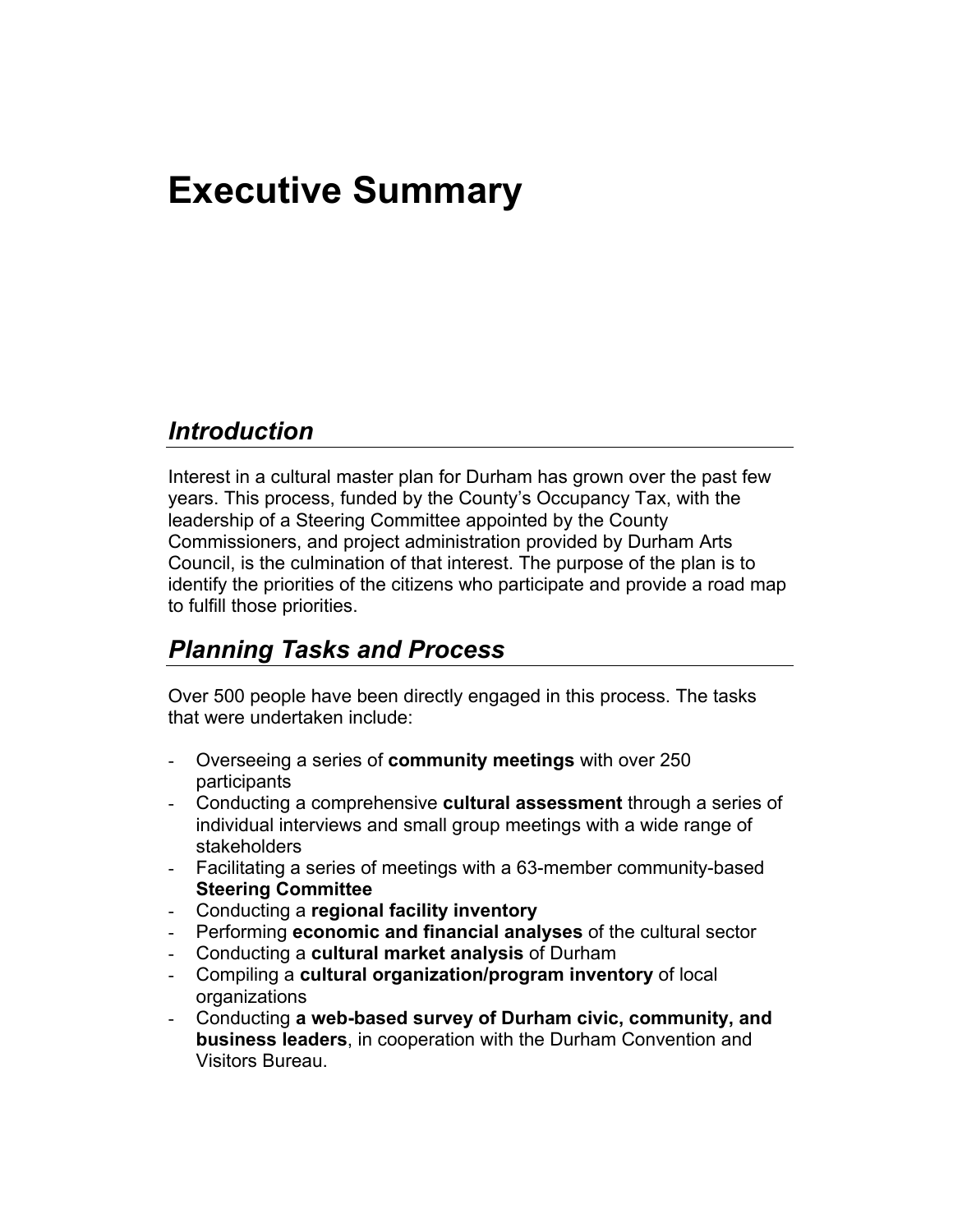The consultants, through a series of community sessions and meetings with the Steering Committee, developed emerging themes which were revised into "situation papers" on key topics. These were reviewed by working groups and in turn formed the basis for a draft of goals and objectives. After these were reviewed by the Steering Committee, the preliminary report was drafted.

### *Key Themes*

- Durham is uniquely defined by a history of racial and cultural **diversity**, as well as increasing diversity in lifestyle.
- Arts and culture, as part of the mix of "quality of life" factors, can be a powerful ally in **economic development**.
- Arts and culture is **a way to pass on traditions**. Involving young people in arts and culture can build audiences, enhance learning and communication skills, build self esteem, foster community involvement, and train potential artists and arts appreciators.
- Building a dynamic program to raise the awareness of Durham's cultural offerings throughout the Triangle region will not only **build audiences** but will **enhance Durham's image** in the region and beyond.
- It is critical to **build the local audience** by providing opportunities to experience culture beyond Durham's Downtown.
- Significant efforts must be undertaken quickly to **buttress Durham's cultural assets.**
- Little of this plan will be implemented without **additional human and financial resources**.

### *Durham's Vision for its Cultural Sector in 2020*

A vision for the Durham Cultural Master Plan (DCMP)and for the general shape of the Durham cultural community in 2020 has been developed, tested, and revised. Highlights of it include the following:

**-** In Durham, culture is more than the visual and performing arts and includes the history and heritage of this region, the sciences, the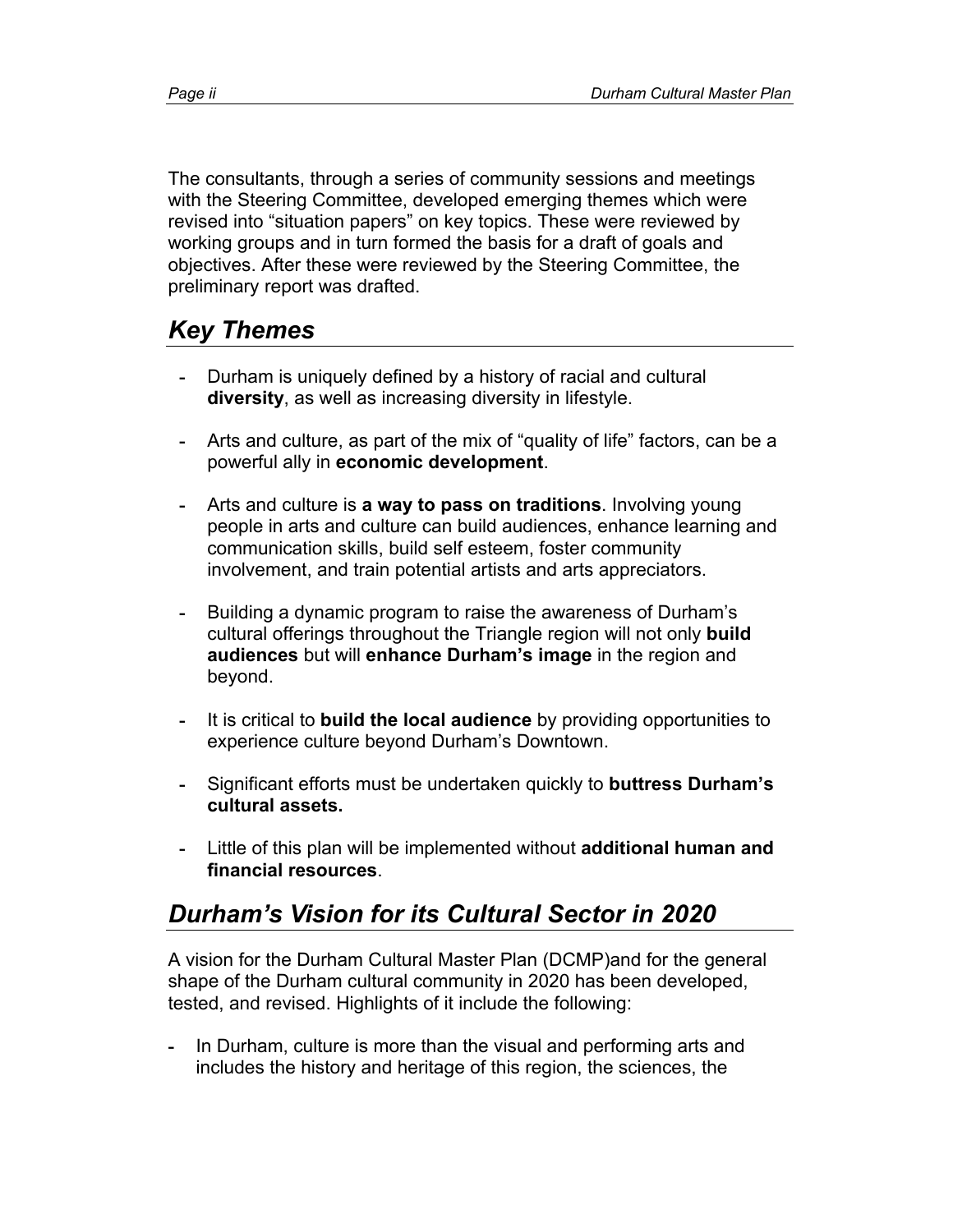humanities, as well as the forms of cultural expression that ground the diverse people who live here.

- Durham's arts and culture is enriched by its history, heritage, and diversity. Durham celebrates its rich cultural mix and works to continue its future growth.
- Durham's cultural "ecology" is strong and supports Durham's economic, social, and cultural well-being. It has been built on Durham's strong local cultural sector.
- With active and committed civic, public, and cultural leadership, cultural organizations have access to the financial and human resources they need.

### *Key Findings*

### **Context**

Durham's cultural sector already represents a significant industry. The consultants' research indicates that the total economic activity generated by the nonprofit cultural sector in Durham is nearly \$103 million annually. This is all the more impressive given the severe limitations – both in terms of personnel and dollars – under which cultural organizations work.

Much of the focus of this Cultural Master Plan revolves around capacity building within the cultural sector *and* strengthening the working relationship between that sector and the civic, commercial, development, tourism, and hospitality sectors.

### **Organizations and Artists**

The success of Durham's cultural sector, and its ability to serve priority community goals, rests not only on the artistic and programmatic vision of its organizations and artists, but also on their organizational capacity. All evidence suggests that Durham's cultural sector is significantly more mature programmatically than it is organizationally. For example, nearly half of all organizations that responded to the consultants' financial survey had budgets of under \$100,000. Time and again, the consultants heard that the first priority is to stabilize existing cultural organizations, events, and programs.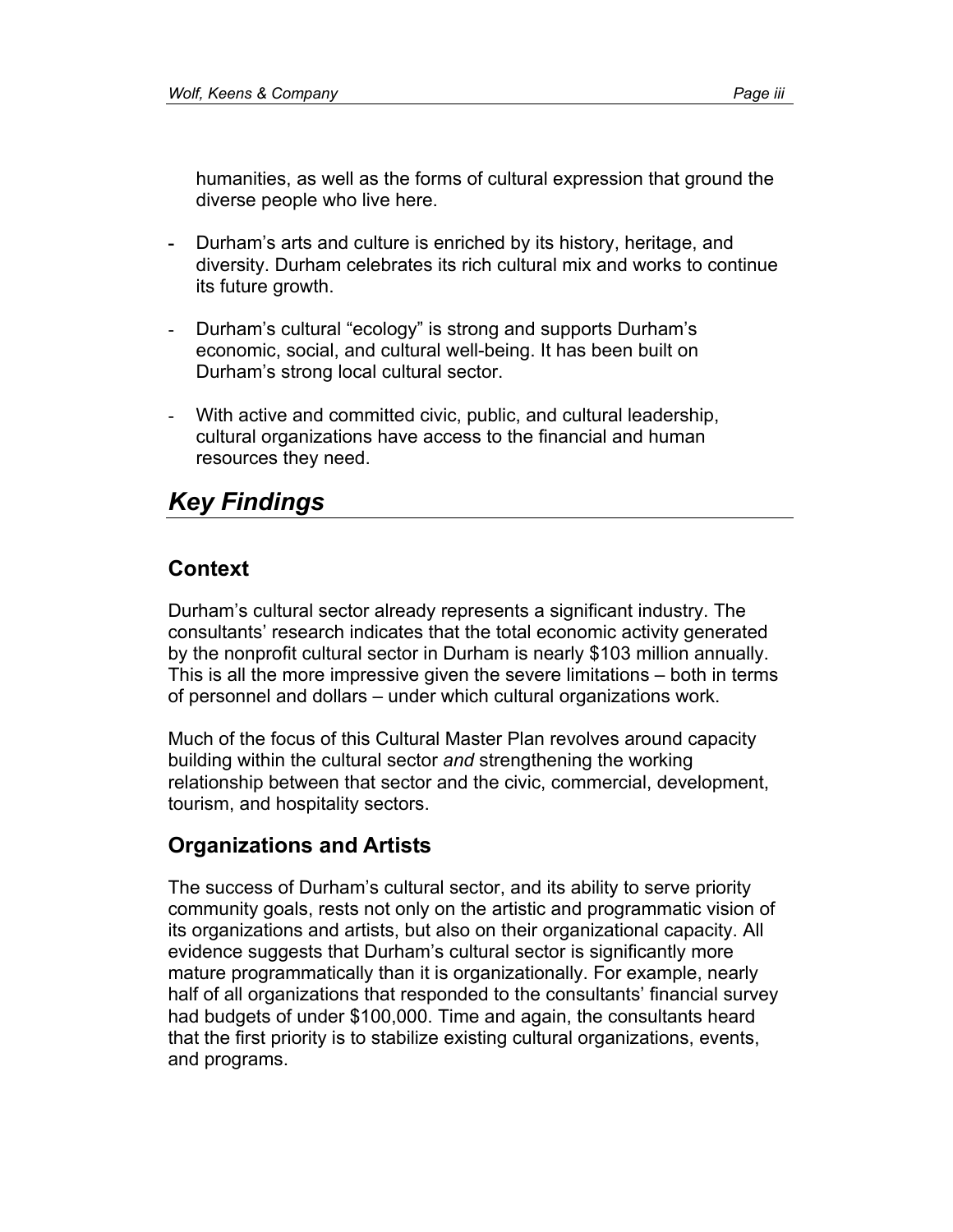The notion of shared services resonates for many participants. They point to the need for better, more effective collaborative initiatives to help sustain cultural groups. Initiatives that provide effective technical assistance and foster shared office space, equipment, and even support staff can cut costs and improve efficiency in significant ways.

Artists have many needs that must be addressed. One top priority is simplified procedures for rezoning lofts and other spaces for studio, rehearsal, or live/work space. These and other needs require specific solutions that take into account the various and unique working requirements of artists and require flexibility on the part of City and County officials.

### **Diversity**

Durham is uniquely defined by a history of racial and cultural diversity, as well as increased diversity in lifestyle. The historic treatment of African American residents represents a legacy that has not yet been fully overcome. Many participants, representing different sectors of the community, described the value of and need for programs to address the history and heritage of Durham as a way to continue an on-going process of reconciliation and to celebrate Durham's past.

The growth of the Latino population has added both a richness and a complexity to racial interactions in Durham – the community is multi-racial rather than bi-racial. Some participants articulated the need for a physical space for the Latino community and others interested in Latin culture to gather and offer cultural programs.

Most participants agree that the addition of more culturally specific programming would be welcome. With a 44 percent African American and 10 percent Latino population, and with these numbers increasing steadily, exploring further programming relevant to these communities is critical.

What is most important is that arts and culture can bring people together in a celebratory, positive, and non-confrontational way. According to the recent survey of civic, community, and business leaders conducted by the Durham Convention and Visitors Bureau (DCVB), 90 percent of respondents agreed or strongly agreed that "arts and culture provide great ways to learn about our various ethnic and racial backgrounds."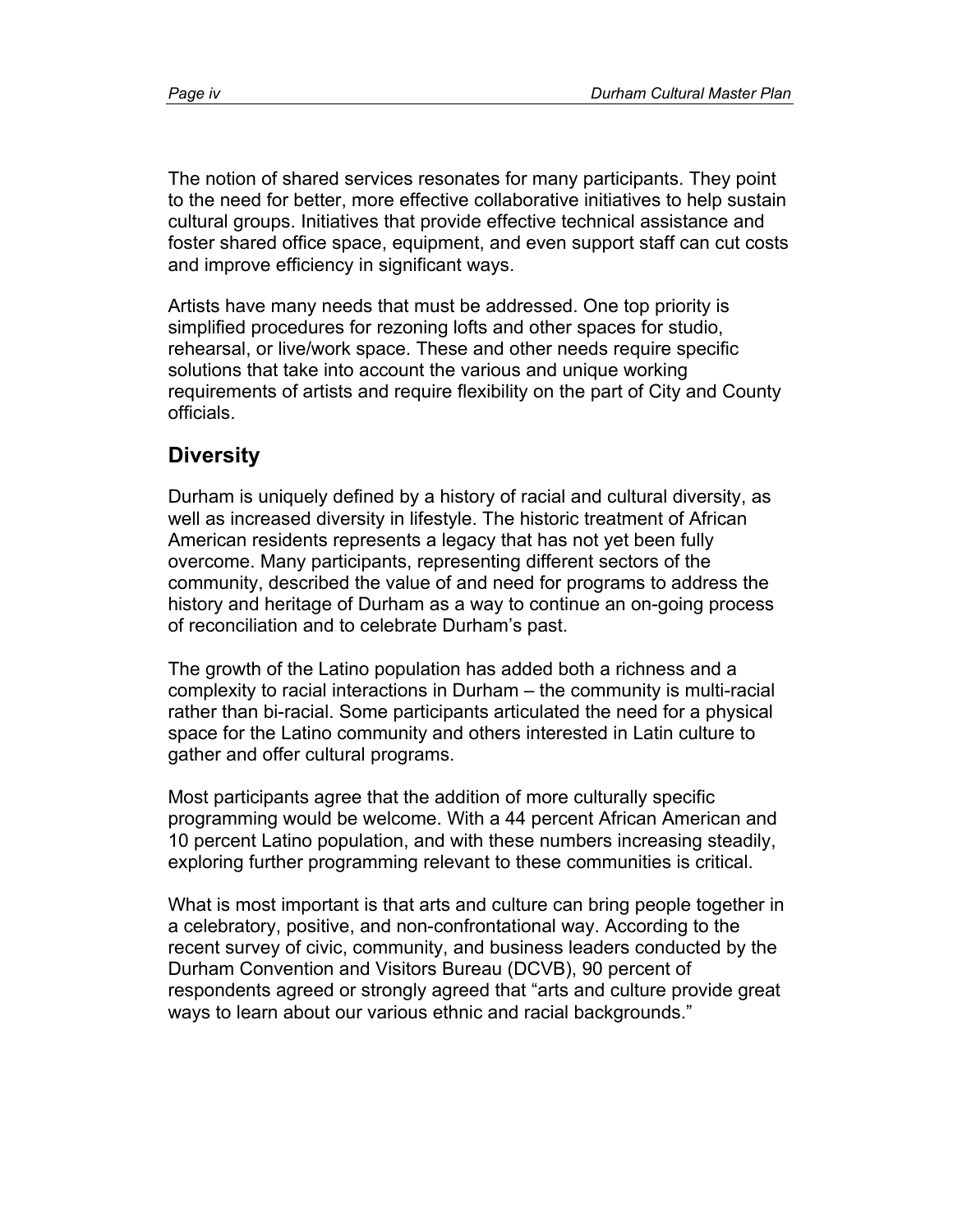### **Economic Development**

More than in most communities in which the consultants have worked, civic leaders in Durham generally understand that arts, culture, history, and heritage are community assets and can be used to support economic development. With respect to the Downtown core, efforts have been made to enhance the streetscape and to provide more opportunities for activities and celebrations as well as increase the number of cultural retail outlets.

The key challenge is to understand and address the unique needs that artists and artist-run businesses have so that they can more readily participate in these activities. In this context, it is important to recognize that support for artists *is* support for economic development.

It will be important to bring together leadership in the arts and cultural sector with developers, City officials, and other business leaders so that they can learn more about one another's ways of operating. It will also be important to work jointly on such issues as establishing effective incentives or protections for small cultural businesses and partnerships between commercial and nonprofit entertainment venues.

Cultural activities can – and should – occur in many places besides commercial areas. It is important to provide opportunities to experience arts and culture in neighborhoods throughout the County. In this way, the level of interest, engagement, and support will grow as more and more people see themselves reflected in the mix of activities that are fostered.

### **Education**

According to the DCVB's survey of civic, business, and community leaders, 92 percent of respondents agreed that "learning arts skills is an important way for children to master other basic skills." It is held virtually unanimously that the initial focus for cultural education must be on K-12 education, since exposure to arts and culture must begin at an early age. Durham Public Schools (DPS) has generally been supportive of such an approach, as has the community.

Funding constraints have limited the growth of cultural programs in the schools. However, there is general agreement that arts and cultural education offerings in DPS (and likely in other independent and charter schools in the community) would benefit from better coordination among educators, administrators, parents, and providers of cultural programming.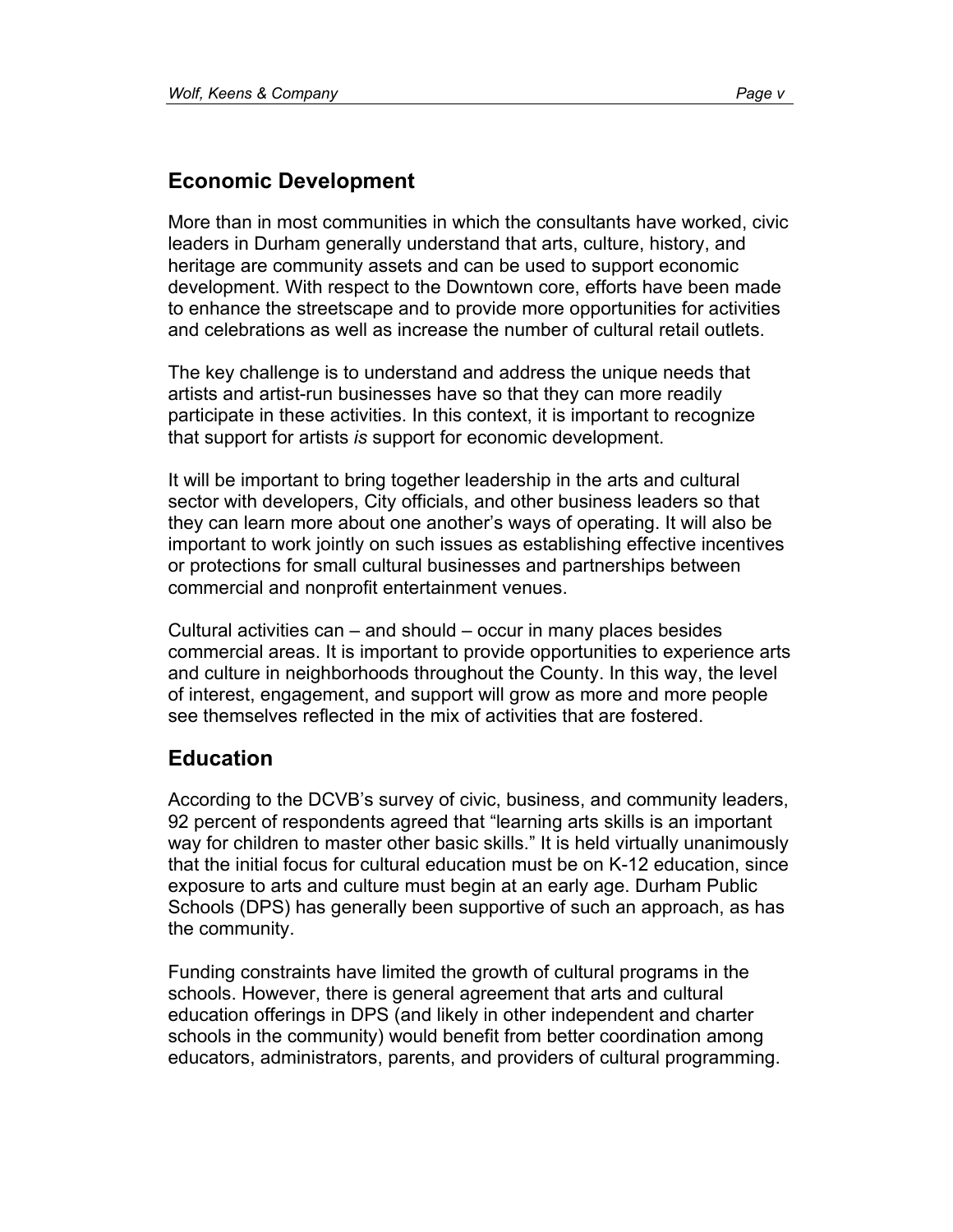And the DCVB's survey found that only 28 percent of respondents felt there were sufficient activities for children, indicating room for improvement.

Many people point out that schools are not the only places where learning about arts and culture can and should occur. Young people in particular have an interest in such activities outside the school framework that embrace their definition of culture. Other neighborhood sites – parks, recreation programs, churches, and community centers – are viable places for such activities and partnerships with cultural organizations may be a way to use these sites more effectively.

The role of the many institutions of higher learning in Durham – Duke University, North Carolina Central University, and Durham Technical Community College – is also important to consider relative to arts and cultural education. Better communication and coordination among college and university arts and cultural programs, the public schools, independent schools, and cultural organizations would allow for better usage of these resources to the benefit of all parties.

#### **Audiences**

Even a cursory look at the demographics of the Triangle will show that it is rich in potential cultural audiences and its residents have a wealth of cultural opportunities, many of which are situated in Durham. The crossfertilization of the Triangle market suggests an interdependent cultural enterprise.

The actual patterns of existing cultural attendance, has uncovered the need for a wider range of cultural offerings as well as more effective and innovative strategies for cultural engagement. Thus it will be important to work to build stronger cultural participation using a variety of approaches, making sure that they address both traditional and innovative programs, marketing, and venues.

Many participants confirm the importance of creating more opportunities for residents to experience the types of arts and entertainment they are interested in, in venues they want to attend. This means a range of venues – from major performance halls that book nationally prominent acts to small jazz clubs, galleries, coffee shops and bookstores that provide exciting, innovative, "edgy" entertainment.

This will be assisted by developing ties to and programs for college and university students. Many times, according to students, Durham is seen as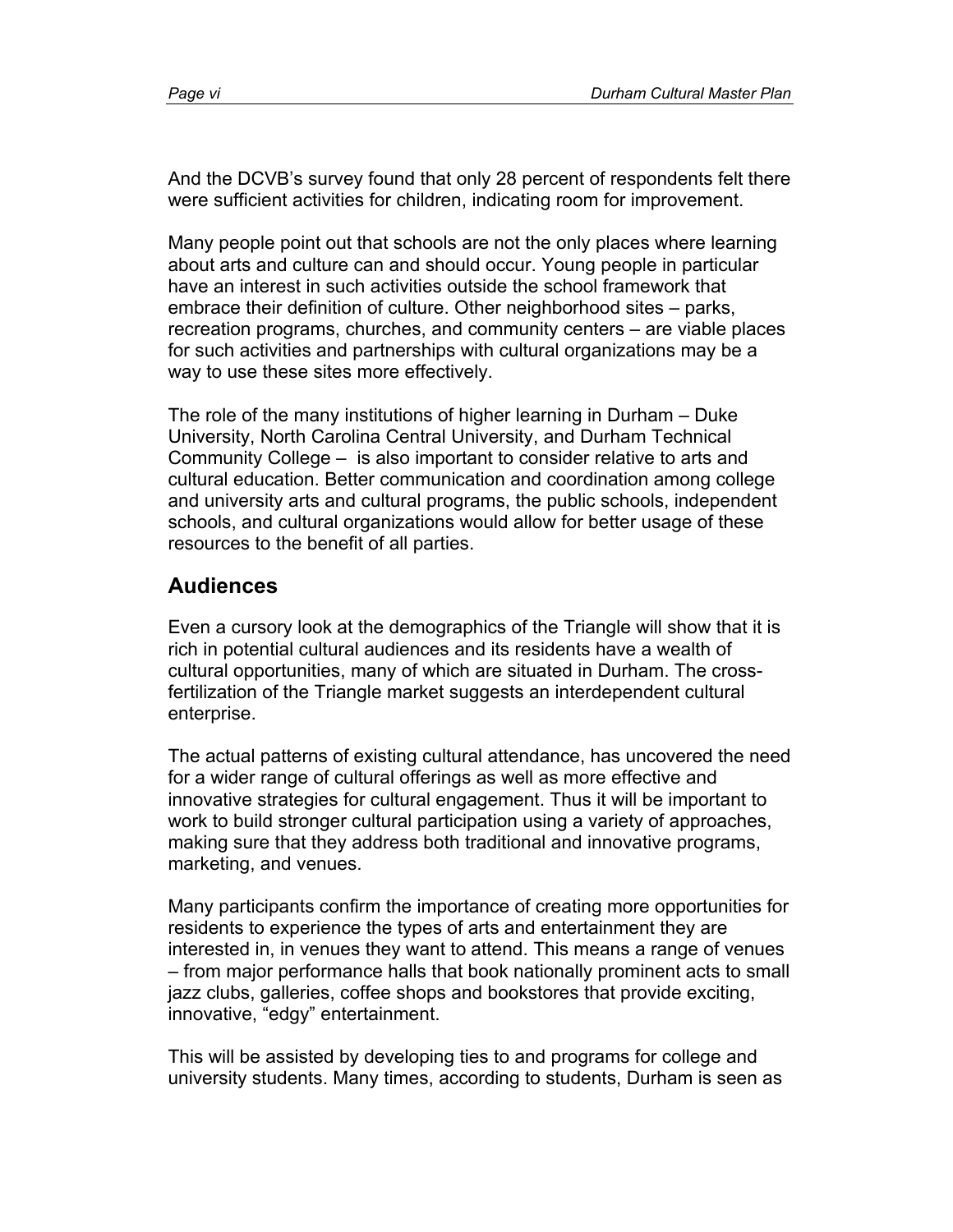a challenging community to interact with. As areas such as Ninth Street offer more cultural amenities for students, it might serve as an incentive for additional forays into Durham.

Festivals are an excellent way to build audiences as well. By developing local programming in such a way that it can culminate with a Downtown festival, residents who might not otherwise feel comfortable in Downtown cultural institutions can feel more welcome there.

### **Facilities**

Durham has a fairly varied array of local and educationally oriented performance venues that are well-distributed in various neighborhoods. They are generally configured for avocational or educational usages. However, the need for additional cultural facilities of various types and to perform various functions was raised consistently. Participants commented frequently on the lack of available space of all types – exhibition, studio, performance, rehearsal, and the like.

Durham lacks a coherent *system* for choosing among various proposed facility options. Developing such a system to guide civic leaders' thinking about setting priorities among needs is critical to the rational development of cultural assets in Durham County. Such a system would weigh factors like the proposed facility's projected usage, possibilities for earned revenue, competing venues in the region, and the degree to which the project fits within the vision of this plan.

That said, there are a number of cultural facilities that the consultants believe are worthy of support. These include the following:

- Performance and rehearsal spaces of between 100 and 300 seats (including better utilization of existing spaces of this size).
- A space for a history and heritage museum.
- A multi-purpose facility that could provide space for small-budget cultural organizations as well as a Latino cultural program and the African American Dance Ensemble.
- Space for the American Dance Festival (if it is not able to work within the proposed Event Center).
- A multi-purpose space as part of Central Park, already in the planning stage.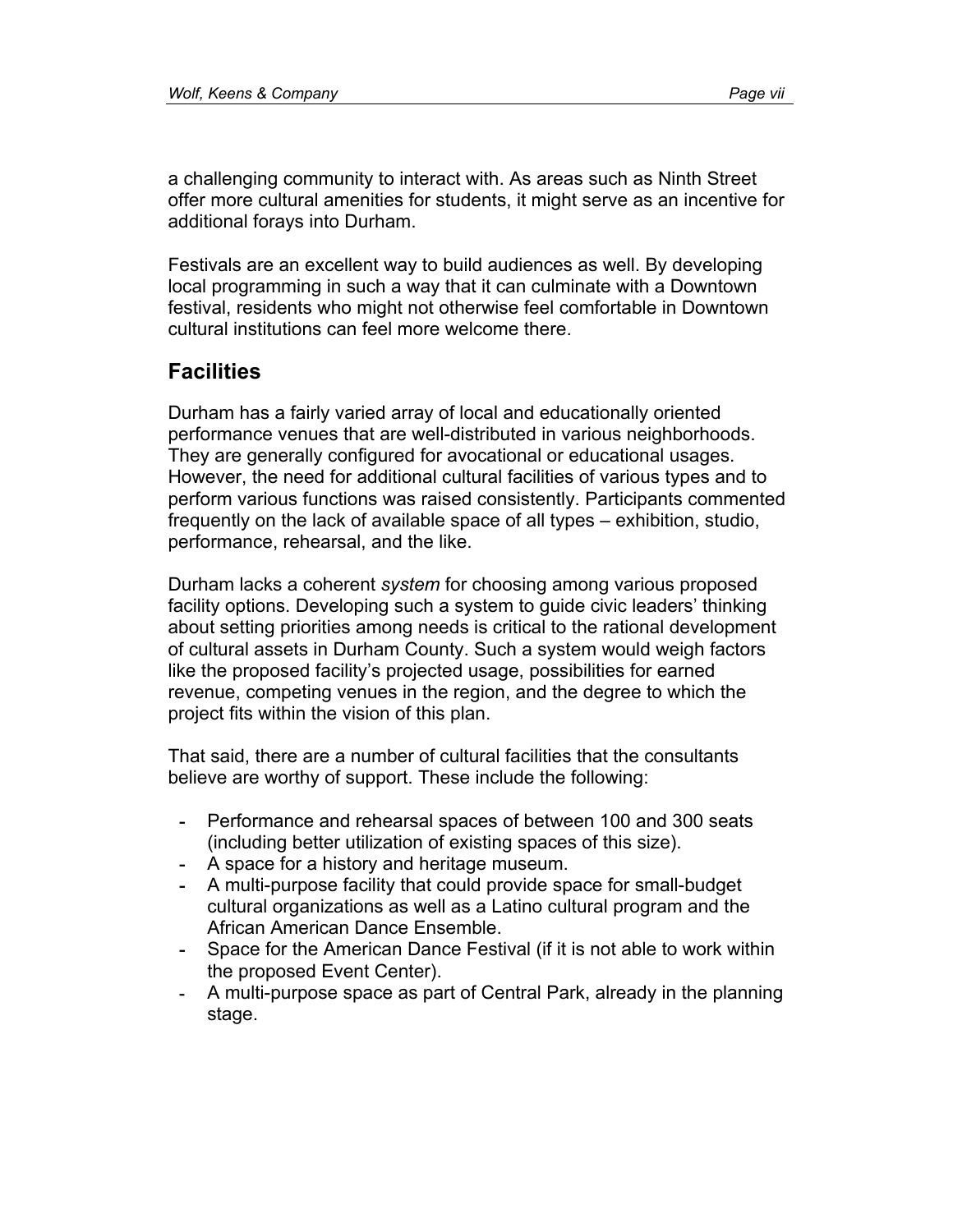### **Community-wide Organizational Infrastructure**

Many of the strategies in this Plan have to do with enhancing communication, providing facilitation, serving as a catalyst, and coordinating activities or programs. One reason is that currently no single agency has the clear mandate – or staff capacity – to offer those services to the cultural sector.

Because this administrative function is so critical to the success of implementation, the DCMP Co-chairs, Peter Anlyan, MaryAnn Black, and Sylvia Kerckhoff and the Executive Committee have developed with the City and County management a recommended structure for implementation. It is proposed that, for the first two years of implementation, the County appoint an "implementation advisory board" that will be housed within the City, ideally in the Office of Economic and Employment Development. The City will retain a staff person and the body will be responsible for a range of tasks involving the initial stages of implementation of the plan. After two years, this arrangement will be reviewed and either continued or revised.

The initial source of funding for the administrative functions described above and launching specific community initiatives outlined in the Plan will be provided by the \$500,000 which was collected through the occupancy tax, as provided in North Carolina. Legislature, Session 2001, House Bill 917.

### **Resources**

There is a high level of support for arts and culture in Durham, whether for its own value or its benefits to the community. The DCVB's survey of civic, business, and community leaders indicates that 92 percent of respondents agreed that arts and culture plays a key role in Durham's quality of life *and* economic development.

The cultural financial analysis suggests that cultural organizations' aggregate revenue at the current time appears at best barely adequate to sustain them. In order to provide the level of service desired by residents – and required to fulfill the programmatic needs of Downtown redevelopment projects – additional resources will be required.

According to the consultants' interviews, the need for cultural organizations to increase revenue and decrease expenses is a common theme of many in the business sector. Cultural organizations understand the need to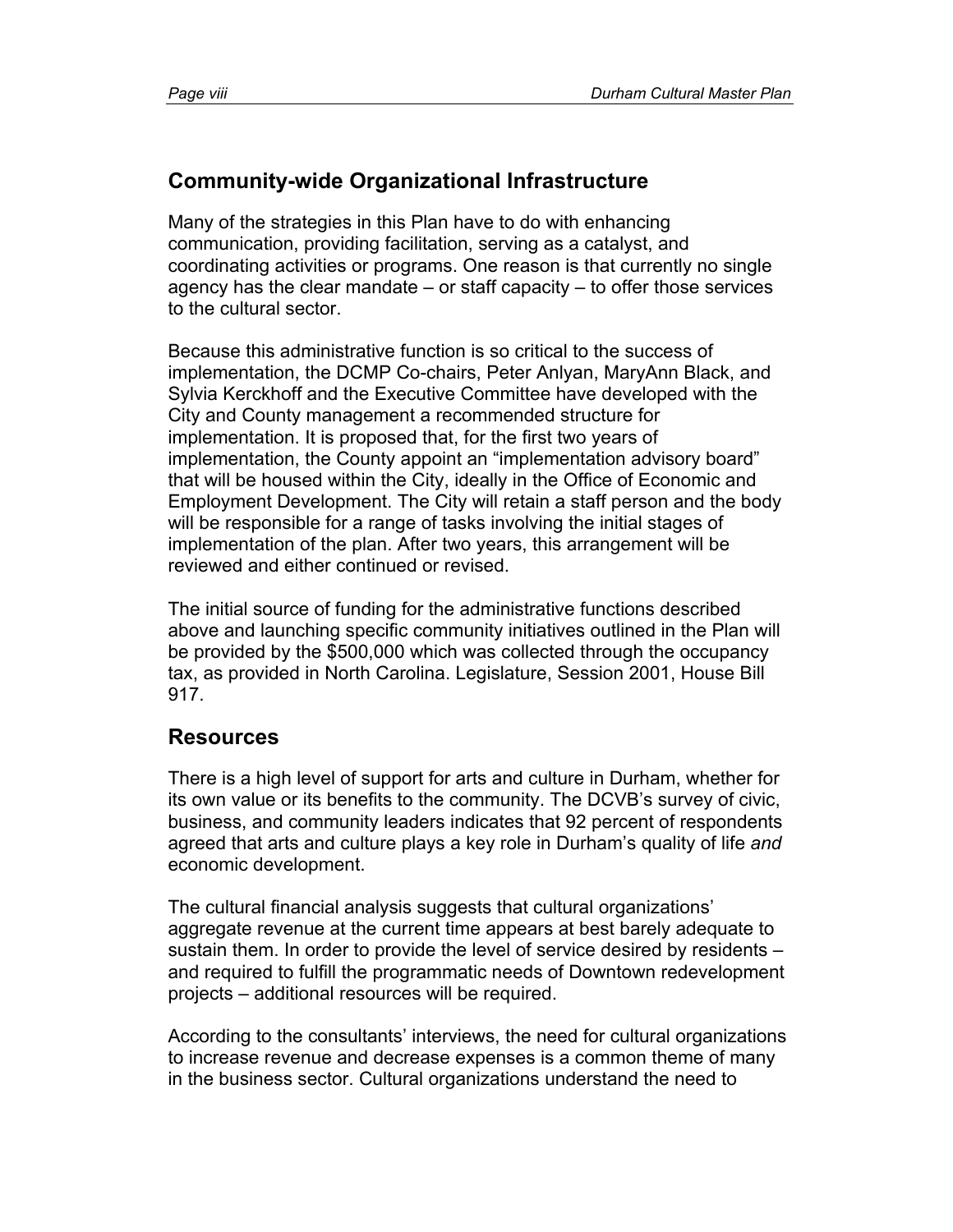coordinate expenses for greater impact and stand prepared to work to that end.

The current level of local government support for operations, according to the consultants' research, represents just under 10 percent of total cultural sector revenues. This is significantly lower than other southeastern communities where the same research has been conducted. So, while the City and the County are doing much, they need to do more.

Many participants also pointed out the need for increased support from the private sector. Some have suggested that government should explore incentives that might be offered to corporations that fund cultural amenities or otherwise contribute to arts and culture in Durham. Increases in individual, corporate, and foundation support will likely be forthcoming but only with significant work to overcome a series of challenges presented by the lack of corporate headquarters in the City, the fact that many Durham workers live elsewhere, and the expanding demand on foundation funding.

Almost 70 percent of respondents agreed that "organizations and businesses should contribute more to cultural organizations in Durham." By only a slightly lower percentage (66 percent), respondents agreed that "the City and County should make funding for arts and culture a high priority."

### *Goals and Strategies*

**GOAL 1: Organizations and Artists.** Strengthen the organizational structure and build the capacity of Durham's existing cultural assets, including organizations, events, festivals, and artists.

- **Strategy 1.1.** Establish a high visibility entity that will actively foster collaborations, mentoring relationships, joint initiatives, and, if appropriate, mergers in the cultural sector.
- **Strategy 1.2.** Coordinate a program of technical assistance that addresses the needs of cultural organizations and artists at all stages of development, working with existing service providers.
- **Strategy 1.3.** Work to strengthen corporate involvement with cultural nonprofits through a coordinated program of volunteer recruitment and board development.
- **Strategy 1.4.** Develop a "cultural economic development committee" through DDI, DCVB or other existing entity to provide a consistent and on-going mechanism to improve communication between the business and cultural sectors.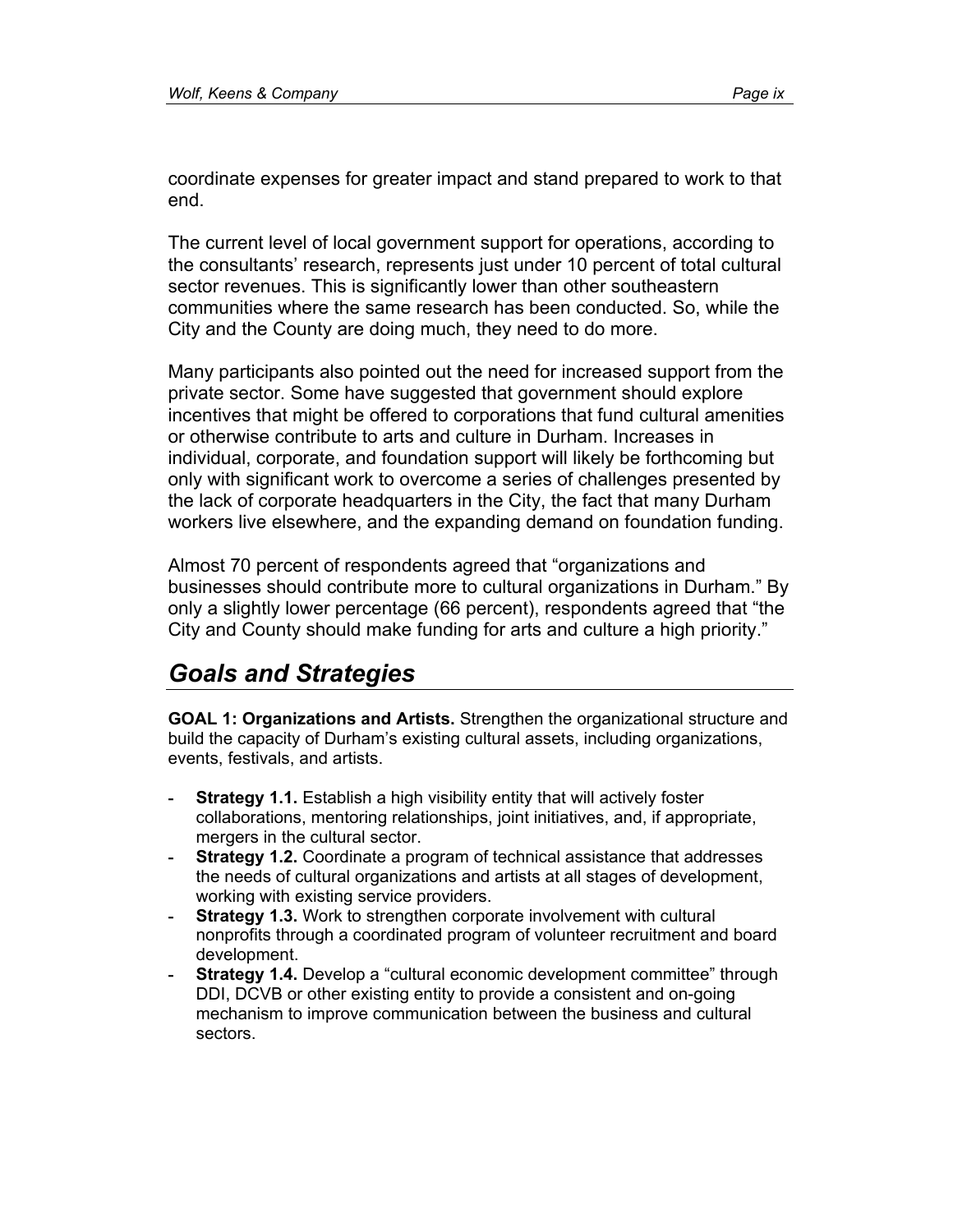**- Strategy 1.5.** Consider a range of support mechanisms for individual artists, including subsidized live/work space, property tax breaks, incubator space, group health and disability insurance, and low interest loans.

**GOAL 2: Diversity.** Use arts and culture as a way to increase understanding and communication among people of diverse backgrounds.

- **Strategy 2.1.** Increase culturally specific programming throughout the County using focus groups, advisory bodies, and other mechanisms to assist in determining program priorities.
- **Strategy 2.2.** Establish partnership programs among religious institutions with cultural activities to share venues and programs and to mix the range of artistic styles accessible to all attendees.
- **Strategy 2.3.** Strengthen the network of City and County facilities that can be used to deliver cultural programming in neighborhoods throughout the County (e.g., libraries, parks, schools, churches, etc).
- **Strategy 2.4.** Cultivate African American and Latino civic and business leaders who could be tapped for service on boards of cultural organizations.
- **Strategy 2.5.** Create programs that celebrate and preserve the history and cultural heritage of Durham County.
- **Strategy 2.6.** Create opportunities to link emerging and existing African American, Latino, and Asian cultural organizations and artists to more established peers through on-going mentoring relationships.
- **Strategy 2.7.** Include arts and cultural components in any community discussions of racial issues and explore ways cultural activities can help to foster community harmony.

**GOAL 3: Economic Development.** Use Durham's many arts and cultural assets as a key component of strategies to foster economic development throughout Durham County.

- **Strategy 3.1.** Focus on and market Downtown as the hub of Durham's cultural life while emphasizing activities in neighborhoods and areas such as Ninth Street, Hayti, Southpoint, and others.
- **Strategy 3.2.** Establish a formal percent-for-art program for Durham.
- **Strategy 3.3.** The cultural sector should work in partnership with groups like DCVB, DDI, the Chamber, and others, to establish shared services between the cultural and economic development sectors.
- **Strategy 3.4.** Establish incentives for developers and small cultural businesses to relocate or expand in key commercial areas (Downtown, Ninth Street, etc.) in the County to strengthen the critical mass of activities and events that will draw residents and visitors.

**GOAL 4: Education.** Improve access to formal and informal arts and cultural education for people of all ages and in all walks of life.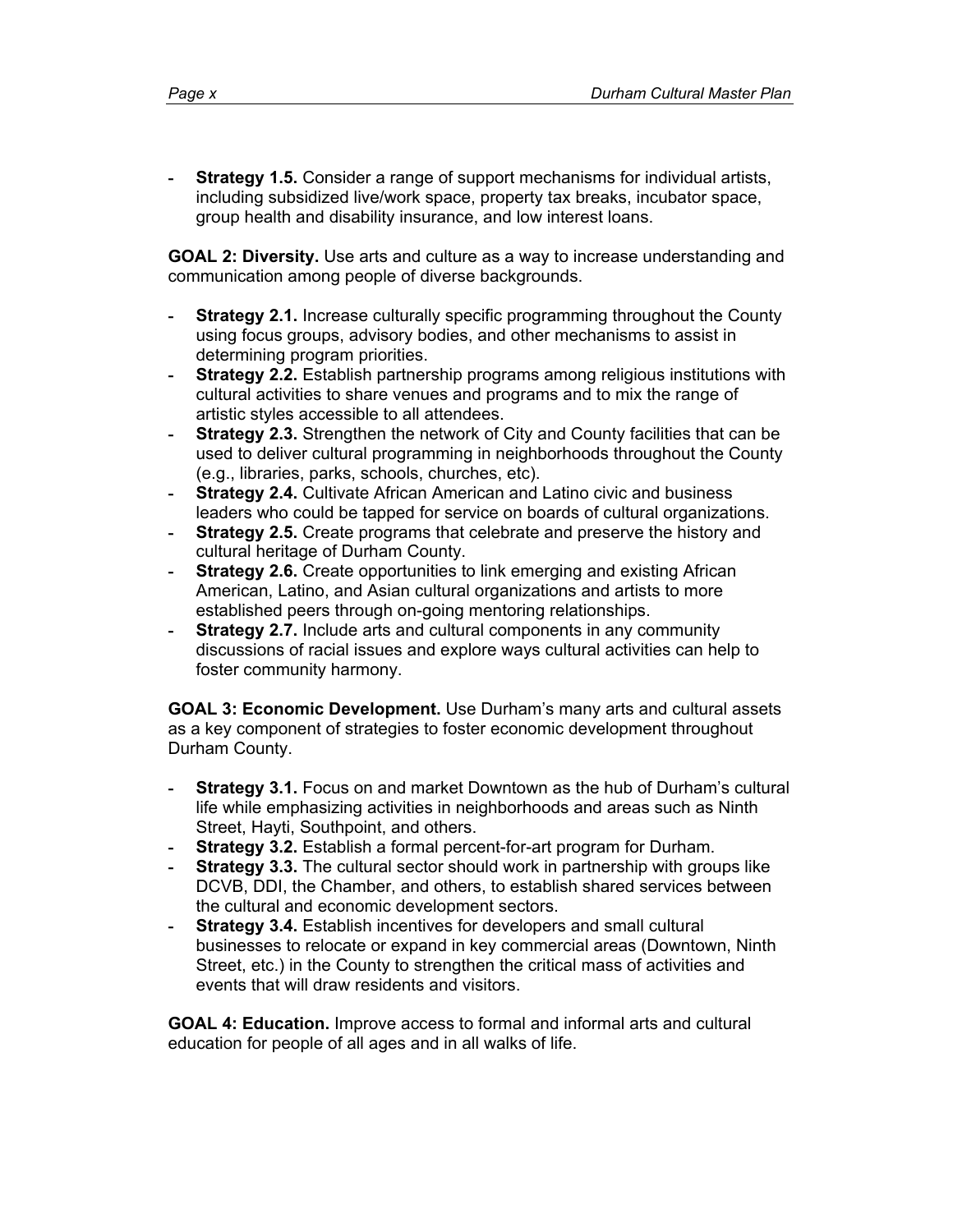- **Strategy 4.1.** Establish a community-wide Cultural Education Task Force to engage parents, students, artists, administrators, teachers, and arts educators in support of enhancing cultural educational opportunities for public school children.
- **Strategy 4.2.** Integrate specific arts disciplines into a wide range of curricular areas.
- **Strategy 4.3.** Strengthen programs to provide cultural education outside of school settings.
- **Strategy 4.4.** Forge better links between higher education and Durham's cultural sector so college and university resources – people, programs, and facilities – can be more effectively used in the community.
- **Strategy 4.5.** Establish a program to foster mentoring relationships between youth and teachers and/or individual artists to assist young people in learning about and exploring specific art forms beyond what can be accomplished in a public school setting.

**GOAL 5: Audiences.** Build cultural audiences by increasing participation of existing audience members and bringing new attenders to activities.

- **Strategy 5.1.** Strengthen and expand existing cultural festivals, such as the Blues Festival, to build regional and national audiences by connecting with unique aspects of Durham.
- **Strategy 5.2.** Design and fund a program to provide shuttle bus or other transportation assistance to major cultural events and activities.
- **Strategy 5.3.** Encourage cultural organizations to collaborate on "sampler" programs that are designed to appeal to a broad range of cultural tastes.
- **Strategy 5.4.** Establish a "First Friday" monthly series of events that includes gallery openings and mini-performances in designated areas throughout the County on a rotating basis.
- **Strategy 5.5.** Develop systems to improve the usage of the web-based calendar system for cultural events and activities maintained by the Durham Convention and Visitors Bureau.
- **Strategy 5.6.** Encourage cultural organizations to produce bilingual marketing materials and engage in other nontraditional marketing approaches to reach new audiences.

**GOAL 6: Facilities.** Strengthen and diversify Durham's mix of cultural facilities throughout the County.

- **Strategy 6.1.** Improve systems for maintaining and upgrading Durham's existing cultural facilities.
- **Strategy 6.2.** Develop a rigorous system of guidelines for evaluating potential cultural facility projects so that priority is given to projects that fit into community priorities as articulated by the DCMP and other planning documents.
- **Strategy 6.3.** Foster Central Park's role as an "arts park" by providing multipurpose spaces for performance, exhibition, and other uses and exploring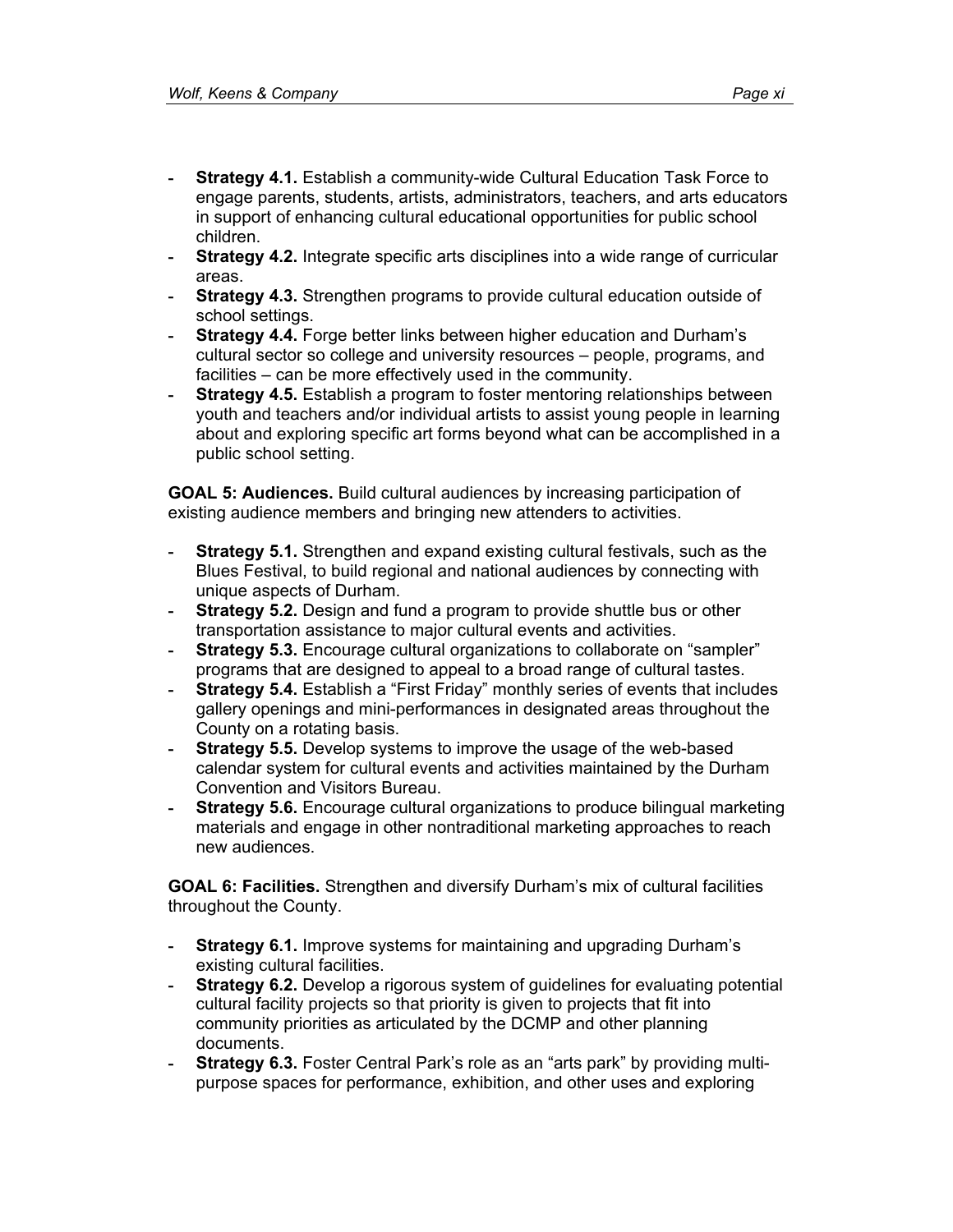options for developing smaller performance and rehearsal spaces (in the 100 to 300-seat range).

- **Strategy 6.4.** Once programmatic issues have been addressed, develop a building in Durham's Downtown for a history and cultural heritage museum.
- **Strategy 6.5.** If necessary, explore options to assist in relocating American Dance Festival to a suitable performance and rehearsal facility in Durham.
- **Strategy 6.6.** Explore options for one or several facilities that incorporate an organizational "incubator" space, a Latino cultural center, an "art space" for youth, and temporary spaces for cultural organizations and artists.

**GOAL 7: Community-wide Organizational Infrastructure.** Sustain and strengthen existing community-wide organizations that support the arts and cultural sector.

- **Strategy 7.1.** As an short-term measure, the County Commission and City Council should appoint a twelve person advisory board to oversee the implementation of this cultural master plan, as part of an inter-local agreement with the City of Durham.
- **Strategy 7.2.** The Implementation Advisory Board should be housed within the City of Durham, ideally in its Office of Economic and Employment Development, and full-time paid staff should be engaged by the City.
- **Strategy 7.3.** Use the County's allocation for DCMP implementation for grants to organizations based on initiatives in this plan and to cover the costs in the first two years of the DCMP Advisory Board and its staff.
- **Strategy 7.4.** Explore options for establishing a chapter of the Arts & Business Council in Durham.
- **Strategy 7.5.** Engage with the leadership of the cultural sectors of other Triangle communities to work toward regional approaches to common problems.

**GOAL 8: Resources.** Build a stronger resource base for arts and culture in Durham.

- **Strategy 8.1.** Develop new and stronger earned revenue streams and reduce expenses for cultural organizations through partnerships and collaborations.
- **Strategy 8.2.** Strengthen funding from existing sources in the public sector while exploring options for dedicated revenue streams for arts and culture.
- **Strategy 8.3.** The DCMP Implementation Advisory Board should explore options to restructure, coordinate, and regrant City and County support for arts and culture.
- **Strategy 8.4.** Develop a "round-up" funding program that allows residents to round up their tax and utility bills to support a special fund for arts and culture.
- **Strategy 8.5.** Broaden the base of individual, corporate, and foundation donors.

The chart on the following pages summarizes additional details of the strategies, including: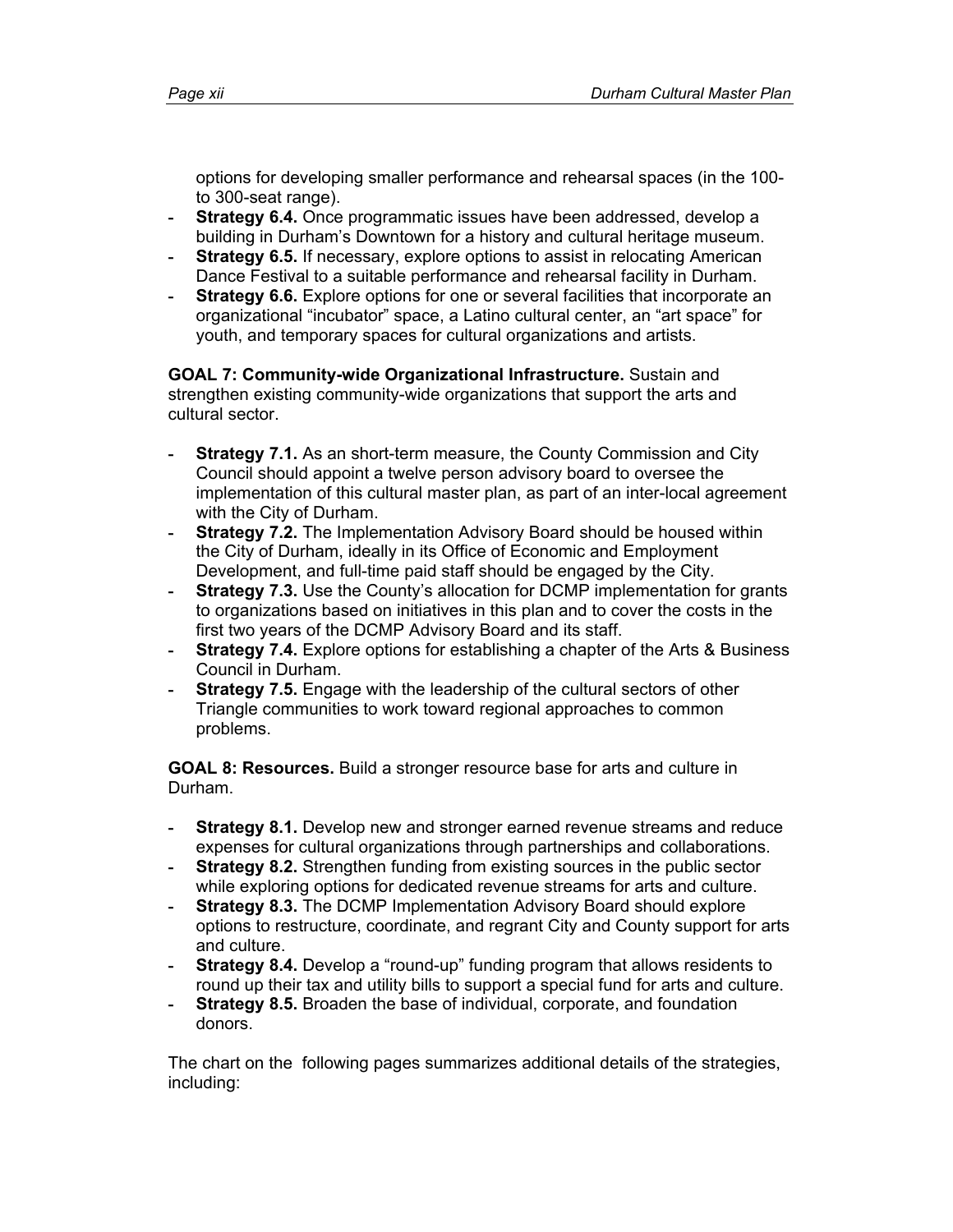- A general assessment of the priority of the strategy
- A list of potential partners that might be considered for involvement in the initiative
- An "order of magnitude" sense of implementation costs. These estimates reflect *aggregate* costs and do not include individual organizational expenses. $1$

<sup>-&</sup>lt;br>1 For this Executive Summary, to provide a more accurate estimate of costs, an asterisk in the "approximate cost" cell indicates a measurable impact on individual organizations' budgets.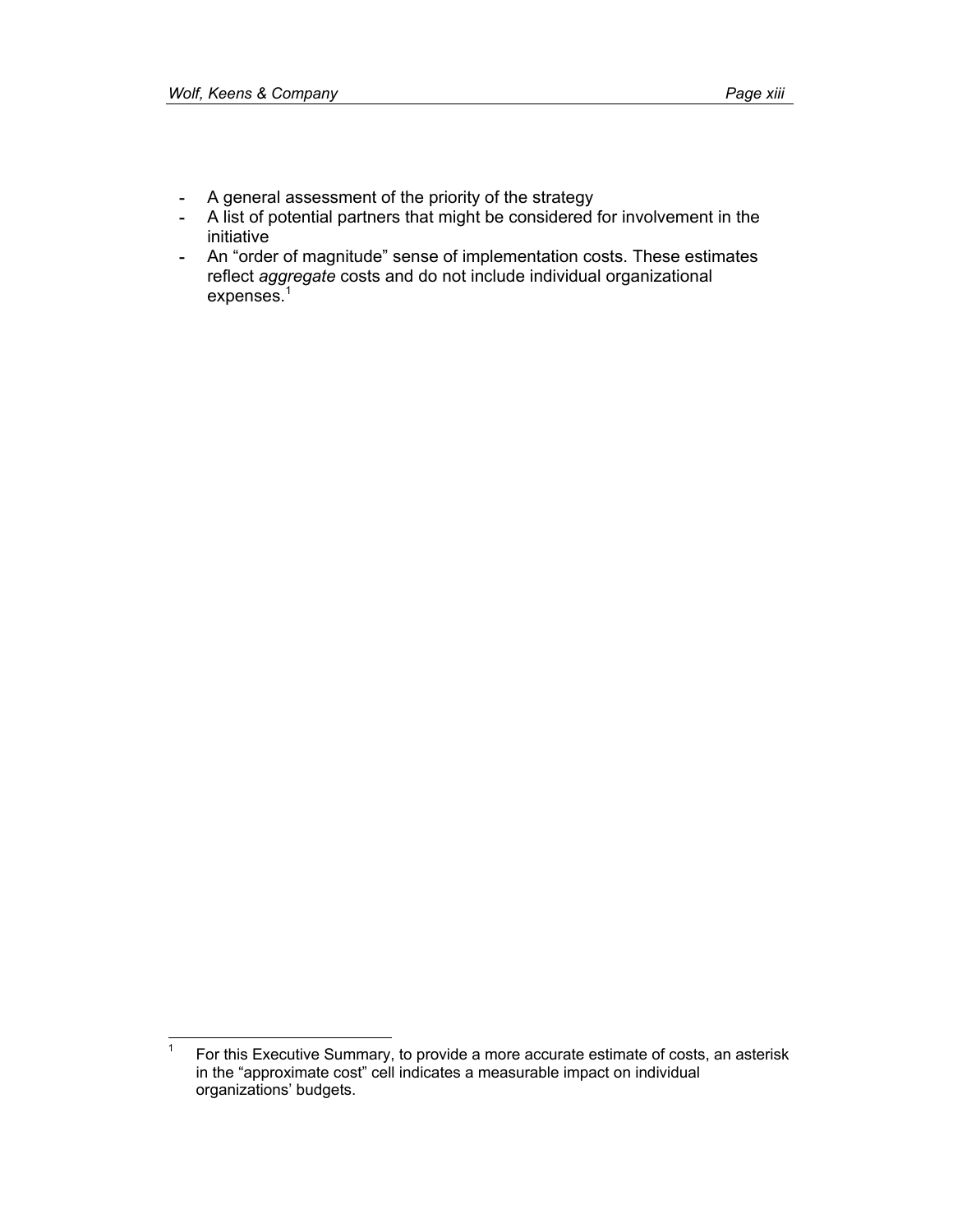|                  | <b>Description</b>                                                                           | General<br><b>Priority</b> | <b>Implementation Partners</b>                                                                                                                    | <b>Approx. Cost</b>                    |
|------------------|----------------------------------------------------------------------------------------------|----------------------------|---------------------------------------------------------------------------------------------------------------------------------------------------|----------------------------------------|
|                  | <b>GOAL 1: Organizations and Artists</b>                                                     |                            |                                                                                                                                                   |                                        |
|                  |                                                                                              |                            | Strengthen the organizational structure and build the capacity of Durham's existing cultural assets,                                              |                                        |
| 1.1              | including organizations, events, festivals, and artists.<br>Establish entity to foster       | Very high                  | City, County, cultural organizations,                                                                                                             | \$80,000-                              |
|                  | collaboration                                                                                |                            | artists                                                                                                                                           | \$120,000                              |
| 1.2              | Coordinated program of<br>technical assistance                                               | Very high                  | Cultural organizations, artists,<br>Volunteer Center, Duke University, NC<br>Center for Nonprofits, representatives<br>of other nonprofit sectors | Minimal-<br>using existing<br>programs |
| 1.3              | Coordinated program of<br>volunteer recruitment and<br>board development.                    | High                       | Cultural organizations, Volunteer<br>Center, representatives of corporate<br>external affairs offices                                             | \$5,000                                |
| 1.4              | Cultural economic<br>development committee                                                   | Moderate                   | Cultural organizations, DDI, DCVB,<br>Chamber, City Office of Economic and<br>Employment Development (OEED)                                       | Minimal                                |
| 1.5              | Support mechanisms for<br>individual artists                                                 | Moderate                   | Artists, cultural organizations, DADA,<br>DAC, City and County Planning<br>Department, City Office of Economic<br>and Employment Development      | \$10,000                               |
| backgrounds.     | <b>GOAL 2: Diversity</b>                                                                     |                            | Use arts and culture as a way to increase understanding and communication among people of diverse                                                 |                                        |
| $\overline{2.1}$ | Increase culturally specific<br>programming                                                  | Very high                  | Cultural organizations, religious<br>organizations, sororities and<br>fraternities                                                                | Minimal *                              |
| $\overline{2.2}$ | Partnership programs among<br>religious institutions with<br>cultural activities             | Moderate                   | Religious groups, cultural<br>organizations                                                                                                       | Minimal *                              |
| $\overline{2.3}$ | Strengthen the network of<br>neighborhood City and<br>County facilities                      | High                       | Cultural organizations, religious<br>institutions, City and County service<br>providers                                                           | $$10,000-$<br>\$15,000                 |
| $\overline{2.4}$ | Cultivate African American<br>and Latino civic and business<br>leaders for service on boards | Moderate                   | Cultural organizations, other<br>nonprofits, Chamber, Volunteer<br>Center, the proposed chapter of the<br>Arts & Business Council                 | Minimal *                              |
| 2.5              | Celebrate and preserve<br>history and cultural heritage<br>of Durham County                  | Very high                  | History and heritage organizations and<br>sites, appropriate City and County<br>agencies                                                          | \$25,000 for<br>planning               |
| $\overline{2.6}$ | Create opportunities for on-<br>going mentoring relationships                                | Moderate                   | Cultural organizations and artists                                                                                                                | Minimal *                              |
| $\overline{2.7}$ | Include arts and cultural<br>components in any<br>community discussions of<br>racial issues  | High                       | Leadership groups including Rotary<br>and other civic clubs, corporate<br>leaders, the Chamber, and the City's<br>Human Relations Commission      | None                                   |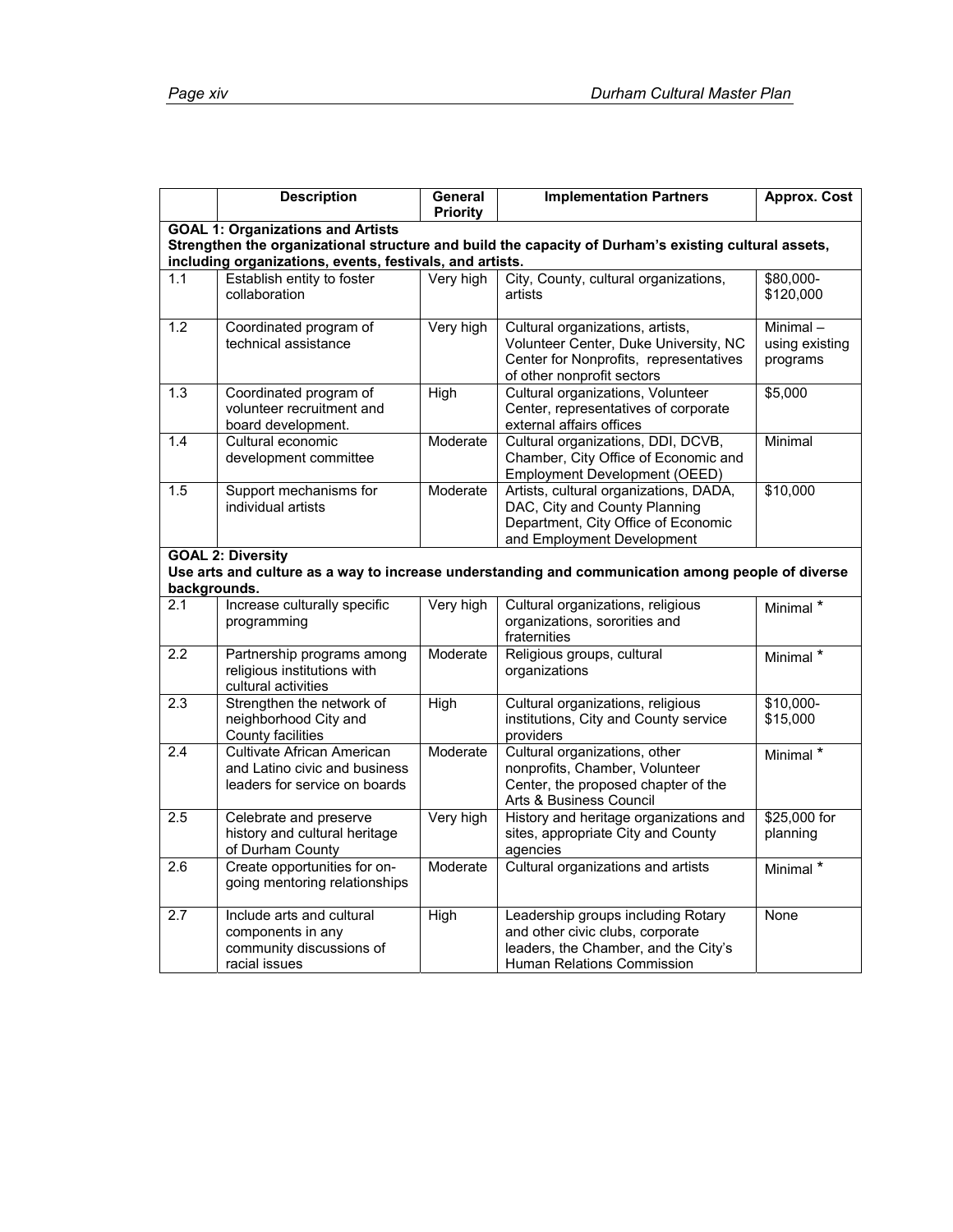|                | <b>Description</b>                                                                                   | General<br><b>Priority</b> | <b>Implementation Partners</b>                                                                                                                                                                                            | <b>Approx. Cost</b>                                     |
|----------------|------------------------------------------------------------------------------------------------------|----------------------------|---------------------------------------------------------------------------------------------------------------------------------------------------------------------------------------------------------------------------|---------------------------------------------------------|
|                | <b>GOAL 3: Economic Development</b><br>development throughout Durham County.                         |                            | Use Durham's many arts and cultural assets as a key component of strategies to foster economic                                                                                                                            |                                                         |
| 3.1            | Downtown as the hub of<br>Durham's cultural life while<br>emphasizing activities in<br>neighborhoods | High                       | Cultural organizations, cultural<br>retailers, artists, City and County<br>Planning Department and City<br>Department of Parks and Recreation,<br>developers, neighborhood<br>associations, and cultural<br>organizations | Minimal*                                                |
| 3.2            | Percent-for-art program                                                                              | High                       | Cultural organizations, City and<br>County planners, developers                                                                                                                                                           | Set % of<br>public sector<br>capital project<br>budgets |
| 3.3            | Establish shared services<br>between cultural and<br>economic development<br>sectors                 | Very high                  | Cultural organizations, cultural<br>retailers, City and County Planning<br>Department and City Department of<br>Parks and Recreation, developers,<br>neighborhood associations, cultural<br>organizations                 | As projected<br>for strgy 1.1                           |
| 3.4            | Incentives to relocate or<br>expand in key commercial<br>areas (Downtown, Ninth<br>Street, etc.)     | High                       | Cultural organizations, developers,<br>cultural businesses, City and County<br>planners                                                                                                                                   | Minimal to<br>implement                                 |
| walks of life. | <b>GOAL 4: Education</b>                                                                             |                            | Improve access to formal and informal arts and cultural education for people of all ages and in all                                                                                                                       |                                                         |
| 4.1            | <b>Establish Cultural Education</b><br><b>Task Force</b>                                             | Very high                  | Durham Public Schools (administrators<br>and educators), parents, DAC,<br>students, cultural organizations, artists                                                                                                       | Minimal                                                 |
| 4.2            | Integrate specific arts<br>disciplines into a wide range<br>of curricular areas                      | Moderate                   | Cultural organizations, DAC, Durham<br><b>Public Schools</b>                                                                                                                                                              | Minimal for<br>planning                                 |
| 4.3            | Strengthen programs to<br>provide cultural education<br>outside of school settings                   | High                       | Social service organizations, cultural<br>organizations, artists, City and County<br>government agencies, DAC                                                                                                             | \$2,500 for<br>convening                                |
| 4.4            | Better links between higher<br>education and Durham's<br>cultural sector                             | <b>High</b>                | Duke and North Carolina Central<br>Universities, Durham Technical<br>Community College, cultural<br>organizations.                                                                                                        | Minimal *                                               |
| 4.5            | Mentoring relationships<br>between youth and teachers<br>and/or individual artists                   | Moderate                   | College or university arts programs,<br>Durham Public Schools                                                                                                                                                             | $$10,000-$<br>\$15,000                                  |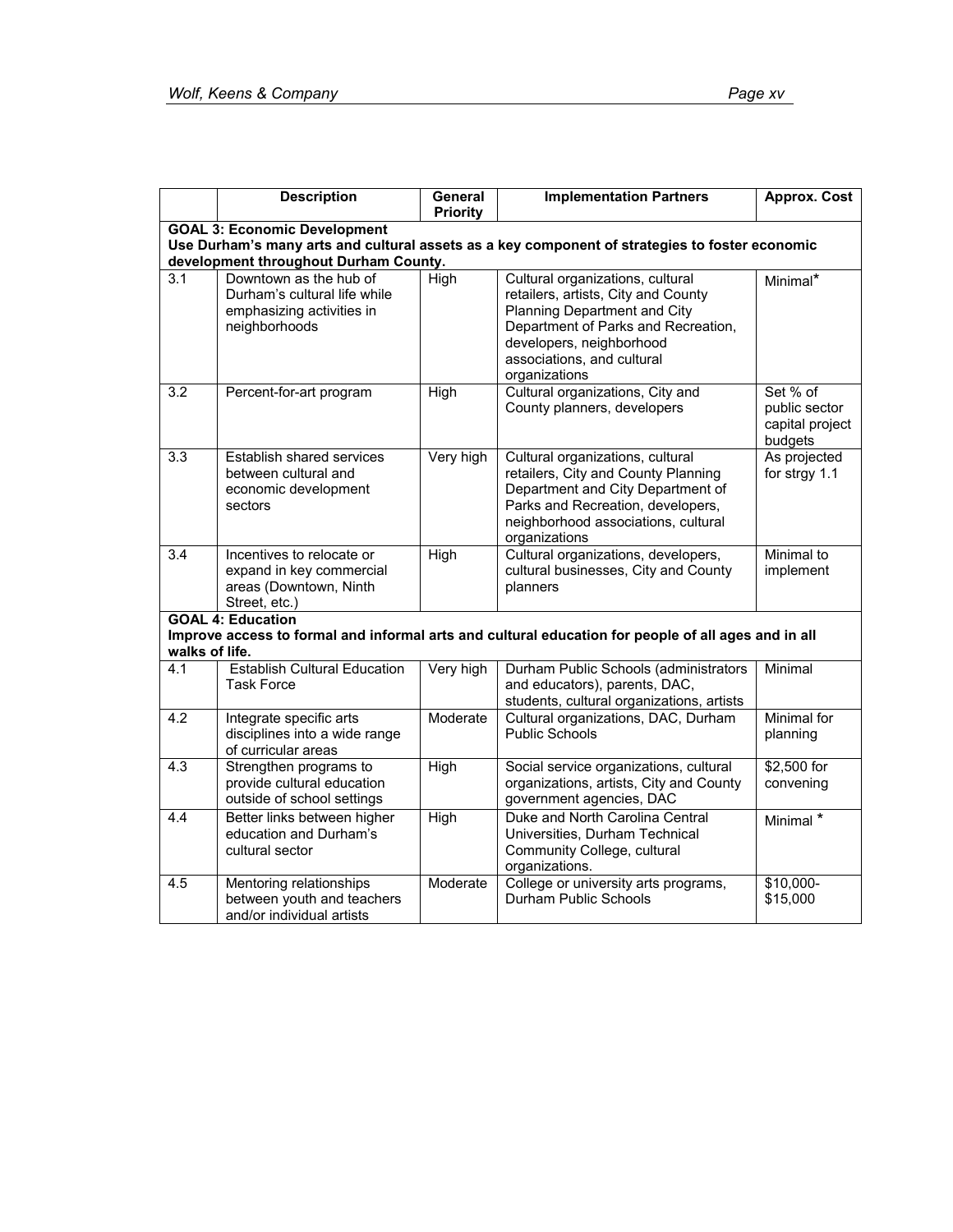|                                                                                                                                                                | <b>Description</b>                                                                                                     | General         | <b>Implementation Partners</b>                                                                                                                                                                                                           | <b>Approx. Cost</b>                     |
|----------------------------------------------------------------------------------------------------------------------------------------------------------------|------------------------------------------------------------------------------------------------------------------------|-----------------|------------------------------------------------------------------------------------------------------------------------------------------------------------------------------------------------------------------------------------------|-----------------------------------------|
|                                                                                                                                                                | <b>GOAL 5: Audiences</b>                                                                                               | <b>Priority</b> |                                                                                                                                                                                                                                          |                                         |
|                                                                                                                                                                |                                                                                                                        |                 | Build cultural audiences by increasing participation of existing audience members and bringing new                                                                                                                                       |                                         |
|                                                                                                                                                                | attenders to activities.                                                                                               |                 |                                                                                                                                                                                                                                          |                                         |
| 5.1                                                                                                                                                            | Strengthen and expand<br>existing cultural festivals                                                                   | Very high       | Festival organizations, cultural<br>organizations, City's Office of<br>Economic and Employment<br>Development, County government,<br>and civic organizations                                                                             | $\overline{$}50,000$                    |
| 5.2                                                                                                                                                            | Shuttle bus or other<br>transportation assistance                                                                      | High            | Transportation service providers,<br>cultural organizations                                                                                                                                                                              | \$30,000 for<br>pilot project           |
| 5.3                                                                                                                                                            | Collaborate on "sampler"<br>programs                                                                                   | Very high       | Cultural organizations, commercial<br>businesses, DCVB, DDI, Chamber of<br>Commerce, other civic and community<br>groups and neighborhood associations                                                                                   | \$25,000                                |
| 5.4                                                                                                                                                            | "First Friday" monthly series                                                                                          | <b>High</b>     | Cultural organizations, artists and<br>craftspeople, neighborhood and civic<br>organizations, DCVB, DDI, Chamber<br>of Commerce, City's Office of<br>Economic and Employment<br>Development, Arts and Business<br>Coalition for Downtown | \$10,000                                |
| 5.5                                                                                                                                                            | Improve the usage of the<br>web-based calendar system                                                                  | High            | Cultural organizations, Chamber,<br><b>DCVB</b>                                                                                                                                                                                          | Minimal *                               |
| 5.6                                                                                                                                                            | <b>Bilingual marketing materials</b><br>and non-traditional marketing<br>approaches to reach new<br>audiences          | Moderate        | Cultural organizations, Latino and<br>other ethnic cultural and social service<br>organizations                                                                                                                                          | Minimal *                               |
|                                                                                                                                                                | <b>GOAL 6: Facilities</b>                                                                                              |                 |                                                                                                                                                                                                                                          |                                         |
|                                                                                                                                                                |                                                                                                                        |                 | Strengthen and diversify Durham's mix of cultural facilities throughout the County.                                                                                                                                                      |                                         |
| 6.1                                                                                                                                                            | Maintain and upgrade<br>Durham's existing cultural<br>facilities                                                       | Very high       | Cultural organizations that own<br>facilities, City and County government                                                                                                                                                                | Data not<br>available                   |
| 6.2                                                                                                                                                            | Develop a rigorous system of<br>guidelines for evaluating<br>potential cultural facility<br>projects                   | High            | City, County government, civic and<br>cultural sector leaders, facility planners                                                                                                                                                         | \$25,000 for<br>research                |
| 6.3                                                                                                                                                            | Foster Central Park's role as<br>an "arts park"                                                                        | High            | Durham Central Park, DDI, other civic<br>leaders and organizations                                                                                                                                                                       | Estimates not<br>available              |
| 6.4                                                                                                                                                            | Develop a building in<br>Durham's Downtown for a<br>history and cultural heritage<br>museum.                           | Very high       | Civic leaders, City and County<br>government, Durham Library, history<br>and heritage organizations                                                                                                                                      | $$25,000-$<br>\$100,000 for<br>planning |
| 6.5                                                                                                                                                            | Explore options to assist in<br>relocating American Dance<br>Festival                                                  | High            | Civic leaders, City and County<br>government, developers, ADF                                                                                                                                                                            | Depends on<br>location                  |
| 6.6                                                                                                                                                            | Explore options for<br>"incubator" space, a Latino<br>cultural center, a youth "art<br>space", and temporary<br>spaces | Moderate        | Cultural organizations and artists, City<br>and County Planning Department,<br>developers                                                                                                                                                | $$15,000-$<br>\$40,000 for<br>planning  |
| <b>GOAL 7: Community-wide Organizational Infrastructure</b><br>Sustain and strengthen existing community-wide organizations that support the arts and cultural |                                                                                                                        |                 |                                                                                                                                                                                                                                          |                                         |
| sector.                                                                                                                                                        |                                                                                                                        |                 |                                                                                                                                                                                                                                          |                                         |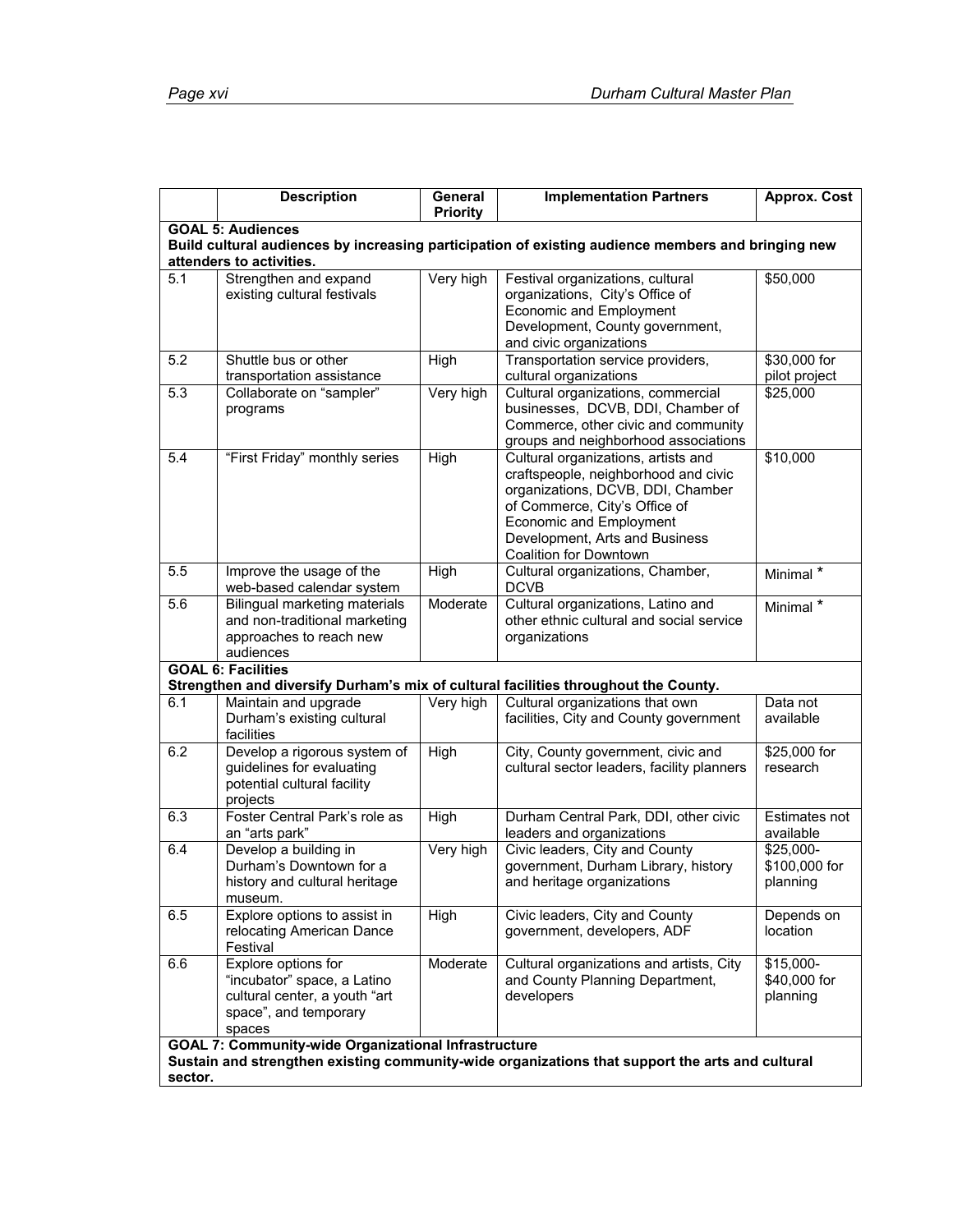|     | <b>Description</b>                                                                               | General<br><b>Priority</b> | <b>Implementation Partners</b>                                                   | <b>Approx. Cost</b>                              |
|-----|--------------------------------------------------------------------------------------------------|----------------------------|----------------------------------------------------------------------------------|--------------------------------------------------|
| 7.1 | County- and City-appointed<br>implementation advisory<br>board                                   | Very high                  | County, City, other civic organizations.                                         | \$2,000 for<br>administrative<br>costs           |
| 7.2 | Advisory board housed within<br>City (OEED)                                                      | Very high                  | City and County                                                                  | \$140,000 for<br>$1st$ 2 yrs.                    |
| 7.3 | Use County seed funding in<br>support of implementation                                          | Very high                  | County                                                                           | \$500,000<br>(inclusive of<br>above)             |
| 7.4 | Establish a chapter of the<br>Arts & Business Council                                            | Moderate                   | DAC or other civic organization                                                  | \$15,000-<br>\$25,000                            |
| 7.5 | Engage with the leadership of<br>the cultural sectors of other<br>Triangle communities           | Moderate                   | Triangle cultural organizations, local<br>arts agencies, civic leaders           | Cost spread<br>among all<br>regional<br>entities |
|     | <b>GOAL 8: Resources</b><br>Build a stronger resource base for arts and culture in Durham.       |                            |                                                                                  |                                                  |
| 8.1 | Coordinate expenses for<br>cultural organizations through<br>partnerships and<br>collaborations. | Very high                  | Cultural organizations, DAC, proposed<br><b>Cultural Collaborative</b>           | N/A                                              |
| 8.2 | Strengthen funding from<br>public sector existing sources                                        | Very high                  | Cultural organizations, civic and<br>business leaders, DAC, elected<br>officials | Minimal                                          |
| 8.3 | Restructure and coordinate<br>City and County support for<br>arts and culture                    | <b>High</b>                | City and County government, cultural<br>organizations,                           | \$15,000                                         |
| 8.4 | Develop a "round-up" funding<br>program                                                          | Moderate                   | City, appropriate businesses, DAC,<br>other cultural organizations               | \$5,000                                          |
| 8.5 | Broaden the base of<br>individual, corporate, and<br>foundation donors                           | High                       | Cultural organizations, DAC                                                      | As projected<br>for stgy. $1.2$                  |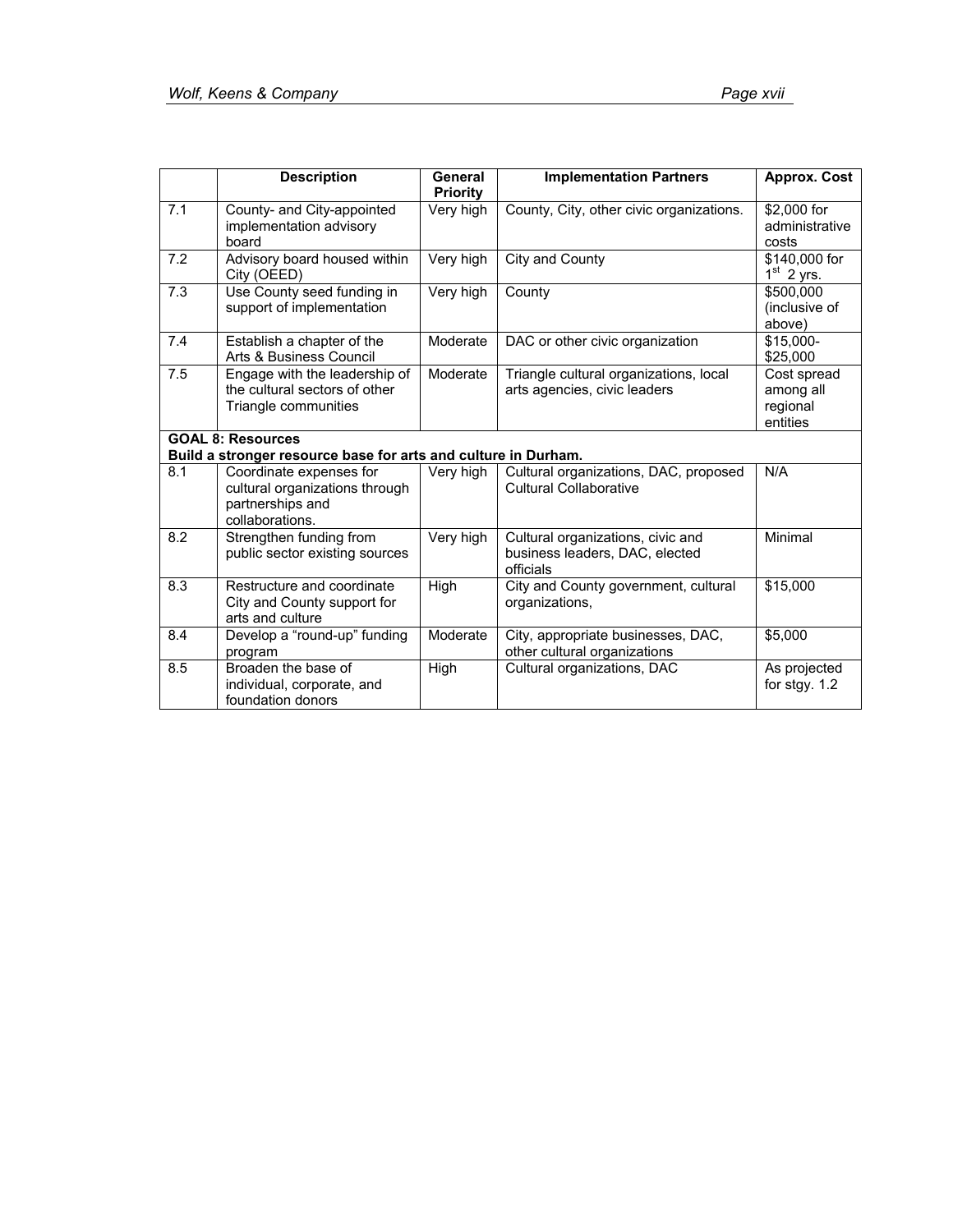# **Acknowledgements, Leadership, and Participants**

The Durham Cultural Master Plan initiative is made possible through the vision and commitment of many organizations and individuals.

- The Durham Delegation, whose leadership established the legislation funding the creation and implementation of the plan:
	- *Current*  Senator Wib Gulley Senator Jeanne Hopkins Lucas Representative Russell Capps Representative James Crawford, Jr. Representative Paul Luebke Representative Henry M. Michaux, Jr. Representative Paul Miller *2001*  Representative George W. Miller, Jr. Representative Jennifer Weiss
- The Durham County Commissioners, and County staff whose commitment to the future of Durham County ensures the creation and implementation of the plan:

*Current*  Ellen Reckhow, Chair Joe W. Bowser, Vice Chair Philip R. Cousin, Jr. Becky M. Heron Mary Jacobs

*2001*  MaryAnn E. Black, Chair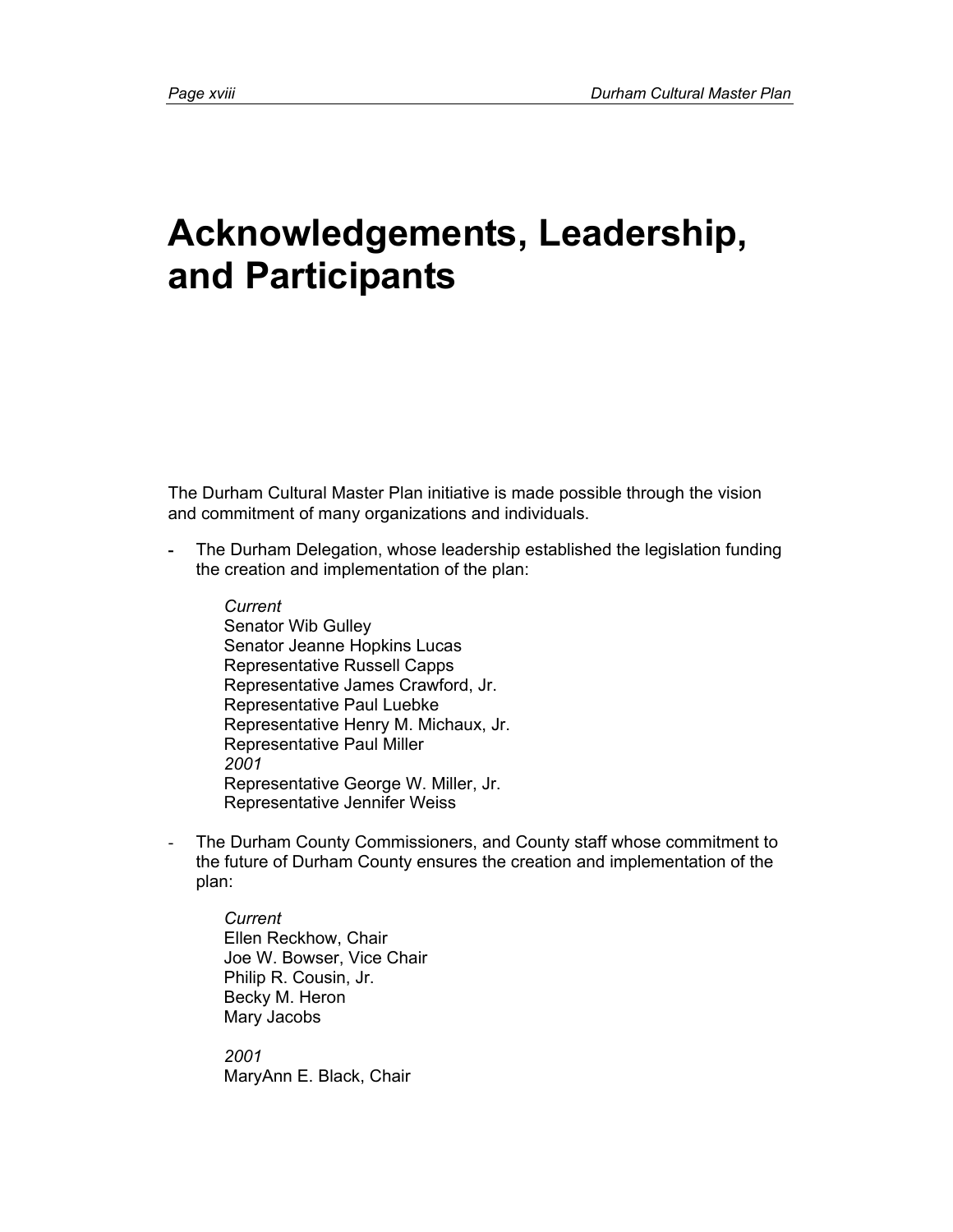Durham County Manager, Mike Ruffin, and the staff of the Offices of the Manager, the County Attorney and Purchasing.

- Duke University, whose leadership granted additional funding for the creation of the plan.
- Durham Convention and Visitors Bureau, whose President and staff administered a survey of the Durham Civic and Business Leaders to gather feed back for the creation of the plan.
- Durham Arts Council, whose staff provided local administration for the creation of the plan:

Sherry L. DeVries, Executive Director, Project Director Margaret DeMott, Director of Artist Services, Project Manager Jennifer Collins, Artist Services Associate Cheryl Stephens, Executive Assistant Wendy Lam, NCAC Intern and Project Coordinator Charles Phaneuf, NCAC Intern and Project Coordinator

### *Steering Committee Co-Chairs*

| Peter Anlyan     | General Manager, Capitol Broadcasting Company;    |
|------------------|---------------------------------------------------|
|                  | Chairman, Greater Durham Chamber of Commerce      |
| MaryAnn E. Black | Former Chair of Durham County Commissioners;      |
|                  | Associate Vice President, Community Affairs, Duke |
|                  | University Health System                          |
| Sylvia Kerckhoff | Former Mayor of Durham & City Council member      |

### *Executive Committee Members*

| <b>Brenda Brodie</b>   | American Dance Festival; Community Leader; SEEDS,<br>Inc.         |
|------------------------|-------------------------------------------------------------------|
| Connie Campanaro       | President/CEO, Carolina Theatre                                   |
| E'Vonne Coleman        | Assistant Director, Duke University Continuing Education          |
| Cora Cole-McFadden     | Durham City Council member                                        |
| Sherry L. DeVries      | Executive Director, Durham Arts Council                           |
| <b>Pepper Fluke</b>    | Ceramic Artist, Arts Volunteer                                    |
| <b>Barker French</b>   | Principal & Chief Investment Strategist, Brinker Capital,<br>Inc. |
| Vedia Jones-Richardson | Attorney, Olive & Olive                                           |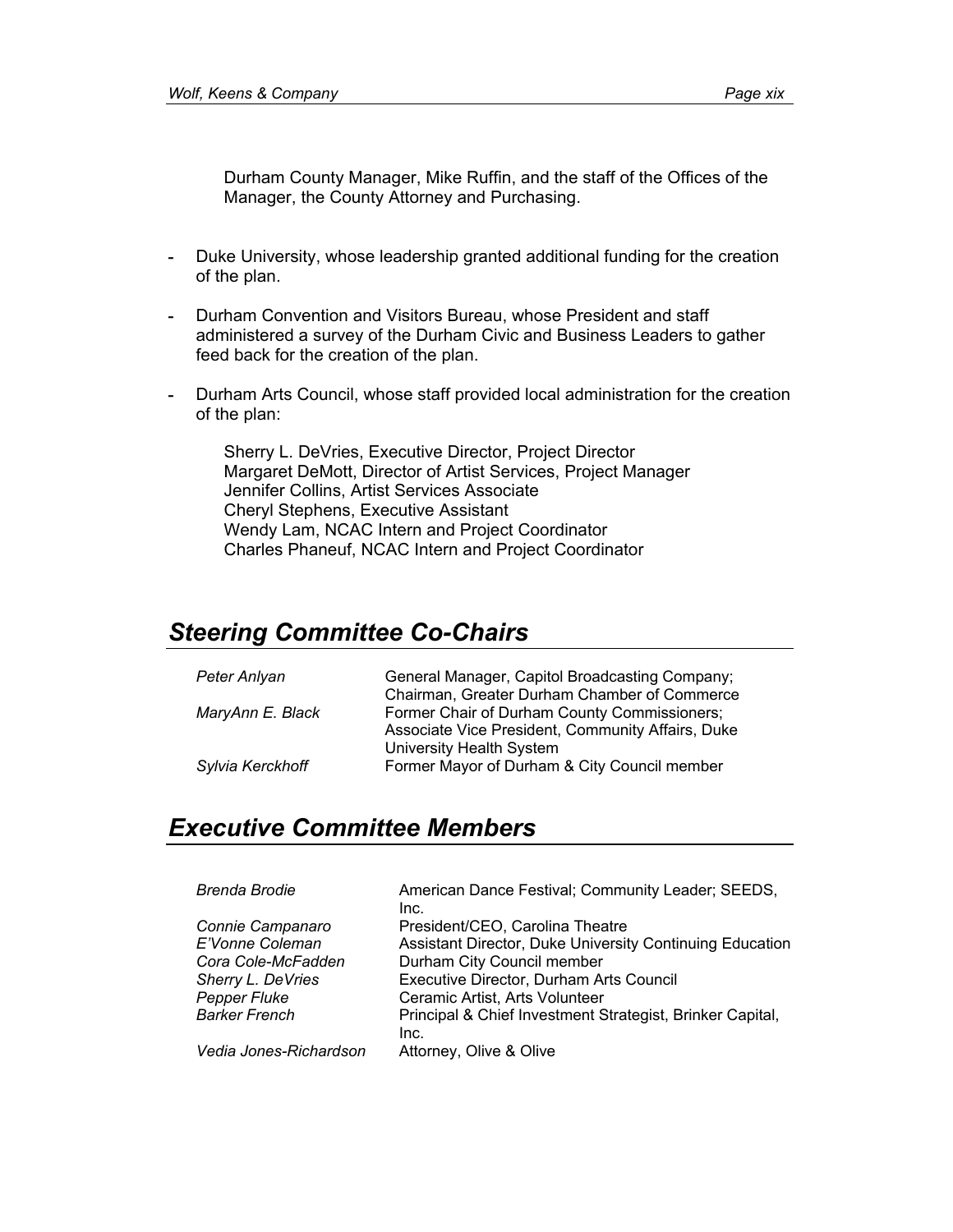| Tom Krakauer          | President Emeritus, Museum of Life and Science                                               |
|-----------------------|----------------------------------------------------------------------------------------------|
| <b>Steve Martin</b>   | Durham Board of Education; former Director, Carolina<br>Theatre                              |
| V. Dianne Pledger     | President & CEO, St. Joseph's Historic Foundation                                            |
| Carlota Santana       | Founder & Artistic Director, Carlota Santana Spanish<br>Dance                                |
| Alice Sharpe          | Special Events Coordinator, Office of Economic and<br>Employment Development, City of Durham |
| <b>Charles Wilson</b> | <b>Wilson Construction</b>                                                                   |

# *Steering Committee Members*

| James Ammons                | Chancellor, North Carolina Central University                                 |
|-----------------------------|-------------------------------------------------------------------------------|
| John Atkins                 | President & CEO, O'Brien/Atkins Associates                                    |
|                             | (Architecture & Design)                                                       |
| <b>Toby Barfield</b>        | Herald-Sun Newspaper                                                          |
| <b>Steve Barringer</b>      | Dealer's Supply Company                                                       |
| Sue Beisher                 | Community Leader; Fox Family Foundation                                       |
| John Best                   | Durham City Council member                                                    |
| Reyn Bowman                 | President, Durham Convention & Visitors Bureau                                |
| Nancy Buirski               | Founder & Executive Director, Full Frame Documentary<br><b>Film Festival</b>  |
| <b>Bert Collins</b>         | President & CEO, North Carolina Mutual Life Insurance<br>Company              |
| <b>Ted Conner</b>           | Vice President of Economic Development, Greater<br>Durham Chamber of Commerce |
| <b>Chuck Davis</b>          | Founder & Artistic Director, African American Dance<br>Ensemble               |
| Don DeFeo                   | President & CEO, Washington Duke Inn and Golf Club                            |
| Ann Denlinger               | Superintendent, Durham Public Schools                                         |
| John Friedman               | Rabbi, Judea Reform Congregation                                              |
| Dale Gaddis                 | Former Director, Durham County Library System                                 |
| Cathy Gilliard              | White Rock Baptist Church                                                     |
| Dean Hamric                 | Central Carolina Bank                                                         |
| Paula Harrell               | Department of Music, North Carolina Central University                        |
| Joseph S. Harvard           | Pastor, First Presbyterian Church, Urban Ministries                           |
| Carolyn Henderson           | retired Education Administrator, Durham Regional and                          |
|                             | <b>Duke University Hospital</b>                                               |
| Joseph Henderson            | Co-Founder, Walltown Children's Theater                                       |
| Meredythe Holmes            | <b>Monarch Services</b>                                                       |
| Lee Johnson                 | Mechanics & Farmers Bank                                                      |
| Joe Jordan                  | President, Practice Management Services, Inc.                                 |
| Bill Kalkhof                | President, Downtown Durham, Inc.                                              |
| <b>Sharon Goode Laisure</b> | Assistant Manager, City of Durham                                             |
| John Mallard                | President & CEO, Cardinal State Bank                                          |
| Michael Mezzatesta          | Director, Duke University Museum of Art                                       |
| Lisa Morton                 | Gallery Director, Durham Art Guild                                            |
| Katushka Olave              | <b>ESOL Program Director, Durham Literacy Council</b>                         |
| Michael Palmer              | Director, Duke University's Office of Community Affairs                       |
| Yvonne Penna                | Department of Human Relations, City of Durham                                 |
|                             |                                                                               |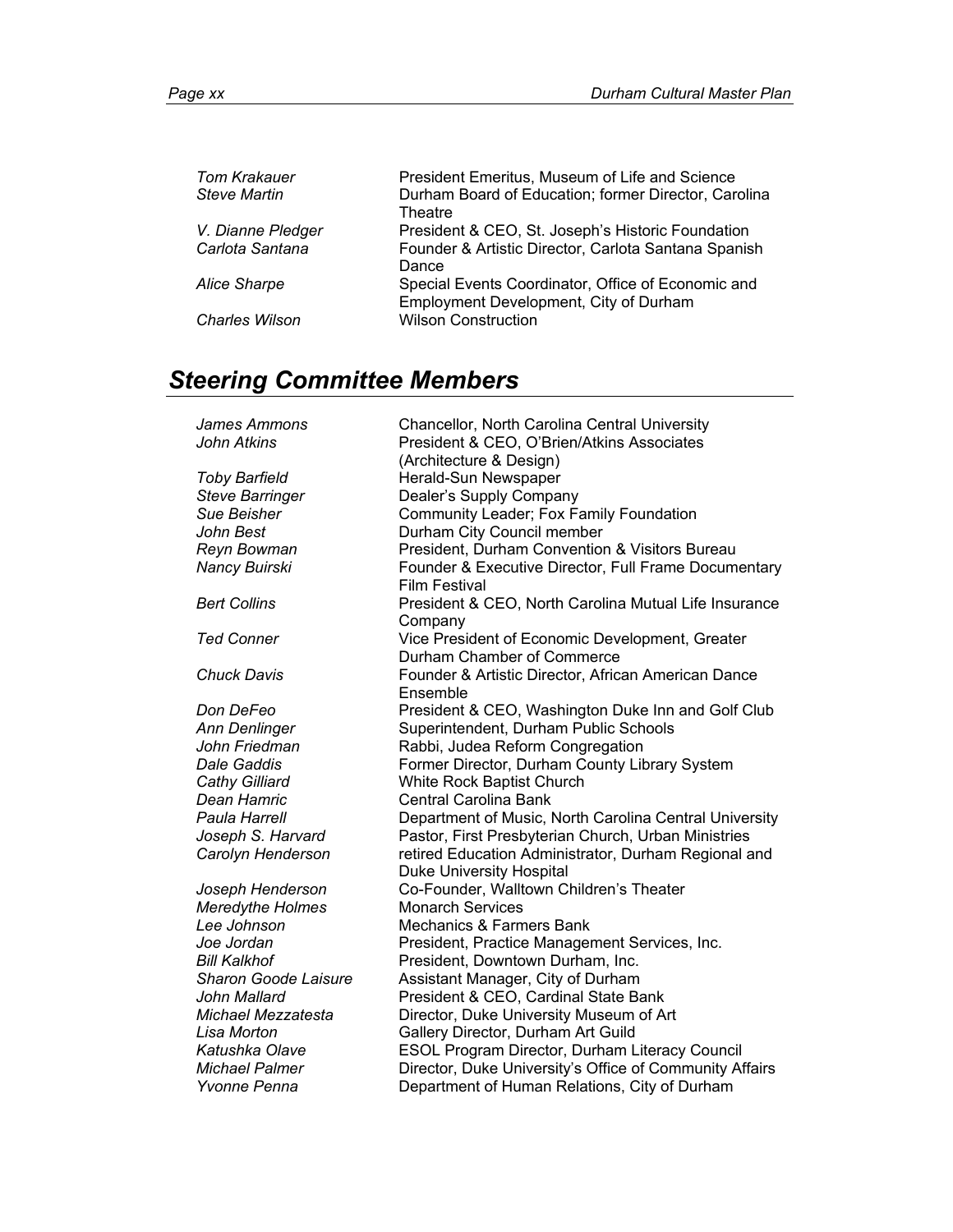| Ella Fountain Pratt     | Director of Emerging Artist program, Durham Arts           |
|-------------------------|------------------------------------------------------------|
|                         | Council; former Director, Duke University Cultural Affairs |
| <b>Charles Reinhart</b> | Director, American Dance Festival                          |
| <b>Kenneth Rodgers</b>  | Director, North Carolina Central University Art Museum     |
| <b>Charlie Sanders</b>  | former CEO, Glaxo Wellcome                                 |
| <b>Kathy Silbiger</b>   | Director, Duke Institute of the Arts                       |
| <b>William Smith</b>    | <b>Mutual Community Savings Bank</b>                       |
| <b>Ben Speller</b>      | Dean, North Carolina Central University School of          |
|                         | Library & Information Sciences                             |
| James Tabron            | Durham Housing Authority                                   |
| Carr Thompson           | Senior Program & Communications Officer, Burroughs         |
|                         | <b>Wellcome Fund</b>                                       |
| C. Eileen Watts Welch   | Associate Dean, Duke University                            |
| JonScott Williams       | GlaxoSmithKline                                            |
| Phail Wynn              | President, Durham Technical Community College              |
| Douglas C. Zinn         | Duke Semans Fine Arts Foundation; Mary Duke Biddle         |
|                         | Foundation                                                 |

### *Interview and Group Meeting Participants*

| Chair, Durham Committee on the Affairs of Black People                                       |
|----------------------------------------------------------------------------------------------|
| North Carolina Central University Department of Dramatic<br>Arts                             |
| <b>Visual Artist</b>                                                                         |
| <b>Chancellor, North Carolina Central University</b>                                         |
| Zola Craft Gallery                                                                           |
| Director, North Carolina Community Partnerships,<br>GlaxoSmithKline                          |
| General Manager, Capitol Broadcasting Company;<br>Chairman, Greater Durham Chamber           |
| Writer, Founder, Liberty Arts, Inc.; Convener for Artist<br>Meeting                          |
| Dance Instructor, Durham Public Schools                                                      |
| Art Educator, Durham Public Schools; Adjunct Professor,<br>North Carolina Central University |
| <b>Giorgios Hospitality Management Group</b>                                                 |
| Geer Street Media; former General Manager, WNCU-FM                                           |
| Museum Educator                                                                              |
| Fairview Restaurant & Bull Durham Lounge at the<br>Washington Duke Inn & Golf Club           |
| Director, Wellness Partners in the Arts                                                      |
| Director of Religious Education, Eno River Unitarian<br>Universalist Fellowship              |
| Director, Cultural Services, Duke University Medical<br>Center; Convener for Artist Meeting  |
| Mayor                                                                                        |
| Festival Coordinator, Festival for the Eno                                                   |
| Dance Teacher, Riverside High School                                                         |
| The Streets at Southpoint                                                                    |
|                                                                                              |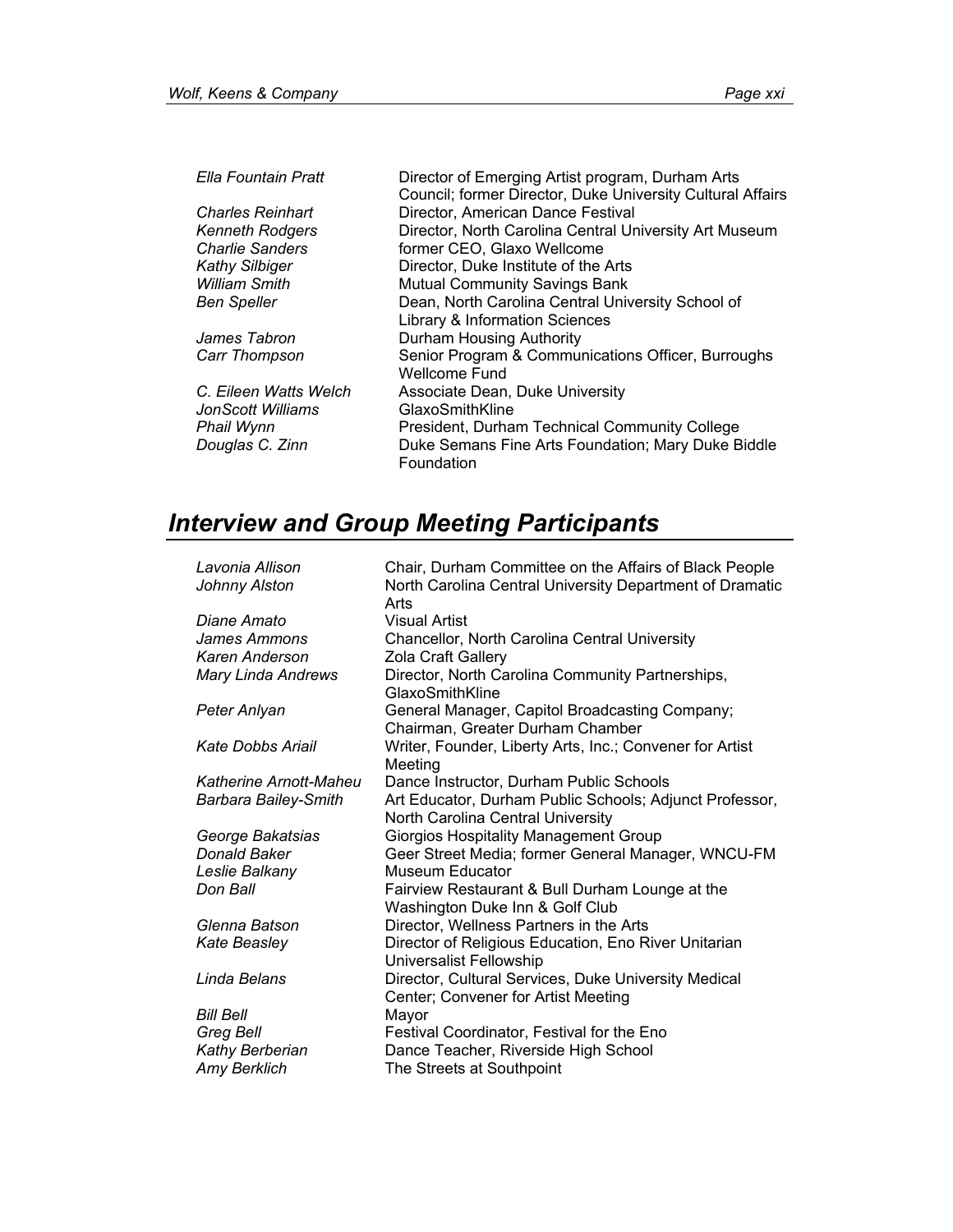*Stafford Berry, Jr.* Dance Artist; Associate Artistic Director, African American Dance Ensemble **Bonita Best Triangle Tribune**<br> *MaryAnn E. Black* Former Chair, Du Former Chair, Durham County Commissioners; Associate Vice President, Community Affairs, Duke University Health System *Reyn Bowman* President, Durham Convention & Visitors Bureau *Brenda Brodie* American Dance Festival; Community Leader; SEEDS, Inc. *Lora Brooker* Team 1512 Productions Julia Borbely-Brown Self Help *Mark Borkowski* Head of School, Triangle Day School *Ginnie Bowman* Managing General Partner*,* Northgate Associates *Roberta Boyd-Norfleet* Regional Director, Self Help *Kian Brown* Student Body President, North Carolina Central University *Marta Bugel* Youth Meeting **Dena Byers Communist Communist Communist Communist Communist Communist Communist Communist Communist Communist Communist Communist Communist Communist Communist Communist Communist Communist Communist Communist Communist** *Connie Campanaro* President/CEO, Carolina Theatre *Melvin Carver* Visual Artist; Chairman, North Carolina Central University Visual Arts Department *Mary Casey* **Art Teacher, Durham Public Schools** *Xavier Cason* Director of Bands, Hillside High School *Diane Catotti* **City Council** Adera Causey **Duke University Museum of Art Steve A. Channing President, Video Dialog, Inc. Philip Cherry, III Ching County Cherry, III** Director, Durham County Library Howard Clement, III City Council, Ward 2; Attorney **Dale Coates • The Historic Site Manager, Duke Homestead • Historic Site Manager, Duke Homestead** *Angela D. Coleman* President & CEO, Sisterhood Agenda *E'Vonne Coleman* Assistant Director, Duke University Continuing Education *Leonora Coleman* Visual Artist, Owner Claymakers *Jennifer Collins* Visual Artist Will Collins **Ceneral Manager of Human Resources, AW North** Carolina *John Compton* Executive Director, Historic Preservation Society of Durham *Marcia Conner* **City Manager** *Ted Conner* Vice President of Economic Development, Greater Durham Chamber of Commerce *Sue Coon* Former Director Duke University Artist Series; Cultural Volunteer *Willie Covington* **County Registrar of Deeds Phil Cousin County Commissioner Phil Cousin** James Crawford, Jr. North Carolina House of Representatives *Courtney Crossen* Chair of Visual Arts Committee, Duke University Union **Steve Cruse Cruse Cruse Senior Planner, City/County Planning** Karen Dacons-Brock North Carolina Central University Department of Dramatic Arts *Ellen Dagenhart* Marie Austin Realty; Community Volunteer Kelly W. Dail **Membership, Marketing Coordinator**, Duke University Museum of Art *Kenny Dalsheimer* Media Educator, Documentary Film Maker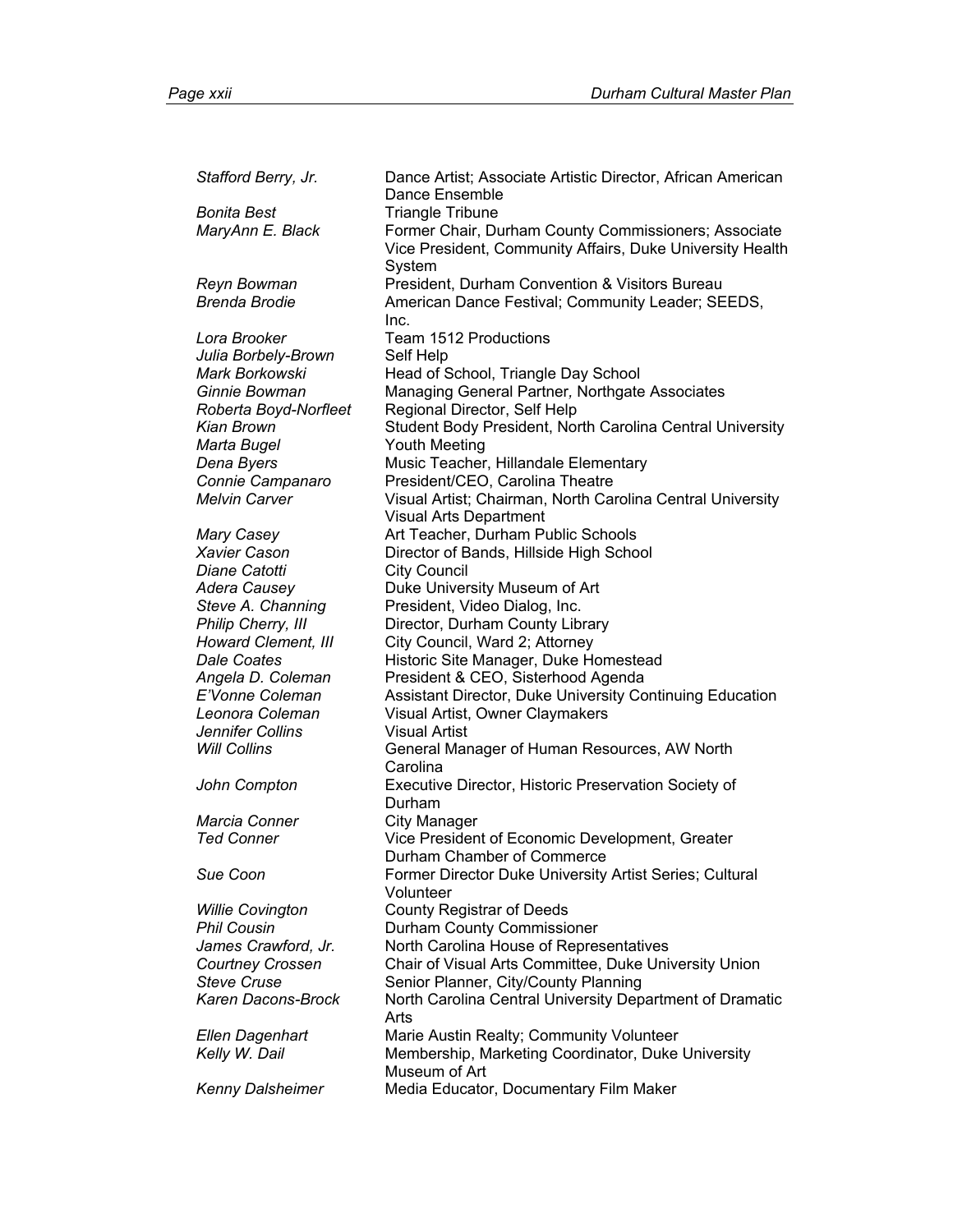Ensemble *Amy Daw* Choral Director, Northern High School Acha Debela **North Carolina Central University Visual Arts Department Paul Della Maggiora** High Strung *Alan DeLisle* City of Durham Office of Economic and Employment Development *Lois Deloatch* Jazz Vocalist *Ann Denlinger* Superintendent, Durham Public Schools *Sherry L. DeVries* Executive Director, Durham Arts Council *K.v.R. Dey* Community Leader *Larry Downing* Art Teacher, Durham School of the Arts *Cynthia Greenly Donnell* The Herald Sun **Debbie Durham Chine World Market** *Johanna Edens* Chair, Nasher Museum Student Advisory Board *Kenneth Edmunds* Carolina Times *Laura Edwards* President, New Rhythms, Inc. *Amy Elliott* Program Manager, Durham County Juvenile Justice *Dana Ensley* **Wellness Director, Durham YMCA** *Jessica T. Eustice* **Board member, Duke Park Neighborhood Association** *Paul Evans* Visual Artist *Bernard Farmer* Training Manager, City of Durham *Nancy Ferree-Clark* Pastor, Congregation at Duke Chapel *Joanne Fitzgibbon* Joe & Jo's Downtown **Pepper Fluke Ceramic Artist, Arts Volunteer** *Joe Franklin* Chair, WXDU Johanna Franzel **Staff Specialist, Center for Documentary Studies** *Joe Freddoso* External Affairs Manager, Cisco Systems *Al Frega* Visual Artist *Barker French* Principal & Chief Investment Strategist, Brinker Capital, Inc. *John Friedman* Rabbi, Judea Reform Congregation *Dale Gaddis* Former Director, Durham County Library System *Adron Garcia* Youth Meeting **Scott Gardner Duke Power** *Jim Gates* Youth Minister, First Presbyterian Church *Lisa Ghirardelli* Dance Artist *Sara Gibbs* Executive Director, South Eastern Efforts Developing Sustainable Spaces, Inc. (SEEDS) *Walter Gibson* President, Interministerial Alliance *Diane Gilboa* Theatre Artist **Shelly Green <b>Durham Convention** and Visitors Bureau *Roger Gregory* President, Durham Pan-Hellenic Council *Helen Griffin* Art Teacher, Riverside High School *Wib Gulley* **North Carolina Senate, District 18** *Joy Guy* **Assistant Director, Durham Parks and Recreation** *Lucy Haagen* Executive Director, Durham Literacy Center *Tyesha Hal* Youth Meeting *Dean Hamric* Central Carolina Bank *Joseph Henderson* Co-Founder, Walltown Children's Theater *Lana Handerson* Associate Dean, North Carolina Central University of Arts & Sciences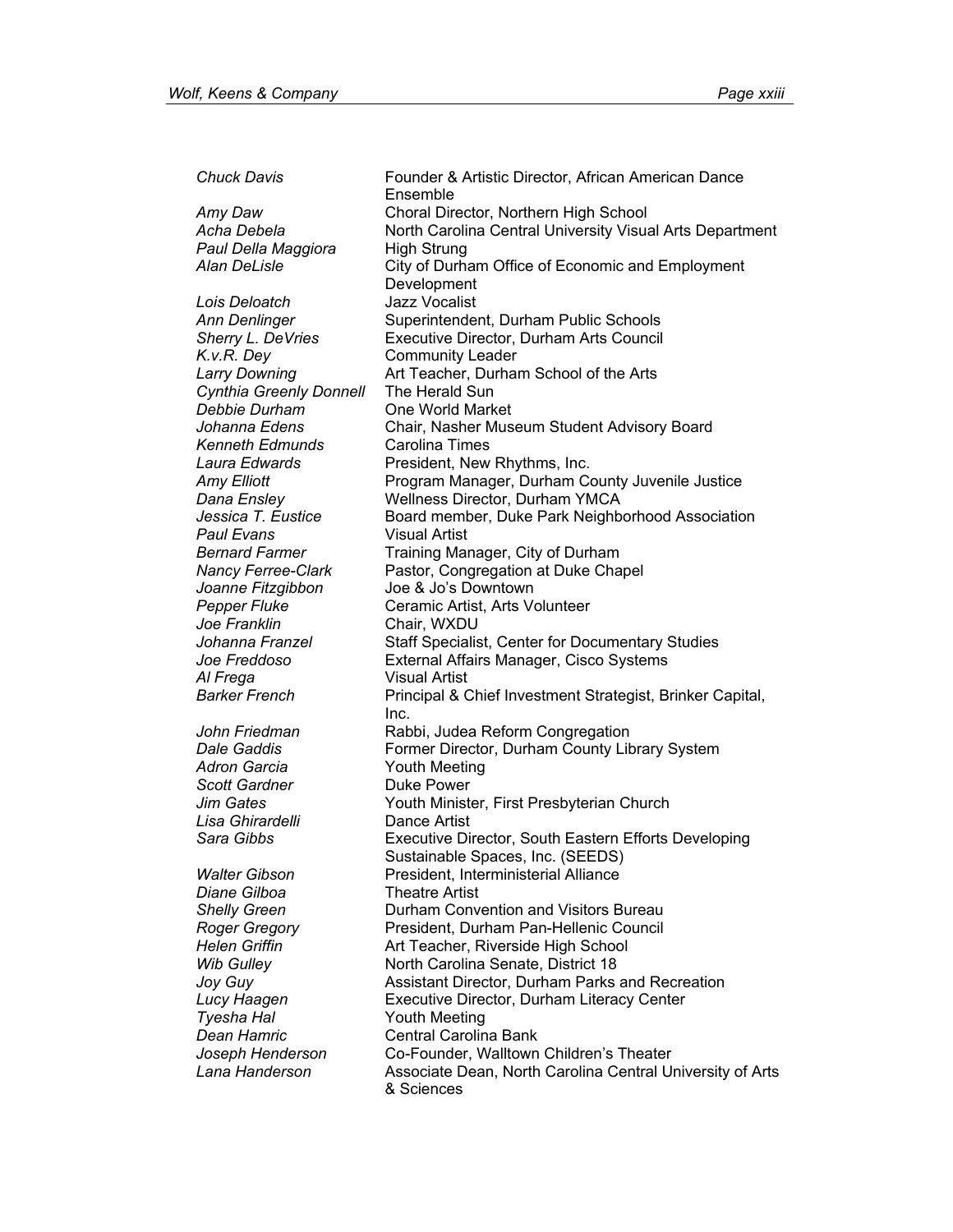*Paula Harrell* Associate Professor of Music, North Carolina Central **University** *David Harris* Old Farm Neighborhood Association; Partners Against Crime District 2 *John Rogers Harris* Postdoctoral Fellow, UNC Department of Dramatic Art *Danielle Harman* Art Teacher, Githins Middle School *Richard Hart* The Independent Weekly *Joseph S. Harvard* Pastor, First Presbyterian Church, Urban Ministries John Heitzenrater Performance Artist *Meredythe Holmes* Monarch Services *Ed Hunt* Managing Director, Manbites Dog Theater Company; Durham Central Park *Mya Hunter* Youth Noise Network **Ron Hunter Radisson Hotel Research Triangle Park** *Virginia Ingram* Music Promoters Meeting *William Ingram* Chief Instructional Officer, Durham Technical Community College *Mary Jacobs* County Commissioner *Beverly Washington Jones* **Dean, North Carolina Central University** *Vedia Jones-Richardson* Attorney, Olive & Olive *Eleanor Jordan* President & CEO, United Arts Council of Raleigh and Wake County *Bill Kalkhoff* Executive Director*,* Downtown Durham Incorporated *Ben Keaton* Music Director*,* Long Leaf Opera **David Kellogg Carolina Wren Press Bridget Kelly Dance Artist Sarah Kerr**  Project Manager, Bryan Properties *Sylvia Kerckhoff* Former Mayor of Durham & City Council member *Bill King* **Bill Allam Board Member, History of Arts in Durham**<br> *Marta King* **Elying Machine Theatre Company Flying Machine Theatre Company Terri Koch Books on Ninth Wendy Kowolski Visual Artist Tom Krakauer President Emeritus, Museum of Life and Science** *Sharon Goode Laisure* Assistant City Manager **Barbara Lau <b>Director of Community Documentary Programs**, Center for Documentary Studies *Marc Lee* Lee Entertainment *Ken Lile* **Durham Civic Center** *Joe Liles* Visual Artist and Arts Educator*,* North Carolina School of Science and Math **Ronnie Lilly Cultural Coordinator, Durham Public Schools** *Nancy Love* Program Director*,* Council for Senior Citizens Keith Luck **Coordinator, Durham Comprehensive Plan Paul Luebke • North Carolina House of Representatives, District 30;** Professor of Sociology, UNC-G *John Mallard* President & CEO, Cardinal State Bank *Kiara Malloy* Youth Meeting *Alex Maness* Photographer*,* The Independent Weekly,Youth Meeting **Tom Marriott Manbites Dog Theater Company Carl Martin Durham School of the Arts**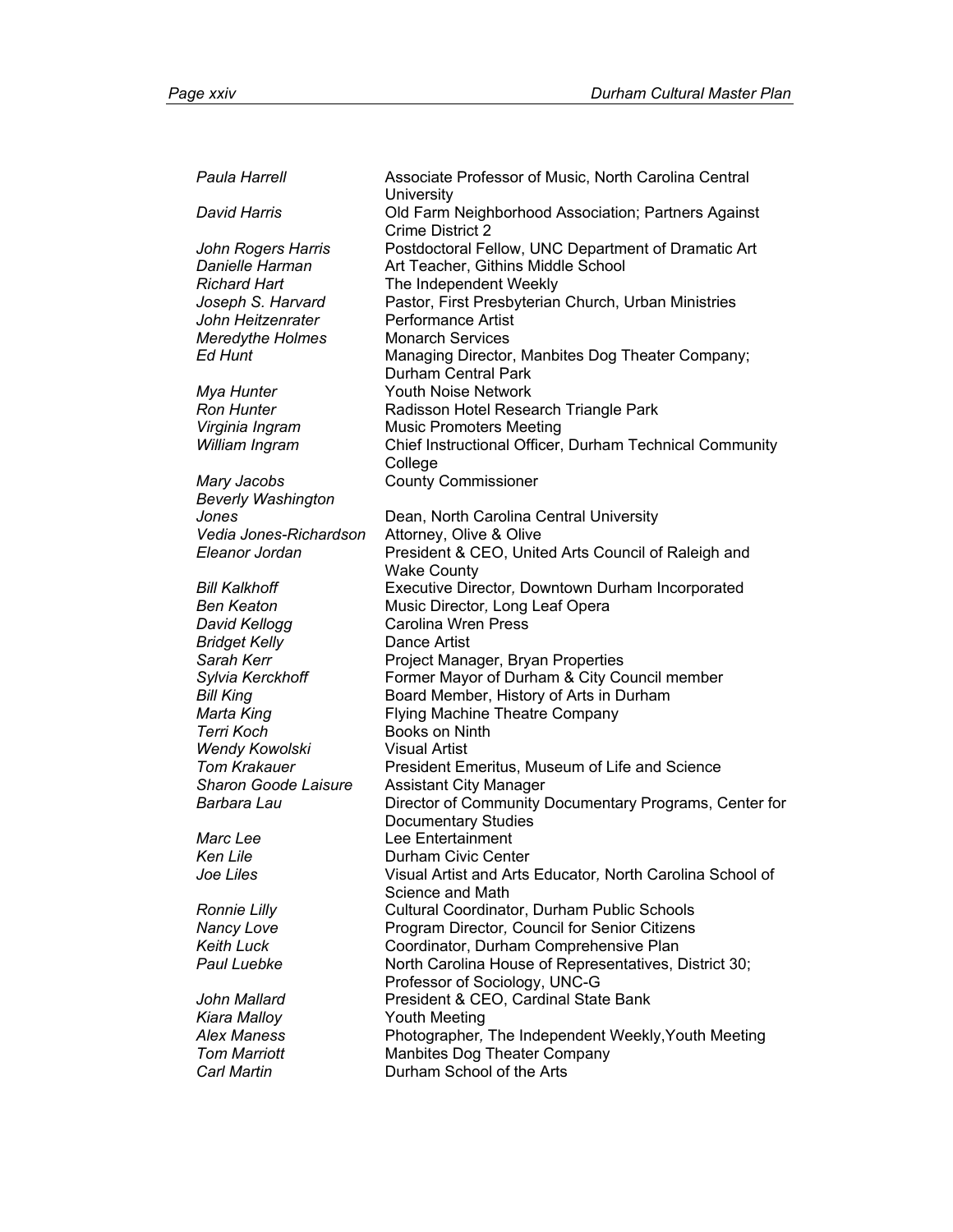**Theatre** *Mike Martino* Sheraton Imperial Hotel & Convention Center *Sterling Mason* J-Corp *Juanita Massenburg* Delta Sigma Theta Society, Inc. **Fred Mason, Jr. Channel Music Teacher, Durham School of Arts; Church Musician** *Mara Mathews* Program Coordinator, SeeSaw Studio **Nancy Tuttle May State Convertsed Visual Artist** *Kevin McDonald* Executive Director*,*TROSA *Licia McDonald* Youth Coordinator, Mt. Level Missionary Baptist Church *Angelica McGregor* Youth Meeting **Timothy McNair Theatre Artist** *Brian Matthew Melvin* Youth Meeting *Humberto Mercado* Latino Community Outreach Specialist, City of Durham *Harvey Mercadoocasio* Visual Artist *"Mickey" Michaux, Jr.* North Carolina House of Representatives, District 31 *Carlton Midyette* Creedmore Partners, American Dance Festival Board *Randy Mills* **Durham County ABC** *Larry Moneta* Vice President for Student Affairs, Duke University **Phil Montemayor Durham Central Park Meeting** *Cheryle Moody* Curriculum Director, Duke School *Richard Morgan* Morgan imports, LTD & Peabody Place LLC *Diane Morizio* Visual Artist *Lisa Morton* Visual Artist; Gallery Director, Durham Art Guild *Richard Mullinax* Old North Durham Neighborhood Association, Stone Artist *Jim Newlin* Executive Director, African American Dance Ensemble *Linda Norflett* Professor, North Carolina Central University Department of Dramatic Arts *Katherine O'Brien* Partners Against Crime District 2 *Katushka Olave* ESOL Program Director, Durham Literacy Council *Janice Palmer* **Society for the Arts and Health Care** *Joshua Parker* Blue Devil Ventures Kathy Parkins **Minister of Music, First Presbyterian Church** *John Parton* Artist *Raymond Paschall* Carolina Theatre *Pemela Pecchio* Visual Artist *Joan Pellettier* Executive Director, Council for Senior Citizens Yvonne Penna **Director of Human Relations, City of Durham Perry Pike Education Coordinator, Historic Preservation Society of** Durham **Bepi Pinner Ninth Street Dance** *V. Dianne Pledger* President & CEO, St. Joseph's Historic Foundation *Thomas Prassa* Executive Director, Youth Café *Ella Fountain Pratt* Director of Emerging Artist program, Durham Arts Council; former Director, Duke University Cultural Affairs *Rita Rathbone* Teacher, Riverside High School *Ellen Reckhow* Chair, County Commissioners *Charles Reinhart* President, American Dance Festival **Lucy Reuben**  Provost, North Carolina Central University **Betty Rhodes Community Outreach/Volunteer Coordinator, Carolina Theatre** *Richard Robeson* Performance Artist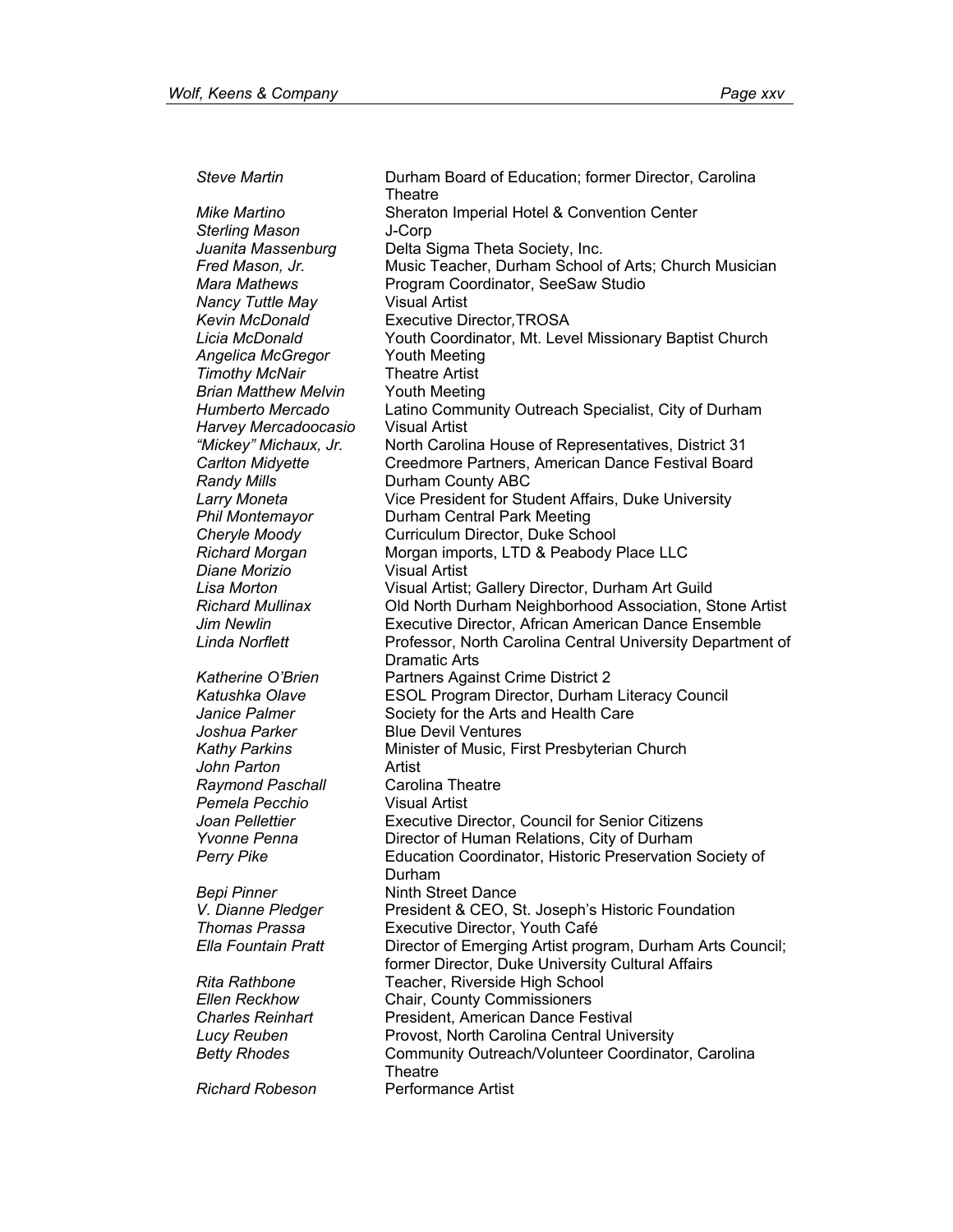| Guillermo C. Rodriguez        | President, Watts Hospital-Hillandale Neighborhood<br>Association       |
|-------------------------------|------------------------------------------------------------------------|
| <b>Tyson Rogers</b>           | <b>Music Artist</b>                                                    |
| <b>Risa Roster</b>            | President, Trinity Heights Neighborhood Association                    |
| <b>Mike Ruffin</b>            | <b>County Manager</b>                                                  |
| Carlota Santana               | Artistic Director, Carlota Santana Spanish Dance                       |
| Cynthia Satterfield           | Project Manager, A History of the Arts in Durham                       |
| <b>Paul Savery</b>            | <b>Coordinator of Prevention Services</b>                              |
| Amy Schaich                   | Artist                                                                 |
| John Schelp                   | President, Old West Durham Neighborhood Association                    |
| Angelina Schiavone            | Executive Director, El Centro Hispano                                  |
| <b>Denise Schreiner</b>       | Operations Director, Full Frame Documentary Film                       |
|                               | Festival                                                               |
| <b>Mark Schultz</b>           | The Herald-Sun                                                         |
| <b>Anthony Scott</b>          | Artist                                                                 |
| Leigh Scott                   | Executive Director, Durham Central Park                                |
| <b>Merrill Shatzman</b>       | Duke University Department of Art                                      |
| <b>Alice Sharpe</b>           | Special Events Coordinator, Office of Economic and                     |
|                               | Employment Development, City of Durham                                 |
| <b>Kathy Silbiger</b>         | Director, Duke University Institute of the Arts                        |
| <b>Steven Silverleaf</b>      | <b>Visual Artist</b>                                                   |
| Cornelia Simons               | <b>Shodor Foundation</b>                                               |
| <b>Annette Smith</b>          | Durham Parks and Recreation                                            |
| Marie Snider                  | President, Durham Savoyards, Ltd.                                      |
| <b>David Southern</b>         | Artist                                                                 |
| <b>Ben Speller</b>            | Dean, North Carolina Central University School of Library              |
|                               | & Information Sciences                                                 |
| Jeffryn Stephens              | Theatre Artist; Artistic Director, Young Peoples Performing<br>Company |
| <b>Jeff Stern</b>             | Alliance for Improvised Music                                          |
| <b>Robbie Stone</b>           | Durham Central Park Meeting, Director Pullen Arts Center               |
| Jeff Storer                   | Duke University Drama Department; Artistic Director,                   |
|                               | Manbites Dog Theater Company                                           |
| <b>Robert Stromberg</b>       | Durham Association for Downtown Arts (DADA)                            |
| Gloria Teber                  | Proprietor, Arrowhead Inn Bed and Breakfast                            |
| Carr Thompson                 | Senior Program and Communications Officer, Burroughs                   |
|                               | <b>Wellcome Fund</b>                                                   |
| <b>Gussie Thompson</b>        | Past President, Interministerial Alliance                              |
| Kathryn Thompson              | <b>Vaguely Reminiscent</b>                                             |
| <b>Steve Toler</b>            | Verizon Foundation                                                     |
| <b>Richard Townley</b>        | Director of Music, St. Stephen's Episcopal Church                      |
| <b>Rafael Lopez-Barrantes</b> |                                                                        |
| Trinchant                     | Performance Artist; CEO Celebrations, Inc.                             |
| Linda Tuday                   | Vice President of Resource Investment, Triangle United<br>Way          |
| <b>Mark Tustin</b>            | Board Chair, PROUD Program                                             |
| Federico van Gelderen         | Que Pasa Communications                                                |
| Denise Van De Cruze           | Owner, Blue Coffee                                                     |
| Lucio Vasquez                 | Immaculata Catholic School                                             |
| Maya Washington               | President, Duke University Black Student Alliance                      |
| Zelphia Watson                | Alpha Kappa Alpha Sorority                                             |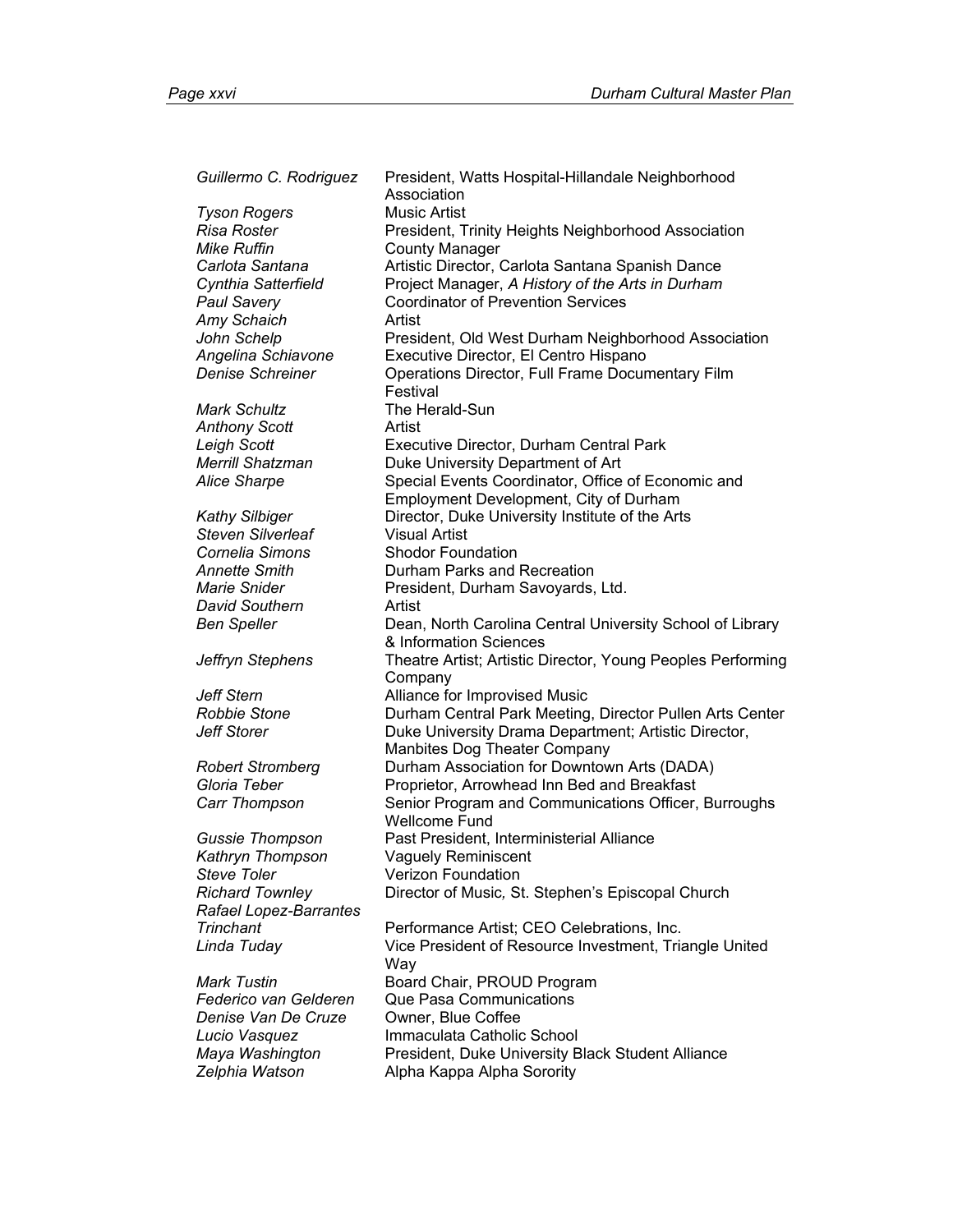| Sioux Watson                 | Publisher Independent Weekly, Durham Arts Council<br>Board |
|------------------------------|------------------------------------------------------------|
| Chuck Watts                  | North Carolina Mutual Life Insurance                       |
| Carl Webb                    | President & COO, Webb Patterson Communications             |
| <b>Timothy Savage Werrel</b> | Savage Arts                                                |
| Tom White                    | President & CEO, Durham Chamber of Commerce                |
| <b>Preston Whiteway</b>      | Chair, Broadway at Duke                                    |
| <b>Melvin Whitley</b>        | Chair, Partners Against Crime District 1; former Inter     |
|                              | Neighborhood Council President                             |
| Anna Wilson                  | Artistic Director, Mallarme Chamber Players                |
| <b>Charles Wilson</b>        | <b>Wilson Construction</b>                                 |
| Jim Wise                     | The Herald Sun                                             |
| Ann Woodward                 | Program Director, The Scrap Exchange                       |
| Normadien Woolbright         | Director of Programs, African American Dance Ensemble      |
| Rodney Wynkoop               | Director, Duke University Choral Program                   |
| Phail Wynn                   | President, Durham Technical Community College              |

### *Community Meeting Participants*

Kate Dobbs Ariail Zoila Airall Anne Aitchison Mary Aven Marv Axelrod Debra Barbee Julius Bartell David Bartlett Kathy Bartlett Harold Batiste Glenna Batson Linda Belans Jonathan Bigelow Jonathan Blackwell Sara Botwick Dean Briere Simeon Burman Barbara Busse Anthony Caporale Cindy Carlson Pepe Caudillo Kate Chomsky-Higgins Dorothy Clark Tom Clark Yolanda Clemons John Compton Sue Coon Mary Marsha Cupitt Anita Daniels Jack Davis Alan DeLisle

Frank DePasquale Ben Donnelly Ronna Dornsife Debra Elfenbein Daniel Ellison Brenda Estrella John Ervin Audrey Evans Phillip W. Evans Margie Fishman Guadalupe Flores Sherman Fogg Risa Foster Sterling Freeman Cavett French Leslie Frost Jimmy Gamble Rita Gonzalez-Jackson Joanne Grosshans Phillip Grosshans David Harris Marcus Harris Samuel Heard Wilma Herndon James Heyward Tamara Heyward Kole Heyward-Rotimi Kelly Hicks Brenda Howerton Frank Hyman Andrew Jackson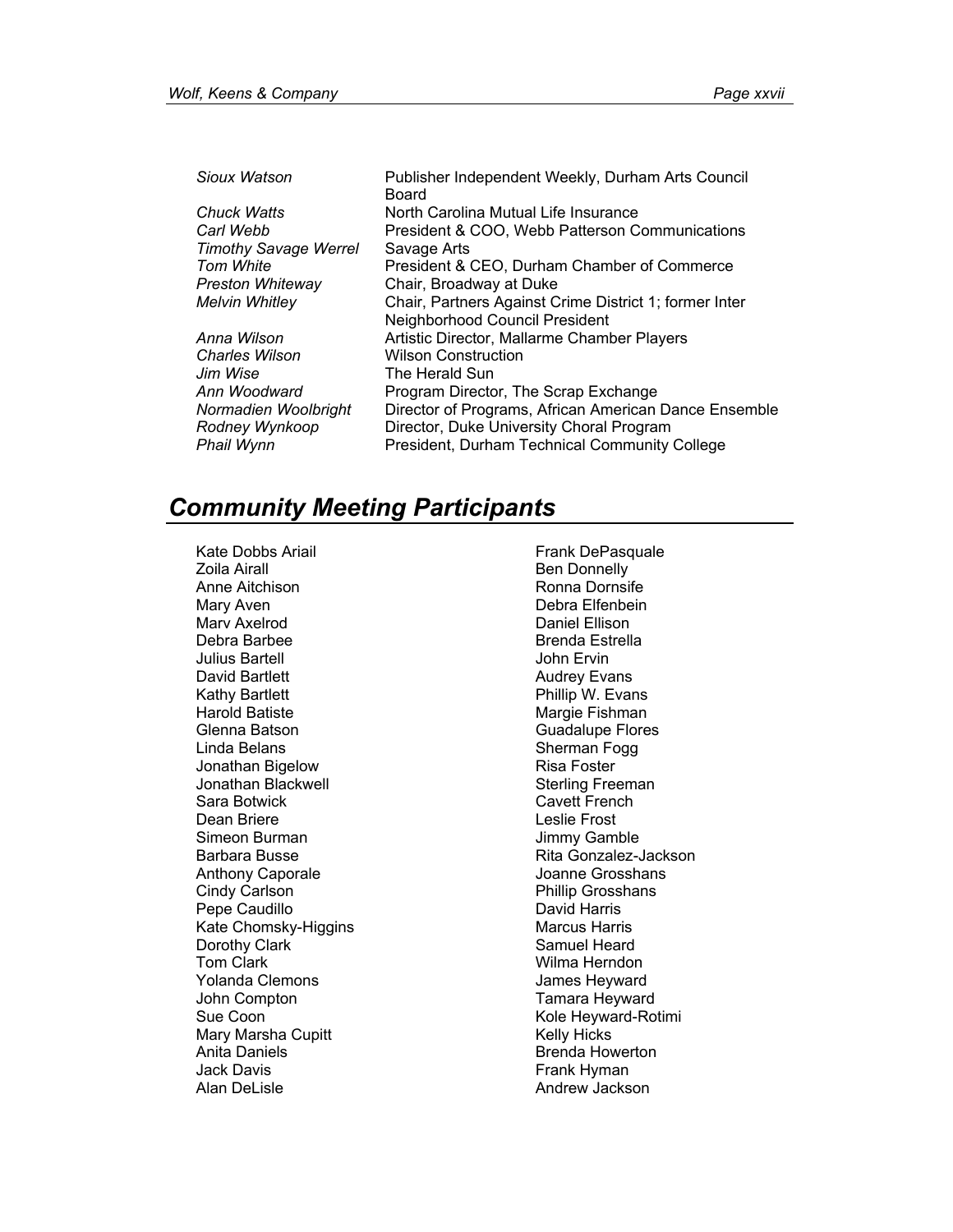Lynne Kane Paul Kartcheske Kristie Kaufman-Rollen Jim Kellough Janet Kenneth David Kraus Barbara Lau Davesene Lawson Rich Lee Jan Martell Consita Martinez Debbie May Jessica McAdoo Linda McGloin Tim McGloin Timothy McNair Stacey L. Mewbron Jane Mickey John Mickle Eleanor Mills Amy Milne Phil Montemayor Fiona Morgan Richard Mullinax Hope Murdock Patricia Murray Danielle Nolen Donna Norfolk Eric Olson Joshua M. Parker John Parton Raymond Paschall Didi Pearce Alice Petersen Perry Pike Don Piper Johnny Pompey Jack Preiss Ryon Price Danielle Purifoy

Courtney Reid-Eaton Kacey Reynolds R Jay Rich David Rogers William Roman Jay Ruez Vicki Schneider Leigh Scott Tom Shaffer Carolyn Siefkin Noni Simmons Annette Smith Jane Smith Kirby Smith D Spellman Constance Stancil Robbie Stone Robert Stromberg Jeff Sturkey Ann Sundberg Melissa Takacs Denita Thomas Ronteesha Thomas H. Diane Thornton Amelia Thorpe Dave Tilley Beth Timson Elias J. Torre Rafael Lopez-Barrantes Trinchant Lenora Ucko Barry Varela Charlotte Vaughn Linda J. Warren Fred Nash Westbrook Mary White Nancy Wilson Catherine Wmson-Hardy Mike Woodard Constance Wright Cindy Yee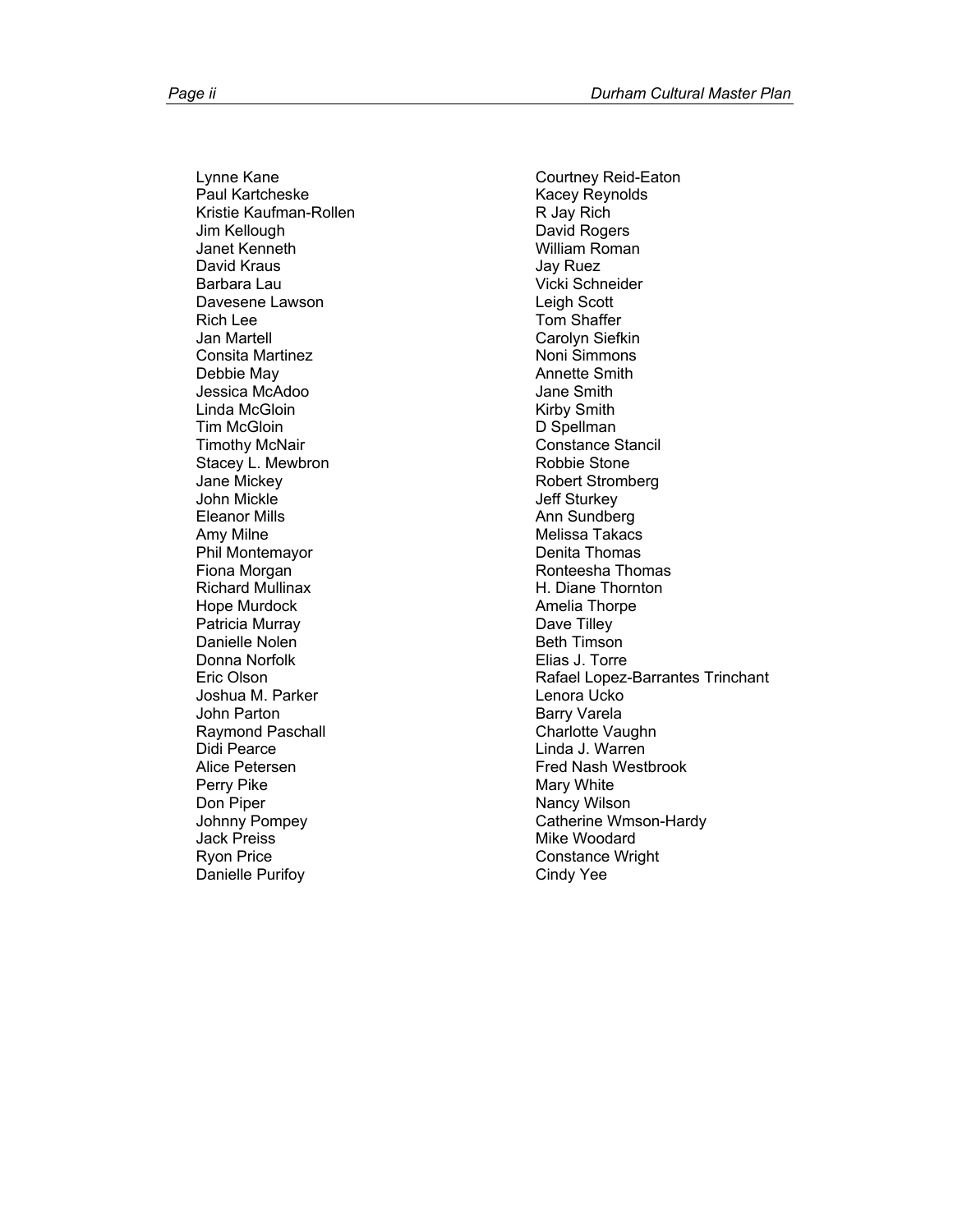# **Part I Introduction**

## *Background*

For many years, developing a cultural plan for Durham County has been a priority for those working in the cultural sector. In the last few years, that interest has gained momentum and in 2002, the County allocated funds, appointed a community-based Steering Committee, and chose the Durham Arts Council (DAC) as the County's agent to oversee the planning project. In early 2003, after a nation-wide search, the County contracted with Wolf, Keens & Company for assistance in developing a cultural master plan for Durham County. Since that time, a team of consultants from Wolf, Keens & Company and AMS Planning & Research has undertaken the following tasks:

- Overseen an extensive public process of **community meetings** held at Hayti Heritage Center, Museum of Life and Science, and several high schools, that had more than 250 participants over the course of the planning initiative.
- Conducted a **comprehensive cultural assessment** through a series of individual and group meetings and interviews that engaged over 260 individuals from all sectors of the County, including artists, representatives of arts and cultural organizations, business and civic leaders, educators, youth, and many others.
- Facilitated a series of meetings with the **Steering Committee**¸ a 63-member body appointed specifically to oversee the development of the Cultural Master Plan.
- Conducted a **regional facility assessment** that inventoried major cultural facilities in the Triangle region.
- Performed an **economic activity study** and a **financial analysis** of Durham County's cultural sector.
- Conducted a **market analysis** of the Durham cultural market.
- Compiled a **cultural organization and program inventory**, providing baseline information on 40 local organizations.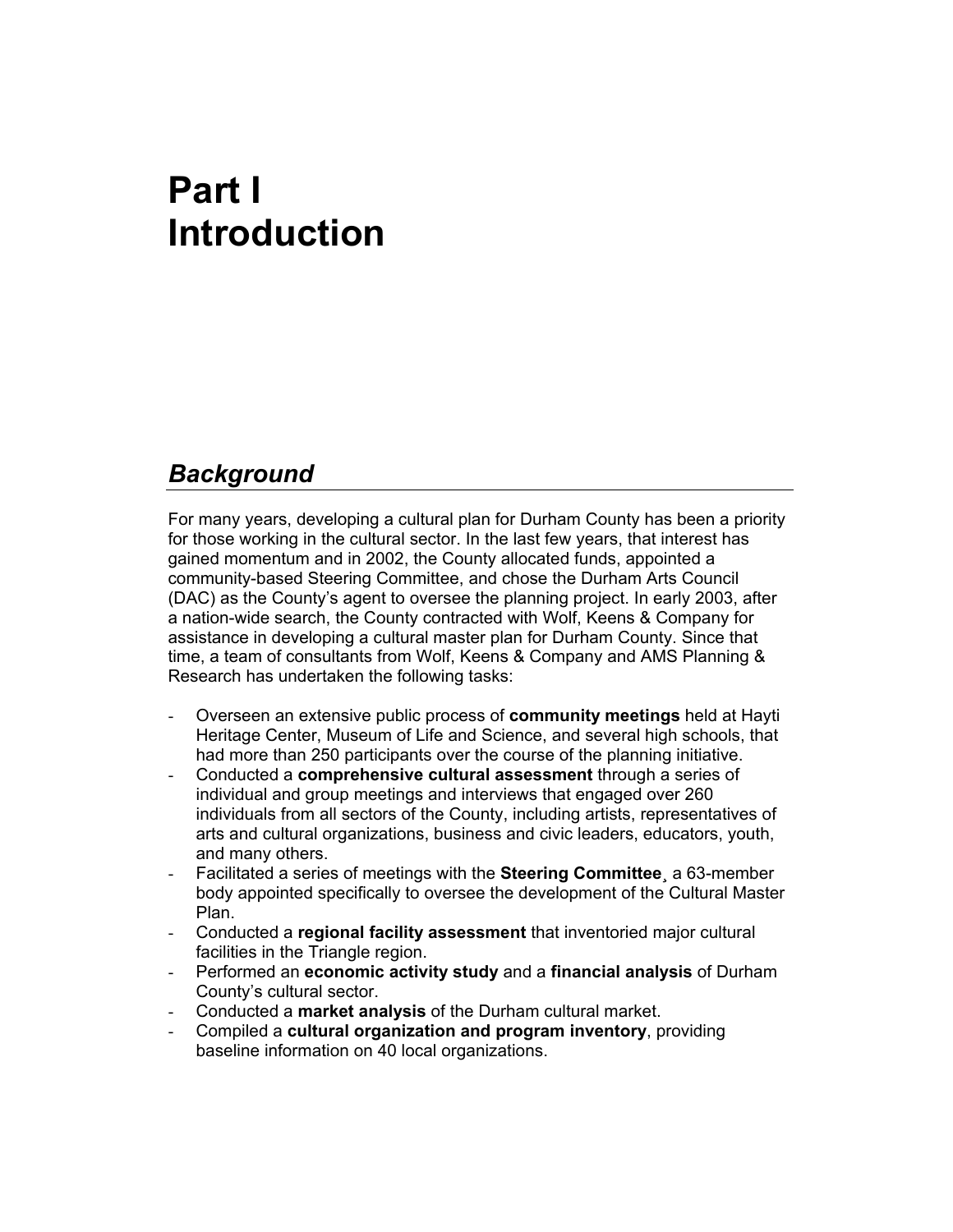Conducting a web-based survey of Durham civic, community, and business leaders, in cooperation with the Durham Convention and Visitors Bureau.

As part of the planning process, the consultants worked with the Steering Committee and submitted a series of papers for community review and comment. These papers have been distributed to all interested individuals and posted on the web site designed for this project, http://www.durhamculturalmasterplan.org. The process has been designed to learn from itself by gathering and assessing new information as an ongoing part of the study process and then bringing those findings back for review. This iterative sequence was quite effective in informing the cultural assessment.

- 1. After the initial round of interviews, a material review, and a meeting of the Steering Committee, the consultants summarized what they had learned in a document called "**Emerging Themes**." This formed the information base of the first community meeting and was revised based on feedback generated there.
- 2. Using the revised "**Themes**" document and with information from additional interviews and early research findings, the consultants developed a series of six "**Situation Papers**" in key areas – audiences, diversity, economic development, education, organizations and artists, and resources. The papers were reviewed by the Steering Committee, circulated to all participants, and posted on the web site.
- 3. In some cases, **Situation Papers** were reviewed by a "**working group**" made up of individuals with particular interest or expertise in the topic area and revisions were made to these Papers. In other cases, the Paper's contents were tested through individual interviews and targeted group sessions.
- 4. Using the revised **Papers** and the findings of the various **research components**, the consultants generated a **preliminary set of goals and strategies,** which were reviewed with the Steering Committee. Feedback from that meeting was used to refine those goals and strategies for this **cultural master plan** report.

The consultants will discuss the sequence of events to follow the distribution of this report in a later section of the report.

## *Key Themes*

The following themes have been refined throughout the planning process and reflect some of the on-going priorities articulated in this planning document. Among them are the following: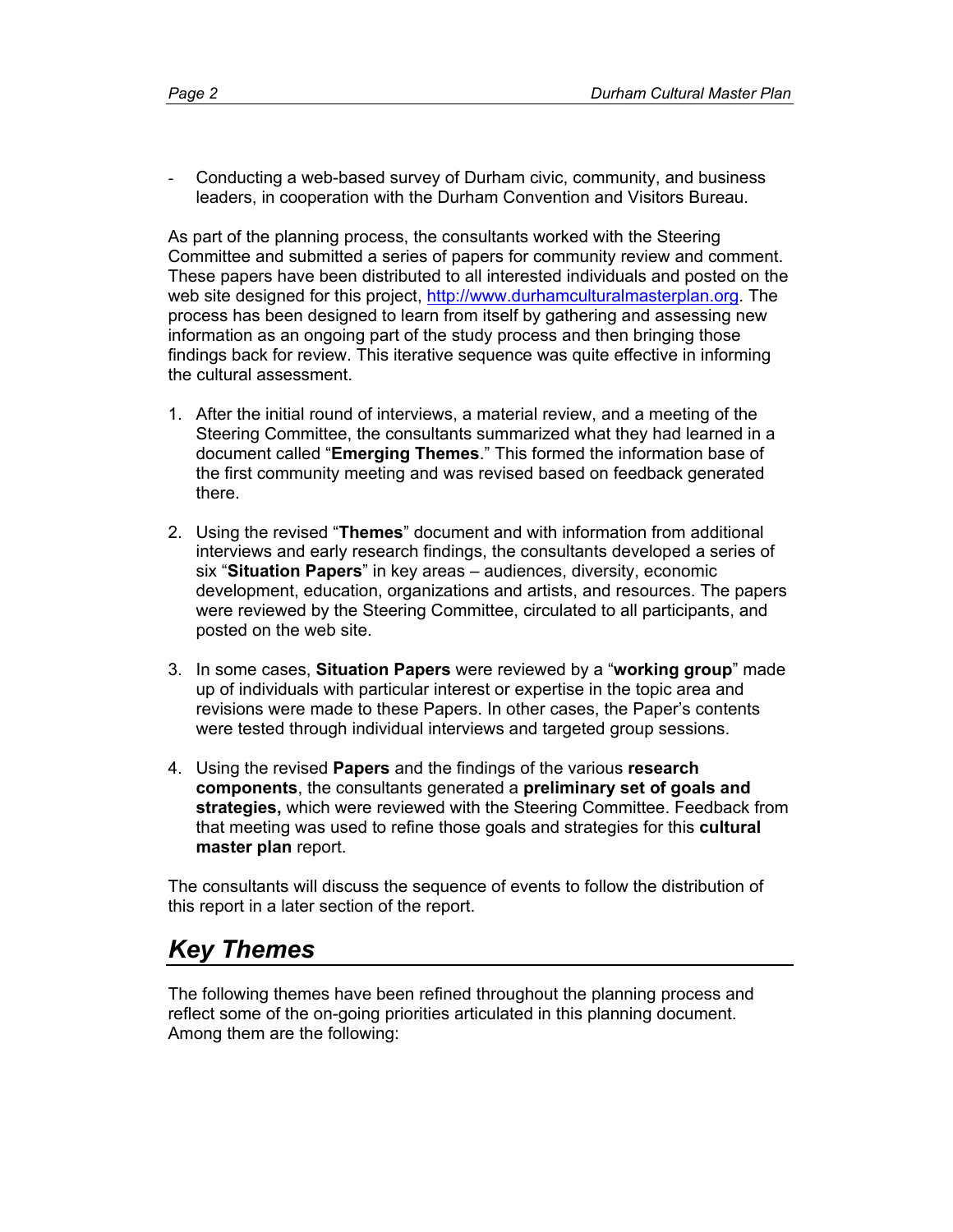- Durham is uniquely defined by a history of racial and cultural **diversity**, as well as increasing diversity in lifestyle. Arts and culture represent an important way to bridge such differences between people in a celebratory, positive, and nonconfrontational way.
- Arts and culture, as part of the mix of "quality of life" factors, can be powerful allies in **economic development**. The vibrancy and excitement generated by arts and culture represent critical ways to support business growth and relocation in areas throughout Durham.
- Arts and culture is **a way to pass on traditions**. Involving young people in arts and culture can build audiences, enhance learning and communication skills, build self-esteem, foster community involvement, and train potential artists and arts appreciators. The role of arts, crafts, and design in **building creativity skills** – and the importance those skills play in later life – is increasingly being recognized.
- The Triangle is rich in cultural audiences and cultural opportunities. Building a dynamic program to raise the awareness of Durham's cultural offerings throughout the Triangle region will not only **build audiences** but will **enhance Durham's image** in the region and beyond. In addition, it is critical to build the local audience by providing opportunities to experience culture beyond Durham's Downtown.
- The success of Durham's cultural sector rests ultimately on the strength of its organizations and artists. The current economic climate is the worst in decades with little significant improvement in the short- or mid-term, and substantial efforts must be undertaken to **buttress Durham's cultural assets.** The challenge is to stabilize existing, excellent organizations, events, and programs while encouraging innovative and emerging ones.
- Little of this plan will be implemented without **additional human and financial resources**. A key task will be to develop the civic and cultural leadership necessary to strengthen the available resources.

# *Contents of the Report*

The full consultants' report is submitted in two volumes, including the **Cultural Master Plan** and the **Master Plan Technical Volume**. This volume, the Cultural Master Plan, includes the following sections:

- **Part I**, this introduction, includes background on and context for the cultural planning process, as well as a vision for the cultural future of Durham.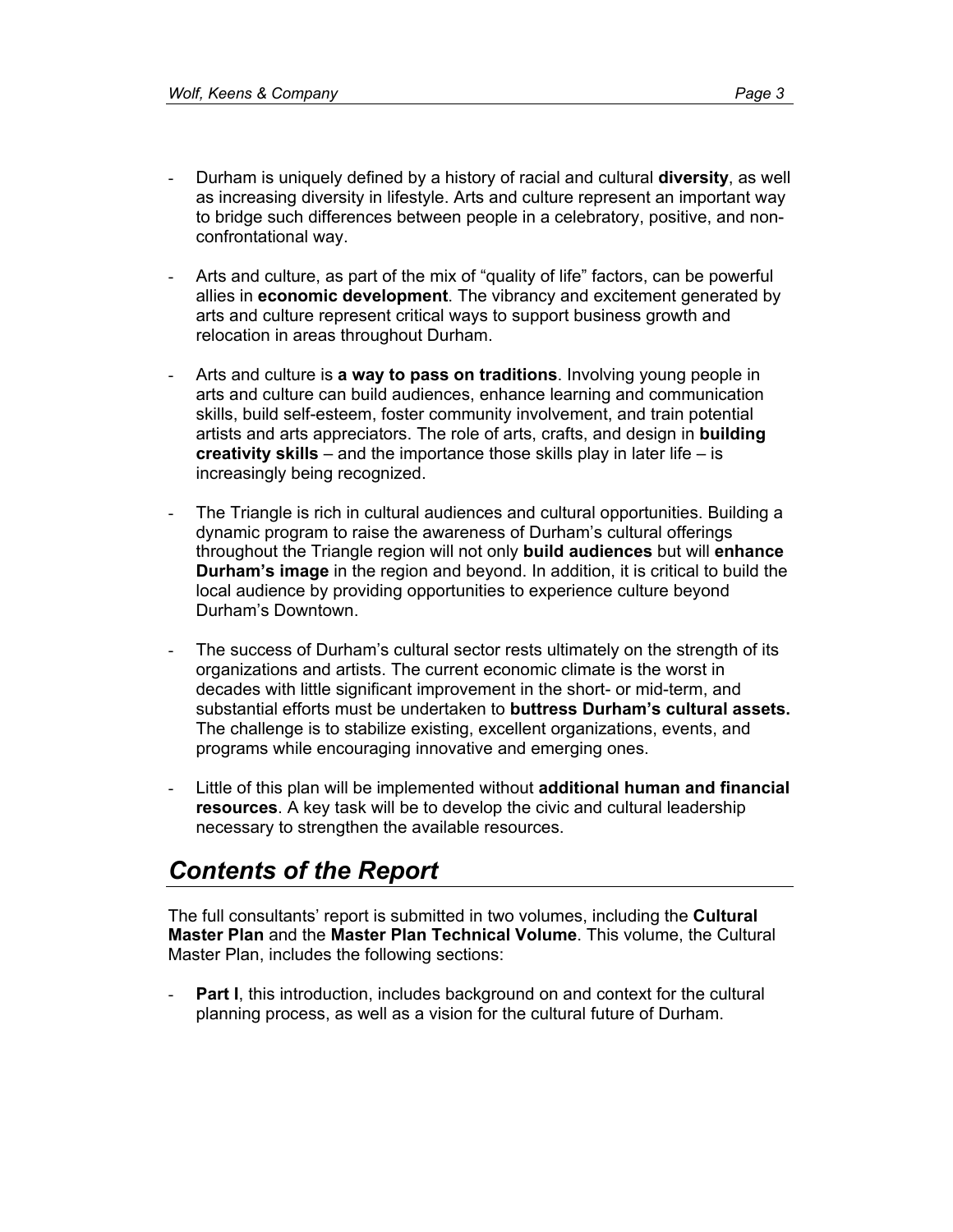- Part II provides a description of the research components undertaken for the project as well as a synthesis of the key findings from that research.
- **Part III** offers the proposed goals and strategies in the following areas:
	- o Cultural Organizations and Artists
	- o Diversity
	- o Economic Development
	- o Education
	- o Audiences
	- o Facilities
	- o Community-wide Organizational Infrastructure
	- o Resources.
- **Part IV** addresses the early stages of implementation, including the process by which this report is reviewed and revised by the community.
- **Part V** provides acknowledgement to and a list of all leaders and participants in this planning process.

The Master Plan Technical Volume, which is bound separately and submitted at the same time as this document, includes detailed research findings in the following sections:

- **Chapter 1** provides details of the **economic and financial analysis** of Durham's cultural sector.
- **Chapter 2** offers the results from the **regional cultural facility inventory** research that examined facilities throughout the Triangle region.
- **Chapter 3** includes the findings from several **market analyses** performed in conjunction with this project.
- **Chapter 4** provides details of the **organizational/program inventory** of Durham organizations.
- **Chapter 5** includes the details on the DCVB's web-based survey of civic, business, and community leaders.

## *Durham's Vision for its Cultural Sector in 2020*

The following statement has been developed, tested, and revised during the cultural master planning process. It is presented here and reflects the consensus of individuals engaged in this process.

*We start with agreement that by culture, we refer to more than the fine visual and performing arts. We include those and expand our definition to encompass the history and heritage of our region and the forms of cultural expressions that ground the diverse people who live here. We also include*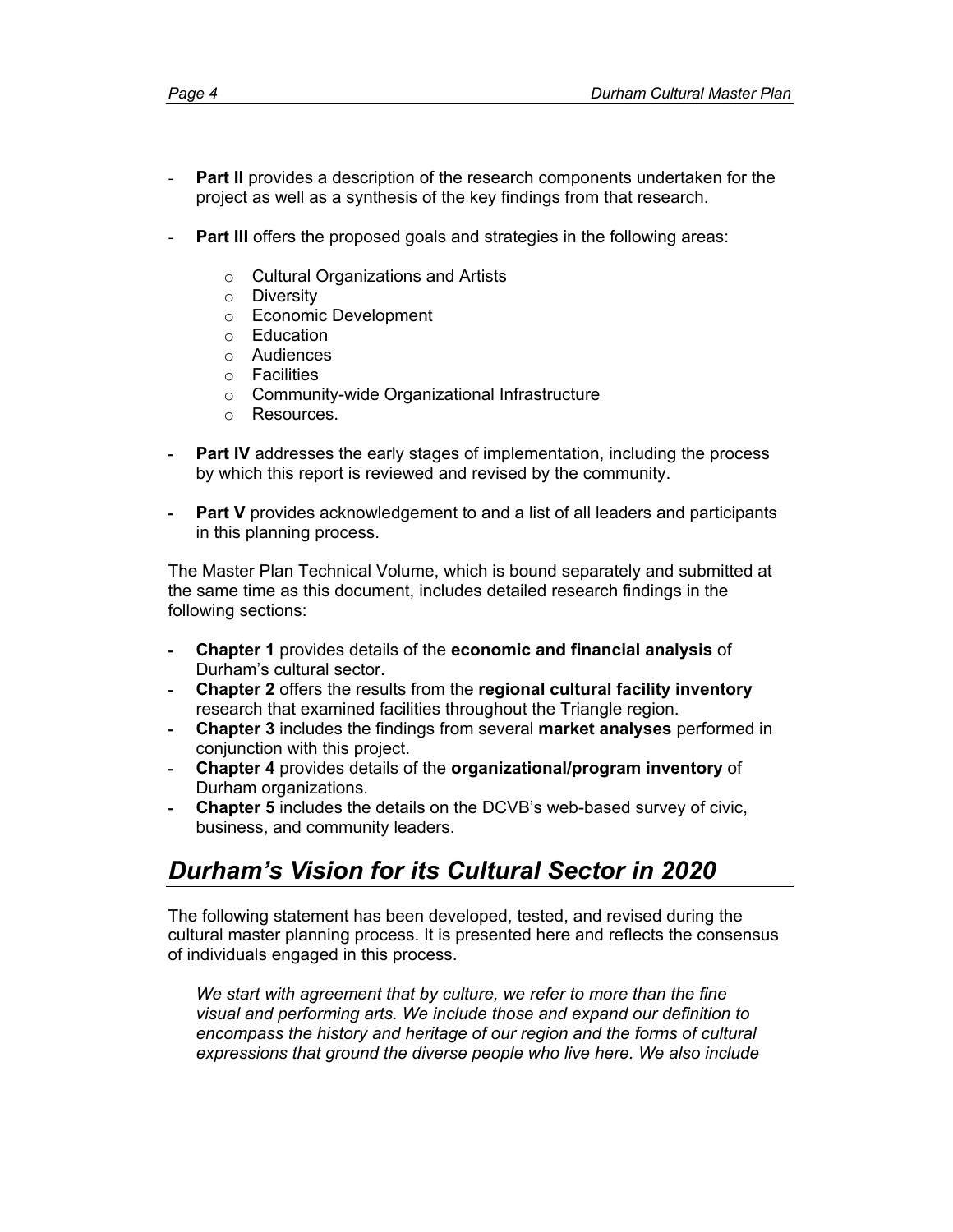*the sciences and humanities as part of our cultural life.* 

*As we think about the future of arts and culture in Durham in 2020, we envision the following characteristics:* 

- *Durham's arts and culture is enriched by its history, heritage, and diversity. From the historic African American community to the newest of immigrants, from jazz to classical music, and including folk art and literary fiction, the sciences and modern dance, Durham celebrates this rich cultural mix and works to continue its future growth.*
- *The County is vibrant throughout in its various and varied neighborhoods and its vital Downtown. Its neighborhoods have exciting opportunities for residents to experience arts and culture close to home. Its Downtown is alive with arts and cultural activities, attracting people of all ages and backgrounds from all over Durham and the region. This cultural "ecology" is strong and supports Durham's economic, social, and cultural well-being. It has been built on Durham's strong local cultural sector.*
- *With active and committed civic, public, and cultural leadership, information about activities everywhere in Durham County is plentiful. Cultural organizations have access to the financial and human resources they need. As a result, people in Durham and from all over the region acknowledge the central role Durham plays in the life of the Triangle.*

*We know that much preliminary work must be accomplished in order to realize this vision. We are ready to start, to learn what we need to learn, to change our ways of working where necessary, to explore new partnerships. And we do so knowing that we – our community and our cultural sector – will be stronger for this effort.*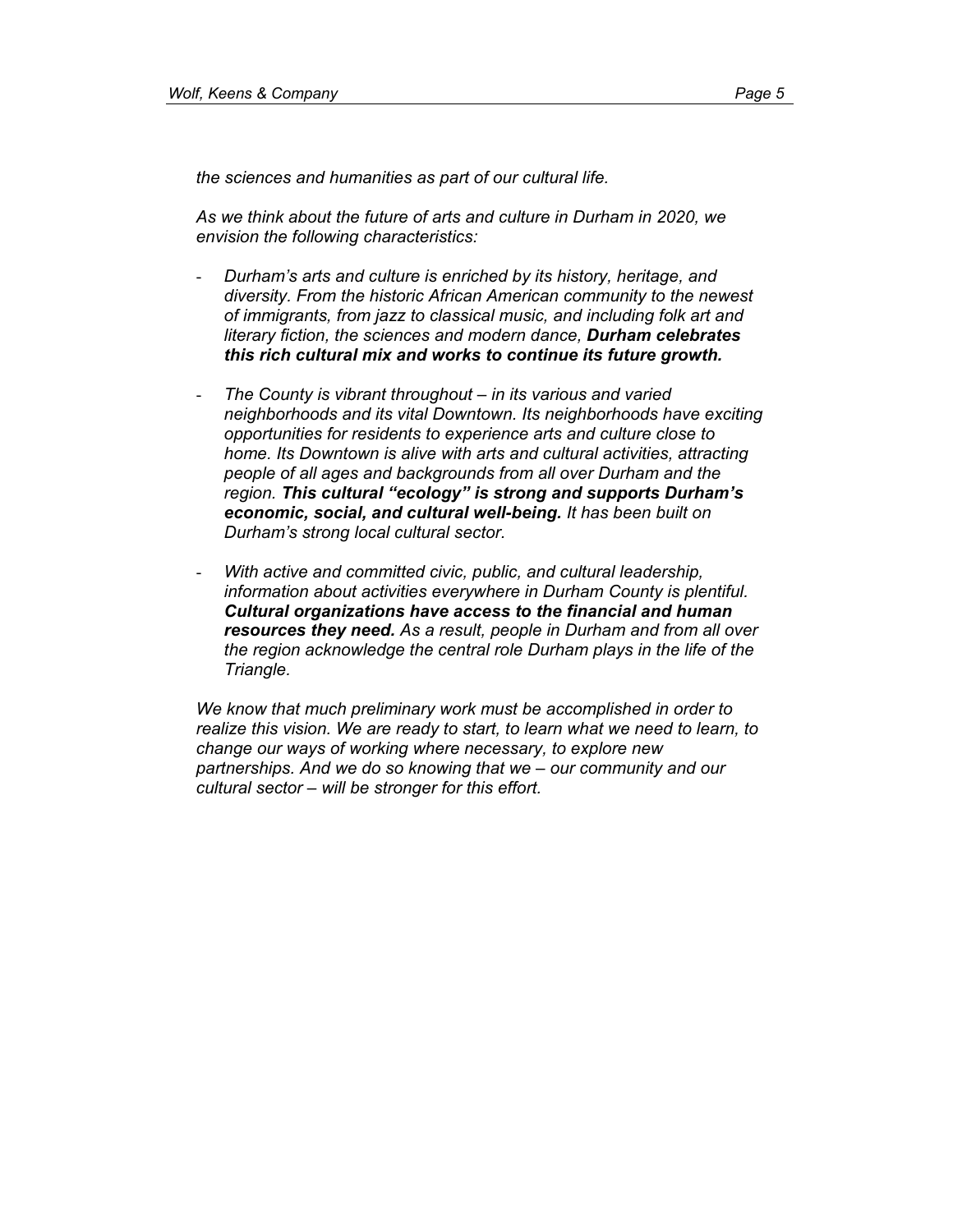# **Part II Research and Findings**

The research on which this planning project is based contained five distinct components that range from quantitative to qualitative. In addition, the Durham Convention and Visitors Bureau (DCVB) conducted a web-based survey of civic, business and community leaders and the results of that survey have been made available to the consultants. This section of the report describes the research components and provides a synthesis of the findings from the research. Additional details on each of the research components can be found in the Technical Volume of this report.

# *Brief Description of Research Components*

## **Financial and Economic Activity Analysis**

As part of the research conducted for this planning process, budget information was requested from cultural organizations in Durham. The Durham Arts Council (DAC) distributed surveys to cultural organizations in the area and 46 organizations responded. While participating organizations do not include all nonprofit cultural organizations in the region, a sufficient number did respond to allow for the subsequent analyses. Furthermore, the majority of all major institutions are included in these analyses. The resulting aggregate information indicates the level of activity in the nonprofit cultural sector.

The data gathered was used to generate a number of analyses:

- Level of economic activity, which incorporates total operating expenditures and audience ancillary spending
- Range of development of cultural organizations in Durham
- Ratio of earned to contributed income
- Relative percentages of sources of revenue (individuals, corporations, foundations, and public sector)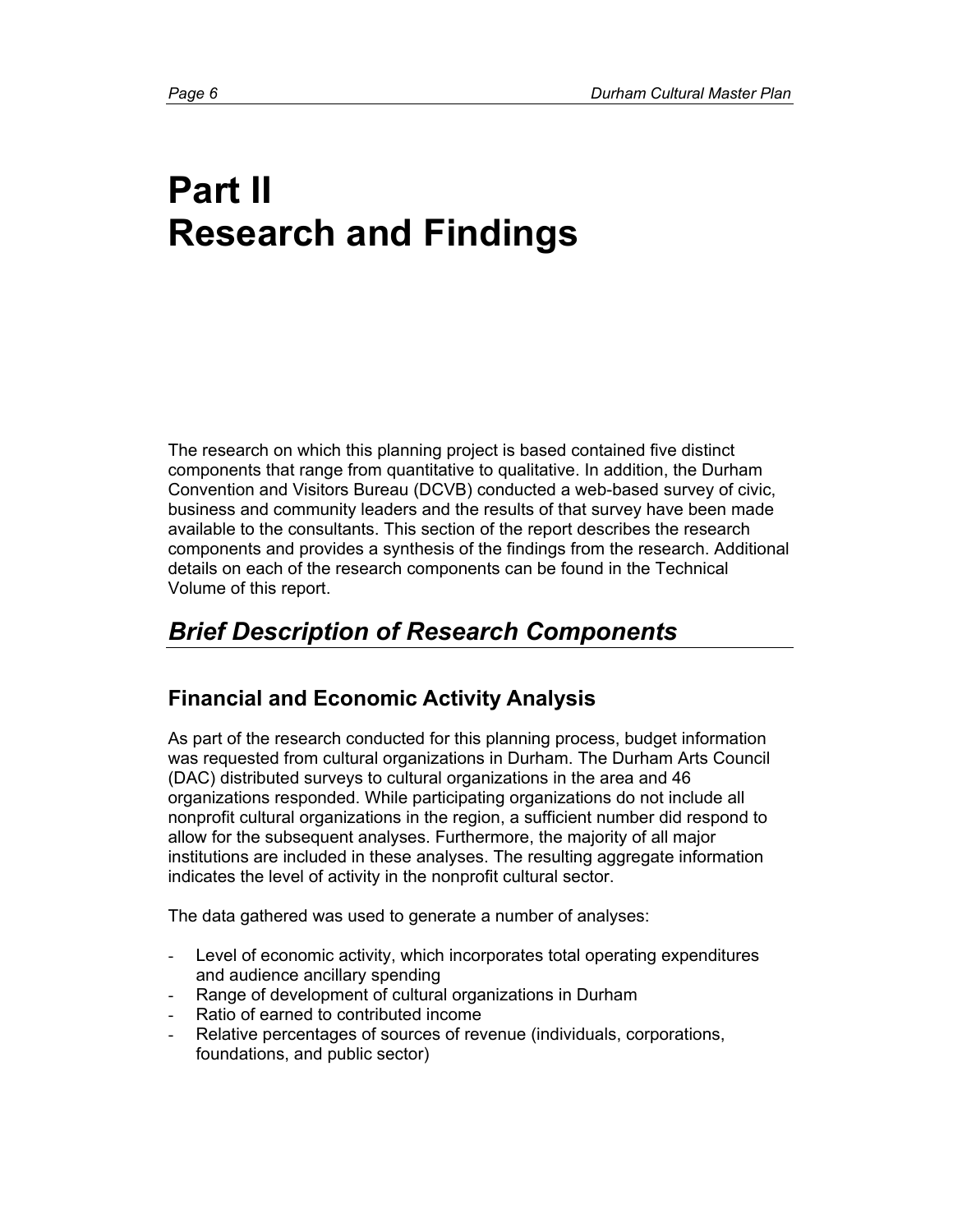Level of local public sector support, including comparative data with other comparable communities.

## **Regional Facility Inventory**

A regional facility assessment survey was conducted by AMS Planning & Research, working in conjunction with Wolf Keens & Company. The survey was designed to gather information about facility uses and the conditions and capabilities of the Triangle's regional cultural arts facilities with a seating capacity of less than 2,000.

The report was prepared by surveying a number of arts and cultural facilities to ascertain the:

- Mission and nature of the facility's programming
- Types of activities offered (use days and public attendance events)
- Physical characteristics of each of the spaces located in the facilities (seating capacity, theatre configuration, technical capabilities, etc.)
- Services offered (labor, technical, publicity, etc.)
- Facility needs (overall condition and current physical state, as well as needs assessment).

Sixteen facilities, representing 34 cultural spaces, participated in the survey, reporting a wide range of programs and activities for youth, adults, and families. Respondents include facilities ranging in size from 50 seats to 1,650 seats, and museums with up to 50,000 sq. ft. of gallery/exhibit space. Respondents included cultural centers, theatres, educational facilities (with cultural arts spaces), museums, and a church.

## **Organizational and Program Inventory**

This inventory includes information on 40 Durham County arts and cultural organizations and their programming activities. Information was gathered through a survey and supplemented through a review of web sites. The inventory is designed to provide a baseline understanding of the range of organizations and activities already in place in Durham. Having this basic information readily available and updated will provide a ready source for interested individuals to learn about current activities in Durham; it is also useful to assist artists and smaller organizations looking for like-minded partners or collaborators. While the inventory does not include information on all organizations, it does represent a comprehensive exercise in gathering this information in a single place. As such, an on-going commitment to updating and expanding this inventory will pay dividends in the future as the value of a single repository of this information becomes clear.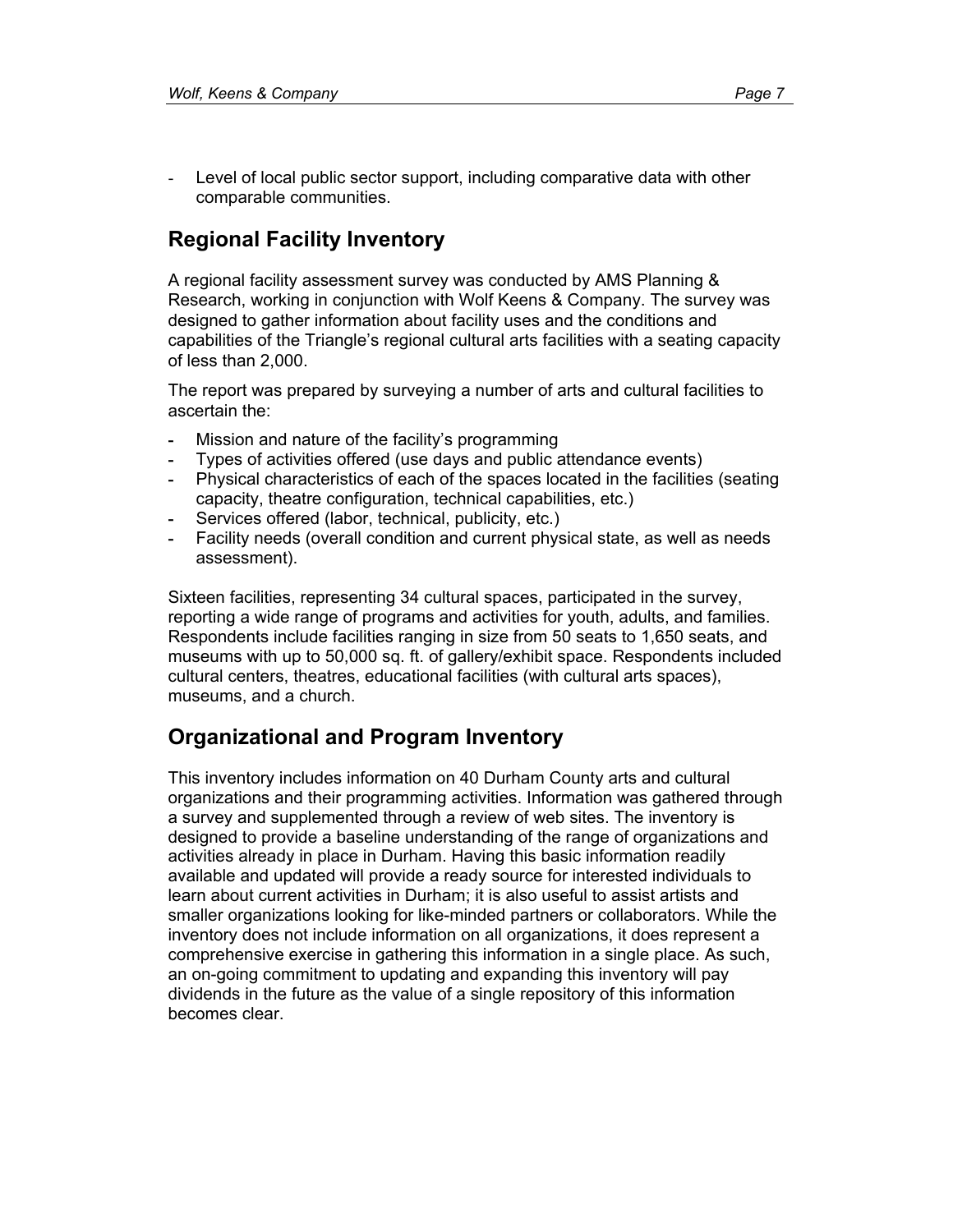Durham organizations function in the complex market of the Triangle and any consideration of this mix of organizations must take into account that many organizations that are not resident in Durham also provide services in the County. Such organizations are not included in this inventory simply because of the limitations of budget and time.

## **Market Analysis**

This market analysis was prepared by AMS Planning and Research, in cooperation with Wolf, Keens & Company. The overall goal of the market analysis was to inform the DCMP with a foundation of geographic, demographic, and economic data, and to assist the planning team in formulating recommendations for leveraging Durham's cultural assets from a marketing standpoint.

In preparing this analysis, the consultants reviewed a variety of existing consumer research on Durham and the Triangle area, including the customer database analysis conducted by ArtsMarket Consulting, and various studies provided by DAC. The analysis was conducted in three parts.

- 1. Geographical analysis of actual customer ZIP code data from a cross section of Durham cultural programs, with the goal of generating a clear picture of the actual geographic sphere of influence of Durham cultural programs.
- 2. Demographic and lifestyles profile of Durham area adults, and a review of the relative quality of the market for different types of cultural programs.
- 3. Analysis of existing demand for cultural programming in the Durham area, using attendance and revenue data collected from cultural groups and other sources. The goal of this task was to grasp a big picture sense of demand for different types of cultural programs and, by inference, what changes in the supply of programs might be supported by the market.

## **Community Cultural Assessment**

The County-wide cultural assessment was conducted by consultants from both Wolf, Keens & Company and AMS Planning and Research and consisted of a series of qualitative interviews and meetings to solicit information on the current condition of the cultural sector, as well as the strengths, weaknesses, opportunities, and threats in the environment. Interviews were conducted throughout the nine month course of the project, which allowed for on-going refinement and testing of the hypotheses generated by the sessions. Particular attention was paid to eliciting information about the range of issues currently facing cultural organizations and their funders and potential funders, although other issues were addressed as necessary.

The process was iterative, as described on page 2 of this report. Many of the topics under review are overlapping and as the process went forward, the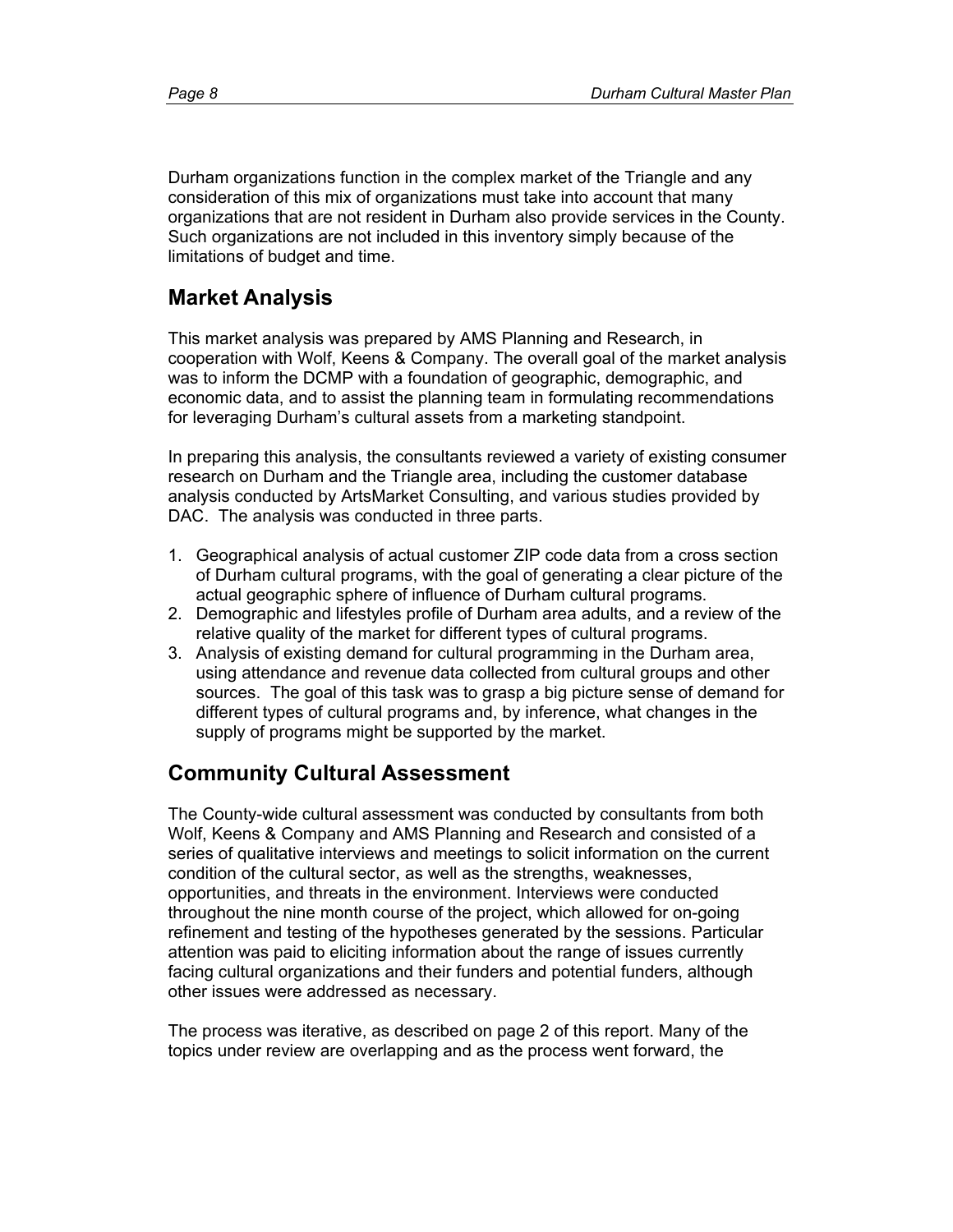consultants identified additional participants. This process provided a rich mix of perspectives and insights, which have informed all aspects of the assessment.

## *Findings*

### **Overview and Context**

A resurgent Durham County reflects a renewed sense of vitality that can be observed in its commercial areas and identified through statistics. The development initiatives being undertaken and planned in the Downtown core are the most significant visible evidence of this renewal. A key premise of this cultural master planning activity is that arts and culture can and should play a role in this revitalization.

The arts and cultural sector already represents a significant industry for the County, even with its endemic problems of undercapitalization. **The consultants' research indicates that the total economic activity generated by the nonprofit cultural sector in Durham is nearly \$103 million annually.** This figure compares favorably with that of Wake County. In a recent study of economic activity conducted in Wake County in 2000, the overall economic activity was \$88 million. $<sup>2</sup>$ </sup>

Given this impressive annual contribution to Durham's economy, it is all the more striking to realize the circumstances under which cultural organizations function. For example, there was great difficulty in getting responses from the cultural organizations to the questionnaires used for the consultants' research. Ultimately, the consultants were able to get sufficient data for their purposes. Yet, this difficulty underlines the capacity issue – cultural organizations simply unable to fulfill important commitments because they are so short-staffed and under-funded.

Thus much of the focus of this cultural master plan revolves around capacity building within the cultural sector *and* strengthening the working relationship between that sector and the civic, commercial, development, tourism, and hospitality sectors. Frequently the consultants propose opportunities for better communication, enhanced training, and innovative new partnerships. Frequently they suggest partnerships among civic entities like DCVB, the City's Office of Economic and Employment Development, Downtown Development, Inc. (DDI), the Chamber, and others. Reaching consensus on how the responsibility for coordinating implementation is critical and is proposed as the first task of moving from planning to implementation. There will be a lot of "relationship building" that

 $\frac{1}{2}$  Source: *The Economic Impact of the Arts in Wake County*, prepared for the United Arts Council of Raleigh and Wake County by Western States Arts Federation, July 2000.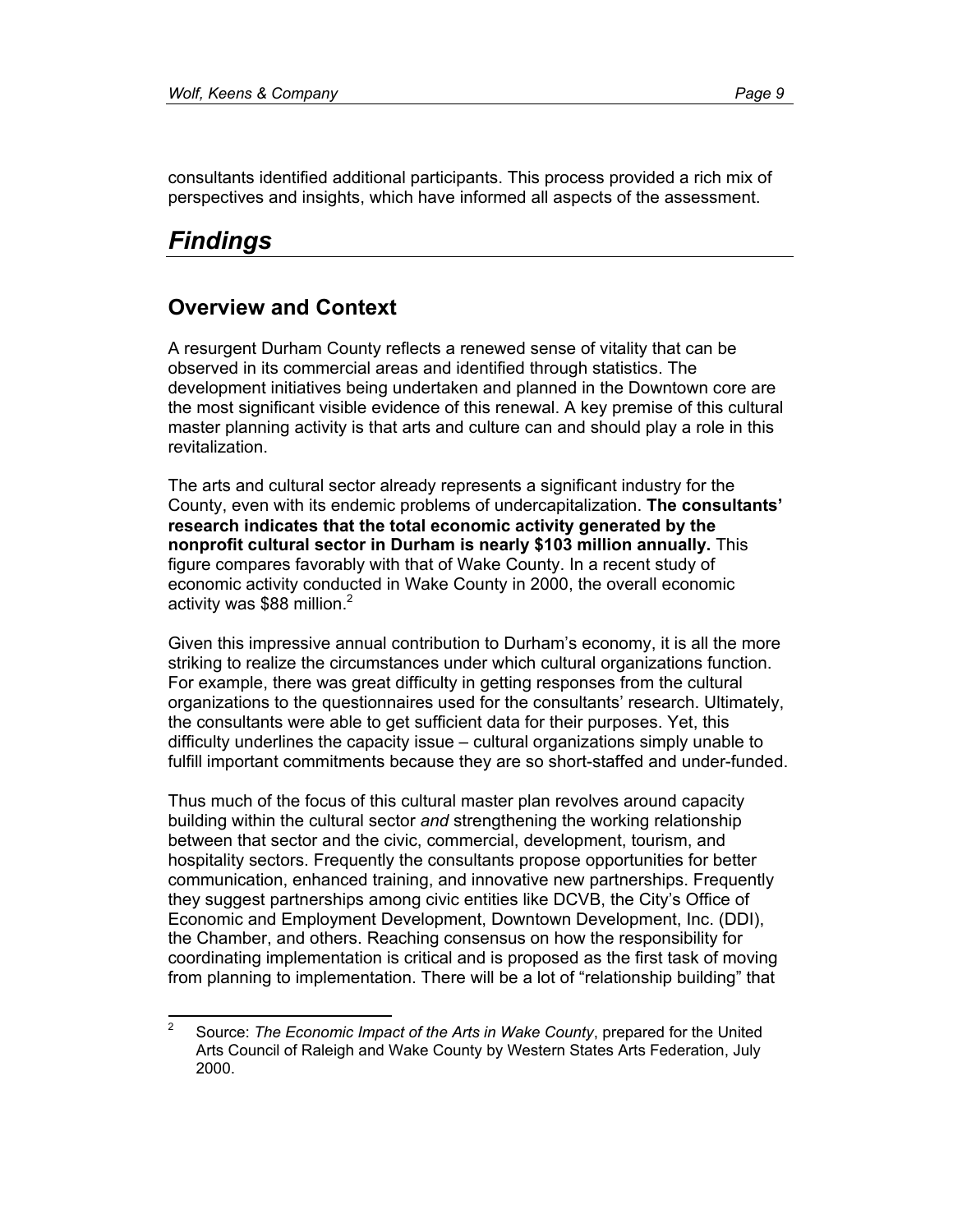is required to make this plan's vision a reality. This work underlies the plan and is as important as any project or initiative described herein.

In the sections below, the consultants present their synthesis of what they have learned from the full range of research conducted for this project, including both quantitative components and more process-oriented, qualitative research elements.

## **Organizations and Artists**

The success of Durham's cultural sector, and its ability to serve priority community goals, rests not only on the artistic and programmatic vision of its organizations and artists, but also on their organizational capacity. All evidence suggests that Durham's cultural sector is significantly more mature artistically and programmatically than it is organizationally. For example, nearly half of all organizations that responded to the consultants' financial survey had budgets of under \$100,000. Indeed, the organizational inventory indicates a high number of artist-run organizations compared to the overall number of respondent organizations.

This distribution of organizations also indicates a cultural sector skewed toward smaller organizations. This smaller budget size generally indicates a heavier reliance on volunteers and less developed management systems. The absence in Durham County of a solid core of mid-sized organizations with budget size between \$250,000 and \$1 million is another indication of the underdevelopment – and significant undercapitalization – of cultural organizations in the County. In addition, the vitality of the sector requires a focus on worthy new initiatives and emerging artists, which are also likely to be administratively weak, compounding the problem.

The current economic climate – nationally, regionally, and locally – is the worst in decades for nonprofit cultural groups with little significant improvement forecast for the short- or mid-term. Time and again, the consultants heard that the first priority is to stabilize existing cultural organizations, events, and programs. This will require new investments – of time, dollars, programs, and people. Cultural groups are willing to shoulder their share of the burden. The research indicates that the cultural sector's aggregate earned revenue comprises 54 percent of all revenues during FY 2002. Earned income will generally range, in aggregate, between 40 percent and 60 percent, although that figure has not been tested in these challenging economic times. So, while this performance is good, there is probably still room for improvement. That said, there is probably more room for budget savings by sharing key services.

The notion of shared services resonates for many participants. They point to the need for better, more effective collaborative initiatives between and among cultural organizations and artists as a key strategy to help sustain cultural groups.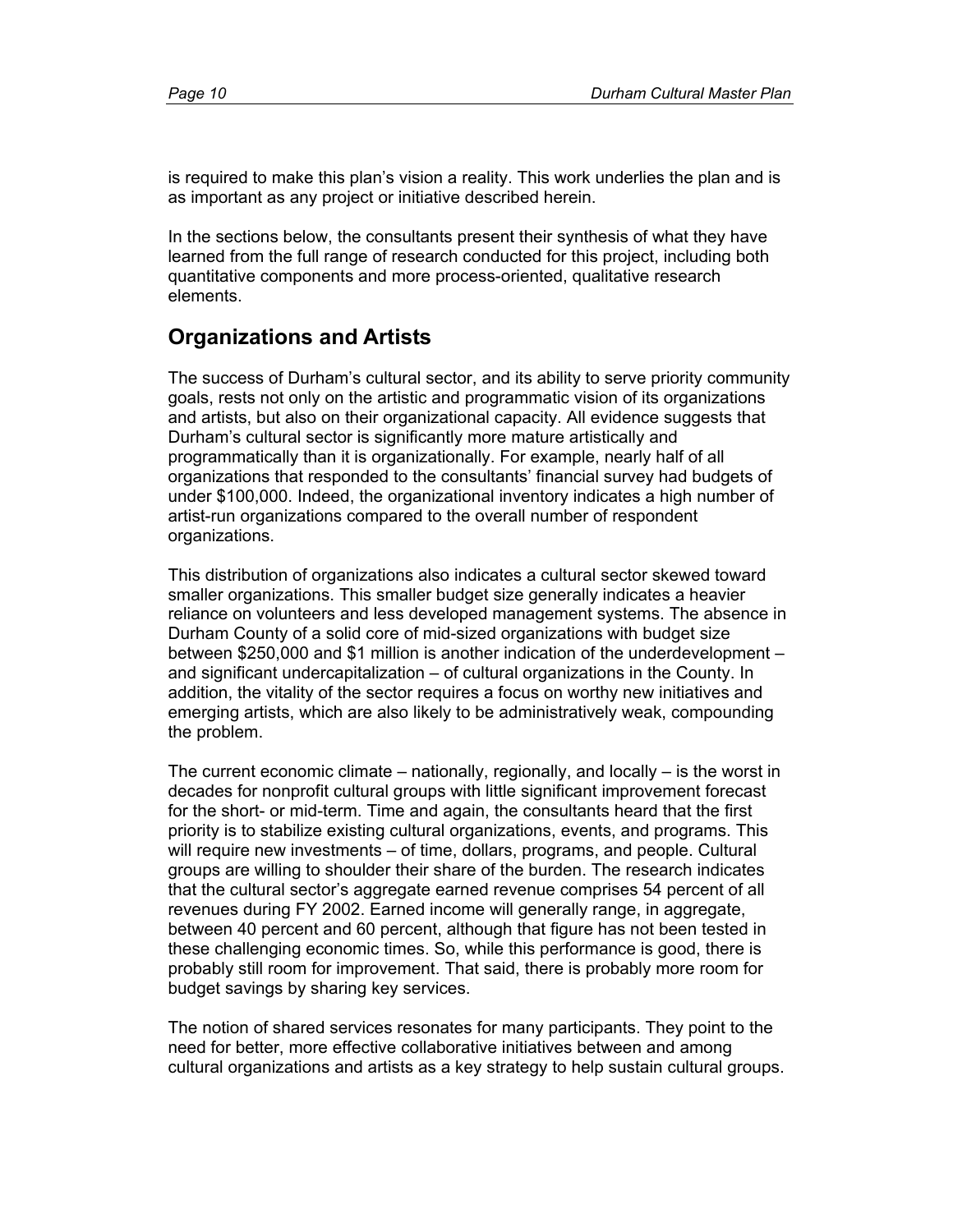Initiatives that foster shared office space, equipment, and even support staff can cut costs and improve efficiency in significant ways. Additional, coordinated opportunities for technical assistance and training in such areas as financial management, information systems, marketing, and fund-raising are also important ways to build the resources available to artists and staff people of cultural organizations.

Artists have many needs in common with arts and other small cultural organizations and these can often be addressed through a single approach. But there are also many concerns specific to artists that must be explored. High among them are simplified procedures for rezoning lofts and other spaces for studio, rehearsal, or live/work space. These and other needs require specific solutions that take into account the various and unique working requirements of artists and require flexibility on the part of City and County officials. A perennial problem is locating sources for low-cost health insurance for self-employed artists, which was listed frequently as a pressing need.

## **Diversity**

Durham is uniquely defined by a history of racial and cultural diversity, as well as increased diversity in lifestyle. As the County continues to grow and court new residents and businesses, it increasingly sees diversity as a positive attribute and as an important selling point to newcomers. This is especially true of the so-called "creative class"<sup>3</sup> that many urban centers are attempting to court.

Durham has a complex history around diversity. The historic treatment of African American residents represents a legacy that has not yet been fully overcome. Many participants, representing different sectors of the community, described the value of and need for programs to address the history and heritage of Durham as a way to continue an on-going process of reconciliation and to celebrate Durham's past. Individuals with an interest in historic preservation, as well as the Historic Preservation Society, have been suggested as ideal partners to develop program offerings.<sup>4</sup>

The growth of the Latino population has added both a richness and a complexity to racial interactions in Durham – the community is multi-racial rather than biracial. Some participants articulate the need for a physical space for the Latino community and others interested in Latin culture to gather and offer cultural

<sup>-&</sup>lt;br>3 The "creative class" is terminology popularized by Dr. Richard Florida and describes a cohort of highly mobile, highly educated workers that tend to choose work locales based on considerations of the availability of arts and cultural activities and the diversity of the population.

Discussion of a facility to house history and heritage programs – as well as other facility initiatives that have been raised during this planning process – is presented in more detail in the section on cultural facilities.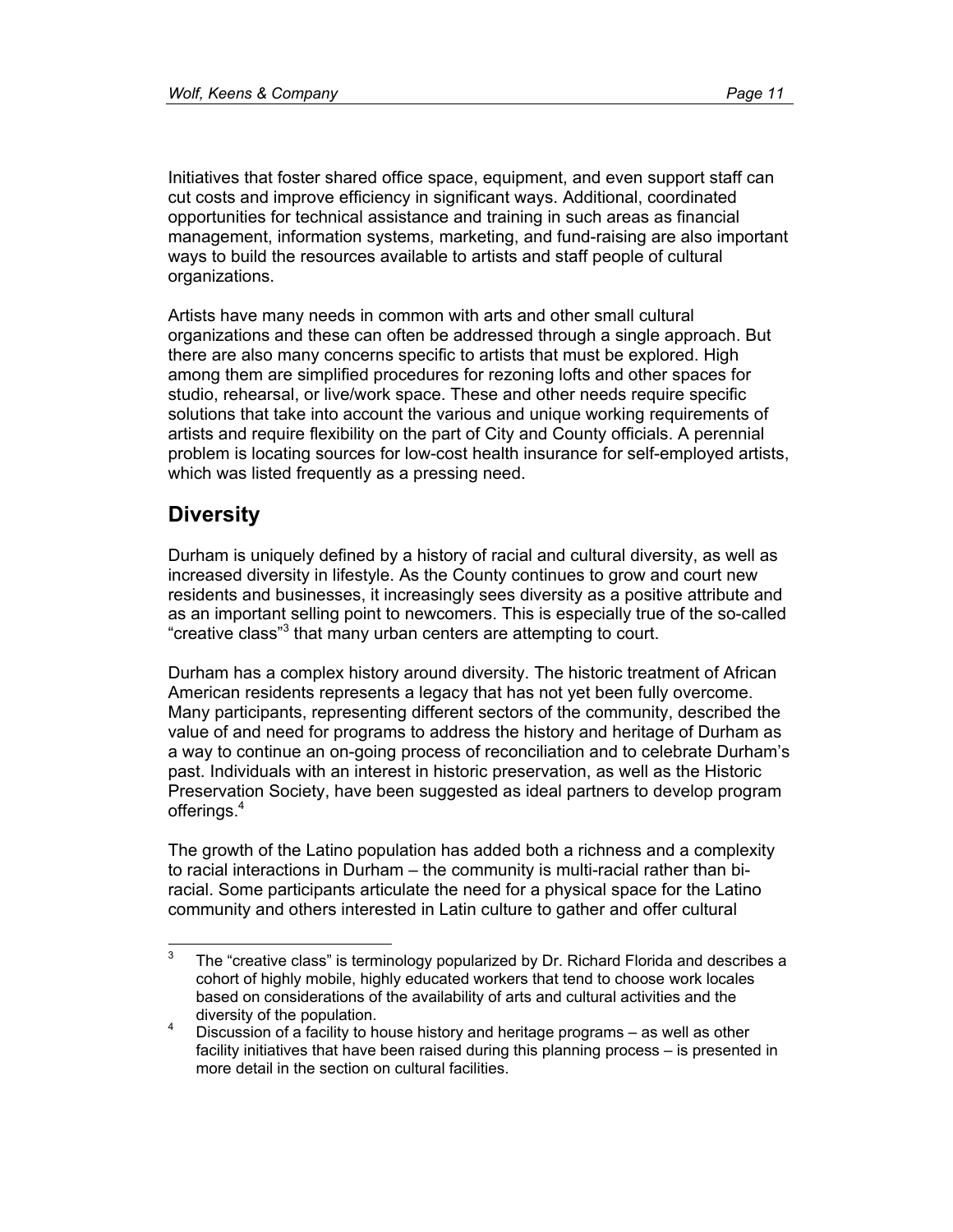programs. Others point to the lack of programming available for this segment of the population and suggest that the priority should be to develop programming first, so that facilities can be matched to them.

Most participants agree that the addition of more culturally specific programming would be a welcome effort. With a 44 percent African American and 10 percent Latino population, and with these numbers increasing steadily, exploring further programming relevant to these communities will work to increase both the involvement of these target groups and encourage an understanding of these cultures by the population as a whole.

As mentioned above, diversity goes beyond race and ethnicity. In contemporary Durham it includes diversity in lifestyle, income level, as well as increased diversity of the backgrounds of all residents. Since it is harder to identify these sub-groups, it will require more effort to assess their interests and needs so that programming can be designed to attract that audience.

Arts and culture represents an important way to bridge the differences between people. Indeed, many residents appear to agree. In the DCVB's survey, 90 percent of respondents agreed or strongly agreed that "arts and culture provide great ways to learn about our various ethnic and racial backgrounds."<sup>5</sup> What is most important is that arts and culture can bring people together in a celebratory, positive, and non-confrontational way. This requires a better understanding of the needs, interests, and priorities of the various diverse populations.

## **Economic Development**

The revitalization of Durham's neighborhoods and Downtown has gained momentum in recent years. The City and County have focused on economic development and have used a range of community assets to fuel this revival. More than in most communities in which the consultants have worked, civic leaders in Durham generally understand that arts, culture, history, and heritage are community assets and can be used to support economic development. This can be done by generating a level of activity and excitement in commercial areas, providing attractions and amenities that appeal to visitors and tourists, and by contributing to the entertainment and shopping menus in ways that distinguish the community from other places in the Triangle. There is a commitment to understanding and attracting "creative class" workers and businesses.

There are a significant number of development projects under way or under consideration that employ arts and culture as "catalysts" to economic development. The new 4,000-seat event theatre that the City is considering, the development of Central Park, and the 70-acre expansion of the Museum of Life

<sup>—&</sup>lt;br>5 Source: *Survey of Civic - Business - Community Leaders re Arts and Culture*, Durham Convention and Visitors Bureau, 2003.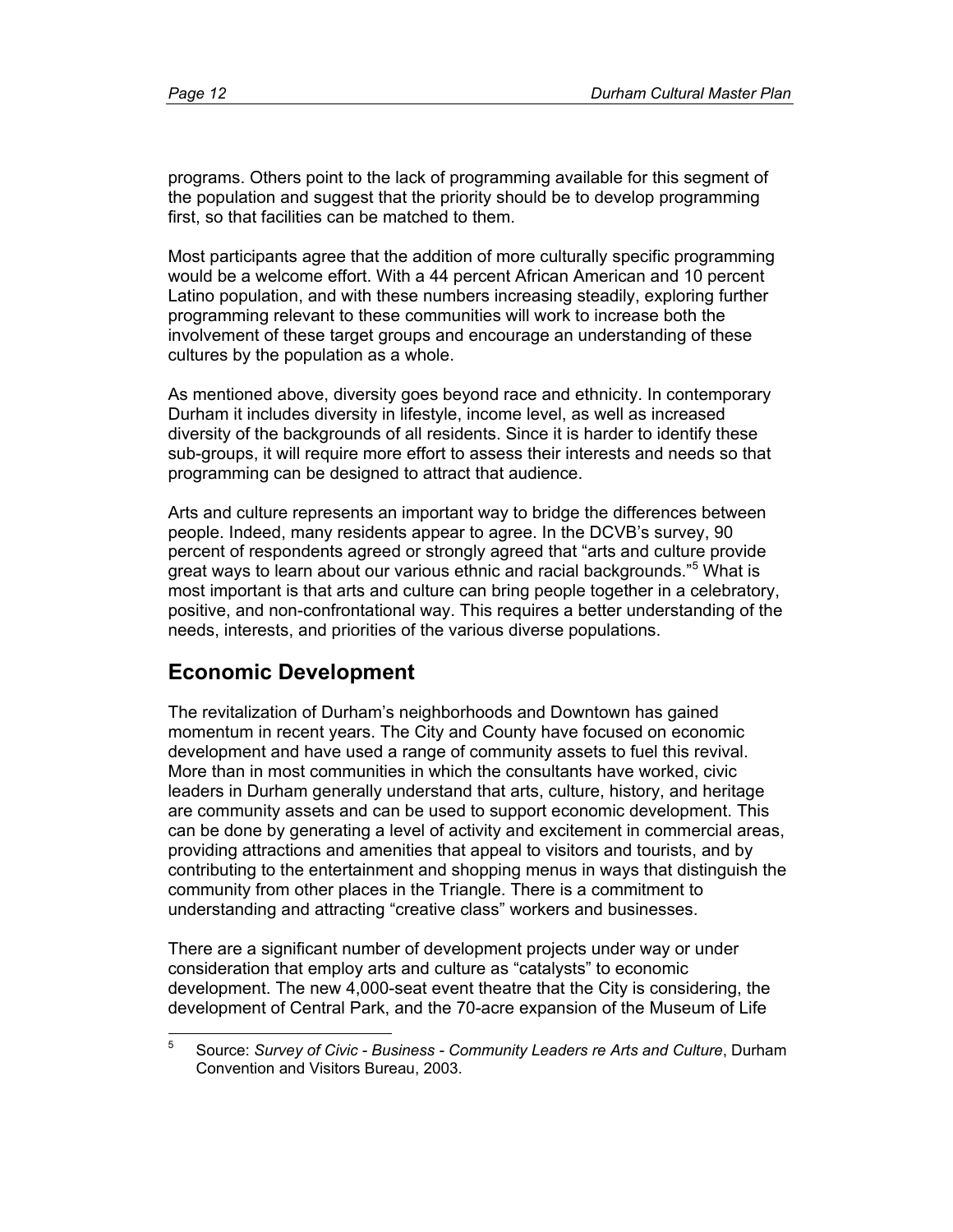and Science represent three such initiatives. As such projects move forward, many participants in this process have questions about their impact on existing cultural groups and artists. For example, artists living and working near the Central Park are concerned about being "priced out" of their spaces as redevelopment continues in the area; and there is concern about the viability of the Carolina Theatre's program with the event theatre operating. These are concerns that can and should be addressed. Balancing the creation of new facilities or programs with support for existing ones is a critical piece of the effective use of cultural assets in economic development strategies.

With respect to the Downtown core, efforts have been made to enhance the streetscape and to provide more opportunities for activities and celebrations as well as increasing the number of cultural retail outlets. Activities such as "Art Walk" provide connections between such businesses and restaurants to build synergy between them. Public art, streetscape design, and urban design in general can also play an important role in providing the visual identity that Durham needs. The key challenge is to understand and address the unique needs that artists and artist-run businesses have so that they can more readily participate in these activities. In this context, it is important to recognize that support for artists *is* support for economic development.

It will be important to bring together leadership in the arts and cultural sector with developers, City officials, and other business leaders so that they can learn more about one another's ways of operating. It will also be important to work jointly on such issues as establishing effective incentives or protections for small cultural businesses and partnerships between commercial and nonprofit entertainment venues. There is much already in place to support cultural economic development. Better communication is one way to improve what is already there.

At the same time, it must be emphasized that as exciting as the opportunities are, Durham cannot do everything at once. Programs and facilities must be targeted. Existing cultural resources must be cared for. Such areas as Ninth Street, with more of a student orientation, or Parrish Street, with a history and heritage orientation, must be considered as part of the mix, with some distinctions made for what is appropriate in each area. Furthermore, cultural activities can – and should – occur in many places besides commercial areas. It is important to provide opportunities to experience arts and culture in neighborhoods throughout the County. In this way, the level of interest, engagement, and support will grow as more and more people see themselves reflected in the mix of activities that are fostered.

### **Education**

Cultural education is a key component of education. According to the DCVB's survey, 92 percent of respondents agreed that, "learning arts skills is an important way for children to master other basic skills." It is held virtually unanimously that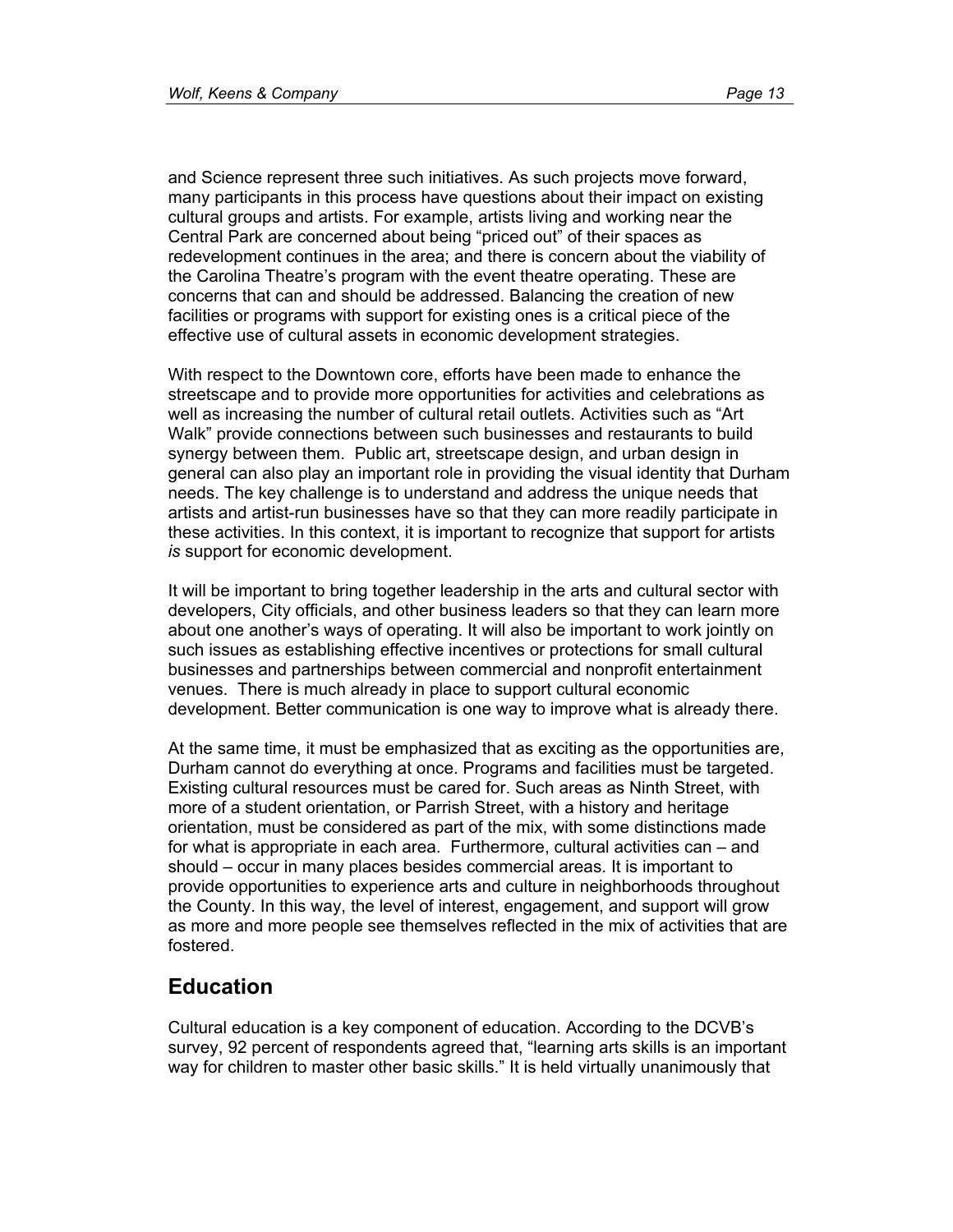the initial focus for cultural education must be on K-12 education, since exposure to arts and culture must begin at an early age. Durham Public Schools (DPS), and likely other independent and charter schools in the community, have generally been supportive of such an approach, as has the community.

For example, the Creative Arts in Public Schools (CAPS) program, a partnership between DPS and the Durham Arts Council, which exposes many students to the arts, has been in existence for 30 years. CAPS places professional artists in classrooms to provide creative and interactive residencies that teach core subjects, character education, and a variety of life skills through the arts. Funding constraints have limited the growth of this and other cultural programs in the schools, although it is noteworthy that the program has received level funding for the past three years when over 100 teaching positions have been eliminated. DAC actively raises funds for the CAPS program as well. There is general agreement that DPS's arts and cultural education offerings, including CAPS, would benefit from better coordination among educators, administrators, parents, and providers of cultural programming. Note that the DCVB's survey found that only 28 percent of respondents felt there were sufficient activities for children, indicating room for improvement.

Many of Durham's cultural organizations have educational programs or residencies that they offer in the public schools, including, for example, SeeSaw Gallery, the African American Dance Ensemble, and Mallarmé Chamber Players. In addition, a large number of facility survey respondents indicate that they provide spaces within their facilities to accommodate educational programming that they or outside entities provide. But without the proper support and coordination, it is difficult to make these programs as effective as they might otherwise be.

Many people point out that schools are not the only places where learning about arts and culture can and should occur. Young people, in particular, have an interest in such activities outside the school framework. Other neighborhood sites – parks, recreation programs, libraries, churches, and community centers – are viable places for such activities and partnerships with cultural organizations may be a way to use these sites more effectively. It should be noted that adequate transportation and cost play key roles in the effectiveness of these activities. Alternatives that are either closer to students' schools or that have inexpensive transportation options are much more likely to be successful.

It is also important to acknowledge the need for educational programs for adults as well as children since arts and culture can play an important role in the lives of people of all ages. In addition, physically and mentally challenged individuals of all ages would benefit from such activities. Housed in local recreation, community, or mental health centers, hospitals, or one of the three colleges and universities in Durham, arts and cultural education opportunities can be a vital part of the avocational learning of adults.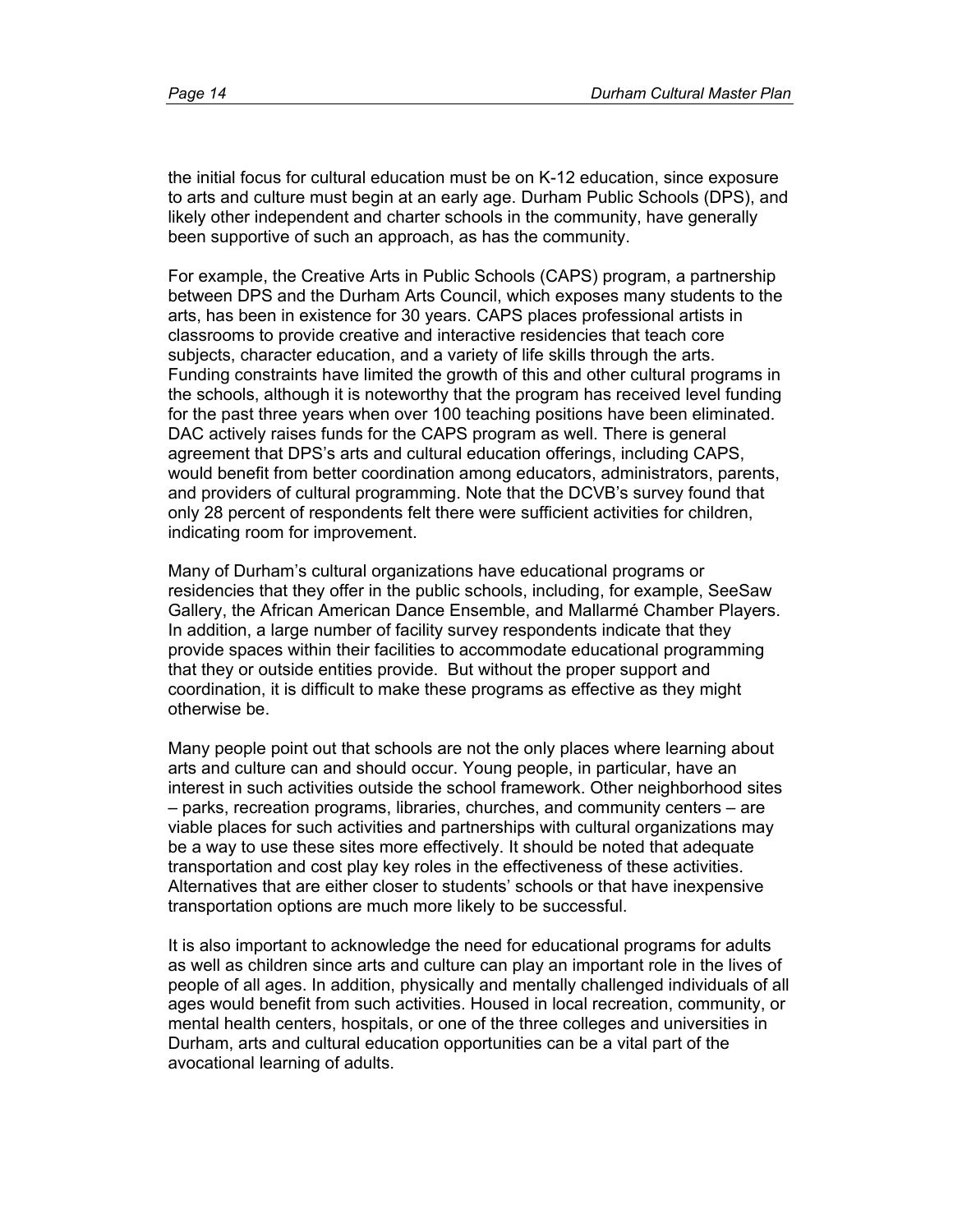The role of the many institutions of higher learning in Durham (specifically Duke University, North Carolina Central University, and Durham Technical Community College) is also important to consider relative to arts and cultural education. Many schools have significant programs that can provide a wide range of benefits to both the students engaged in them and the larger community. For example, the Center for Documentary Studies, housed at Duke University, offers a program called "Literacy through Photography" that uses the arts to assist in teaching basic skills. Colleges and universities also offer a range of cultural programming that is available to Durham residents. Better communication and coordination among college and university arts programs, the public schools, and cultural organizations would allow for better usage of all these resources to the benefit of all parties.

## **Audiences**

Even a cursory look at the demographics of the Triangle will show that it is rich in potential cultural audiences and its residents have a wealth of cultural opportunities, many of which are situated in Durham. According to the consultants' market analysis, the Triangle market is unusual in that many important markets – Raleigh, Durham, Chapel Hill, and other communities – support each other in terms of cultural participation.

This cross-fertilization in all directions suggests an interdependent cultural enterprise. In fact, many Triangle communities represent secondary markets for one another. Looking more closely at Durham, the research indicates that it is difficult to separate it from the Chapel Hill market for cultural programs. The two communities are within ten miles of each other, which is too close to discern distinct cultural participation patterns (with the exception of university programs).

The actual patterns of existing cultural attendance, as uncovered in the consultants' research, show that Durham itself is nearly divided into two sections, one with very high potential, and the other with very low potential for cultural participation using traditional programming as the measure. The market analysis also suggests that some sections of Durham and Durham County (outside the city limits) are under-represented in the customer files reviewed in the research. This suggests the need for a wider range of cultural offerings as well as more effective and innovative strategies for cultural engagement. The research points to this in two ways:

1. There are two large clusters of high-potential cultural participants for theater and visual arts. One is north and west of Raleigh, and the other surrounds the Durham/Chapel Hill area. It appears that demand activity is either substantially underdeveloped in Durham or is happening outside of the infrastructure of nonprofit cultural organizations. *This suggests that an approach to audience*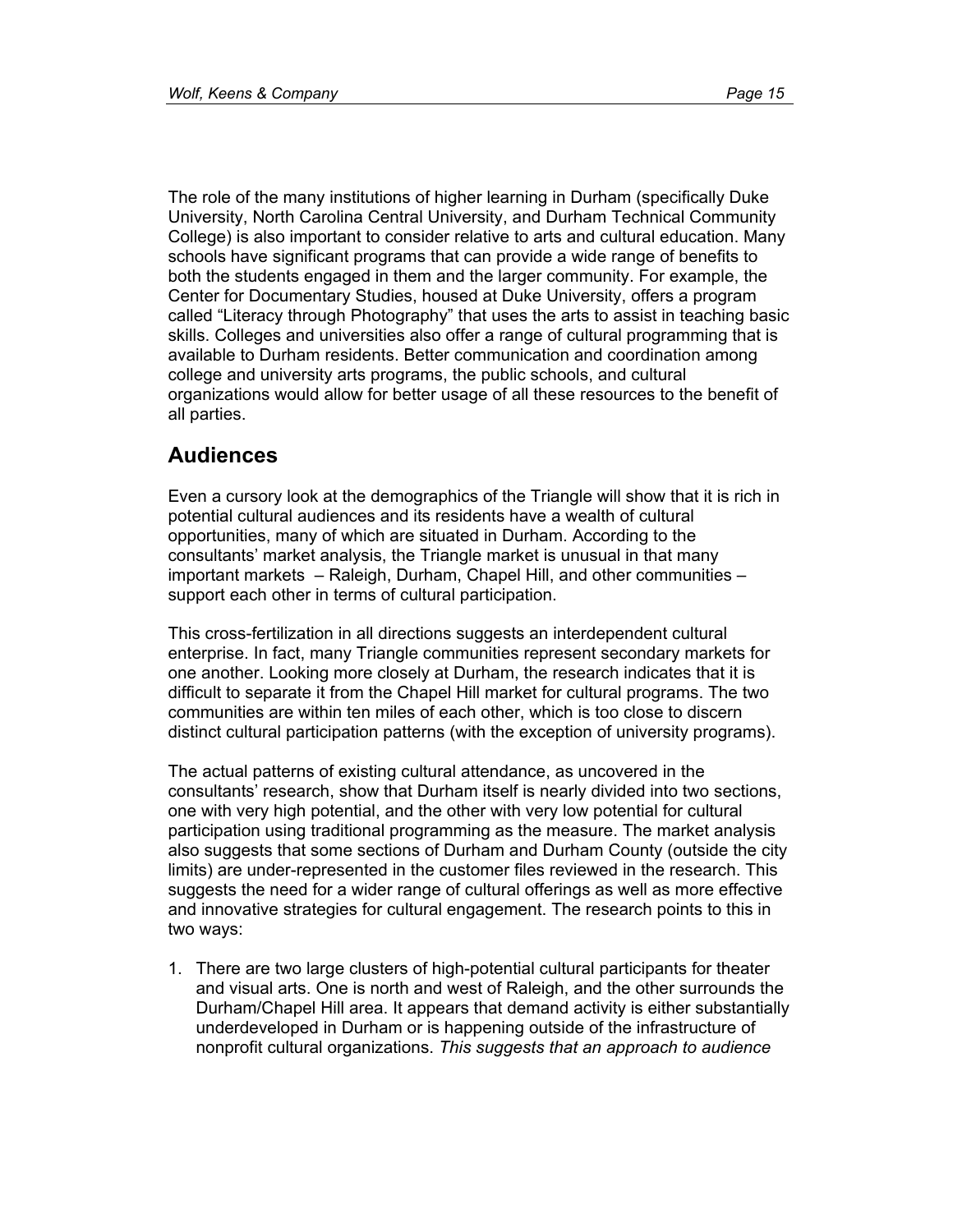*development that looks beyond traditional venues and organizations is important.*

2. Demand for classical music roughly equals demand for other types of musical genres. Given the ethnic diversity of the area, and in light of the general trend toward a diversification of musical tastes, an increasing amount of music activity occurs outside of the existing infrastructure of nonprofit cultural organizations. *This also suggests the importance of looking beyond existing nonprofit presenting models.*

Thus it will be important to work to build stronger cultural participation using a variety of approaches, making sure that they address both traditional and innovative programs, marketing, and venues. This is complicated by one of the most frequently articulated problems identified by planning participants – access to information on what is going on in Durham. While many respondents commented on the lack of a single comprehensive calendar, not one individual mentioned the electronic calendar maintained by DCVB, which is designed specifically to address this problem. That such a key resource is virtually unknown in the cultural sector is indicative of the communication problem the sector faces.

Beyond ensuring that existing attenders are aware of all their options through better use of sophisticated and existing, if underused, calendar system, many participants confirm the importance of creating more opportunities for residents to experience the types of arts and entertainment they are interested in, performed in venues they want to attend. As suggested above, this means a wider range of venues – from major performance halls that book nationally prominent acts to small jazz clubs, galleries, coffee shops and bookstores that provide exciting, innovative, "edgy" entertainment. As residents become more aware of these options, it will contribute to the sense that Durham is an interesting and exciting place to look for arts and entertainment.

This will be assisted by developing ties to and programs for college and university students. Many times, according to students, Durham is seen as a challenging community to interact with. As areas such as Ninth Street offer more cultural amenities for students, it might serve as an incentive for additional forays into Durham. Were other areas of Durham as accessible and inviting to college and university students, it would benefit cultural organizations and students both.

Another way to build audiences for Durham cultural activities is to tie together programming in neighborhoods and in various commercial areas. Festivals are an excellent way to accomplish this. By developing local programming in such a way that it can culminate in a Downtown festival, residents who might not otherwise feel comfortable in Downtown cultural institutions can feel more welcome there, thus building the base of cultural participants.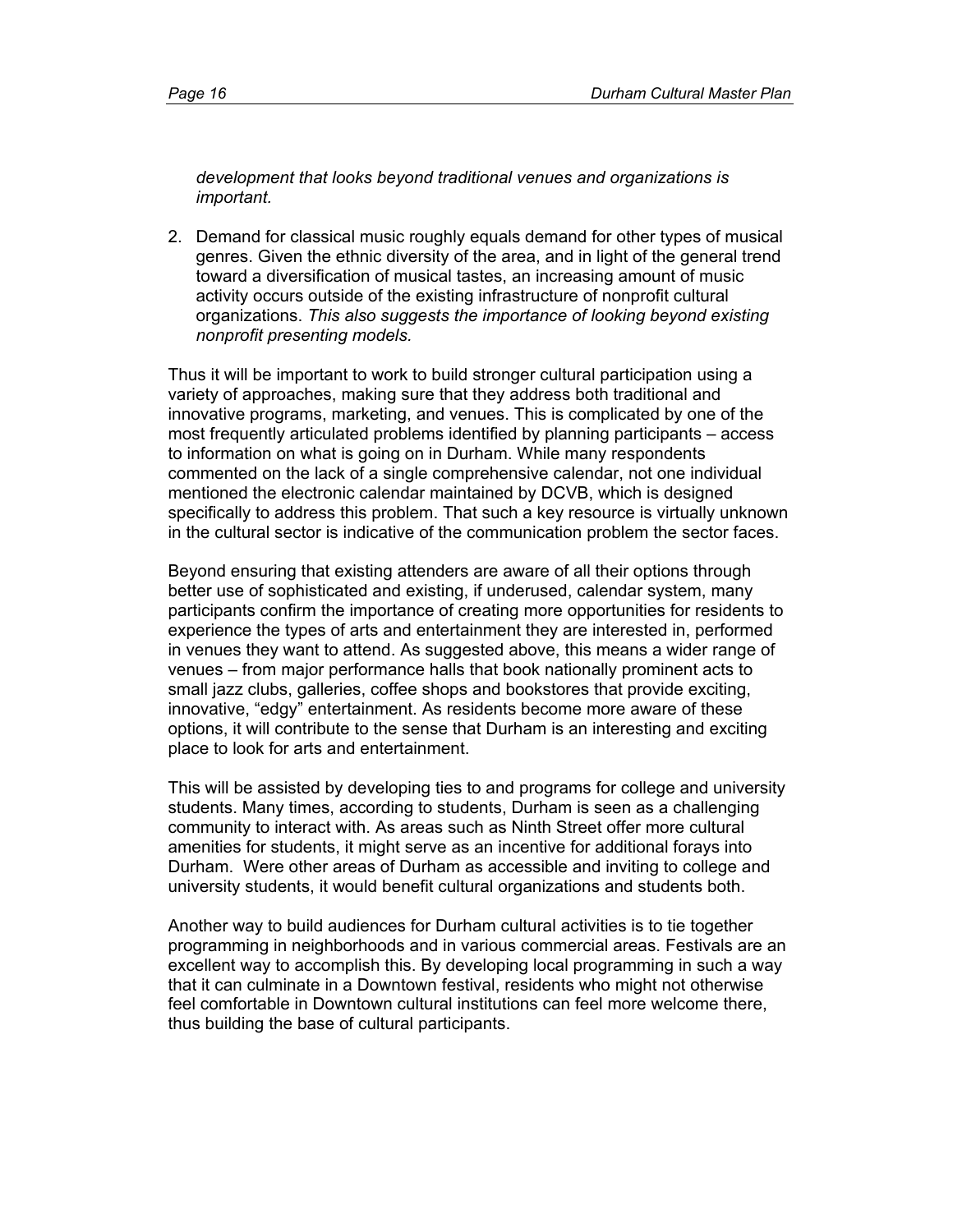## **Facilities**

Durham has a fairly varied array of local and educationally oriented performance venues that are well-distributed in various neighborhoods. They are generally configured for avocational or educational usages. However, the need for additional cultural facilities of various types and to perform various functions was raised consistently throughout the planning process by artists and representatives of cultural organizations.

Participants commented frequently on the lack of available space of all types – exhibition, studio, performance, rehearsal, and the like. The consultants' cultural facility inventory confirms this need quite strongly. According to their research, existing cultural facilities provide a large volume of activity. This high rate of usage means that the opportunity for outside use is limited. This is a challenge particularly for those organizations and artists without a permanent base of operation that are therefore interested in utilizing space for ongoing and sometimes singular activities.

In addition, facility survey respondents indicate that building upkeep or renovation represents a major problem for them. While a few responding facilities reported themselves to be in "excellent" condition, a large majority state that they are in "good to fair" condition. Considering the undercapitalized state of most cultural organizations, the issue of deferred maintenance is a significant one. Addressing the care of existing facilities is a key building block in support of these facilities that will ensure a longer and more useful life for them. In addition, some facilities require better support for booking or marketing. Thus, while they are not fully utilized now, that capacity is not known to producers.

*The consultants' research and experience reinforces the understanding that cultural facilities development must be grounded in program.* While many configurations and types of cultural facilities were suggested to the consultants as critical additions to Durham's building stock, the community lacks a coherent *system* for choosing among various proposed options. The consultants believe that developing such a system to guide civic leaders' thinking about setting priorities among needs is critical to the rational development of cultural assets in Durham County. Such a system would weigh factors like the proposed facility's projected usage, possibilities for earned revenue, competing venues in the region, and the degree to which the project fits within the vision of the Durham Cultural Master Plan (DCMP) and other planning documents. The consultants would make a strong case here for avoiding redundant cultural facilities and investing in cultural programs and facilities that grow out of and support the unique heritage and cultural legacy of Durham. They also emphasize the importance of providing the proper maintenance for existing cultural facilities as a pre-condition of considering new ones.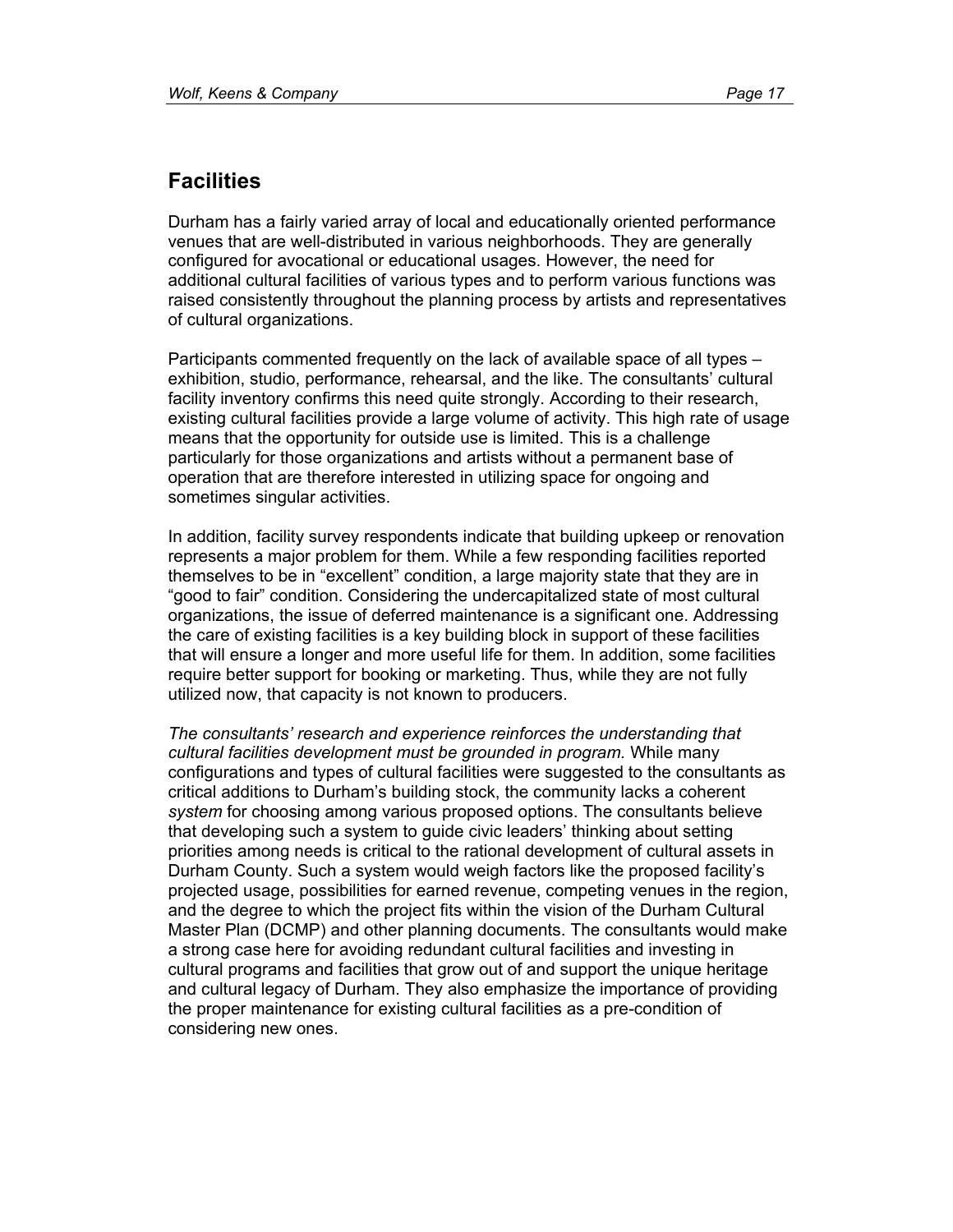One need that is particularly pressing is for access to performance and rehearsal spaces of between 100 and 300 seats. Additional access to space of this size would assist in addressing the capacity needs of some local music presenters that have an active program and are often unable to expand their offerings because of insufficient space. There is some question about whether it is necessary to build additional space. It may be that upgrading and better promotion of existing spaces, along with the completion of planned spaces of this scale, will be sufficient to address the problem.

In general, such spaces often provide a place for smaller and new organizations to work and serve as a rehearsal hall for organizations in need of such. Thus, having an adequate number of them is important for the health of performing organizations and artists.

There are a number of cultural facilities that the consultants believe are worthy of support. These include the following:

- A space for a history and heritage museum is presently under consideration. This represents an important priority, considering the emphasis in Durham on heritage and history.
- The internationally renown African American Dance Ensemble, which works to preserve the traditions of African and African-American culture and community through dance and music, aspires to establish an Institute that could house all its activities in one venue and include classrooms, performance space, and library as well as facilities for seniors and youth. Consideration should be given to a multi-purpose facility that could provide space for AADE as well as others. A Latino cultural program might be housed in this facility as well.
- The American Dance Festival, which is internationally recognized for its annual six-and-a-half week festival, but has activities in Durham year-round, is also in need of a space for its activities. While this need may be met by the planned event theatre in Downtown Durham, the need is important and other options should be considered if necessary.
- A multi-purpose space as part of Central Park is in the planning stages and represents an important initiative. It will provide options for more significant cultural uses of the Park, which, given its location, can have an important impact on Downtown Durham.

## **Community-wide Organizational Infrastructure**

As the reader will observe as he or she goes through the details of this planning document, many of the strategies have to do with enhancing communication, providing facilitation, serving as a catalyst, and coordinating activities or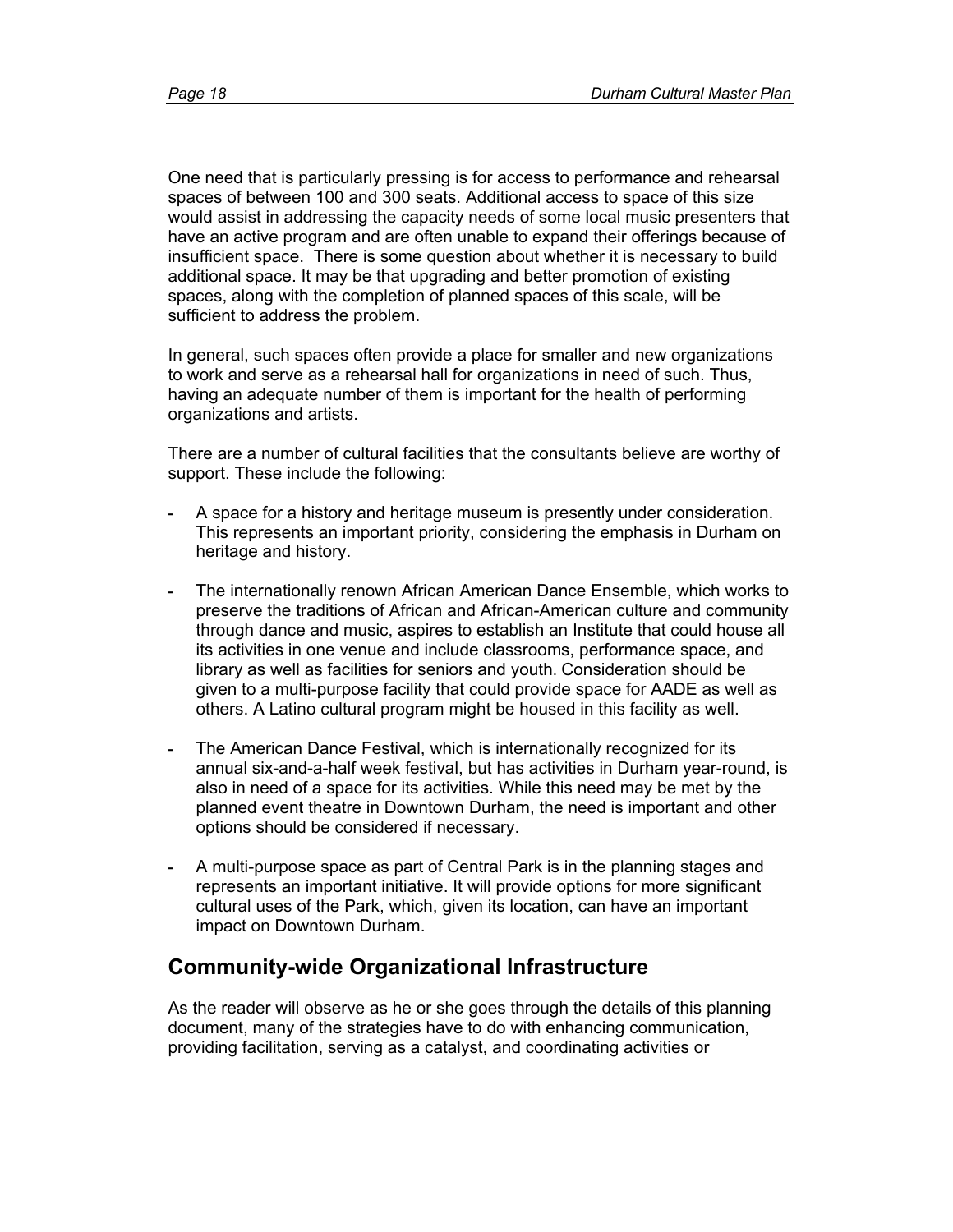programs. One reason is that currently no single agency has the clear mandate – or staff capacity – to offer those services to the cultural sector.

Clearly several organizations undertake some of those functions. DAC provides services to arts organizations and artists. DCVB, Downtown Development, Inc., and the City's Office of Economic and Employment Development all play a role, as well, especially relative to tourism and Downtown development. The City, the County, and many foundations provide financial and, at times, logistical support. Durham is fortunate to have this array of supportive, community-wide "umbrella" entities that provide assistance and support to the cultural sector in various ways.

It is important to note, whatever entity is designated – or established – to coordinate the implementation, the role will bring with it a great deal of new work, including convening groups, assisting in negotiating priorities, communicating with the public, serving as an honest broker and representative of the cultural sector in many forums, among others. It is clear that additional staffing and resources will be required to support that effort.

At the same time, it will be important to coordinate among those organizations that provide services to the cultural sector – and many already do. For instance, DDI has supported the start up of Durham Central Park and Light Up Durham. Hayti Heritage Center has supported a variety of community groups and individual artists, ManBitesDog Theatre mentors other theater groups, the Chamber hosts a nonprofit roundtable, Self-Help has assisted various cultural groups, and DCVB has an events roundtable and web site. It is a good thing that various organizations are involved in support of the cultural sector although avoiding duplication is of course a priority.

In the same way that coordination among key players in Durham makes sense to avoid duplication, the same can be said for the entire region. With a strong base of cultural activities in cities throughout the Triangle and with a plethora of events occurring in college and university venues, improving coordination and communication among these various entities is simple common sense. The consultants' interviews with representatives of these groups point to a great willingness to engage in more coordination.

#### **Resources**

The consultants' interviews with civic and business leaders and elected officials confirm a strong level of support for arts and culture in Durham. Some individuals saw the value of arts and culture for itself while many others felt that it was a critical ingredient for building the type of community they wanted. The DCVB's survey indicates that 92 percent of respondents agreed that arts and culture plays a key role in Durham's quality of life *and* economic development. Such expressions of support must be translated into supportive action to address the priorities of this plan.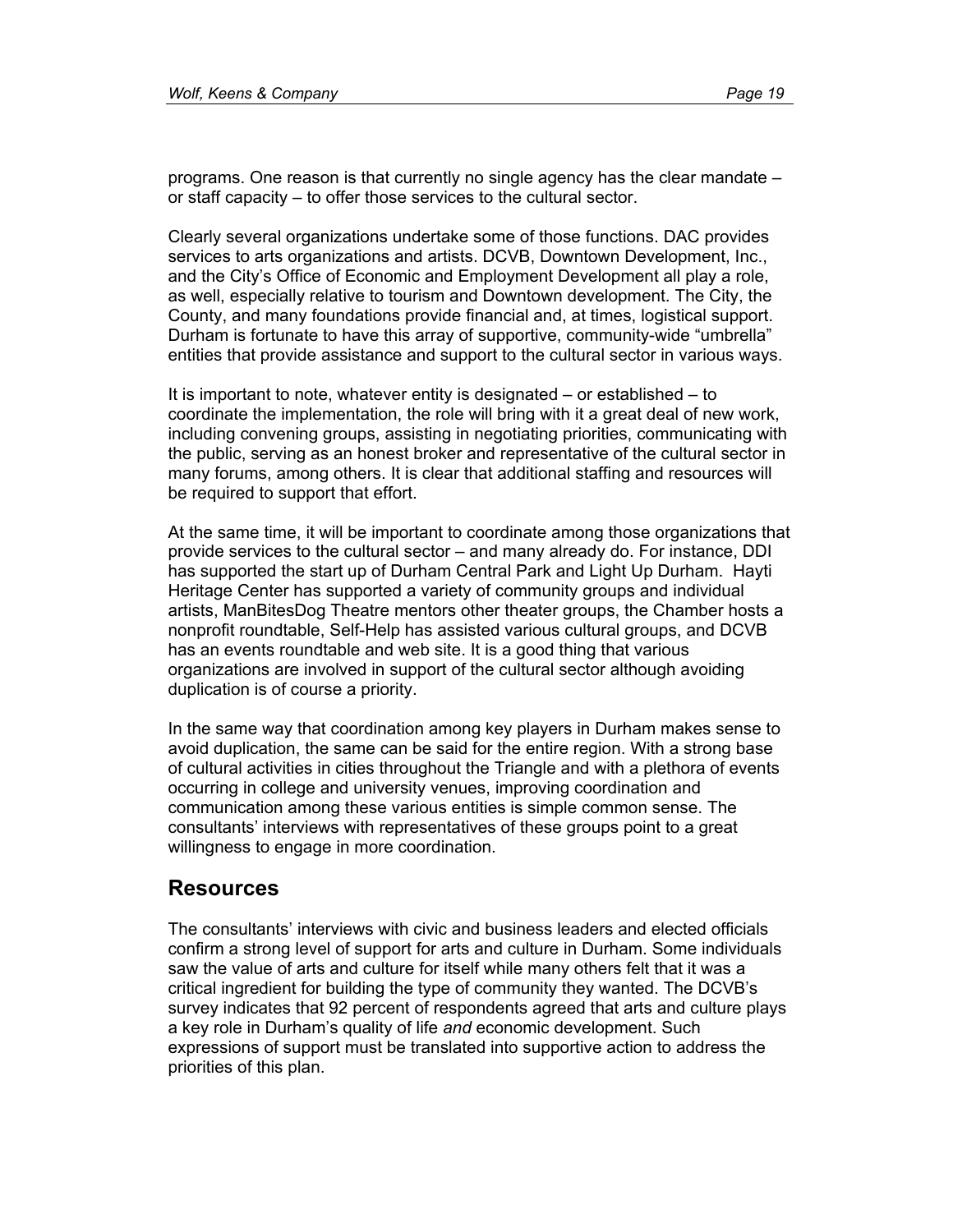While the cultural master plan has some initiatives that do not require substantial funding, there are many that will require additional human and financial resources. Indeed, the consultants' financial analysis suggests that cultural organizations' aggregate revenue at the current time appears at best barely adequate to sustain them. In order to provide the level of service desired by residents – and required to fulfill the programmatic needs of Downtown redevelopment projects – additional resources will be required. Thus getting civic leaders and the public and private sector institutions they represent to strengthen their commitment to arts and culture is a central ingredient in building a stronger support system for Durham's arts and cultural organizations and artists.

According to the consultants' interviews, the need for cultural organizations to increase revenue (or decrease expenses) is a common theme of many in the business sector. It is worth noting that, given the funding challenges that cultural organizations are facing, they too understand the need to undertake cost-cutting initiatives, such as collaborative staffing and even joint programming among several organizations. And, as noted above, aggregate earned income levels are high at about 54 percent. Yet some in the cultural sector believe that there is still room to increase earned income and are committed to the effort. The task is how best to support and encourage the development of collaborations, shared service arrangements, and other mechanisms to assist such an increase.

The public sector's current role in supporting arts and culture in Durham includes providing funds and other support through a variety of mechanisms for such organizations as Durham Arts Council, the Museum of Life and Science, and Hayti Heritage Center, as well as operating support grants to other cultural organizations. Additionally, the City pays both the cost of facility maintenance of the Historic Carolina Theatre and an annual management fee to the Carolina Theatre of Durham, Inc., in order to execute rental activity for user groups. Currently, funding from the City for arts and culture is considered in the same grant process and pool of funds with other types of non-City agencies providing a variety of community and social services. The current level of local government support for operations, according to the consultants' research, represents just under 10 percent of total revenues. Compared to other southeastern communities where this same research has been conducted, this is significantly lower. So, while the City and the County are doing much, they need to do more. Many participants pointed to the need for additional funding from public sources and several revenue sources have been identified as potential candidates to fill this need, including occupancy or consumption taxes.

Many participants also pointed out the need for increased support from the private sector. Yet private sector funding for Durham cultural organizations is particularly difficult in the Triangle region – there are few corporate headquarters in Durham, many Durham-based employees do not live in Durham, and some corporations are not aware of the role Durham plays in the region's cultural life. This is not to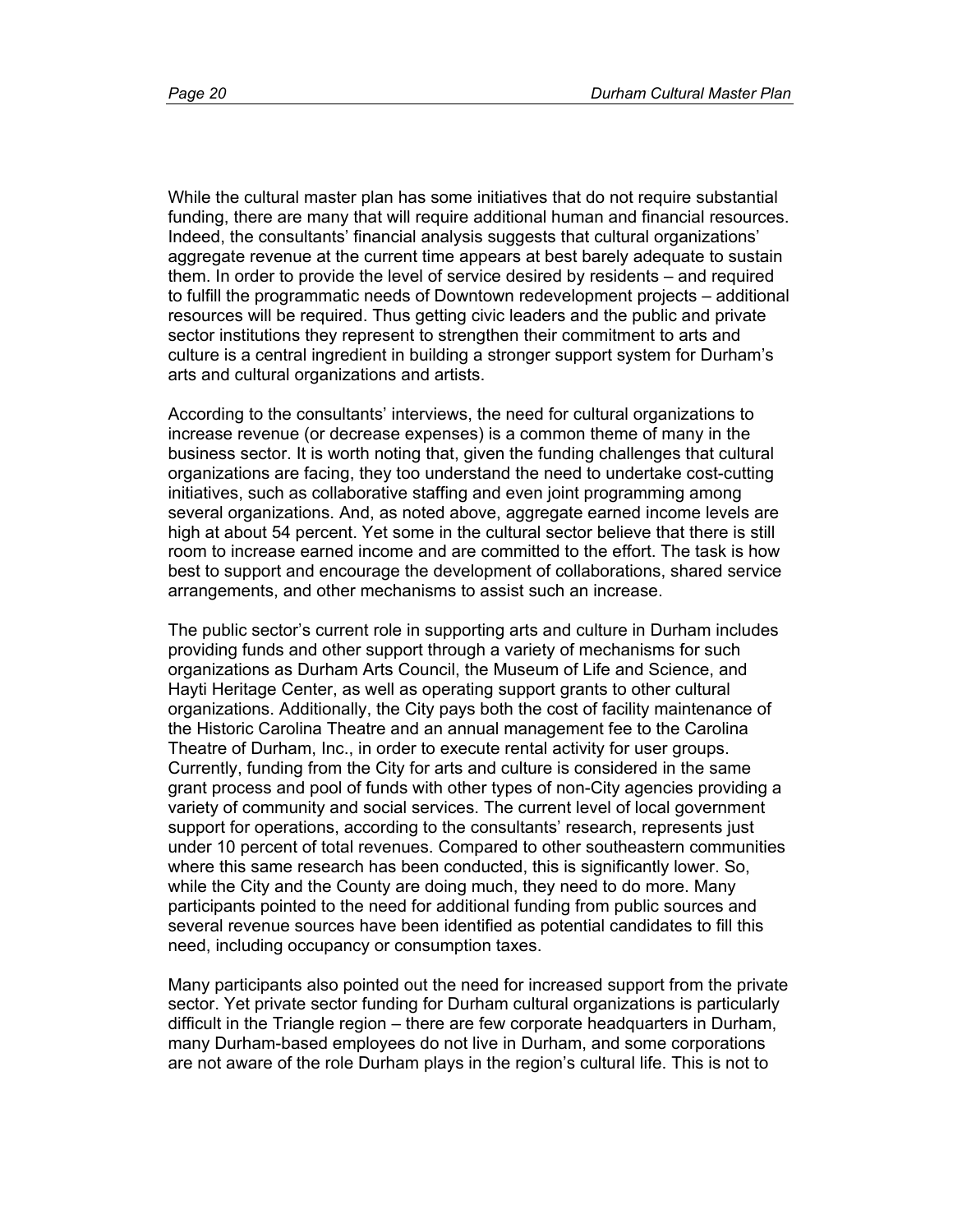say that private giving cannot be increased, but rather to acknowledge the challenges. Some have suggested that government should explore incentives that might be offered to corporations that fund cultural amenities or otherwise contribute to arts and culture in Durham. Increases in individual and foundation support might be forthcoming as the broad definition of culture that is being used is understood by those funders. Since the plan will propose initiatives for arts and culture in support of community goals, a new group of funders may be engaged, although not without substantial groundwork and cultivation.

Such increased funding from public and private sources has support among civic and business leaders, according to the DCVB's survey. Almost 70 percent of respondents agreed that "organizations and businesses should contribute more to cultural organizations in Durham." By only a slightly lower percentage (66 percent), respondents agreed that "the City and County should make funding for arts and culture a high priority." This level of political support – without any form of advocacy undertaken – suggests that the notion of public/private partnerships by local businesses and government to investment more heavily in arts and culture is accepted as wise public policy.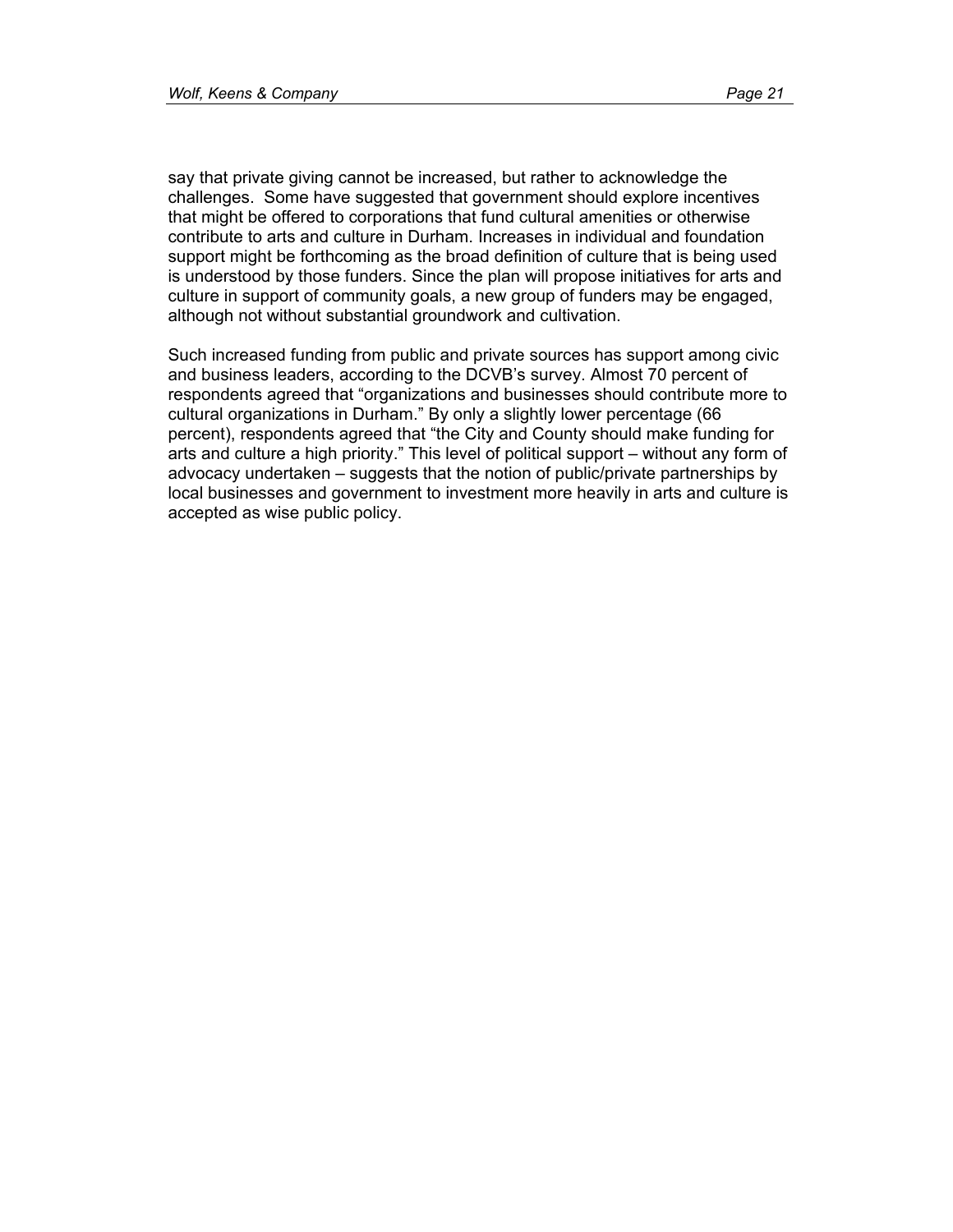# **Part III Goals and Strategies**

Having articulated key findings in the prior section, the consultants now present the goals and strategies that have emerged over the course of this planning initiative. They are grounded in comments and suggestions that have been articulated over the past months through small group meetings, community-wide sessions, individual interviews, and meetings with the Steering Committee. They have been refined based on the consultants' quantitative research and are presented here as the components of the cultural master plan.

After each strategy, the consultants provide three pieces of information:

- A general assessment of the priority of the strategy in the form of moderate, high, or very high (nothing of low priority made it into the document)
- A list of potential partners that might be considered for involvement in the initiative
- An "order of magnitude" sense of the plan's implementation costs. In cases where implementation costs are deemed to be minimal, there is an indication of the likely impact on individual organizations.

These are not meant to be either definitive or proscriptive. For instance, other organizations than those listed might have strong interest in working on a particular strategy; some groups that are listed may decide not to be involved. This information is provided as a starting place for a more involved community process of moving the plan toward implementation.

#### **GOAL 1: Organizations and Artists**

Strengthen the organizational structure and build the capacity of Durham's existing cultural assets, including organizations, events, festivals, and artists.

*Durham's cultural organizations already account for over \$103 million in annual economic activity and the sector has an extraordinary opportunity to leverage its activities in support of economic development initiatives in various commercial*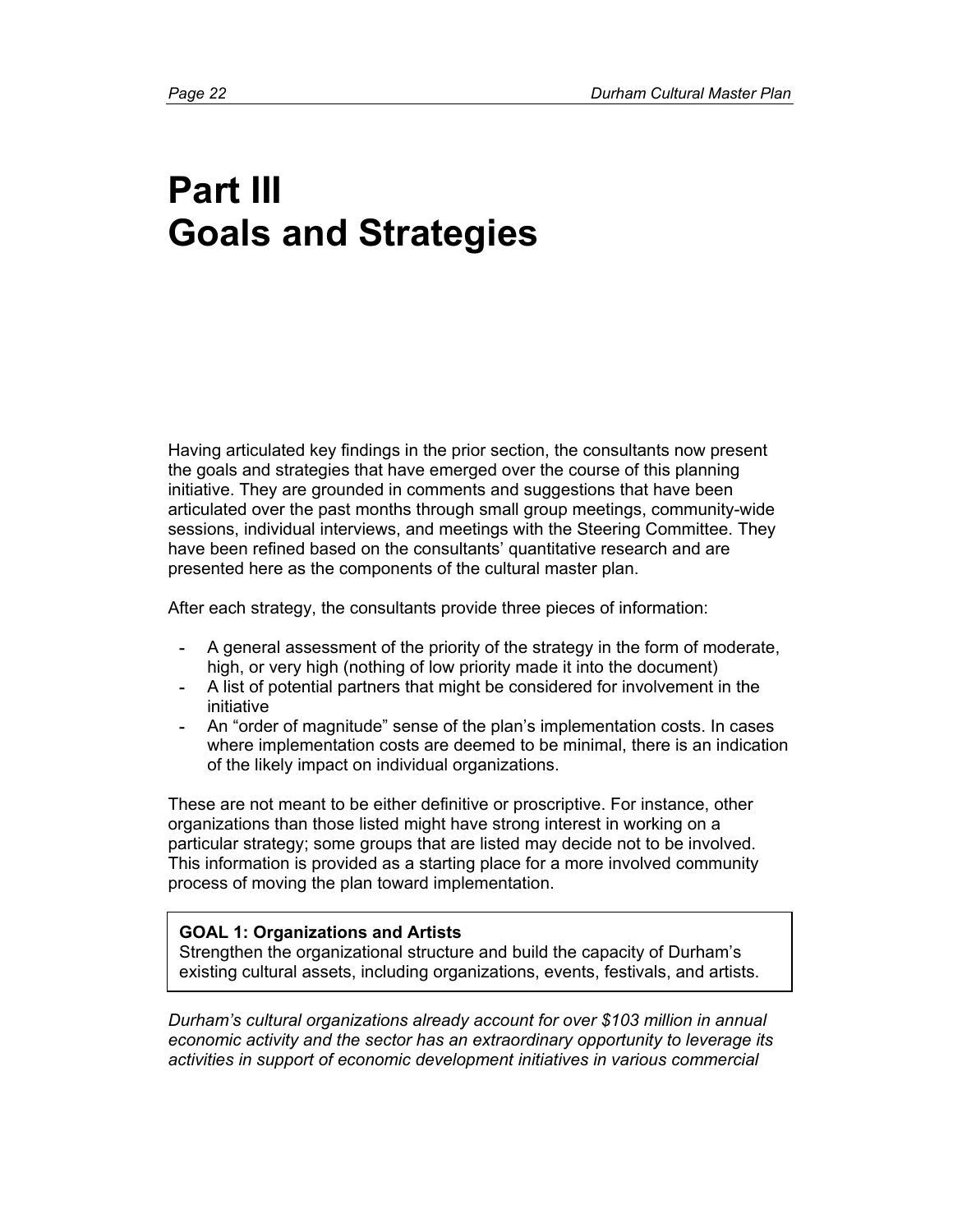*locations. Yet cultural organizations and artists are facing a wide range of stressors. Of particular concern is that Durham's cultural sector is more advanced artistically than it is administratively. This limits organizations' ability to fulfill their artistic missions much less to provide the number, range, and types of services that would support commercial sector initiatives.* 

*To deal with this, on-going systems are required that can simplify establishing joint initiatives among cultural organizations or artists, that can foster an entrepreneurial approach to operations, and that can provide the necessary training in key areas. The opportunities for productive partnerships with other sectors in Durham are great and the prospect of increased financial support is also promising. Yet these positive developments will require new approaches to existing problems and new ways of working, which can be challenging to develop. The purpose of this goal is to provide a solid foundation for that work for existing and emerging organizations and artists.* 

#### *Strategy 1.1*

*Establish a high visibility entity that will actively foster collaborations, mentoring relationships, joint initiatives, and, if appropriate, mergers in the cultural sector.* 

While some organizations and individuals have managed to establish collaborative arrangements or mentoring relationships, they have inevitably been done on an *ad hoc* basis. There is no organization that takes primary responsibility for tracking such opportunities or for setting up systems to make it easier for cultural organizations and artists to take advantage of them.

An entity is needed to fulfill the need. One of the entity's primary purposes should be to track, coordinate, and assist groups to implement the following sorts of initiatives:

- **Collaborative projects** using the artistic or administrative capacity of two or more organizations to produce programs that they could not individually provide.
- **Joint shared services initiatives<sup>6</sup>** that provide basic administrative functions to several organizations. These might include:
	- o Shared software
	- o Mailing list management service contracts
	- o Accounting and auditing services
	- o Technical support contracts for computers
	- $\circ$  Shared reception staff (for organizations that are located in the same office areas).

<sup>—&</sup>lt;br>6 A program initiated by the Birmingham Music Club that provides joint management services for several music presenting organizations (including Opera Birmingham, the Birmingham Chamber Music Society, the Birmingham Art Music Alliance, and the Alabama Jazz Hall of Fame) is an excellent example of such initiatives.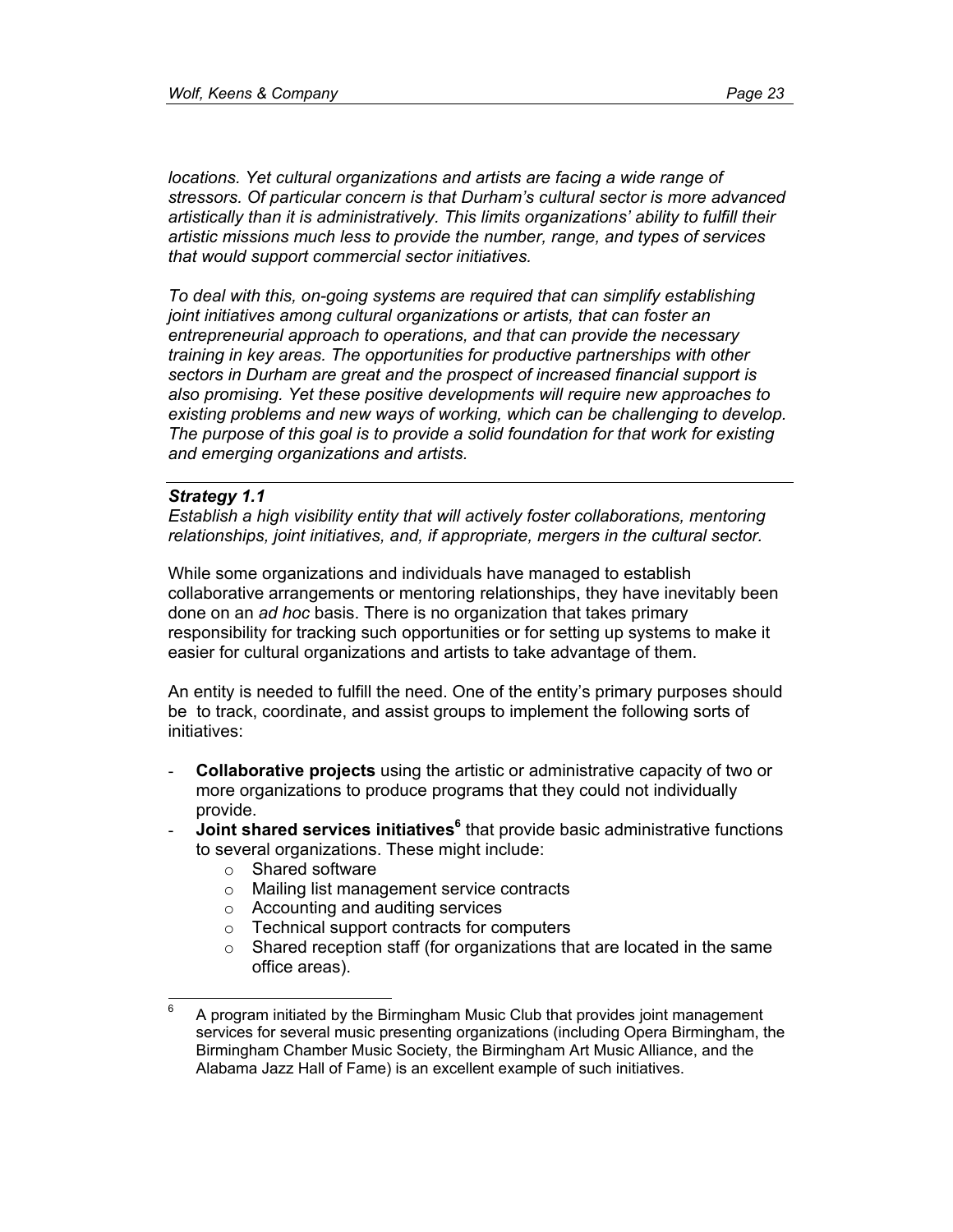- **Joint marketing programs,** including joint advertising and media purchases, joint ticket sales, cross-promotions, and other mechanisms.
- Mentoring relationships between well-established and emerging cultural organizations and individual artists that offer opportunities for sharing information and field experience.
- **Information sharing and networking** opportunities through quarterly meetings of cultural organizations and artists and other mechanisms to discuss current national, regional, and local issues and trends, opportunities to share resources, and consider collaborations.

This entity might be housed within any of several existing organizations and in a later part of this report, a specific proposal is made (c.f., Goal 7, on page 59). This specific function should be linked to that of coordinating implementation of the DCMP. It is clear, however, that it will require dedicated staff (and dedicated funding) for the range of activities under consideration. This entity would provide a focus for the range of initiatives that are already being undertaken and through that focus, it would bring higher visibility and likely increase the level of activity. In general, the role of this entity would be to facilitate these initiatives by bringing key players together.

The initial focus should be on developing initiatives *within* the cultural sector. However, as the program matures, it should identify partnership opportunities outside the sector, looking at such areas as tourism, hospitality, and development (c.f., strategy 3.3 on page 38). In addition, conversations with other types of nonprofit organizations might be fruitful in establishing ways that the program can serve those organizations as well, which might ultimately provide opportunities for earned revenue.

| Priority: | Very high                                                                                                                                                                                                           |
|-----------|---------------------------------------------------------------------------------------------------------------------------------------------------------------------------------------------------------------------|
| Partners: | City, County, cultural organizations, artists                                                                                                                                                                       |
| Cost:     | On-going staffing and administrative costs of between \$80,000 and<br>\$120,000. Additional service or programming initiatives might<br>require additional funds although some costs may be offset by user<br>fees. |

#### *Strategy 1.2*

*Coordinate a program of technical assistance that addresses the needs of cultural organizations and artists at all stages of development, working with existing service providers.* 

A key phrase that came up time and again in interviews and meetings throughout the course of the project was "capacity building." Organizations and individual artists throughout Durham acknowledge that there is a range of technical skills that they, their staff members, or their volunteers simply do not possess. The lack of these skills makes performing critical tasks particularly difficult. Among the most consistently mentioned areas are: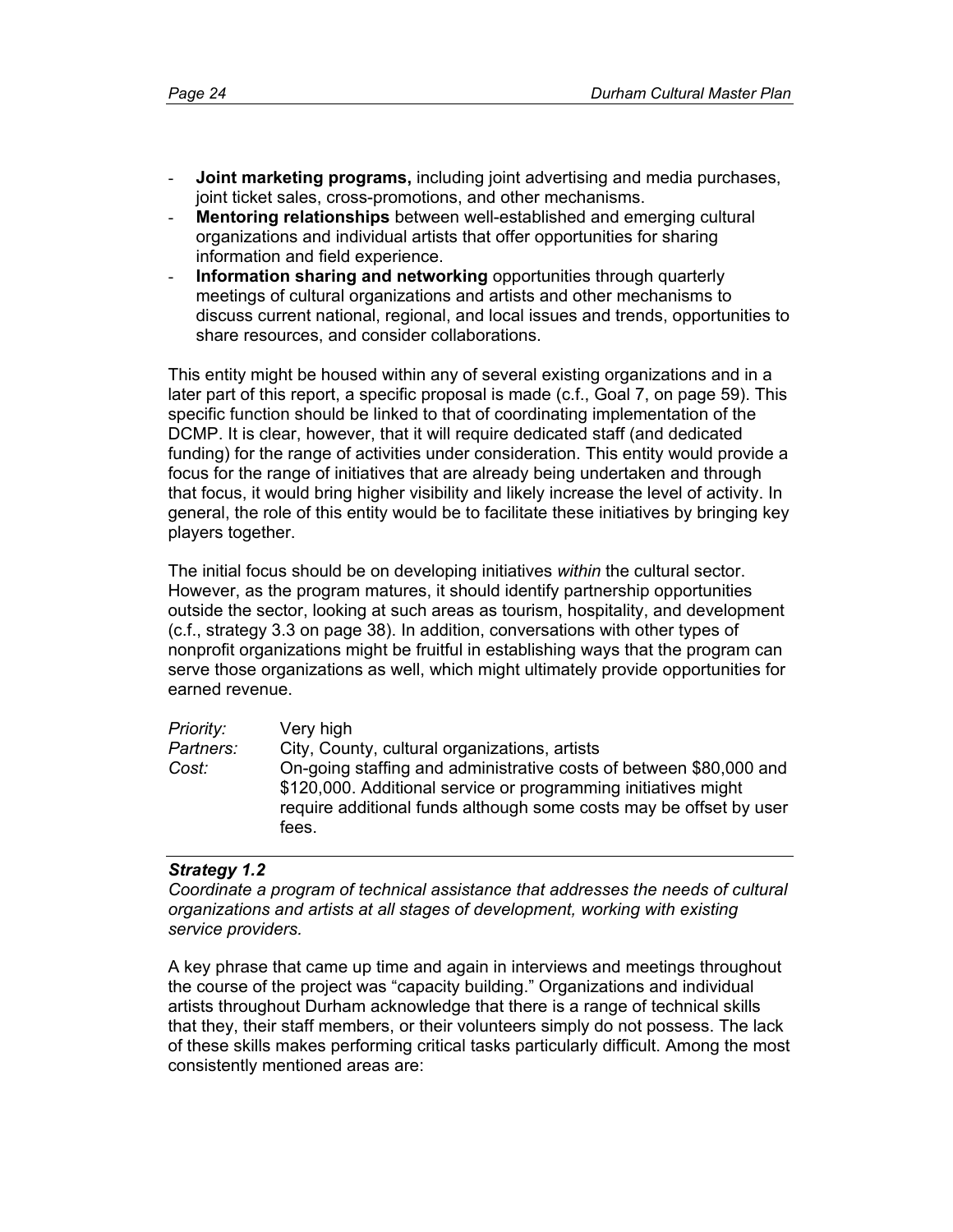- **financial** bookkeeping, management, and oversight
- **fund-raising** skills ranging from basic grant-writing to establishing deferred giving programs
- **computer** and information systems management, including basic software skills and network support
- **governance** procedures**,** including board development, committee structures, and board manuals
- marketing, public relations, and advertising, including development of portfolios for artists
- **entrepreneurial** initiative development.

An effective program will include a curriculum that provides both advanced and more basic levels of training.<sup>7</sup> So, for example, a program devoted to financial matters would including training on basic double-entry bookkeeping for emerging organizations and artists while more advanced training could be provided on setting up a fund accounting system on a computer. The training must be offered on an on-going basis and at a time, place, and cost that is accessible for potential participants. It will be important to determine, for example, whether potential attenders prefer evening or weekend programs.

There are a wide range of technical assistance programs are already provided in the Durham area, by Duke Nonprofit Management Program among others. While attendance by representatives of cultural organizations is relatively limited, it will be important to build on these existing programs rather than create new ones.

In this instance, the role of the proposed new entity, described above, should be to support this effort by convening a group of service providers and potential users from the cultural sector. The solution may be coordinating offerings to address beginner to advanced skill levels; or it may be better promotion, different time slots, or more convenient locations; or it may be offering a comprehensive program of arts and cultural administrative topics. What is most important is tailoring the assistance to the cultural organizations that need it.

Priority: Very high Partners: Cultural organizations, artists, Volunteer Center, Duke University, NC Center for Nonprofits, representatives of other nonprofit sectors

 $\frac{1}{7}$  A source of information about technical assistance training programs can be found through the Arts Extension Service, part of the University of Massachusetts. It provides training programs but also has designed such programs. For further information, refer to the organization's web site: http://www.umass.edu/aes/about/index.html. An excellent model program is run by the Cultural Arts Council of Houston/Harris County, http://www.cachh.org/Tech\_Services.html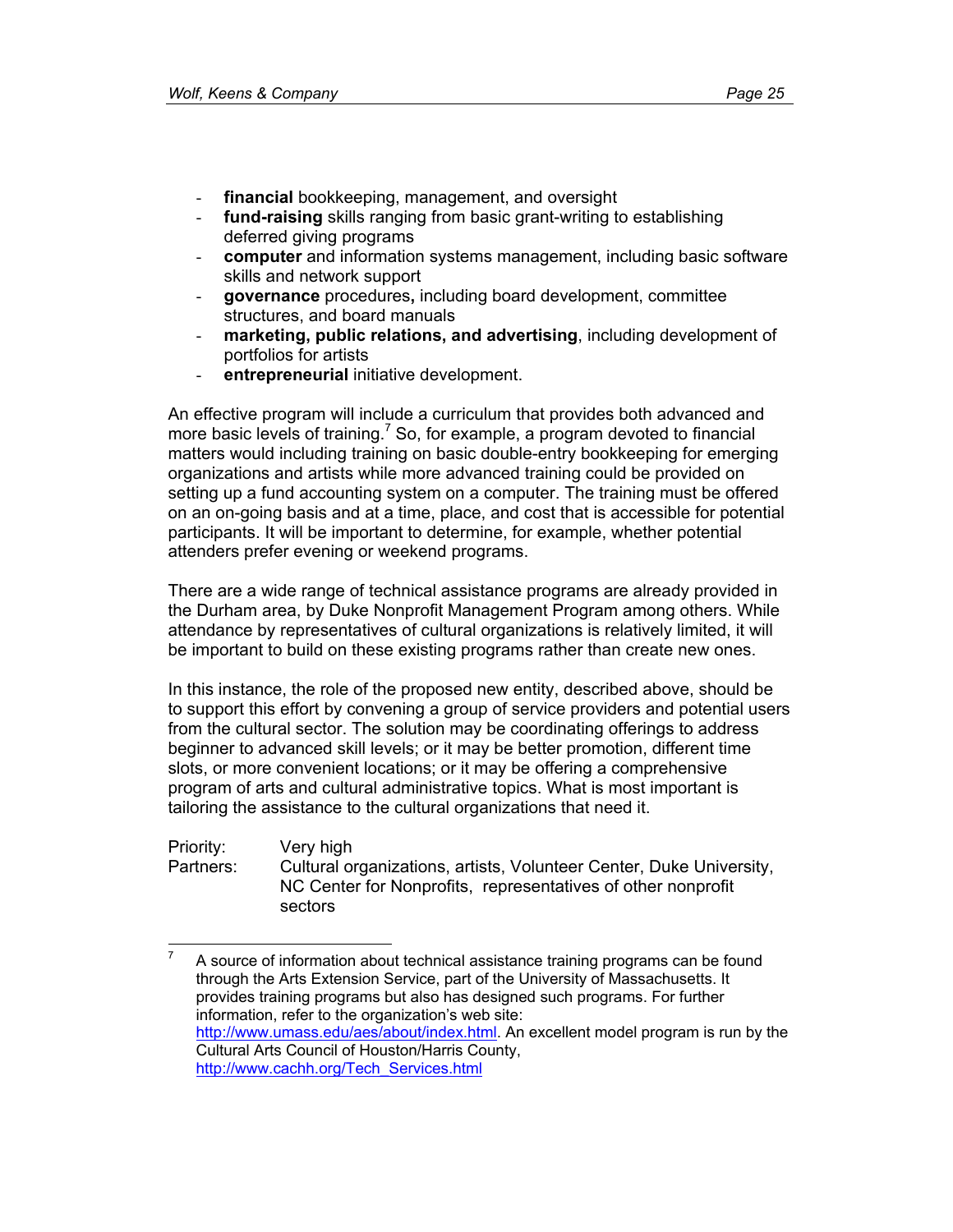#### Cost: Minimal, use existing programs

#### *Strategy 1.3*

*Work to strengthen corporate involvement with cultural nonprofits through a coordinated program of volunteer recruitment and board development.* 

One of the root problems with many cultural organizations involves governance and the development of more engaged and effective boards of directors. For many organizations, it is difficult to develop their boards, in large part because it is hard to recruit individuals with the diverse backgrounds and skill sets that are required on a modern board. Individuals who serve on boards of directors generally began their connection to the organization as a volunteer or patron. Thus, this effort must align with volunteer recruitment efforts even as the purpose of the strategy goes beyond identifying volunteers.

It is important that individuals in the cultural sector recognize how difficult it is for the business community to understand how they work and how they make decisions. This is understandable considering how hard it is for cultural groups to get their story out. The first step to address this is to establish better communication with the commercial sector, through appearances at Rotary meetings and other civic organizations, special invitations to attend cultural events, or quarterly mailings about new developments. This will help business people get a "behind the scenes" view of a functioning cultural organization.

Many representatives of the corporate sector recognize the need to engage more of their mid-level and senior staff members in the affairs of local nonprofits, including cultural organizations. This is more difficult for some of the high technology businesses with employees that are more mobile than those in other industries. Nevertheless, there is still a large pool of potential volunteers and board members.

Working with representatives of the corporate sector, an *ad hoc* committee should be established that includes those representatives as well as individuals from the cultural sector. This committee should work with businesses to schedule "volunteer recruitment" sessions at their places of business. Cultural organizations can supplement this, if they chose to, by following up with open houses for prospective volunteers, committee members, and others.

| Priority: | High                                                                                               |
|-----------|----------------------------------------------------------------------------------------------------|
| Partners: | Cultural organizations, Volunteer Center, representatives of<br>corporate external affairs offices |
| Cost:     | \$5,000, although it may be possible to find in-kind donations of                                  |
|           | space and printing                                                                                 |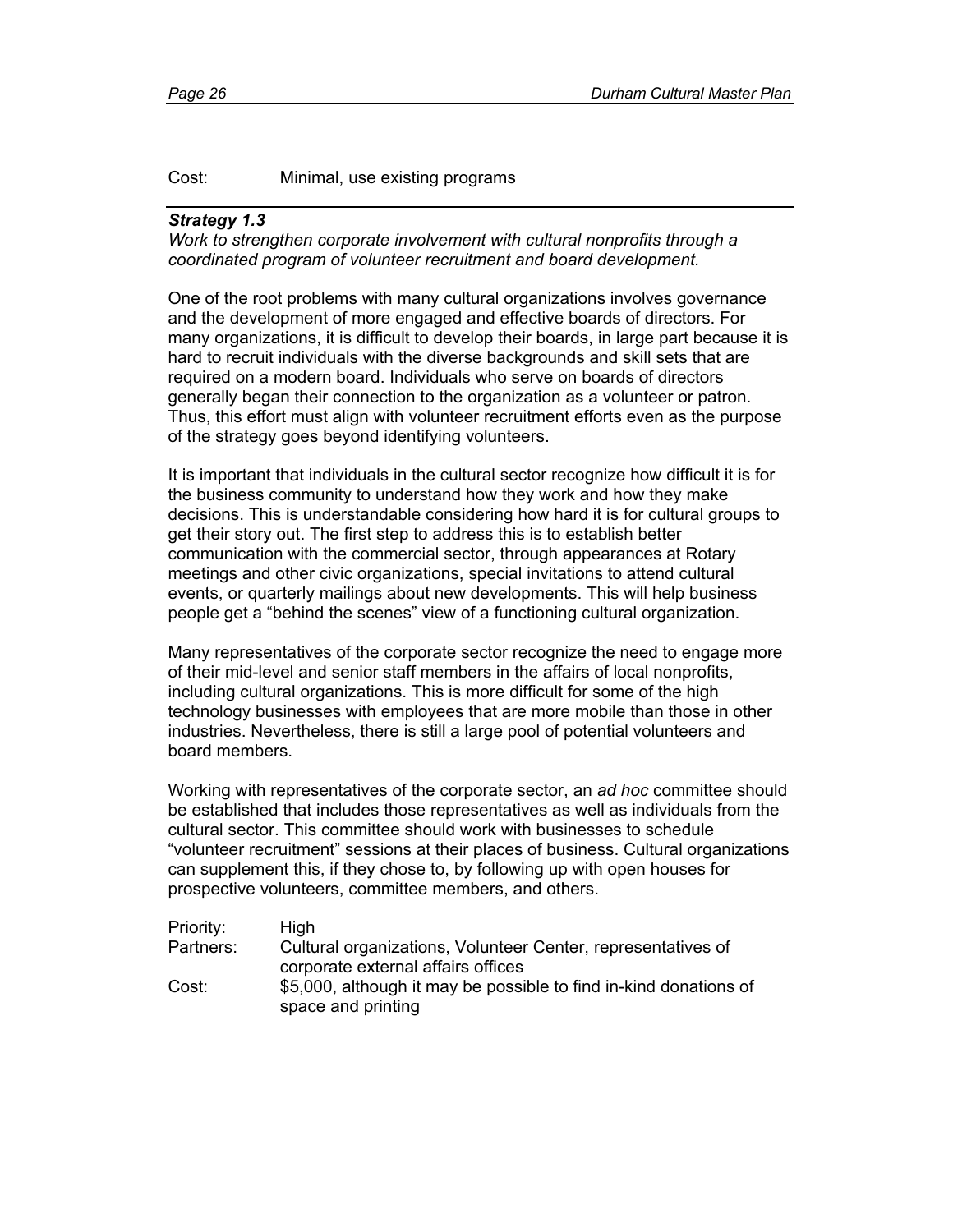#### *Strategy 1.4*

*Develop a "cultural economic development committee" through DDI, DCVB or other existing entity to provide a consistent and on-going mechanism to improve communication between the business and cultural sectors.* 

Another area in which communication is not as effective as it might be is between the cultural sector and the development and hospitality industries. Given the current investment in Durham's infrastructure, particularly in the Downtown and other commercial areas, it is clear that arts and entertainment will play an important role in providing the programmatic content for many of the spaces currently envisioned. That makes the need for better communication critical. Spearheaded by DCVB, DDI, or some other civic entity, an ad hoc committee should be convened to address this concern.

By focusing on the range of players involved in cultural economic initiatives, this committee could establish simple and on-going mechanisms to allow for better communication among these individuals. This might take a variety of forms, including:

- Quarterly breakfast or luncheon meetings that serve to update participants of new initiatives or key concerns
- A monthly single-sheet newsletter or e-mail that provides updates on specific issues or concerns.

Once these mechanisms are in place, responsibility for maintaining them could be accepted for year-long periods by specific businesses or organizations. In that way, the work of maintaining the system could be spread out so as to be less burdensome.

This mechanism is not designed to serve a policy function; rather it is simply a communication vehicle that can help to smooth policy discussions in other forums by providing the necessary background information and understanding.

| Priority: | Moderate                                                                                                               |
|-----------|------------------------------------------------------------------------------------------------------------------------|
| Partners: | Cultural organizations, artists, DDI, DCVB, Chamber of Commerce,<br>City Office of Economic and Employment Development |
| Cost:     | Minimal                                                                                                                |

#### *Strategy 1.5*

*Consider a range of support mechanisms for individual artists, including subsidized live/work space, property tax breaks, incubator space, group health and disability insurance, and low interest loans.* 

This plan would be remiss if it did not address the concerns of individual working artists who have contributed so much to the vitality of Durham's cultural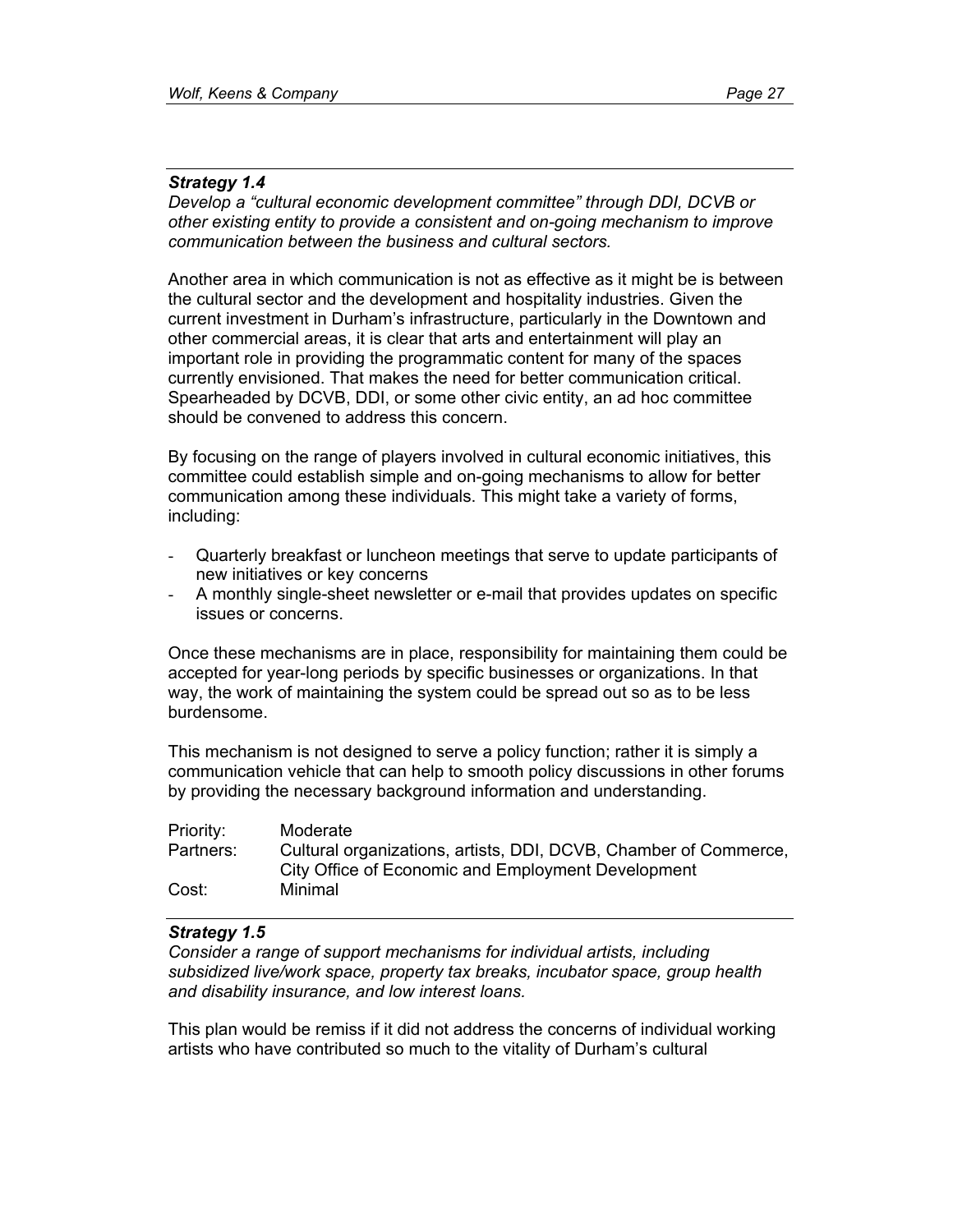environment. These concerns range from the need to find suitable space in which to produce, perform, or exhibit their work to the pressing need to identify sources for affordable health and disability insurance coverage.

One might reasonably ask why individual artists would be singled out for assistance in these areas since their problems are more or less the same as those of any small business start up. The answer is simple: notwithstanding their value in and of themselves, with the role of the cultural sector articulated by civic leaders throughout Durham it is critical to have a thriving cultural sector. That is impossible without a strong core of working artists. They form the backbone of many small-budget cultural organizations. They contribute to the livability of the community in myriad ways. For example, a large population of artists tends to improve the quality of supplies available for professionals and hobbyists alike.

Some of the issues can be addressed through relatively simple changes in regulations (such as changes in zoning); others require more extensive research and negotiation (such as subsidized live/work space for visual and performing artists). Some may be addressed through liaisons with existing national service organizations that offer insurance and other programs.<sup>8</sup>

Since the solution to the range of issues artists face will not come from one source, a variety of approaches must be developed. To this end, a committee made up primarily of artists, but also including representatives of City and County government and others, should be convened to work on these issues. This body would set priorities among various concerns, oversee any necessary research, and identify organizations or government or business entities that would take responsibility for working with them on specific components.<sup>9</sup>

Priority: Moderate Partners: Artists, cultural organizations, DADA, City and County Planning Department, City Office of Economic and Employment Development

 $\frac{1}{8}$  Some organizations to check with for services include Artists' Equity for visual artists, Dance/USA, Theatre Communications Group, and New York Foundation for Artists.

One possible model is the Boston Center for the Arts (BCA), a nonprofit organization that "seeks to sustain artists seriously engaged in the advancement of an artistic discipline and to create an ever-changing array of meaningful opportunities for people to encounter the challenge, power and joy to be found in the work of living artists." It provides artist studios along with a gallery, two rehearsal spaces, and a restaurant. It also offers a performing arts residency program aimed at helping small and mid-sized cultural groups. They help with marketing, technical assistance, peer support, box office support, free rehearsal space, and discounted theater rentals. They also have a visual arts program (presenting 150 visual artists) and a teen program, which includes mentoring opportunities.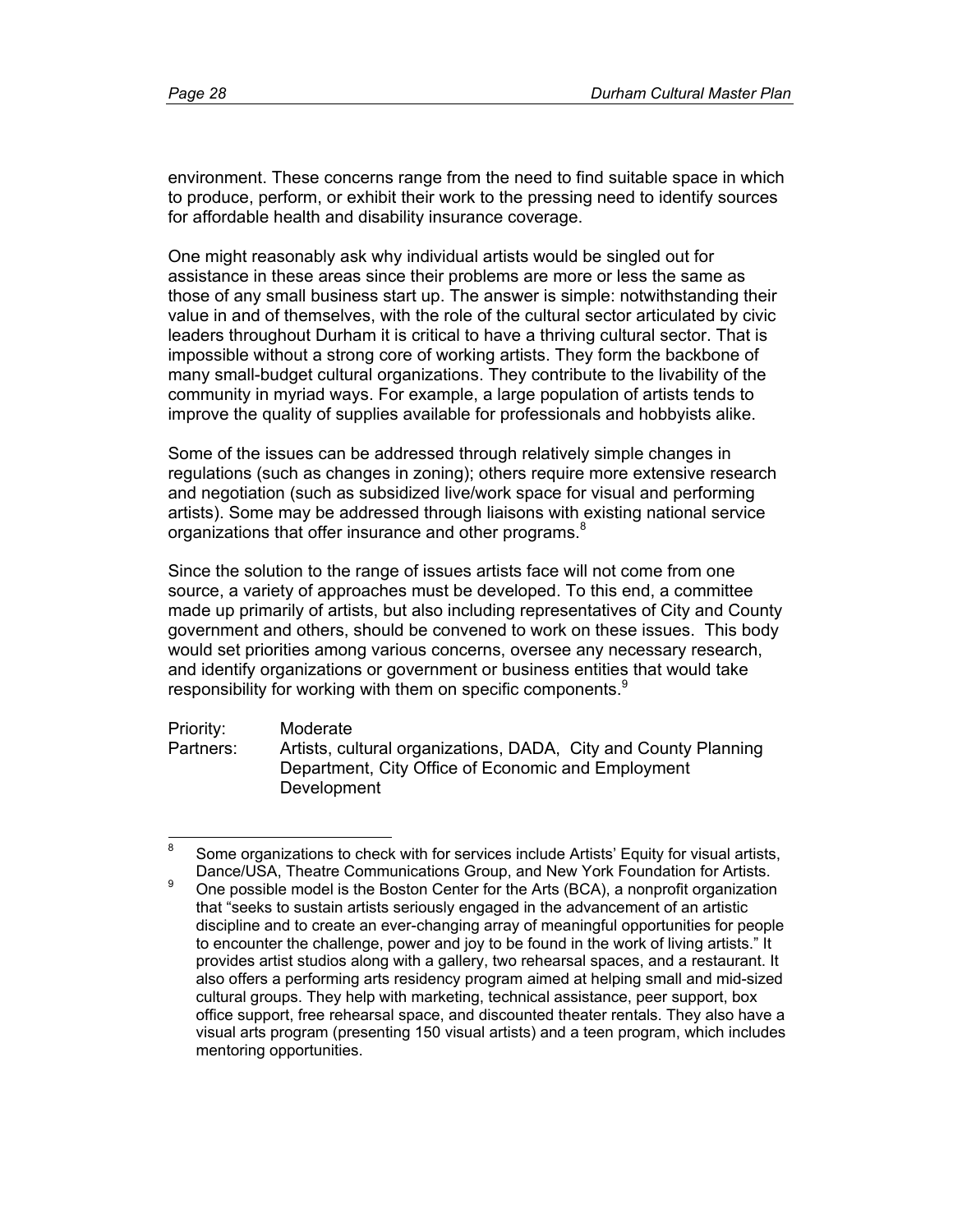Cost: Minimal cash outlay although subsidies and tax breaks will involve some foregone revenue; about \$10,000 for staff support may be required if such support cannot be found as an in-kind donation.

#### **GOAL 2: Diversity**

Use arts and culture as a way to increase understanding and communication among people of diverse backgrounds.

*Diversity is central to what Durham has been and what it wants to become. And while Durham has a divisive past that has not been completely resolved, there is a greater recognition of the need to reframe the discussion so that diversity is viewed as the community asset it has become. Diversity is more complex in Durham than it has been in the past: it includes more racial and ethnic groups and addresses many more lifestyle considerations.* 

*A careful reading of this plan will show that issues of diversity are addressed in virtually every section of this report. Why, then, is there are special section for diversity? Because the issue is so powerful, both for the negative energy it has consumed in the past and for the strength it offers for bringing people together in the present and future. Arts and culture is almost unique in its ability to provide positive experiences around issues of race, ethnicity, sexual orientation, and the*  like. For that reason – as well as its ability to attract skilled workers in important *industries – diversity plays a key role in this cultural master plan. The purpose of this goal is to articulate the details of that role.* 

#### *Strategy 2.1*

*Increase culturally specific programming throughout the County using focus groups, advisory bodies, and other mechanisms to assist in determining program priorities.* 

The consultants' market research points out the need for programming to address markets that are presently underserved. That includes potential African American, Latino, and Asian audiences. While it is true that many cultural organizations in Durham are attempting to reach these audiences, the research, as well as the consultants' interviews and meetings, suggest that more can be done.

One key concern is identifying the specifics of program content and structure that will appeal to those diverse audiences that have not been engaged by cultural programming to date. Cultural organizations should consider ways to get input on their current program from African American and Latinos. While a comprehensive market survey would be valuable, such research is very expensive. More qualitative methods can be more cost-effective. For example, focus groups and on-going advisory bodies may better serve to provide information about what these targeted audiences are interested in.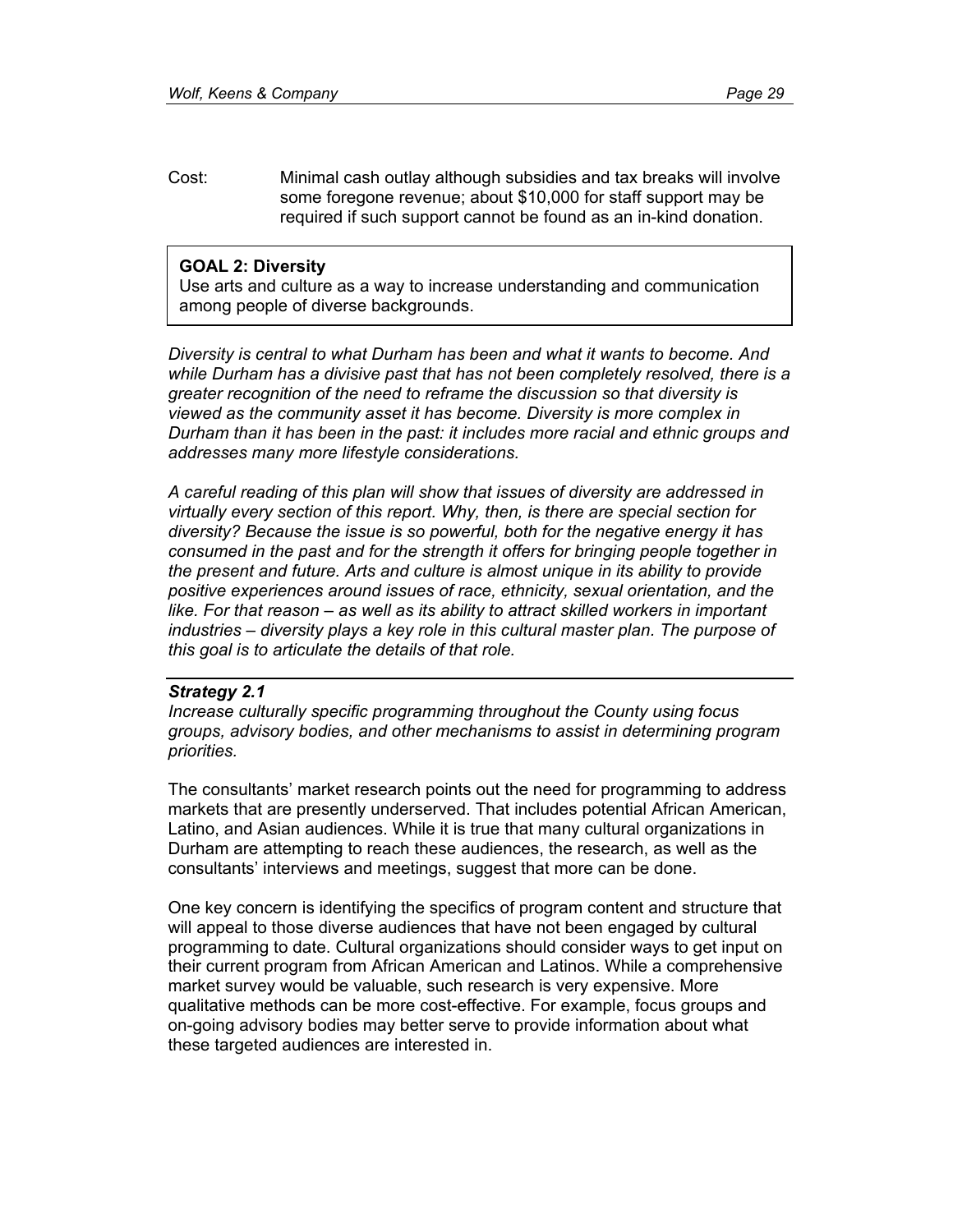The existing African American population is quite large and the Latino population is growing and a more concerted effort to engage these populations seems a smart investment of marketing time and dollars. Indeed, serving a diverse population should be woven into the mission of cultural organizations, justifying a long-term effort to attract these new audiences. Beyond the advisory mechanisms described above, there are other ways that cultural organizations can and should work to reach diverse audiences. For example, they might:

- Offer outreach and run-out mini-programs in geographically diverse locations, including libraries, churches, and recreational centers
- Arrange annual community meetings to learn what community members desire to see; work to incorporate suggestions into programming to the degree possible
- Develop a culturally diverse board of directors, that will in turn be able to help advise about programming opportunities.

| Priority: | Very high                                                        |
|-----------|------------------------------------------------------------------|
| Partners: | Cultural organizations, religious organizations, sororities and  |
|           | fraternities, City of Durham Parks and Recreation Department     |
| Cost:     | Minimal; although some additional cost borne by existing program |
|           | budgets of organizations                                         |

#### *Strategy 2.2*

*Establish partnership programs among religious institutions with cultural activities to share venues and programs and to mix the range of artistic styles accessible to all attendees.* 

Much of the cultural life of Durham occurs in and around religious institutions. The number of churches, as well as synagogues and mosques, that offer a range of cultural activities is quite large. It is important both to acknowledge the role that religious institutions play in arts and culture *and* to develop mechanisms to make that role even more powerful. In a series of interviews and focused group meetings with religious leaders, it is clear that such an enhanced role has appeal.

The model for accomplishing this is drawn from an existing Durham initiative called Durham Congregations in Action (DCIA), which has a partnership program that pairs churches with one another. Participants go to fellowship dinners and meet in other settings as a way to get to know one another and focus on what they share. The variant of this that had the greatest appeal was a program for specific religious institutions to "trade" choirs for special events. The choirs from two churches would perform at each other's functions. Alternatively, both choirs could do a joint program to which both congregations would be invited.

It would be particularly exciting to pair choirs from different vocal traditions as a way to expand people's awareness of the range and diversity of religious music.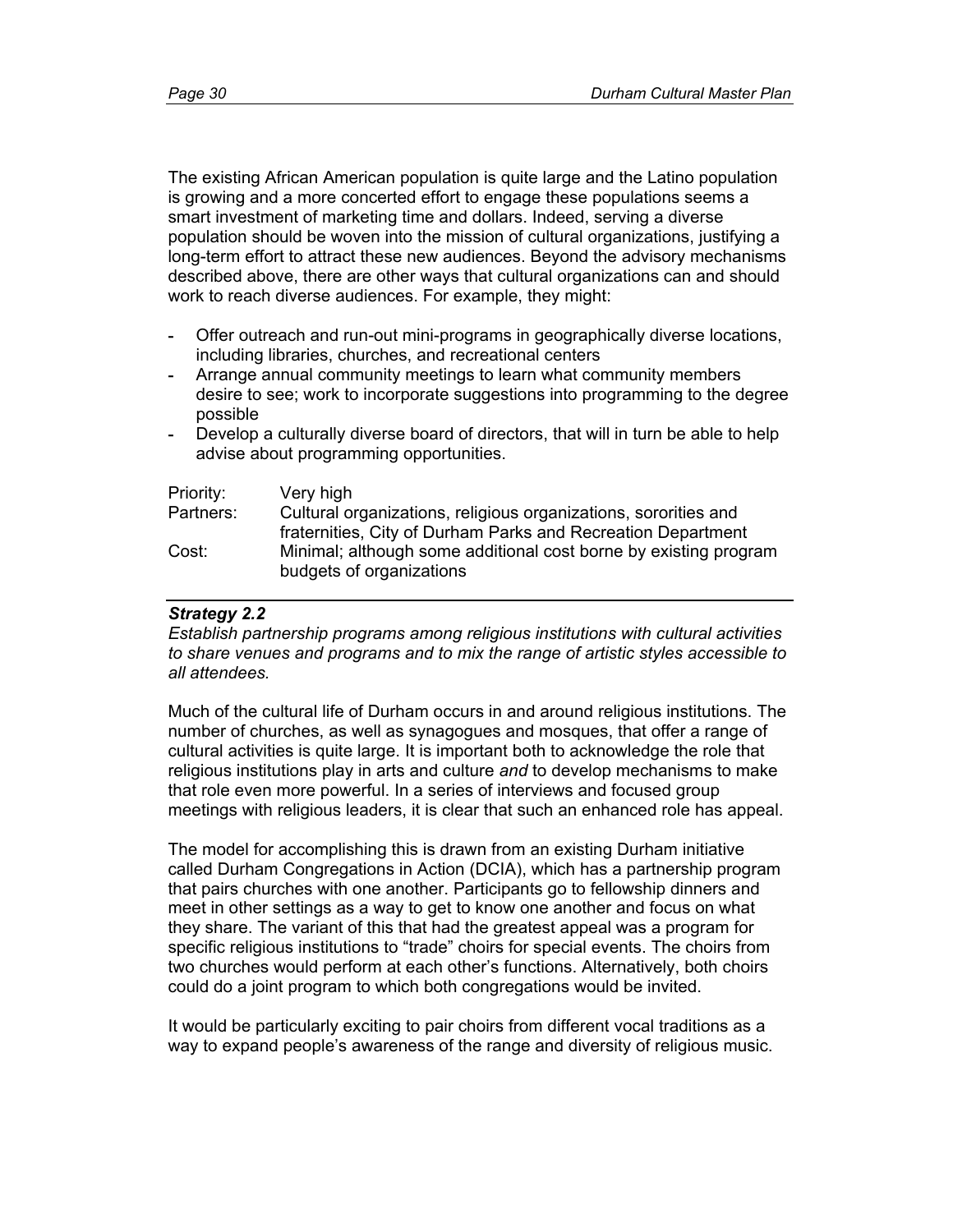Such a program might expand to involve joint concerts that would be promoted to the entire community.

| Priority: | Moderate                                                                         |
|-----------|----------------------------------------------------------------------------------|
| Partners: | Religious groups, cultural organizations                                         |
| Cost:     | Minimal, although it will require staff time from participating<br>organizations |

#### *Strategy 2.3*

*Strengthen the network of City and County facilities that can be used to deliver cultural programming in neighborhoods throughout the County (e.g., libraries, parks, schools, churches, etc).* 

An important way to build audiences in the African American and Latino communities is to provide more programming that is of interest to these groups, as proposed in strategy 2.1 above. At the same time, however, it is also important to offer such programming (or perhaps sampler programs) at venues that are closer to where these individuals live.

There are some facilities that are well-dispersed throughout the County, including public schools, libraries, parks, recreation centers, and churches. While there are some notable drawbacks to these facilities (namely that they are presently heavily used and are not designed for professional performing or visual arts activities), they are still worthy of consideration. Events held at local, familiar sites, with programs that are relatively short and designed as "sampler" events, will have a greater likelihood of attracting the target audiences. If promotions are offered, such as free tickets to children who bring an adult, the likelihood of strong attendance is enhanced further.

It is true that cultural organizations will need to develop special programs for these events and it is not likely that they will be able to cover their costs from the sale of tickets since prices must be kept low. Funding should be provided to cover approximately 50 percent of the cultural organizations' costs. Those institutions that host the performances should be prepared to forego any charges for facility rental.

| Priority: | High                                                                                                        |
|-----------|-------------------------------------------------------------------------------------------------------------|
| Partners: | Cultural organizations, religious institutions, City and County                                             |
|           | service providers                                                                                           |
| Cost:     | \$10,000 to \$15,000 annually for program subsidy; all remaining<br>costs covered through in-kind donations |

#### *Strategy 2.4*

*Cultivate African American and Latino civic and business leaders who could be tapped for service on boards of cultural organizations.*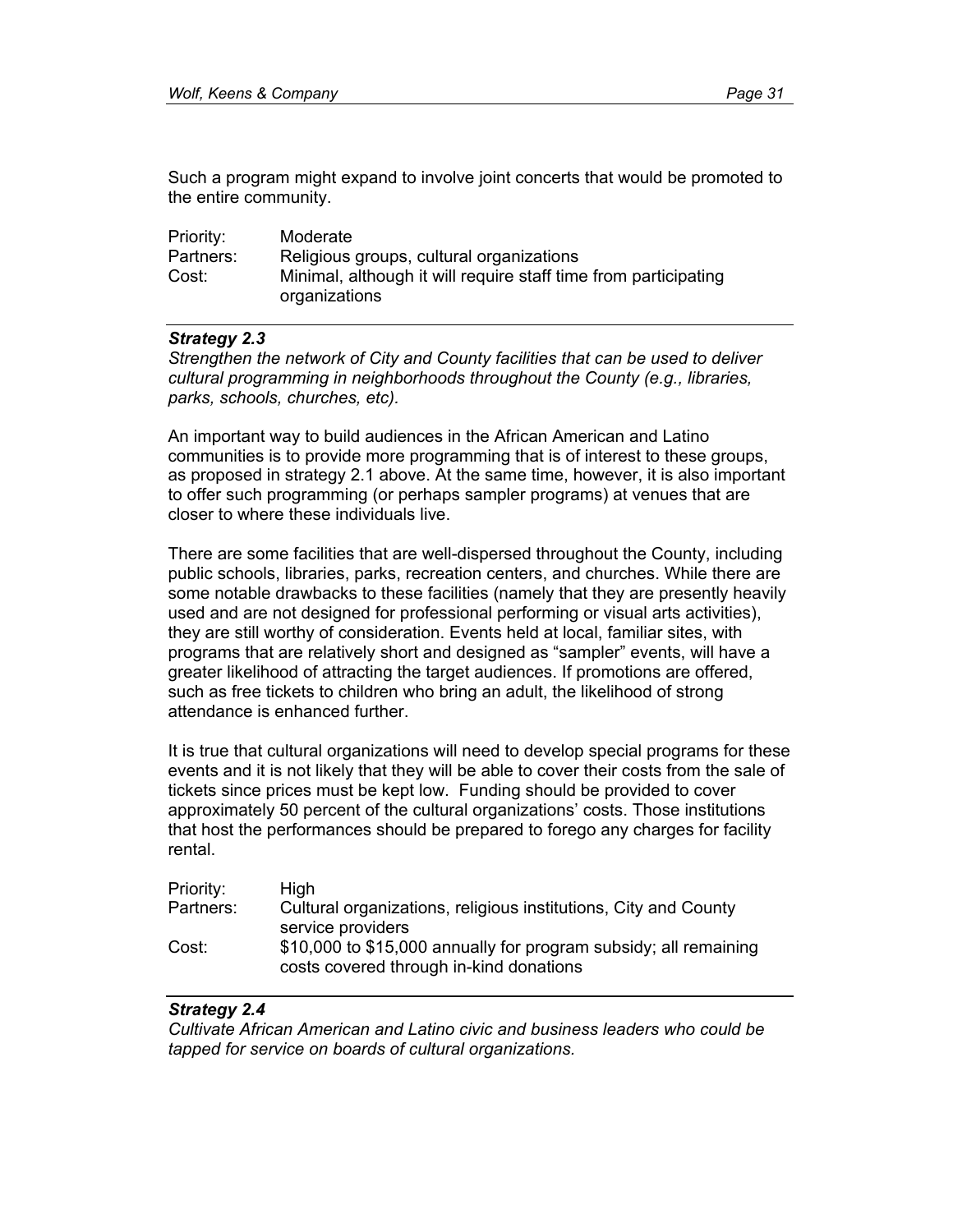The boards of cultural organizations are not as diverse as they should be and it has proven difficult for many groups to identify and recruit diverse board members. This is partly the legacy of Durham's racial past, but it is also part of a larger problem with board development that has been addressed in strategy 1.3 above.

It is likely that in a community with the demographic make-up of Durham, there are many qualified potential board members of African American and Latino descent. What is missing is a way to identify such individuals and interest them in serving on cultural organizations' boards of directors.

As a sub-set of the board governance plans described above, it will be important to canvas the leadership in the African American and Hispanic communities to identify potential board members or individuals who would be interested in serving on a board committee. It would be wise to use a "snowball" technique – asking each person suggested for the names of others who might be suitable.

Collecting names is just the first step. It will be important to establish a centralized database of these individuals that lists their interests and qualifications and that can be accessed by any cultural organization that is interested in diversifying its board membership. There is no reason why this initiative should be limited to arts and culture; indeed if it were housed at the Chamber of Commerce or the Volunteer Center and was available to all nonprofit organizations, it might prove to be a valuable community asset.

It should be noted that this effort will be considerably more effective if organizations designate specific board members to work closely with targeted individuals to make sure that a personal connection is developed. Inviting people to special events or programs on a one-to-one basis would be an effective way to introduce them to the organization.

| Priority: | Moderate                                                                  |
|-----------|---------------------------------------------------------------------------|
| Partners: | Cultural organizations, other nonprofits, Chamber, Volunteer              |
|           | Center, the proposed chapter of the Arts & Business Council <sup>10</sup> |
| Cost:     | Minimal, although some resources may be required to develop and           |
|           | maintain the database                                                     |

#### *Strategy 2.5*

*Create programs that celebrate and preserve the history and cultural heritage of Durham County.* 

A common theme raised by many participants in this planning process was the importance of programs that tell the story of Durham's rich and diverse history. Many people acknowledge the interconnected elements of that history including

 $10\,$ Cf, Strategy 7.4 on page 63 of this Report.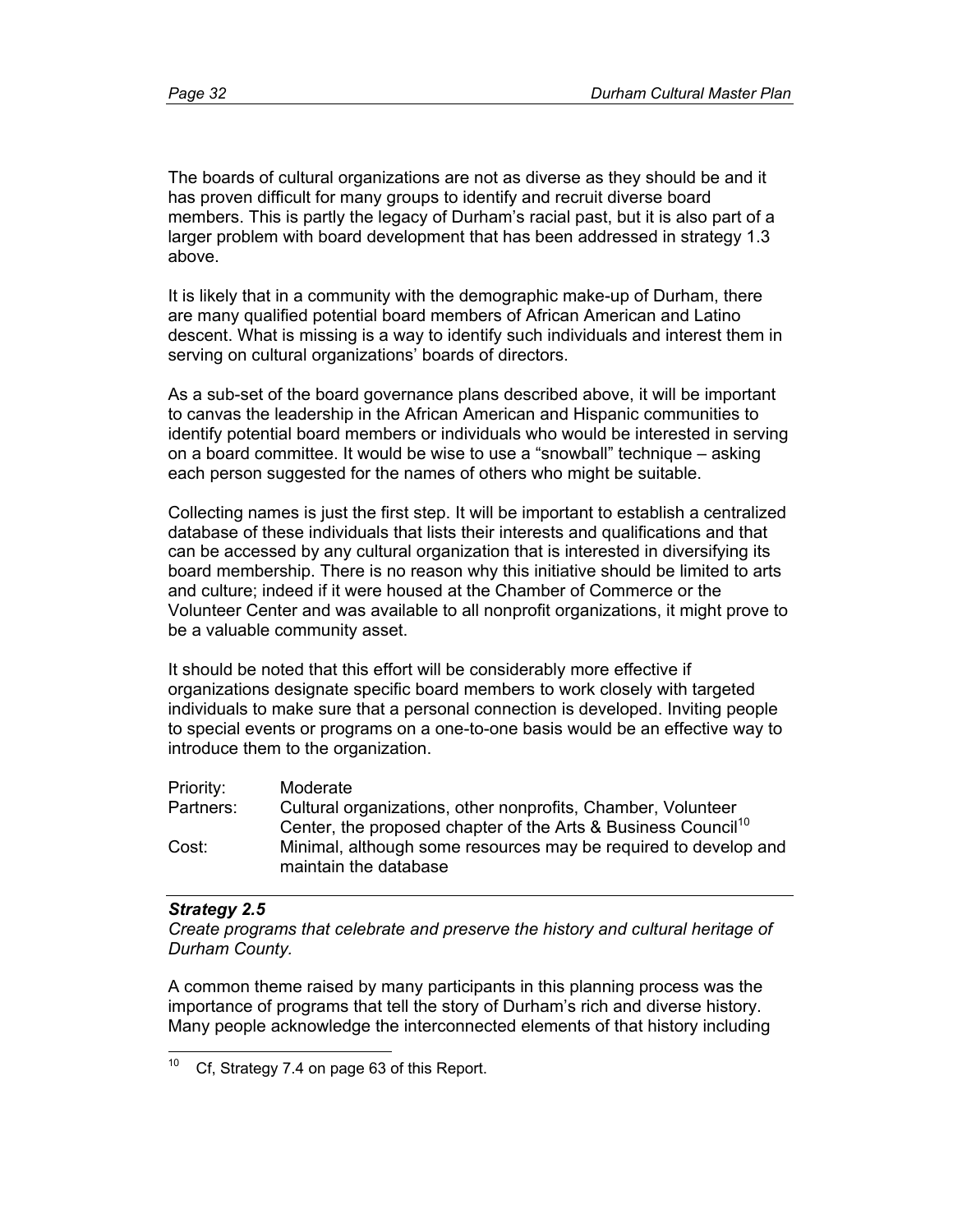West Point on the Eno, the Parrish Street/Black Wall Street project, Bennett Place, Duke Homestead, and Lee Farm Park, among many others. While there are many programs offered at various locations, there is little that ties them together and provides an opportunity to see Durham's history as a tapestry, as a whole.

Many individuals raised the prospect of establishing a history and heritage museum and described various proposals for a building to house such an institution. Indeed, the County has considered a site in the Downtown for that usage, although no action has been taken.

The consultants address the facility component of the issue in strategy 6.4 on page 56 of this report. They emphasize, however, that the priority must be given to developing the *program* of a museum before deciding to move forward on a facility. Of course, there are already some programs in place. There are Downtown walking tours, many of the historic sites have interesting and informative programs, and the Parrish Street/Black Wall Street project of the City's Office of Economic and Employment Development plans for an interpretive center for that project, which might include space for a broader historical program.

Yet much remains to be done to promote these existing assets. For example, how many residents of Durham know that there are three sites on the National Historic Register? Systems designed to coordinate activities and promote the programs of various heritage sites will serve as a valuable underpinning as a more extensive program of history and heritage activities takes shape in Durham.

A committee of interested residents, including representatives of history and heritage organizations, the City and County, and others, should meet to set priorities for development of existing historical and heritage assets as well as assessing the current status of existing programs and sites. With a set of priorities in place, a best practices forum could highlight the programs that other communities have developed to address these issues.<sup>1</sup>

| Priority: | Very high                                                          |
|-----------|--------------------------------------------------------------------|
| Partners: | History and heritage organizations and sites, appropriate City and |
|           | County agencies                                                    |
| Cost:     | \$25,000 for research assistance in forming plans for programming  |
|           | initiatives.                                                       |

 $11$ One model to consider for some aspects of this program would be the Traditional Arts in Upstate New York (a non-profit organization that helps people understand folk traditions and culture in "the North County"). It identifies and records individuals and groups from around the region who "have knowledge of skills about traditional life and arts." Staff and board members interview people and document them with audio or video recordings, pictures and field notes.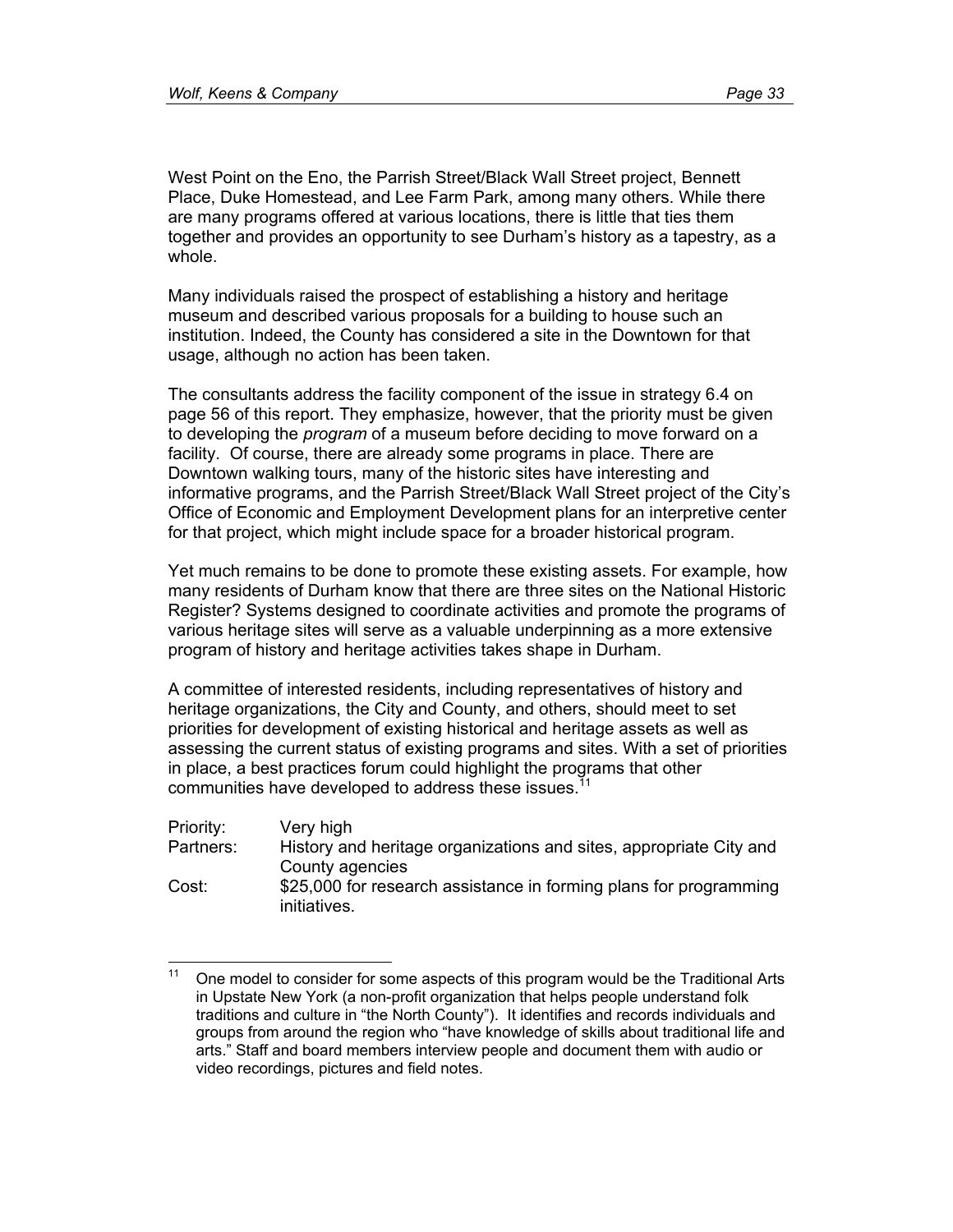#### *Strategy 2.6*

*Create opportunities to link emerging and existing African American, Latino, and Asian cultural organizations and artists to more established peers through ongoing mentoring relationships.* 

One of the real stumbling blocks for many small and emerging cultural groups is the difficulty in gaining basic skills. While this will be addressed through the technical assistance program proposed in strategy 1.2, there are other ways to meet those needs in more focused and personal ways.

A program should be developed to pair staff or volunteers from small and emerging ethnically focused cultural groups with staff from larger cultural organizations. These mentoring relationships can be defined around a specific set of skills needed (for example, setting up a special event or developing a personnel policy) or based on a specific job requirement (such as directing fund-raising activities).

The program would establish contact with the mentor and pair that individual with the individual receiving the mentoring. Once the contact is established, the details of the arrangement would be made by the two individuals who would outline each person's responsibility. The time commitment and length of the commitment would be defined by the individuals. The only requirement would be a short written report submitted separately by each of them.

| Priority: | Moderate                                                                          |
|-----------|-----------------------------------------------------------------------------------|
| Partners: | Cultural organizations and artists                                                |
| Cost:     | Minimal, but will have an impact on staff time for participating<br>organizations |

#### *Strategy 2.7*

*Include arts and cultural components in any community discussions of racial issues and explore ways cultural activities can help to foster community harmony.* 

Over the years, Durham has held many community-wide discussions on matters that relate to racial harmony. The power of arts and culture to bring people together in positive ways has sometimes been overlooked in those discussions. As the make-up of diversity in Durham shifts, it will be increasingly important to identify positive ways to engage in discussions of diversity. Using arts and culture will be increasingly important. Efforts should be made by all those engaged in the cultural sector to ensure that any such discussions include arts and culture in significant ways.

Priority: High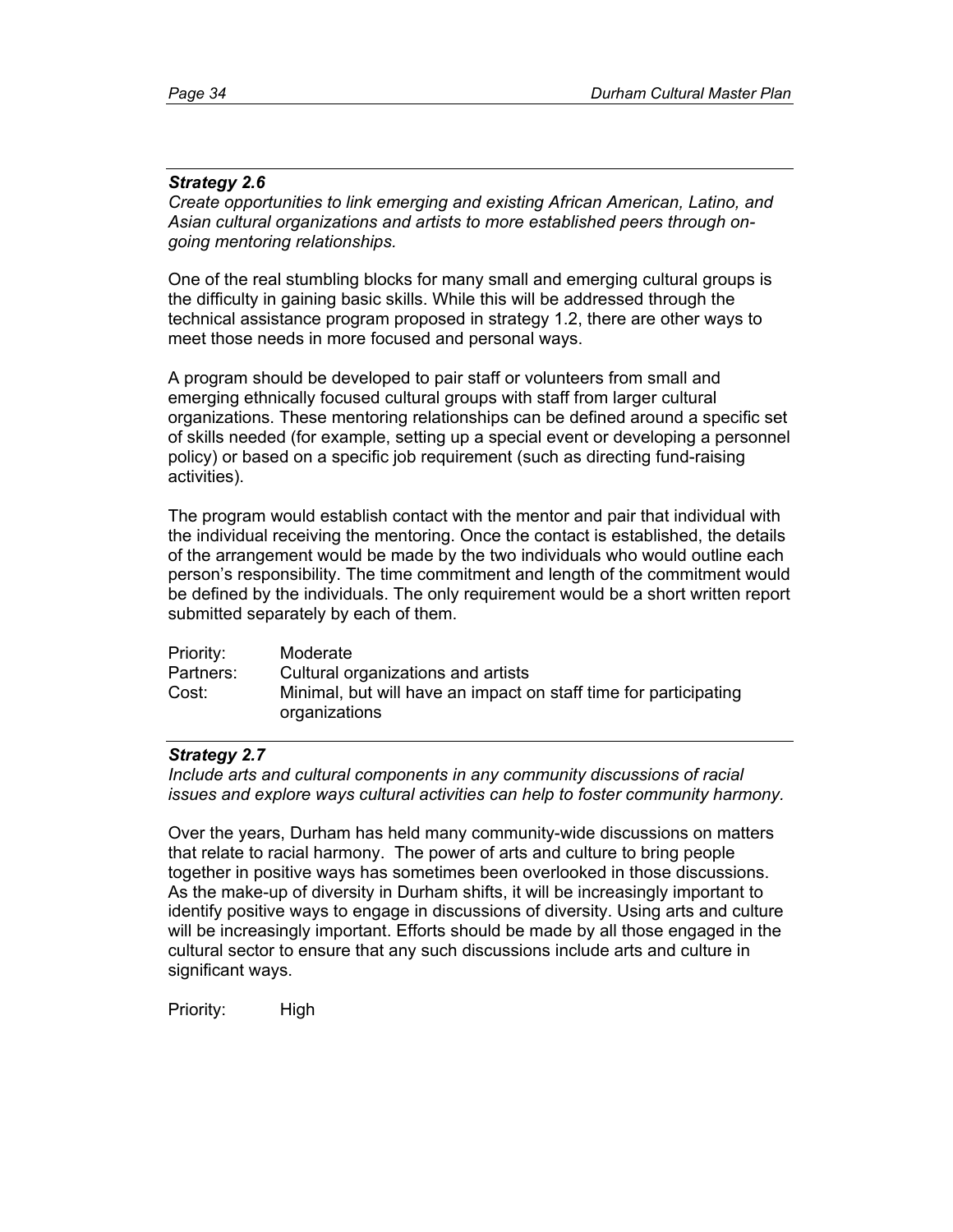| Partners: | Leadership groups including Rotary and other civic clubs,      |
|-----------|----------------------------------------------------------------|
|           | corporate leaders, the Chamber, and the City's Human Relations |
|           | Commission                                                     |
| Cost:     | <b>None</b>                                                    |

#### **GOAL 3: Economic Development**

Use Durham's many arts and cultural assets as a key component of strategies to foster economic development throughout Durham County.

*It is not uncommon in the United States today to hear urban leaders talk about "creative capital" and using the arts and the "creative industry" to fuel economic development. Having worked in this field for decades, the consultants observe that it is one thing to talk about using arts and culture as a tool of economic development and quite another to actually make it work. Durham is ahead of the curve in this regard. It has an economic development and tourism infrastructure that is serious in its commitment to a role for arts and culture in the revitalization of its commercial areas. Programs are presently being developed that will address many of the issues raised in this section.* 

*That is not to say that the hard work is completed. There is much that needs to be done in the cultural sector and beyond. The key to success is making sure that both the cultural sector and the development and tourism sectors can clearly see a "win-win" situation in the necessary collaborations. That means learning more about one another and building capacity as necessary. It also means establishing the proper mix of approaches to this quite complicated area of concern. The purpose of this goal is to articulate some of what is needed from the perspective of cultural organizations and artists.* 

#### *Strategy 3.1*

*Focus on and market Downtown as the hub of Durham's cultural life while emphasizing activities in neighborhoods and areas such as Ninth Street, Hayti, Southpoint, and others.* 

The City's Downtown Durham Master Plan focuses attention on arts and entertainment resources and the role they can play in bringing visitors and tourists to this area. Developing these assets is seen as a key approach in the revitalization of Downtown. There is also a strong awareness of the role that cultural and entertainment businesses can play in other commercial areas of Durham. For example, Ninth Street has a unique mix of cultural retail that creates an enlivened shopping area that is attractive to students as well as regional shoppers.

The focus on Downtown as the hub of Durham's cultural and entertainment offerings is logical. Major facilities are usually sited in central locations so that they are convenient to the greatest number of people. Adding other commercial areas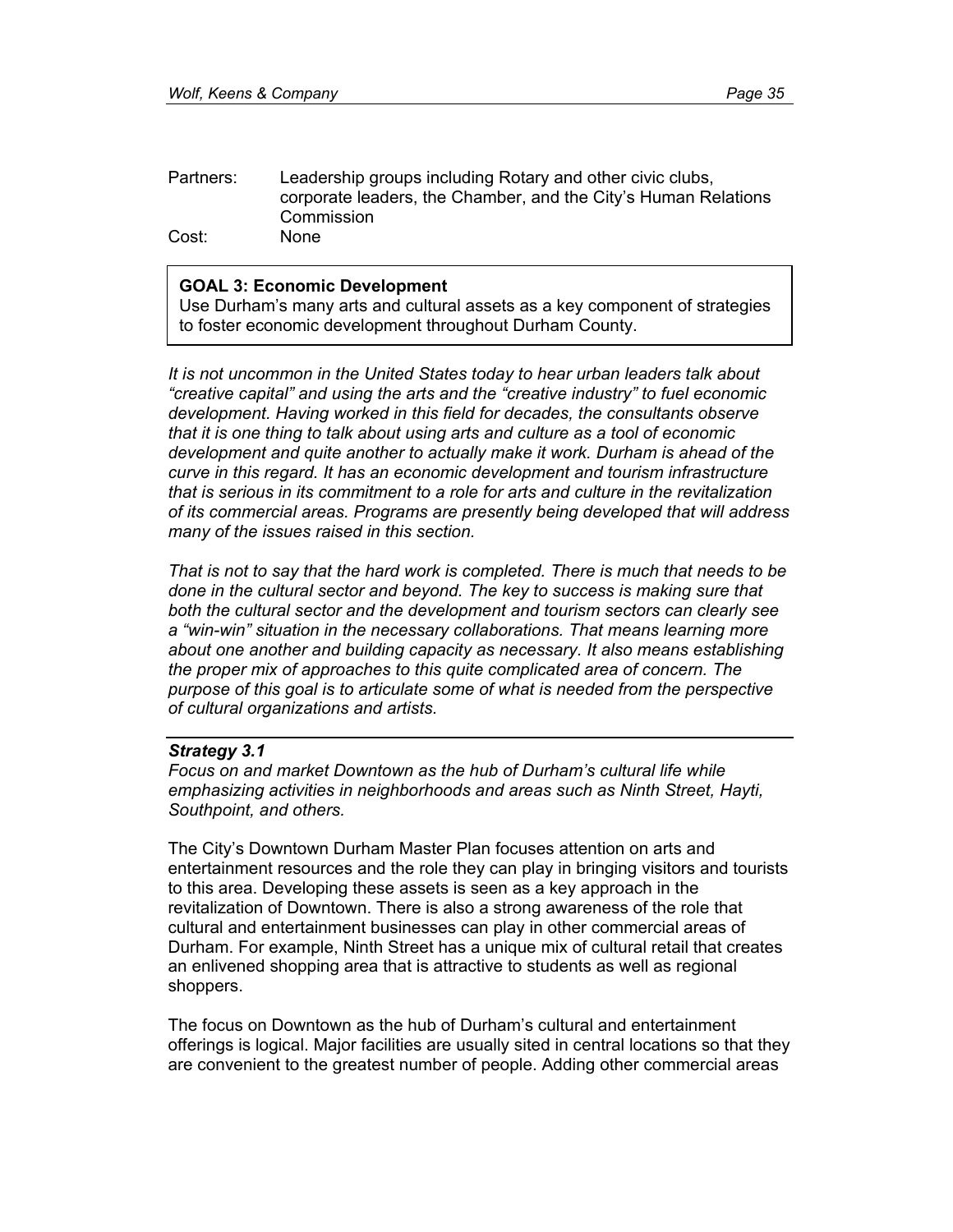to the list of places targeted for cultural amenities is also wise. That assures that Durham can develop a wider range of cultural assets – ideally becoming a community that has "something for everyone." Some existing marketing initiatives highlight these assets and that represents an excellent start.

It is, however, also important to consider the range of cultural amenities available in neighborhoods and communities throughout Durham, including northern and east Durham. Cultural participation among residents is an essential part of building the viable cultural audience base so critical to cultural economic development. Libraries, public schools, and community centers are distributed throughout Durham and they provide a range of cultural activities. These should seen as an important part of what neighborhoods offer their residents. The point is that there is a potential for synergy between neighborhood cultural activities – choirs, art classes, street festivals, and the like – and what happens in the major commercial areas of Durham. To get the greatest economic benefit from those major areas, a focus on neighborhoods is essential.

While it is important to build the range of community cultural offerings for their own sake, it is also important to ensure that there is a proper system that develops promotions and events in the major commercial areas with an awareness of what is going on in the neighborhoods. For example, neighborhood oriented street festivals might focus on dance one year with various neighborhoods participating locally and culminating with a significantly larger event Downtown that brings together performers from many neighborhoods. With this sort of coordination, existing events might be slightly reconfigured so that they fit into this matrix of activities and could draw a much larger audience.

While a number of different partners might be assembled for this initiative, it is likely that an entity with strong ties to various neighborhoods would be best suited to oversee this. The City – through both its Department of Parks and Recreation and Office of Economic and Employment Development– would be a likely candidate.

| Priority: | High                                                                                                                         |
|-----------|------------------------------------------------------------------------------------------------------------------------------|
| Partners: | Cultural organizations, cultural retailers, artists, City and County                                                         |
|           | Planning Department and City Department of Parks and                                                                         |
|           | Recreation, developers, neighborhood associations, and cultural                                                              |
|           | organizations                                                                                                                |
| Cost:     | Minimal on a policy level; other costs described in strategy 5.1,<br>likely some impact on budgets of cultural organizations |

# *Strategy 3.2*

*Establish a formal percent-for-art program for Durham.* 

Percent-for-art programs are designed by cities and counties to use a set percentage of the capital projects budget (usually between 1 and 2 percent) to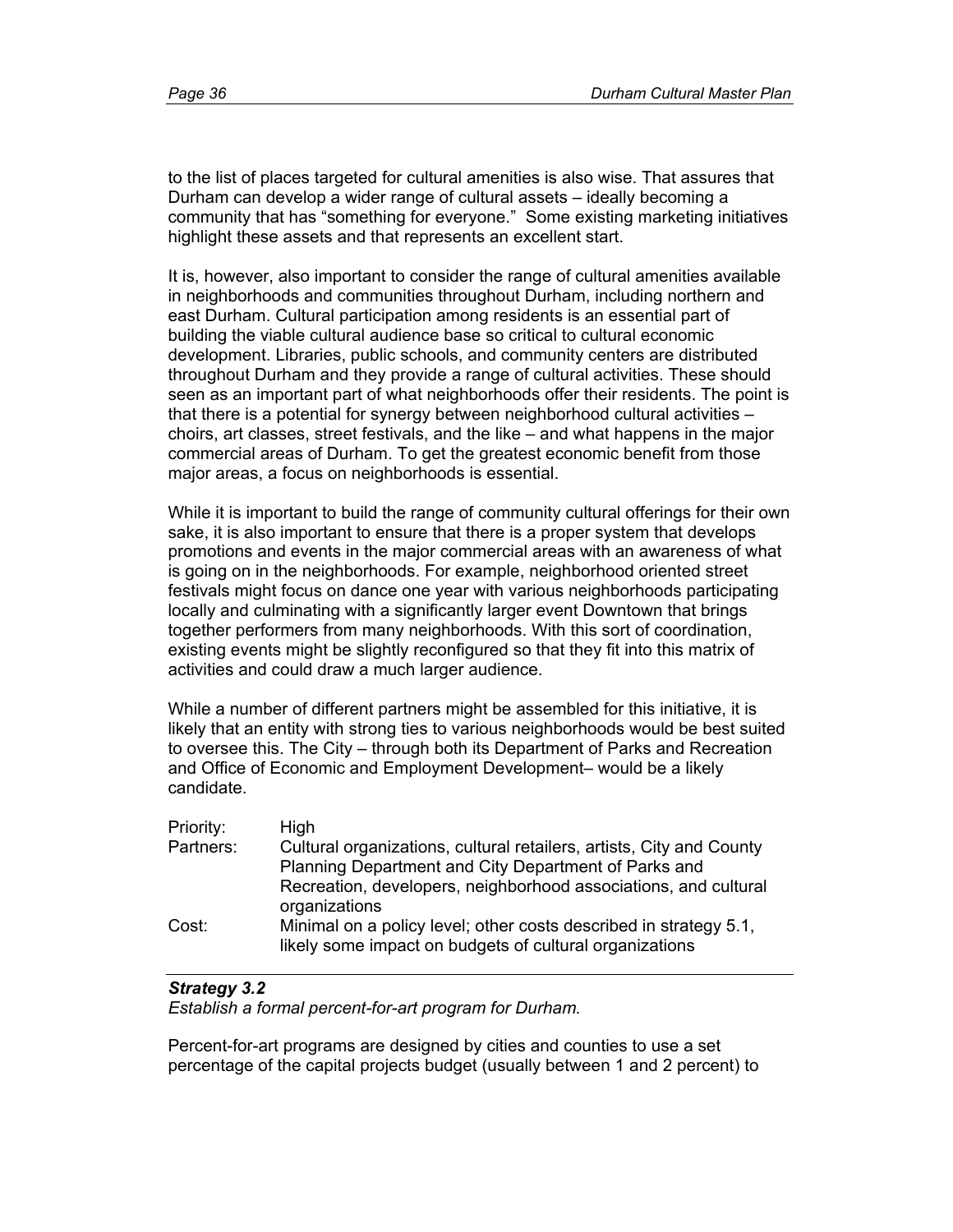fund the addition of cultural amenities to the projects.<sup>12</sup> Defined differently in different communities, it might cover everything from artist-designed streetscapes as part of a major street renovation to public sculptures in front of a new public building to arts programming in public spaces. Often such programs include requirements to developers to either fund arts amenities as part of their development or to contribute a set sum to the city or county's program. In Durham, a percent-for-art program would represent an important adjunct to support the range of economic development initiatives under discussion in this section.

While the actual formulation of a program would require careful consideration by the City and the County and the input of arts professionals and community representatives, some observations will highlight key components of such a program:

- The program should address both City and County capital expenditures and should be structured so that funds accruing from capital projects that are inappropriate for arts components (sewers and the like) can be reallocated to other projects.
- A broad range of project types should be fundable including performing arts activities and neighborhood-oriented cultural events.
- A fund to cover the cost of preserving and maintaining art works should be part of the annual allocation.
- A private sector program that requires new development or significant renovations to include a cultural component of some sort should be considered.
- An entity to run the program must be carefully selected and a budget to cover administration must be built into the public art program funding mechanism.

While Durham has had some public art pieces installed over the years, the projects were generally funded individually through specific grants. There was no consistency to the selections. A well-thought-out percent-for-art program can play an important role in redefining Durham's image in the region. With a focus on arts and culture but also on excellent urban design, public art can contribute in significant ways to building a distinct visual identity for Durham.

| Priority: | <b>High</b>                                                                      |
|-----------|----------------------------------------------------------------------------------|
| Partners: | Cultural organizations, City and County planners, developers                     |
| Cost:     | Set percentage of public sector capital budgets but minimal on a<br>policy level |

 $12$ Public art and percent-for-art programs are common in cities and counties across the nation. Exemplary programs worthy of examination include Seattle, Washington; Portland, Oregon; Phoenix, Arizona.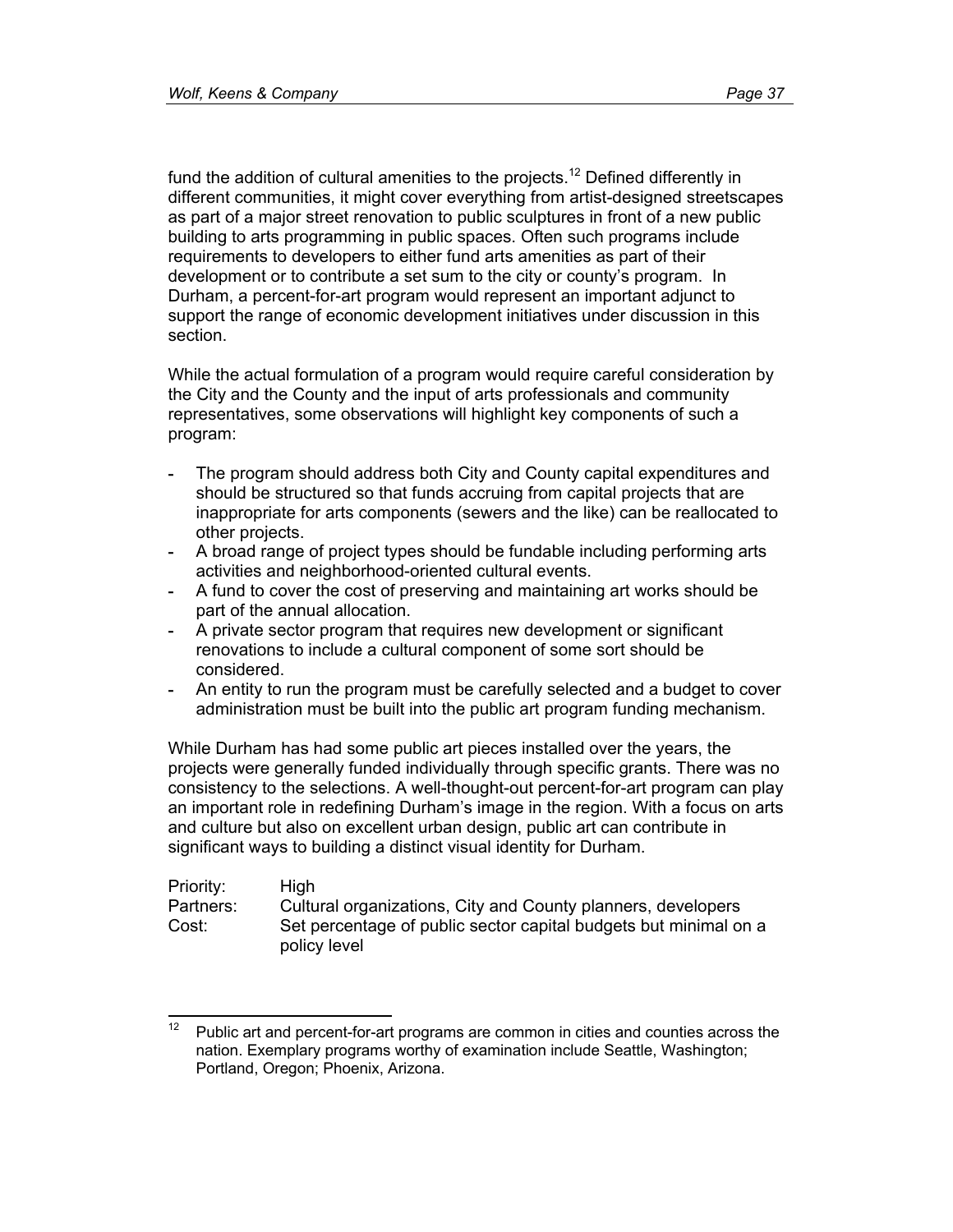## *Strategy 3.3*

*The cultural sector should work in partnership with groups like DCVB, DDI, the Chamber, and others, to establish shared services between the cultural and economic development sectors.* 

Strategy 1.1 establishes a powerful mechanism to strengthen the development of collaborations and joint services among cultural organizations. While its initial focus is on efforts within the cultural sector, an important additional component is developing partnerships between the cultural sector and other commercial sectors in Durham. It will be important to focus on projects that can bring these sectors together in order to establish effective joint services in marketing, communication, ticketing, and other areas.

To this end, planning for a program of coordinated service development between cultural organizations and tourism and development interests should begin as soon as possible. One goal of such a program is to integrate arts and culture more effectively into the tourism and development marketing infrastructure. While this process has certainly begun, there is much that can be done to improve it by, for example, engaging more cultural groups and defining specific programming niches that cultural organizations might address.

Structurally, these programs might be built on the model of the "marketing service organizations" sponsored and funded by the Knight Foundation<sup>13</sup> although the range of services might vary. While such a model usually has represented the end result of a process of collaboration that developed over several years, that process can be streamlined by starting with the understanding that it is the desired end result.

Another important role this collaboration can play is to develop a clear understanding of the sorts of programming initiatives that would be of greatest value within redevelopment of Durham's commercial areas. To identify the appropriate mix, these partners should convene a committee with representatives of tourist-related culturally-oriented attractions and the hospitality/development sectors. This body should be charged with identifying key visitor-oriented programming needs in order to better integrate cultural programming into existing and planned development.

| Priority: | Very high                                                     |
|-----------|---------------------------------------------------------------|
| Partners: | Cultural organizations, DCVB, DDI, Chamber of Commerce, other |
|           | civic organizations, City's Office of Economic and Employment |

 $13$ Such programs are currently in operation in many communities, most notably in Charlotte and Silicon Valley, California. The process through which they were formed is worthy of examination. Note that these programs were initially supported by the Knight Foundation, which does not fund outside of its 26 site communities.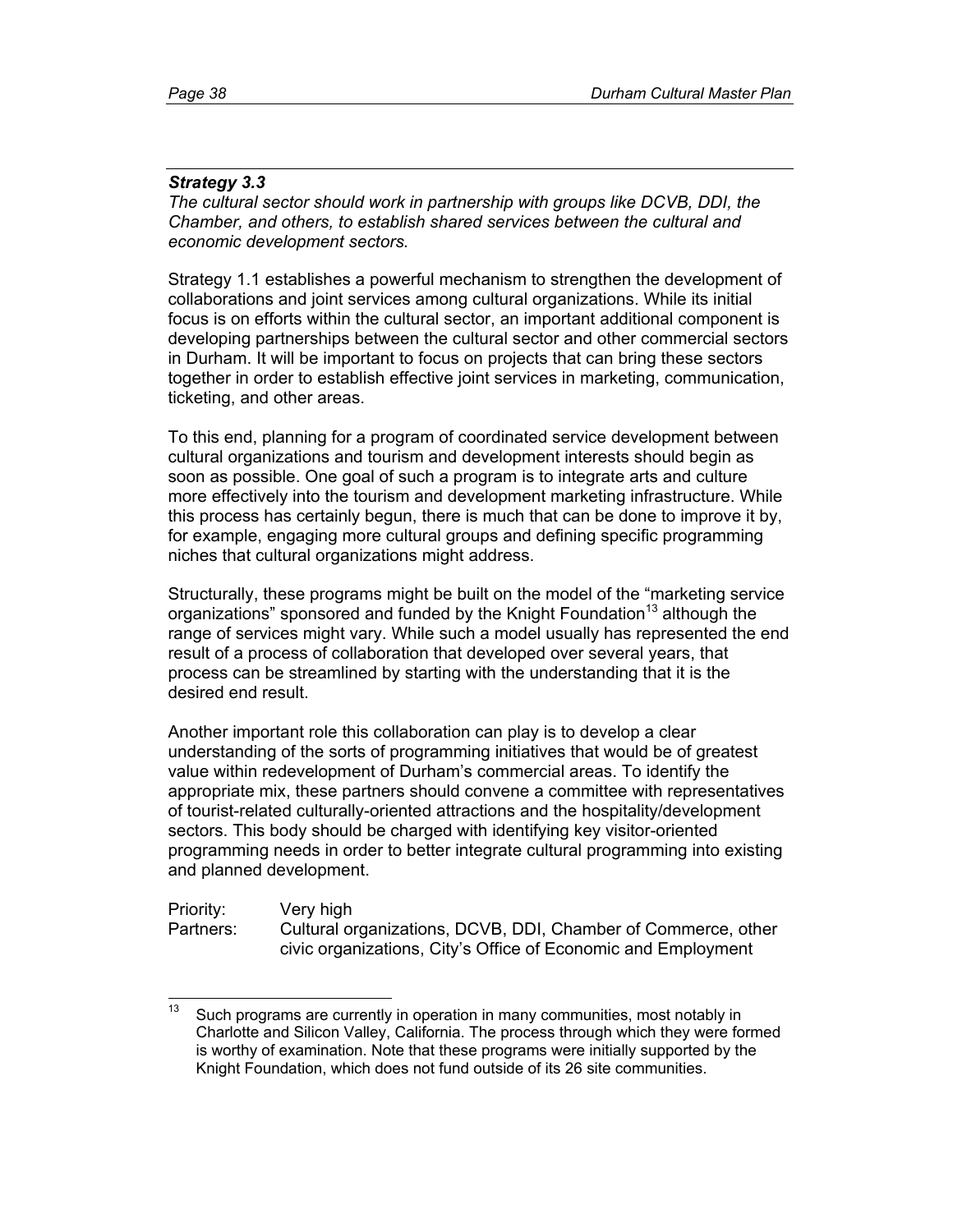|       | Development, and County representatives, other technical<br>assistance providers |
|-------|----------------------------------------------------------------------------------|
| Cost: | Administration considered as part of the proposed budget for<br>strategy 1.1.    |

#### *Strategy 3.4*

*Establish incentives for developers and small cultural businesses to relocate or expand in key commercial areas (Downtown, Ninth Street, etc.) in the County to strengthen the critical mass of activities and events that will draw residents and visitors.* 

Since developing a stronger base of arts and entertainment options for Durham's commercial areas is a priority with City and County planners and others, it is important to build on and strengthen the existing base of cultural retail in those areas. Developers must be offered incentives for setting aside space for performance and exhibition or providing discounted space to arts and culturerelated business tenants. At the same time, cultural businesses may need additional incentives to either move their existing operations or start new businesses in these areas.

The case for incentives is strong: by strengthening the mix of cultural activities in targeted areas, increased economic activity is likely. Two recent examples:

- Downtown Roanoke, Virginia is been revived since Center in the Square, an arts center, became the focal point of a redevelopment project that now includes restaurants, shops, and a market for locally grown produce and flowers.
- When the New Jersey Performing Arts Center was built in Newark, there was a significant (and highly touted) increase in food, lodging, parking and retail shopping activities.

Downtown Durham, Inc., along with the City and County Planning Department, has been working on establishing a list of potential incentives for the Downtown. They are wisely concerned about making sure that they do not "raid" existing Durham businesses throughout the community in the name of supporting the Downtown. Perhaps taking a wider perspective would be helpful. By looking at a number of different commercial areas, businesses could choose which suited their needs even if they opted for a location outside of Downtown.

The cultural sector should work with City planners and DDI to focus on the specifics of what incentives would be most important to them. Among the most important ones that arose during the consultants' meetings, as mentioned in strategy 1.5, were:

**-** tax abatement for businesses that move to certain targeted areas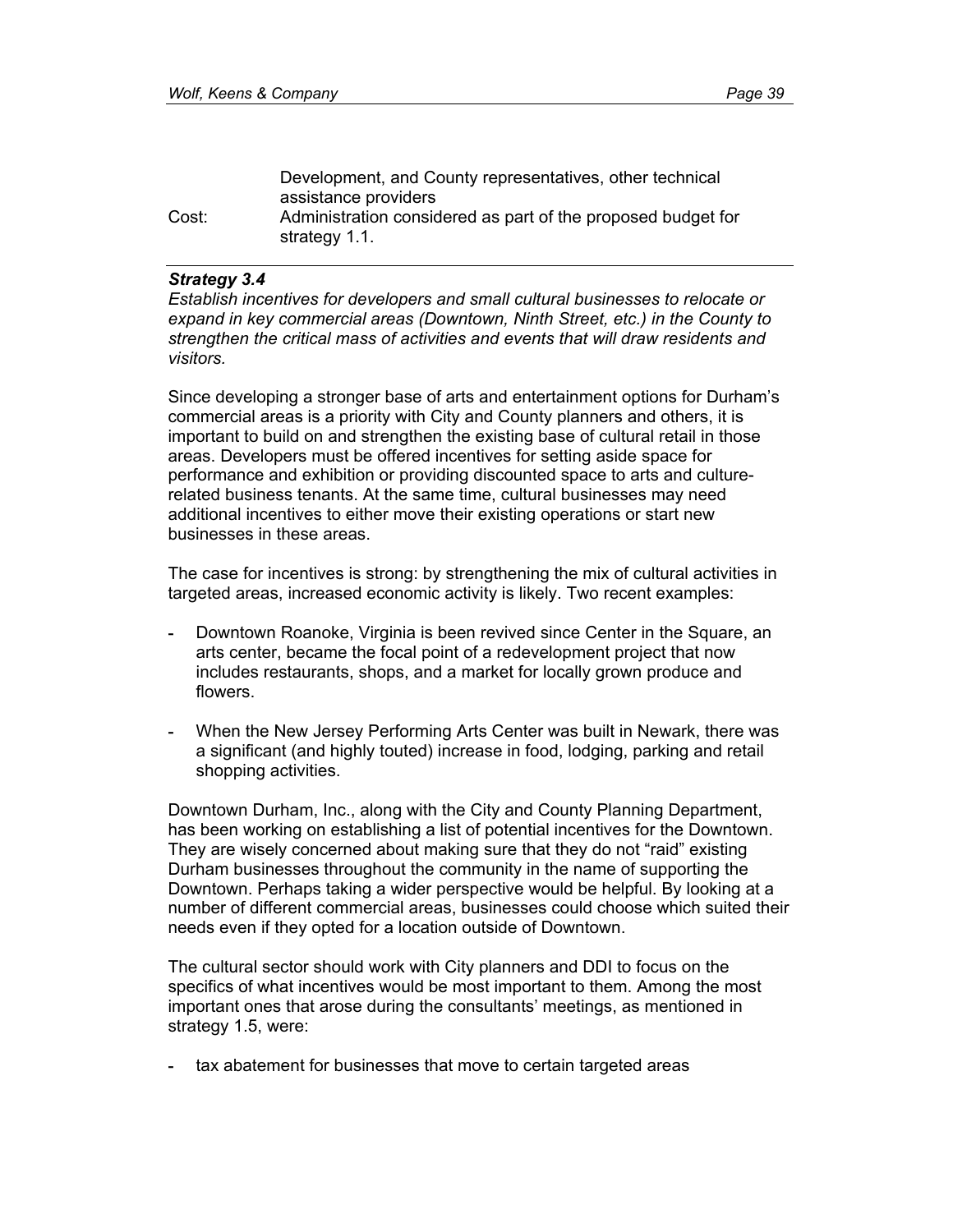- rental subsidies for artists and artist-run businesses
- changes in zoning regulations to remove impediments to artist live/work and joint studio spaces.

| Priority: | <b>High</b>                                                       |
|-----------|-------------------------------------------------------------------|
| Partners: | Cultural organizations, developers, cultural businesses, City and |
|           | County planners                                                   |
| Cost:     | Minimal to implement, although some foregone revenues             |

## **GOAL 4: Education**

Improve access to formal and informal arts and cultural education for people of all ages and in all walks of life.

*There is no subject in this plan that is more important in more ways than cultural education. Sharing arts and culture is a way to pass on traditions. Involving young people in arts and culture can build audiences. Putting art into students' daily lives can enhance learning and communication skills, build self-esteem, foster community involvement, and train potential artists and arts appreciators. As though these weren't benefits enough, the role of arts, crafts, and design in building creativity skills, and the importance those skills play in later life, is increasingly being recognized. So there are a wide variety of reasons why it is important to provide young people with a grounding in understanding and experiencing the arts. Indeed, many young people feel that there is little of interest*  for them to do in Durham and would appreciate opportunities to participate in *culturally-related activities of their choice.* 

*Yet the issue of cultural education is vast and complex. Public schools face unprecedented challenges and institutions of higher learning address many distinct audiences. Still, there is great interest in increasing the amount of time students spend with arts, culture, and sciences, in both formal setting (schools and library programs) and informal settings (community centers, parks and recreation programs, etc.). The purpose of this goal is to address these issues in ways that enrich opportunities for all residents of Durham County.*

### *Strategy 4.1*

*Establish a community-wide Cultural Education Task Force to engage parents, students, artists, administrators, teachers, and arts educators in support of enhancing cultural educational opportunities for public school children.* 

Durham Public Schools has done an excellent job of providing arts education to its students under very trying financial circumstances. While there is always room for improvement, it is important to start this discussion with an acknowledgement of the commitment of the district to providing a full array of cultural educational programs to its students.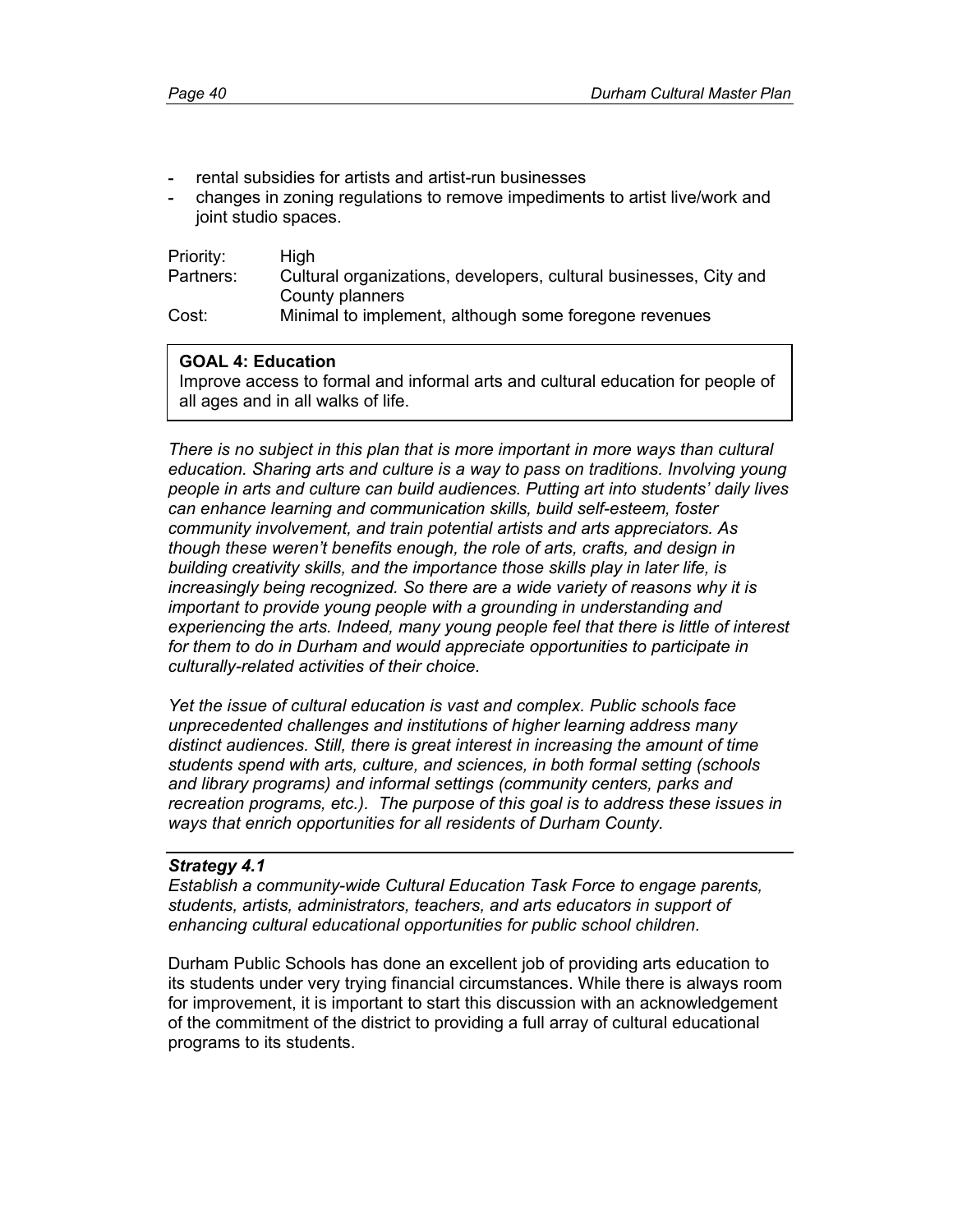Understanding that resources are in short supply, it becomes even more important to make the best use of existing resources. In addition, it is important to ensure that service providers and educators have a clear understanding of one another's needs so that roles are clarified and outcomes are agreed upon. Beyond that, it is important to make sure that there is adequate communication about the existing options for public school cultural programming.

One mechanism that has been employed in other communities with success is a community-wide "cultural education task force."14 Made up of school administrators, teachers (including art and music teachers), parents, artists, and cultural organizations that provide cultural services in the schools, this body would meet as frequently as necessary and would address several different agendas. It could:

- serve as a forum for sharing information about school-oriented cultural programming
- provide a venue for dialogues between school personnel and cultural organization service providers to align understandings and expectations
- offer programs for the general public that highlight the role that cultural education can and should play in the overall education of students, perhaps by highlighting exemplary programs.

Such a task force would best be convened jointly by the Durham Public Schools and a culturally-oriented organization, such as DAC. It would have a core membership of two representatives of each of the constituencies mentioned above and would be open to all other interested residents, except in the case of closed meetings between district personnel and cultural service providers. Once the body is convened, it would be self-sustaining and would develop programs that address the needs, interests, and priorities of participants.

| Priority: | Very high                                                                                     |
|-----------|-----------------------------------------------------------------------------------------------|
| Partners: | Durham Public Schools (administrators and educators), parents,                                |
|           | DAC, students, cultural organizations, artists                                                |
| Cost:     | Minimal, with its small administrative costs donated, perhaps by the<br>Durham Public Schools |

### *Strategy 4.2*

*Integrate specific arts disciplines into a wide range of curricular areas.* 

One way to enhance the range of arts experiences young people have is to work with curriculum specialists to use arts and cultural disciplines to help fulfill state education requirements. This will usually require that cultural organizations develop new initiatives that are more focused on curriculum. While this requires significant effort, it often pays off with greater engagement with classroom

 $14$ Such a body was established in Knoxville, Tennessee.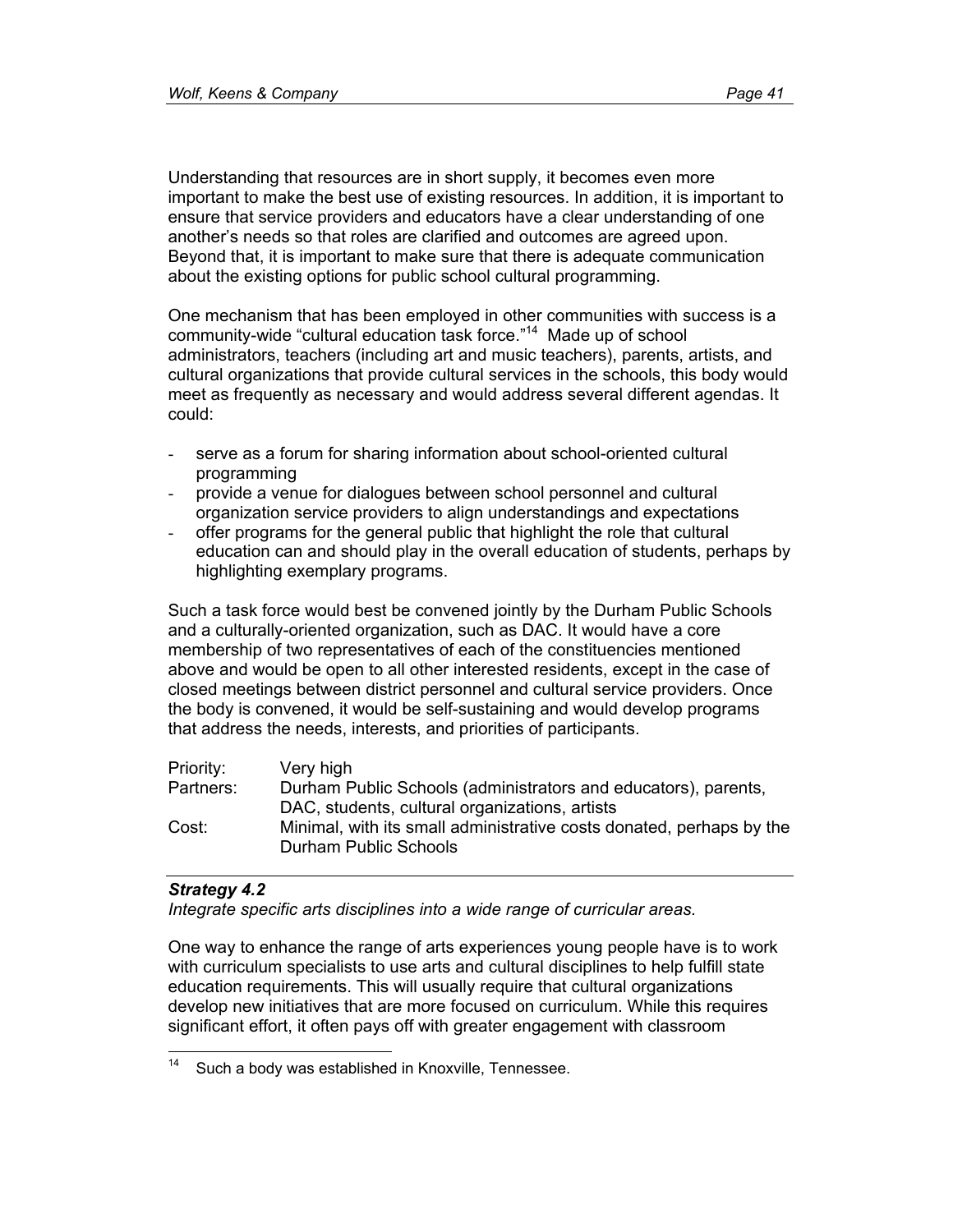teachers. One example of this approach is the American Folk Art Museum in New York City, which has developed a program that uses quilt making as a method to teach certain mathematics principles.

While it is possible that many cultural organizations in Durham do not have the necessary skills to implement such a program, there are some – especially among the larger organizations – that will. Working in this way should be a priority for those organizations. This will require a solid partnership with the public schools, so it will be important to test this initiative with key school administrators early on.

Since the Durham Arts Council already has a well developed curriculum based artist in residency program that serves 9,000 to 11,000 school children a year in partnership with DPS, it may be possible to build on this, rather than start anew. An important initial step should be to convene a group of arts educators and administrators from Durham Public Schools, DAC, and educators from cultural organizations. The purpose of the meeting should be to identify areas where there are potential synergies between cultural groups' interests and the public schools' needs, and consider ways to expand existing programs. Based on this conversation, decisions can be made on how to move forward.

It should be noted that integrating arts into the public school curriculum is a significant and major undertaking. This is proposed as a first step in that direction, recognizing that it will require an on-going, concerted effort over an extended period of time to fully implement this proposal.

| Priority: | Moderate                                                             |
|-----------|----------------------------------------------------------------------|
| Partners: | Cultural organizations, DAC, Durham Public Schools                   |
| Cost:     | Minimal for initial planning; funding likely to be required to build |
|           | curricular programs                                                  |

# *Strategy 4.3*

*Strengthen programs to provide cultural education outside of school settings.* 

Much of the discussion about cultural education logically focuses on reaching young people in public school settings. However, this represents only part of the issue. It is important to acknowledge the role that informal education sites can have. Such venues as churches, community centers, libraries, parks, recreation centers, and others can augment the training and exposure provided in schools. They can provide comfortable and familiar settings for people of all ages to experience arts and culture. Young people in particular have expressed a desire to spend leisure time together in activities they design and select.

There are a large number of providers of youth-oriented programming including:

- The **Parks and Recreation Department** offers programs at community centers and parks throughout Durham.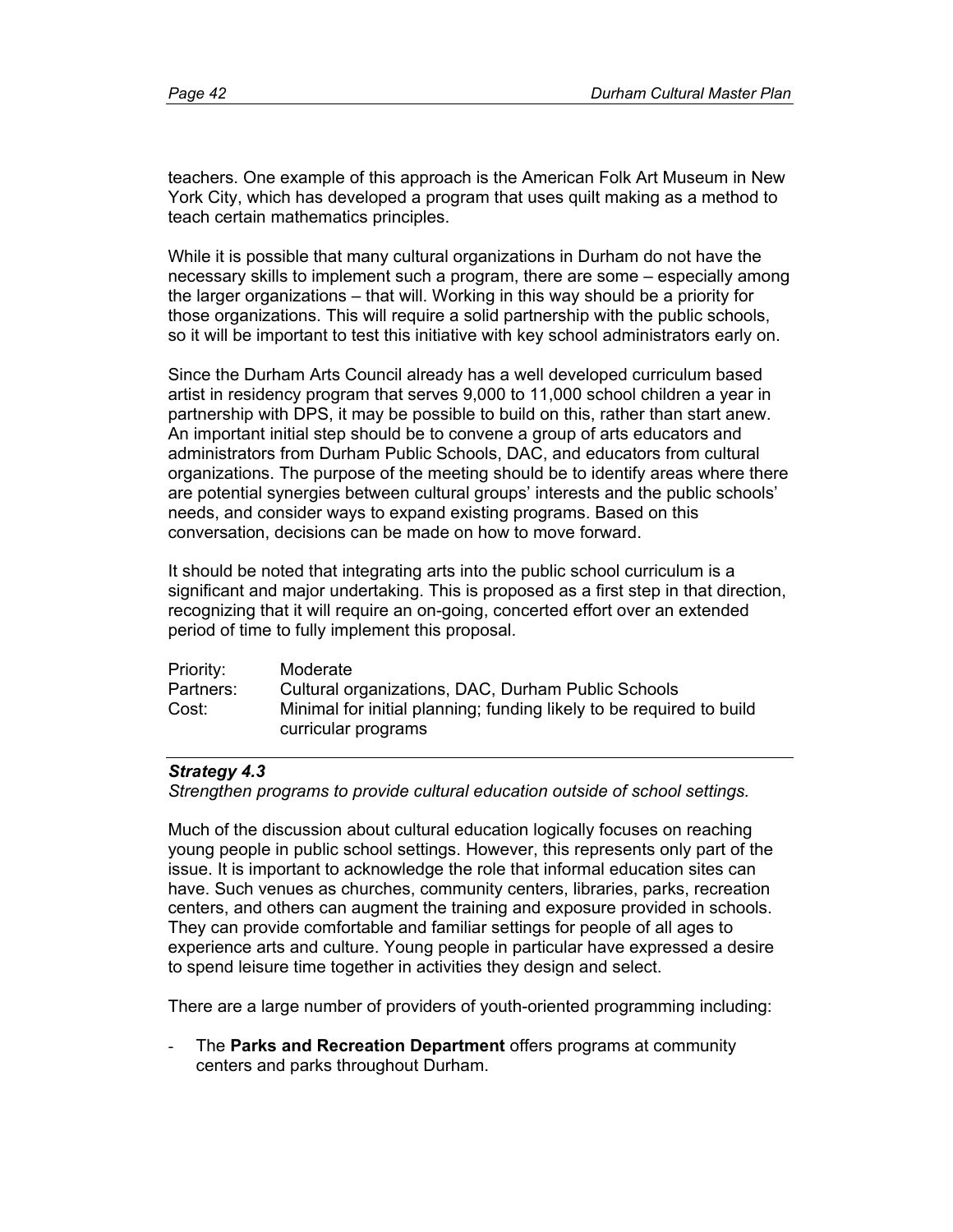- The **Durham County Public Library** offers a range of activities, including arts and culture, at the Main Library (which has a 200 seat auditorium) and at its branches throughout the County.
- The **Durham Arts Council** provides youth programming through its DAC school and has in the past provided programs at Parks and Recreation sites.
- **Social service organizations**, such as the John Avery Boys and Girls Clubs of Durham, offer arts programs among a mix of youth activities.
- Many **religious institutions** offer arts and cultural activities as part of their ministries.

While many of these programs have cultural components – and some are devoted solely to arts and culture – they represent a small fraction of what is available. The primary emphases are on youth athletics and remedial tutoring. There are ways to integrate arts and culture into these activities (for example, dance training can be invaluable to athletes and arts can support academic learning), but there is also room for more programming devoted specifically to arts and culture. This is a way to engage young people who may have difficulty relating to sports.

There are two other distinct but related groups that might be considered as part of this discussion. They are:

- **Heritage:** In addition to the arts focus, it is important to provide a stronger cultural and heritage focus to what young people are exposed to. Programs that address the various cultural traditions of the diverse populations that live in Durham should be considered as part of this mix. Using respected elders from various ethnic communities can bring together people of different backgrounds and ages in positive ways.
- Adult learners: Young people are not the only ones with an interest in learning and participating in arts and cultural activities. Adults – ranging from young professionals to seniors – also have an interest. While the research is not completely clear, this may represent an underserved market and organizations that offer youth-oriented programs may be able to expand their offerings to reach this target audience with a minimum amount of effort.

Bringing this stronger focus on arts and culture to after-school programming will require initiatives that bring together existing providers with representatives of cultural organizations, artists, and educators who may be able to provide these services. A meeting, convened by a major civic entity (such as the Library, the Parks and Recreation Department, or DAC) and including key representatives of the various groups mentioned, should address the following questions:

- What are the identified needs and where is the market?
- How might programs fit within existing schedules and structures?
- What are potential sources of funding?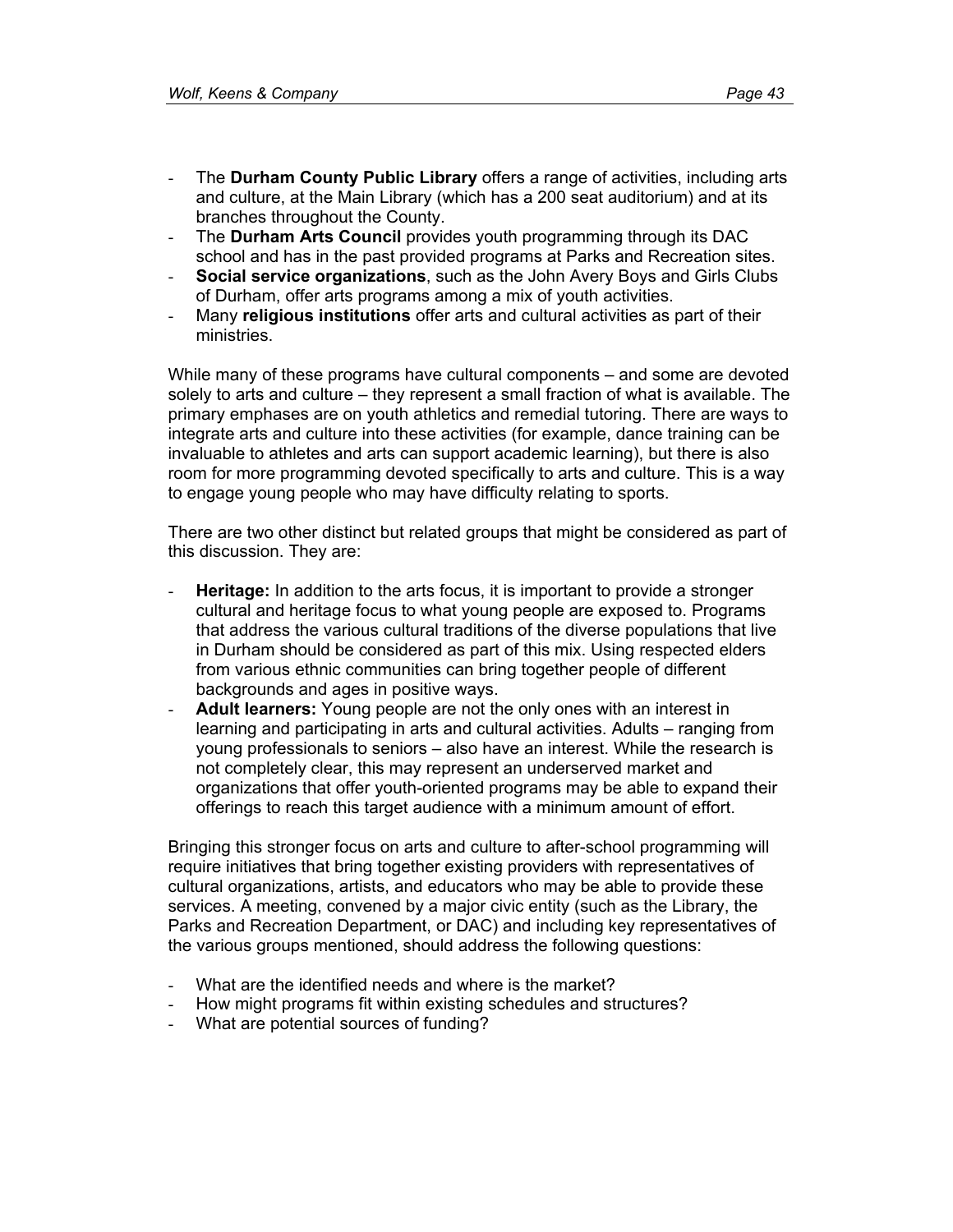The consultants understand that there may be significant budgetary constraints to developing major new programmatic initiatives. However, they believe that there are ways within existing structures to enhance significantly what is offered.

| Priority: | High                                                                   |
|-----------|------------------------------------------------------------------------|
| Partners: | Social service organizations, cultural organizations, artists, City    |
|           | and County government agencies, Durham Arts Council                    |
| Cost:     | \$2,500 annually to bring together key constituents; programmatic      |
|           | costs will vary and will likely be borne by the provider organizations |
|           | (with some offsetting revenue)                                         |

# *Strategy 4.4*

*Forge better links between higher education and Durham's cultural sector so that college and university resources – people, programs, and facilities – can be more effectively used in the community.* 

Durham is a much richer community because of the wealth of cultural activities that happen on the campuses of the colleges and universities within its boundaries. And while the primary mission of these institutions is to educate their student bodies, there is a commitment to the civic life of Durham in general and a desire to augment cultural activities in Durham in particular.

There are many ways in which the colleges and universities relate to Durham's cultural life:

- Students can participate in arts and entertainment in Durham or perform community service by working with cultural organizations in Durham.
- Durham residents can attend cultural events or participate in ancillary educational programs on campus.

Many students, both at Duke and North Carolina Central Universities, feel that they don't know enough about how to get around Durham and are concerned about its reputation for being "dangerous." Administrators want to make sure that on-campus activities are well attended and that when students travel off campus they go to safe surroundings. Among the ways to address some of these concerns are the following:

- Provide more orientation to incoming students about the range of offerings available in Durham, including information about safety in commercial areas.
- Offer more calendar information to students through the publications that they read so that they are more aware of what is available to them
- Sponsor "cultural open houses" or "cultural mixers" for students at Durham cultural venues so that they become familiar with the venues and to ensure that they feel welcome.
- Develop links between cultural organizations and graduate student bodies since these students are older and generally more mobile.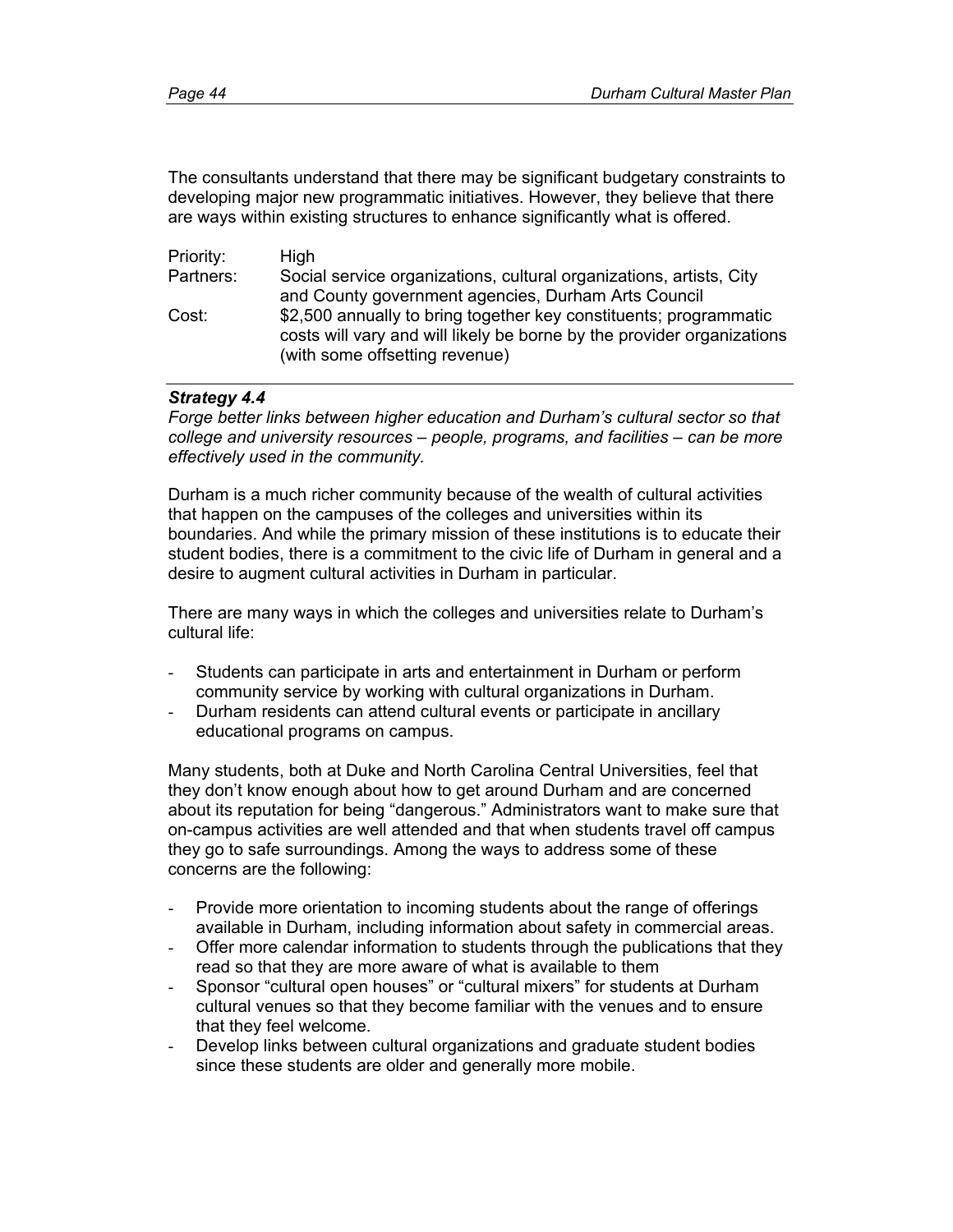- Establish closer ties between college and university arts faculty and cultural organizations and artists.
- Long term, develop mechanisms (programs or facilities) that provide a visible presence in Durham, preferably in the Downtown, of the colleges and universities.

One problem in this arena is that while most people who respond to this issue feel it is important, no one sees it as their prime responsibility. Thus, the best way to move this forward will be by assembling a coalition of students, university administrators, and cultural organizations and artists who will work to define priorities and set some achievable goals.

| <b>High</b>                                                                    |
|--------------------------------------------------------------------------------|
| Duke and North Carolina Central Universities, Durham Technical                 |
| Community College, cultural organizations                                      |
| Minimal, although possibly some staffing costs for individual<br>organizations |
|                                                                                |

## *Strategy 4.5*

*Establish a program to foster mentoring relationships between youth and teachers and/or individual artists to assist young people in learning about and exploring specific art forms beyond what can be accomplished in a public school setting.* 

For most young people, arts and culture represents a way to express themselves at a time when such expression is very important. Most will not pursue careers in these fields. For those who are interested in going deeper into an arts discipline – either for personal interest or as a potential career – it is important to offer some ways in which that can be done. Learning about career options in the arts can be valuable in validating young people's interests and choices.

Mentoring relationships between individual artists or art teachers and interested youths can provide just that element. It can serve as a way to "reality test" what working in a particular field is like as well as understanding the creative process on a considerably deeper level. While the structure of the relationship can be based on the needs and interests of the mentor and the student, it generally is a commitment of between one and two hours a week at most for a six-month period. Once the individuals are partnered, the arrangements are made by them. A report at the end of the six months summarizes what the young person learned.<sup>15</sup>

The administrative coordination for such a program would not be extensive but it would involve some work in identifying students and potential mentors. It could be

 $15$ 15 One model is the *Community Mentoring Project* which takes place at the University of Massachusetts at Boston. The program links gifted young art students, who participate in neighborhood after-school arts programs, with university level art majors in order to encourage the young people to go to college and get degrees.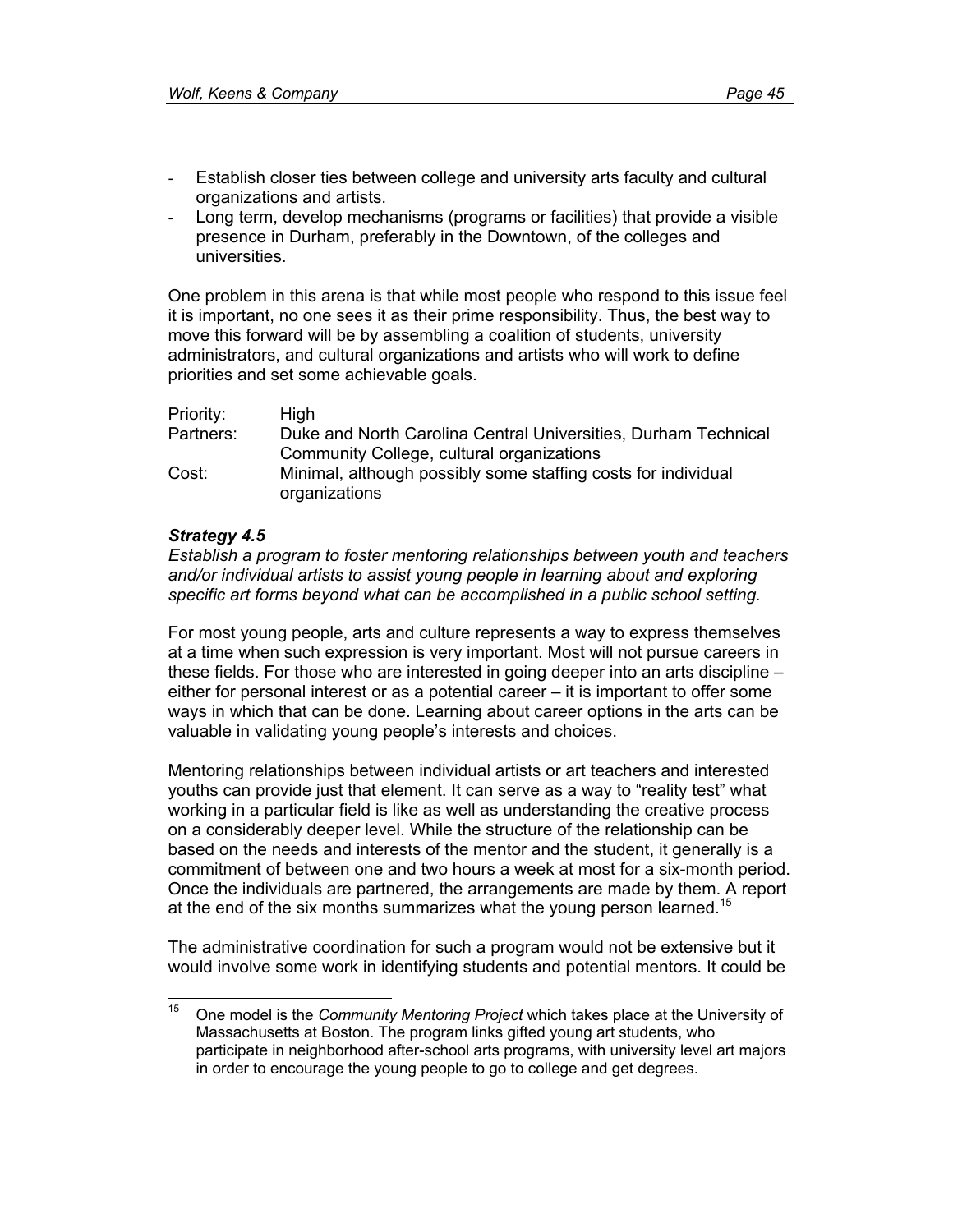housed within a college or university arts program or even within the Durham Public Schools.

| Priority: | Moderate                                                                         |
|-----------|----------------------------------------------------------------------------------|
| Partners: | College or university arts programs, Durham Public Schools                       |
| Cost:     | \$10,000 - \$15,000 for administrative costs which might be provided<br>pro bono |

# **GOAL 5: Audiences**

Build cultural audiences by increasing participation of existing audience members and bringing new attenders to activities.

*Building cultural audiences is a national priority among arts and cultural organizations. For a long time, the focus has been on building the "supply" of cultural "product" and not enough attention was paid to "demand." This has been exacerbated by a drought in public arts education over the past decades. Add to that the increased level of competition for audiences' leisure time – and the shrinking amount of that time available to parcel out – and the problem becomes both pressing and complex. The solution will be found in identifying the existing cultural assets in Durham that can be positioned to better build audiences both within Durham and throughout the Triangle region. One need is to eliminate some of the problems caused by poor communication. But it is also important to understand how patterns of cultural participation are shifting. Reaching new audiences with programming that appeals to them is central. The purpose of this goal is to provide the grounding for such audience building initiatives.* 

### *Strategy 5.1*

*Strengthen and expand existing cultural festivals, such as the Blues Festival, to build regional and national audiences by connecting with unique aspects of Durham.* 

The number and type of culturally-oriented festivals in Durham is striking. To name a few, there is the Bull Durham Blues Festival, the Duke Jazz Festival, the International Festival, various film festivals, the Gay Pride Parade, the Festival for the Eno, Centerfest, and the American Dance Festival. While the nature and scope of these events – and the many others not listed – varies dramatically, they all offer the potential of bringing many more people to Durham to take advantage of its cultural and heritage assets.

Some of these festivals, such as the American Dance Festival, already have an established and potent national reputation. Others, such as the Bull Durham Blues Festival, might well reach that level of acclaim. And while some of these festivals will likely be content to stay at their current level of activities, others would prefer to grow into more mature and complex events. The key roadblock to building on this foundation of existing festivals is the lack of resources to undertake such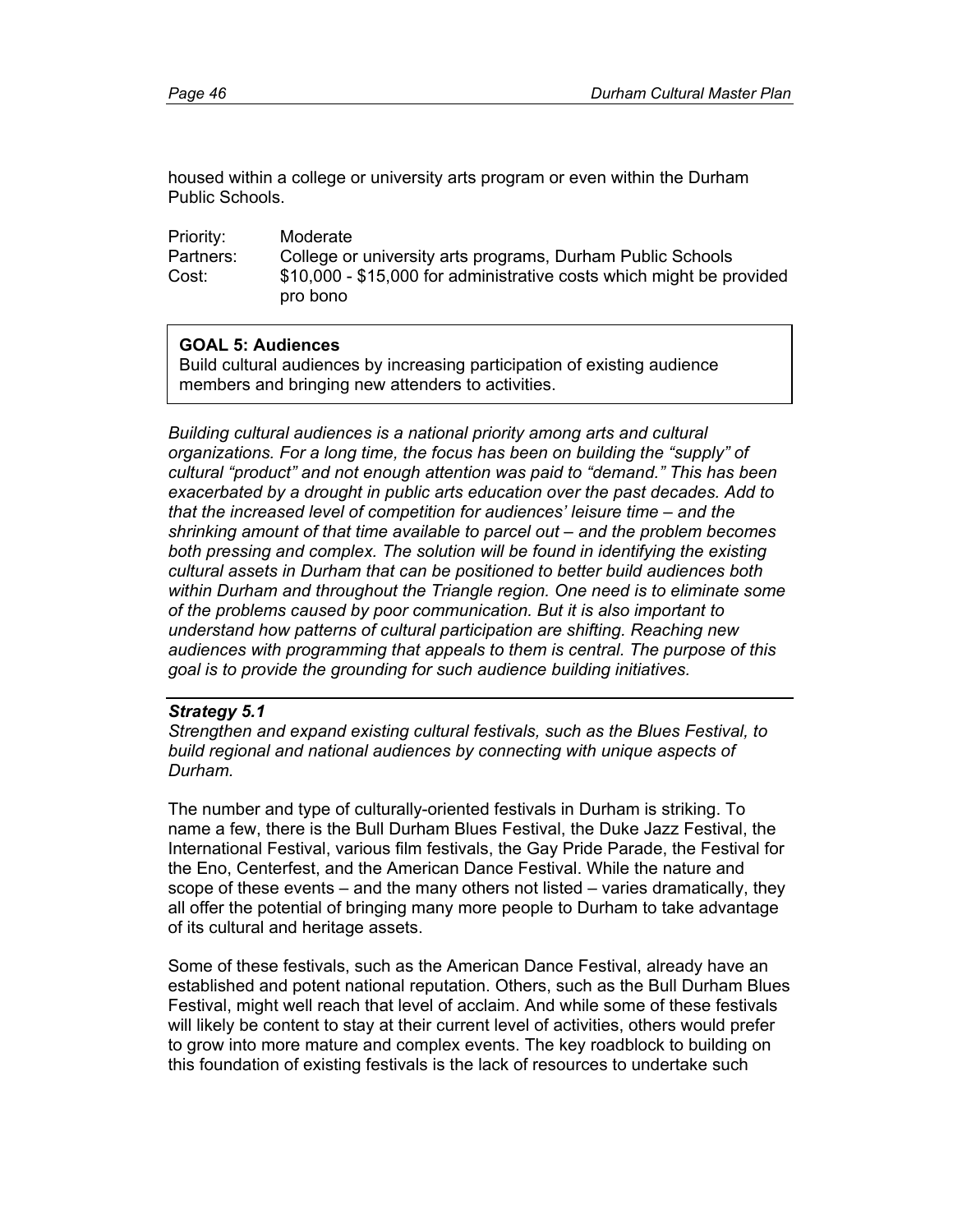building. Most of Durham's festivals are heavily reliant on the efforts of volunteers, as is true for many of its other cultural organizations.

One approach to building these events is to coordinate the assistance provided by the City in the form of support infrastructure and by other civic organizations in the form of promotion. The City of San Jose is an excellent example. The City has a program that provides grants and in-kind city support for festival, parade and other celebrations that are held for the economic enhancement and/or promotion of the City of San Jose. By providing this support in a coordinated and comprehensive way – and by targeting to those events that focus on the promotion of the City – they provide assistance in building cultural audiences while also furthering economic development.

The private sector can play a role here as well. The bulk of private sector support comes in the form of sponsorship dollars. Because many of the groups have approached "sponsorship" as charitable giving, large amounts of sponsorship dollars have not come to many of these events. It would be wise for festival organizers to look at maximizing their sponsor benefits and perhaps hiring skilled sponsorship sales agents to look at the aggregate value of the events in an overall sponsorship structure and strategy.

If the goal is to encourage these festivals to grow to reach a larger audience, it will be necessary to provide training in how to deal with the marketing and promotion implications of that growth. Civic organizations, such as the DCVB, already promote special events and festivals quite effectively. They are well positioned to provide that assistance.

| Priority: | Very high                                                        |
|-----------|------------------------------------------------------------------|
| Partners: | Festival organizations, cultural organizations, City's Office of |
|           | Economic and Employment Development, County government,          |
|           | and civic organizations                                          |
| Cost:     | Most is subsumed in City and County budgets, but \$50,000        |
|           | annually for special promotional materials                       |

### *Strategy 5.2*

*Design and fund a program to provide shuttle bus or other transportation assistance to major cultural events and activities.* 

A key stumbling block for participation in cultural activities for many people is having a simple, safe, and reliable way to get to them. Transportation is a major problem for many people, especially youngsters and seniors, and it extends well beyond arts and culture. It will be important to address this as a way to engage many individuals who have not had the ability to attend cultural events.

While a comprehensive system of subsidized transportation using the public transit system is well beyond the scope of this planning initiative, there are other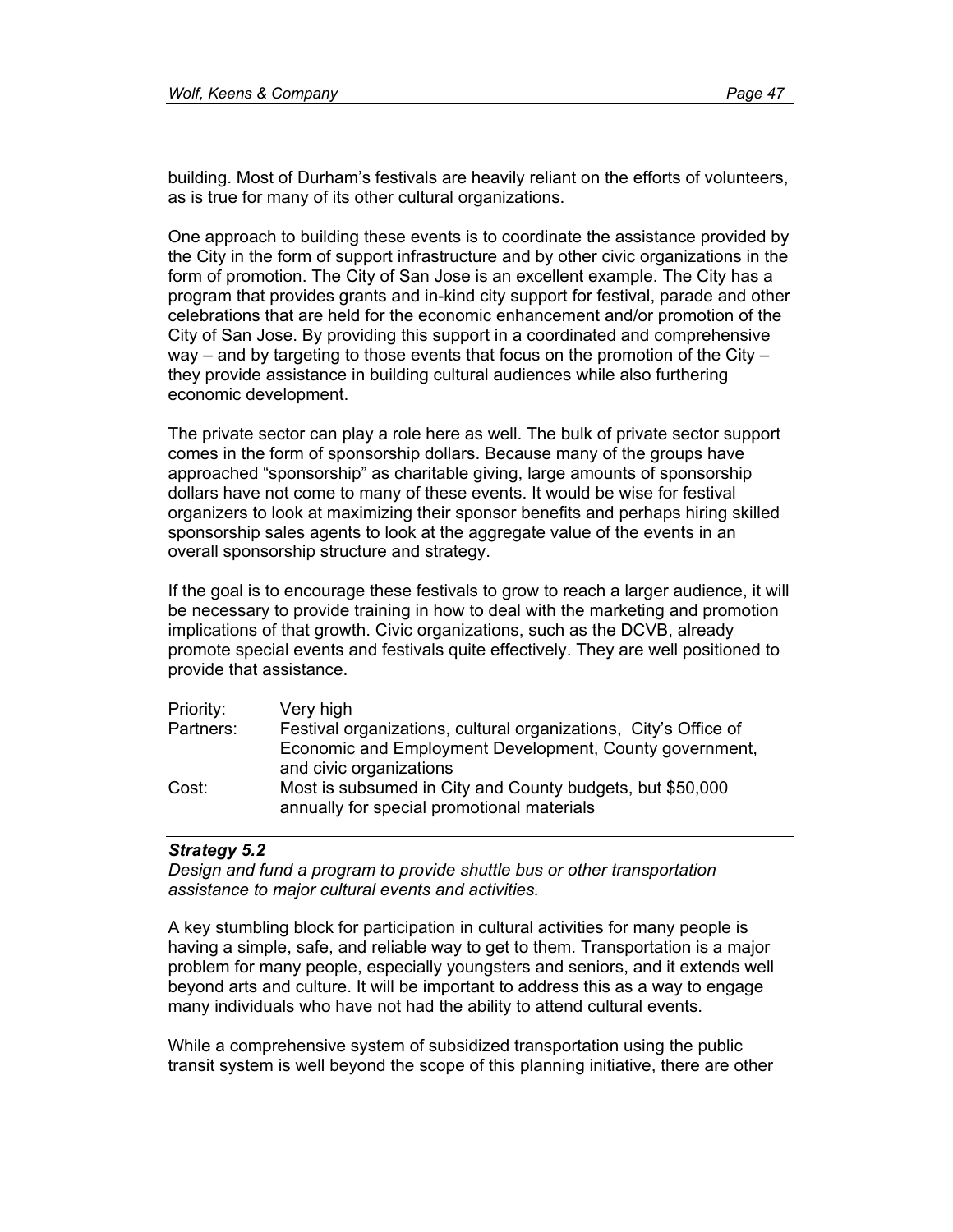ways that the need can be addressed. The most likely method would be to provide shuttle buses from key locations throughout Durham to specific cultural events. Buses might be made available from a variety of sources, including public school transportation providers, DATA, and various religious institutions that provide transportation services for their members. This could start out on a small scale, as a pilot project, by focusing on major festivals, especially those located away from the Downtown. If the program were to focus on weekend or evening events, it might be able to locate vehicles that would otherwise not be in use. This could serve as an incentive for the owners to provide them at minimal cost. A nominal fee could be charged to help to offset some of the costs.

Such a program could become expensive to operate and every effort should be made to minimize costs. Yet it is an important adjunct to building audiences, particularly among those segments of the population that have not generally participated in cultural activities. The program should be designed to build on existing demand and available funding, targeting a small number of events to service and growing as opportunities present themselves. In that way, some of its benefits could be experienced right away.

To move this initiative forward, DAC should convene a session with transportation service providers and cultural organizations that have discrete programming (festivals, for example) to determine whether there is an opportunity to develop a pilot project for this service.

| Priority: | High                                                                      |
|-----------|---------------------------------------------------------------------------|
| Partners: | Transportation service providers, cultural organizations                  |
| Cost:     | \$30,000 for pilot project, assuming administrative costs are<br>donated. |

# *Strategy 5.3*

*Encourage cultural organizations to collaborate on "sampler" programs that are designed to appeal to a broad range of cultural tastes.* 

One way that cultural organizations have attempted to reach new audiences is to develop "sampler" programs that allow participants to "taste" a broader range of programming than attending a single event would ordinarily allow. When done by a single organization, such an event can be quite interesting. When done as a collaborative initiative where many organizations coordinate their samplers to occur on a single day, the impact can be significant and region-wide.<sup>16</sup>

<sup>16</sup> For information on a program that engaged a single street in downtown Worcester, Massachusetts, go to http://www.salisburysampler.org/ . For information on a program in Rockville, Maryland, http://www.rockvillemd.gov/recreation/guide/winter03/CARTS.PDF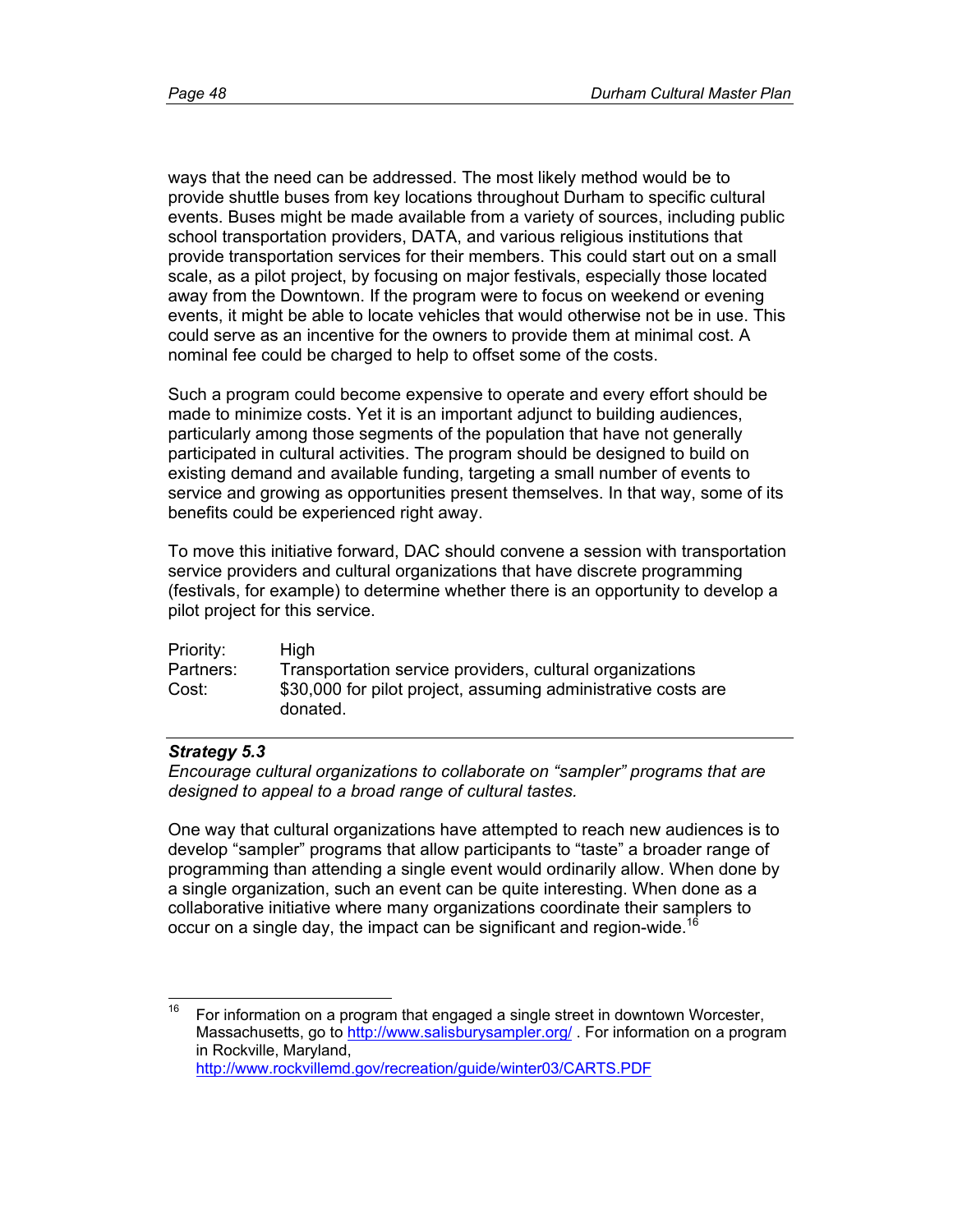As a way to capture the interest and imagination of potential cultural attenders in the Triangle region, cultural organizations should collaborate on joint programs that represent samples of their usual offerings. Depending on the specific mix of organizations involved, the program might be scheduled on a weekend or an evening. While the primary focus should be on arts, culture, and entertainment offerings, there is no reason why restaurants and other commercial enterprises should not be involved. Indeed, possibilities for cross-promotions between cultural activities and restaurants, coffee shops, book stores, or galleries (in which, for example, discounts were provided for attenders showing ticket stubs from participating groups) could provide an additional element to this program.

Coordination would be required and, depending on which commercial sectors were engaged, the agency to provide that coordination would vary. Much of the work of preparing for this event would be done by the participating cultural organizations themselves, which may work to keep costs manageable.

In order to move toward implementation of this initiative, a call should be put out to cultural organizations and retail businesses to convene a meeting of interested parties. A one-year trial should be planned to determine the viability of the effort.

| Priority: | Very high                                                   |
|-----------|-------------------------------------------------------------|
| Partners: | Cultural organizations, commercial businesses, DCVB, DDI,   |
|           | Chamber of Commerce, other civic and community groups and   |
|           | neighborhood associations.                                  |
| Cost:     | Organizations responsible for their own programmatic costs; |
|           | \$25,000 for promotion of event                             |

### *Strategy 5.4*

*Establish a "First Friday" monthly series of events that includes gallery openings*  and mini-performances in designated areas throughout the County perhaps on a *rotating basis.* 

In addition to the community-wide cultural "sampler" event proposed in the prior strategy, there is need for a more frequent, on-going mechanism to engage and grow the cultural audience that views Durham as having an exciting cultural scene. Giving such people a reason to come to Durham *frequently* and *regularly*  for arts and culture is an important way to build a habit of attendance that is currently weaker than it ought to be.

The existing Downtown "Cultural Crawl" on the third weekend of each month is an excellent beginning point for this initiative. Working with an ad hoc committee of representatives of interested cultural organizations, as well as local artists and craftspeople, a particular day or weekend once a month should be designated<sup>17</sup>

 $17\,$ 17 The first Friday mentioned in the strategy is simply an example. Any day that works for participants would be acceptable.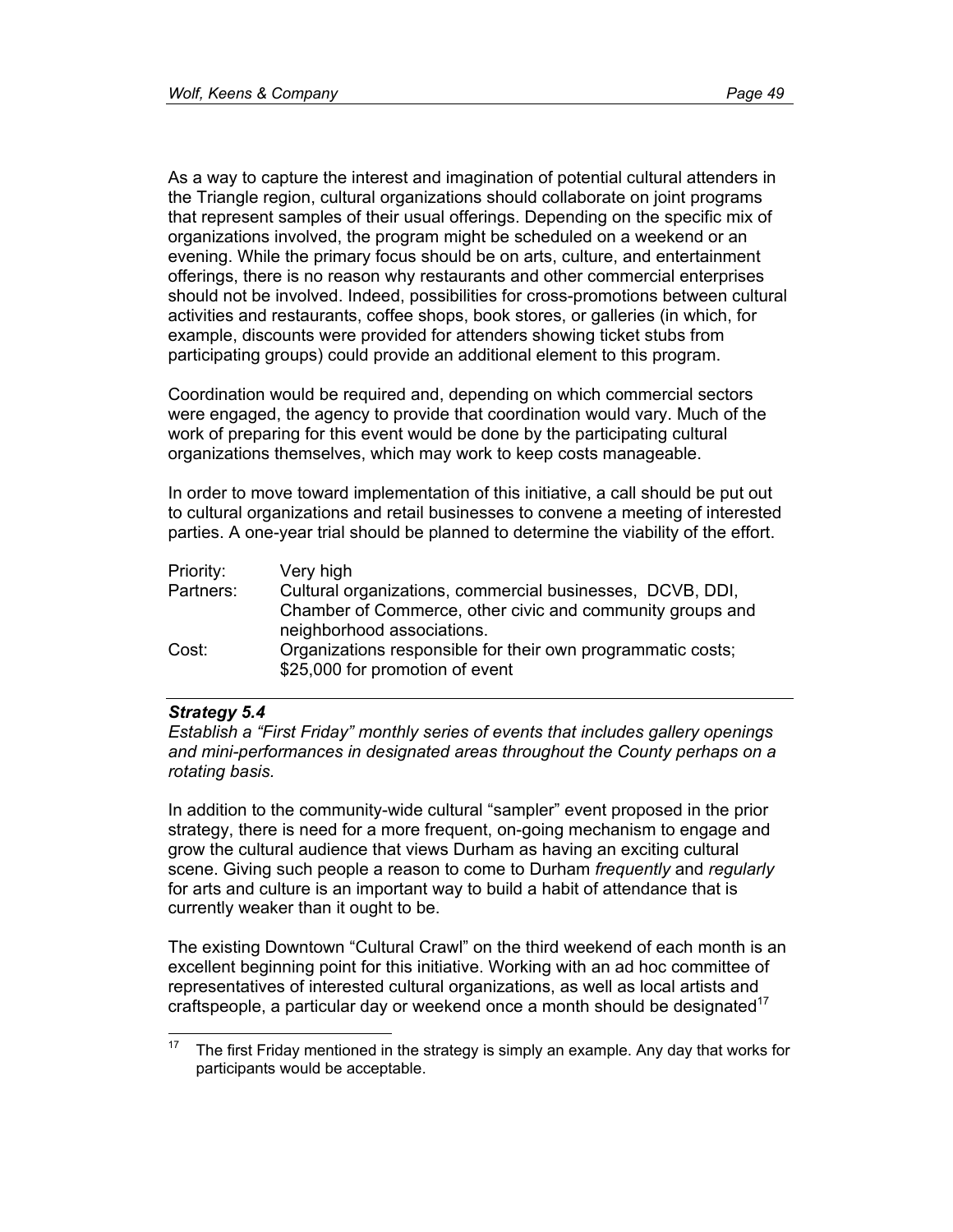on which commercial and nonprofit galleries and performing arts organizations would hold open houses. Considering the level of effort that may be required to make this event as inclusive as possible, it might be wise to designate specific areas that would be involved on a consistent rotating basis. So, for example, Ninth Street might alternate with Downtown or Hayti or other parts of the County. Alternatively, Downtown groups might decide to begin this initiative on a quarterly basis and thus allow other areas of the City to participate during months when Downtown is not scheduled.

The programs that were offered could range from a gallery opening to special mini-performances. They need not be limited only to performing and visual arts organizations and they might well incorporate activities at times other than evening performance times. For example, the Durham Public Library has worked with Hayti on the *Raise a Reader* program, which encourages young people to read, and has worked with Historic Preservation Society and Carolina Theatre as well. It might be appropriate to use Library sites for such programming as:

- Actors or storytellers doing storytelling programs
- Authors reading their books to young people or adults
- Actors performing stories to help young children visualize the storyline during or after book readings.

| Priority: | High                                                                                                                              |
|-----------|-----------------------------------------------------------------------------------------------------------------------------------|
| Partners: | Cultural organizations, artists and craftspeople, neighborhood and<br>civic organizations, DCVB, DDI, Chamber of Commerce, City's |
|           | Office of Economic and Employment Development, Arts and<br><b>Business Coalition for Downtown</b>                                 |
| Cost:     | Minimal, with \$10,000 for marketing (which might be combined with<br>efforts relating to the prior strategy)                     |

### *Strategy 5.5*

*Develop systems to improve the usage of the web-based calendar system for cultural events and activities maintained by the Durham Convention and Visitors Bureau.* 

Among the most common complaints from representatives of the cultural sector has been the difficulty in getting information about cultural offerings. Many participants have suggested a comprehensive database of cultural events and activities. In reality, such a system already exists, having been created for just the reasons that participants have listed.

The database is housed at the Durham CVB. The system typically tracks over 3,300 entries at any given time. Used by over 130 organizations that enter information directly into the system from their site, the information is automatically uploaded to the web site within 24 hours. An electronic copy is circulated every other week to about 4,000 individuals and many other web sites are automatically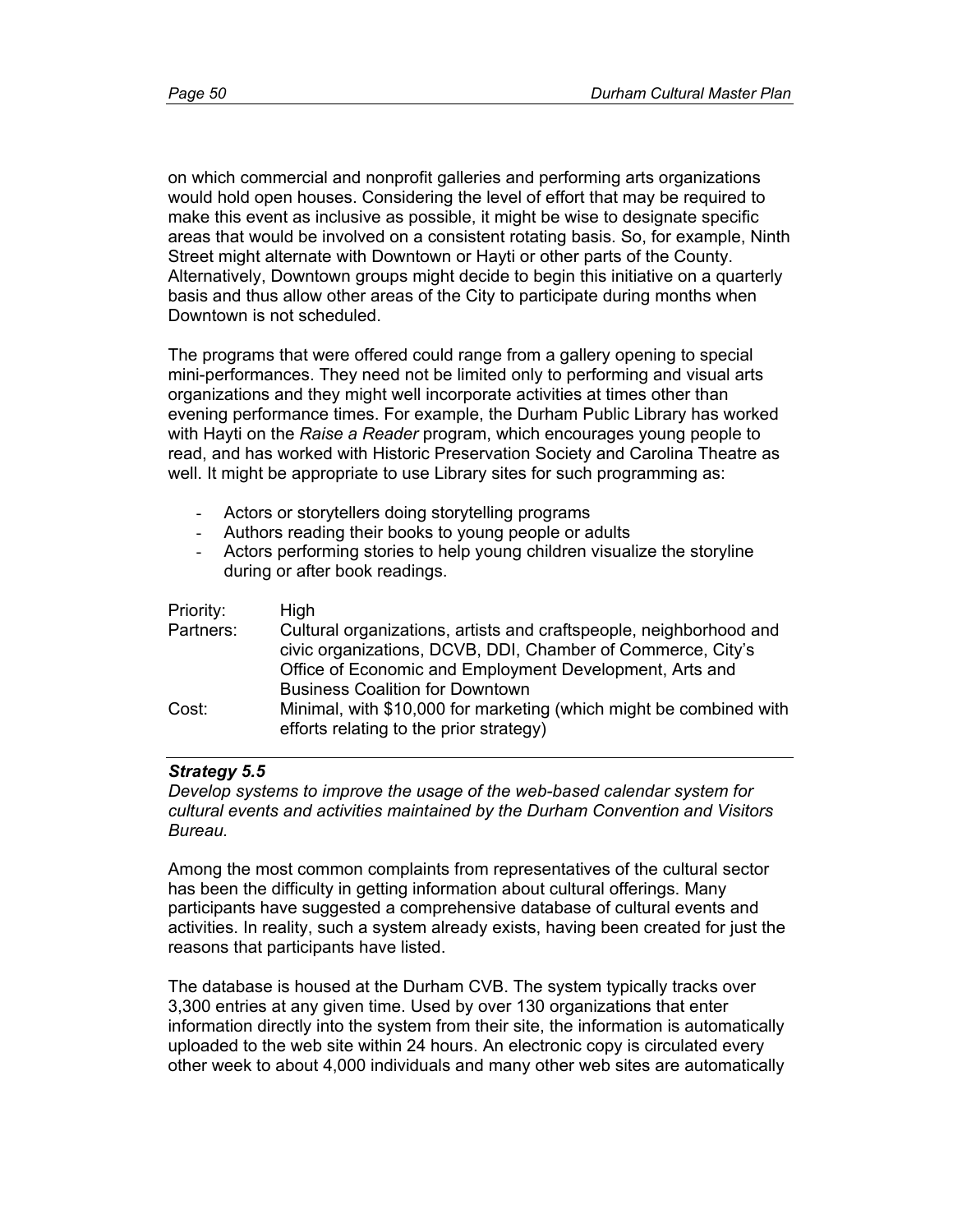updated with this information, including the Division of Tourism. The data is pushed weekly, monthly or quarterly (depending on their publication schedules) to over 250 newspapers, magazines, and other media nationwide in key markets.

In addition to sorts by date and location, the existing codes for cultural events can also be sorted by arts and crafts; cultural/heritage; festivals/events; exhibitions, galleries and museums; historical; music; theater; dance; and night spots. Since this system has the power and flexibility required, the important task is to make sure that it is used more consistently by cultural organizations. Several steps should be taken to accomplish this:

- 1. It would be useful to enlist cultural organizations and offer training opportunities to them. Sending copies of instructions on the system's usage would be worthwhile as well.
- 2. The system should be customized, branded, and promoted to address arts and cultural events and activities specifically so that both cultural organizations and potential users see this site as providing that type of information.
- 3. Cultural organizations should take responsibility for circulating information to their patrons about this system and how to access and use it.

This database system is among the most capable encountered by the consultants; it makes little sense to attempt to duplicate it. It *does* make sense to sort out and address the reasons why it has not been enthusiastically embraced by the cultural sector.

| Priority: | High                                                                            |
|-----------|---------------------------------------------------------------------------------|
| Partners: | Cultural organizations, DCVB                                                    |
| Cost:     | Minimal, although possible administrative costs for individual<br>organizations |

### *Strategy 5.6*

*Encourage cultural organizations to produce bilingual marketing materials and engage in other nontraditional marketing approaches to reach new audiences.* 

Durham's increasing diversity plays a prominent role in this report. Of particular note is the growth of the Latino community to represent approximately 10 percent of Durham's population. With such a presence, it is more important than ever for cultural organizations to identify audiences within that community. While it will be critical to define programmatic interests among Latinos, it will also be wise to develop marketing materials that are available in both English and Spanish.

In reaching any of Durham's ethnic communities, it is important to rely on relatively nontraditional marketing approaches. While advertising in Latino or other media is important, reaching this market through more "one-to-one" contacts –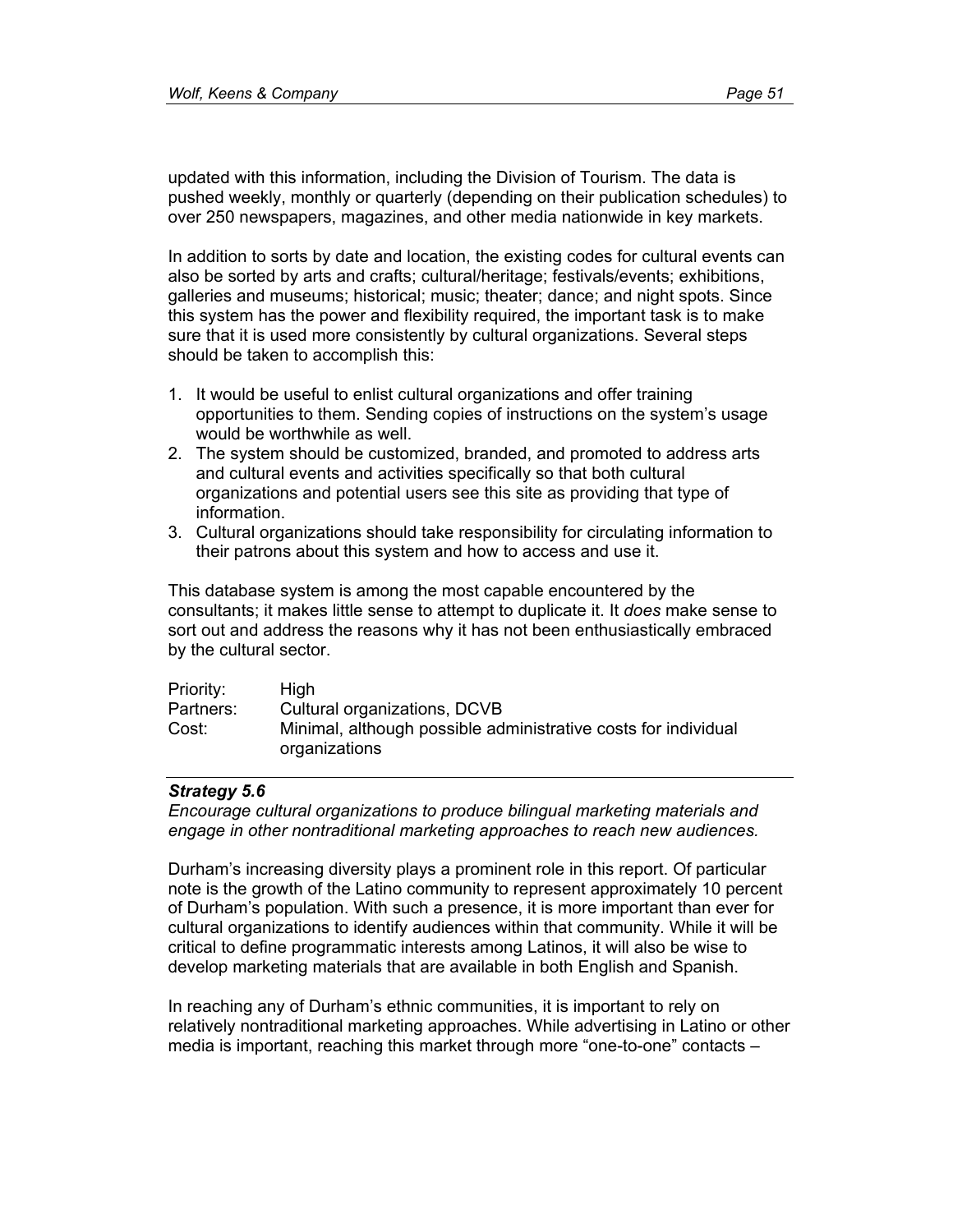through churches, community centers, and culturally specific organizations and meeting places – is likely to be more effective, especially with newcomers.

| Priority: | Moderate                                                                                                                |
|-----------|-------------------------------------------------------------------------------------------------------------------------|
| Partners: | Cultural organizations, Latino and other ethnic cultural and social                                                     |
|           | service organizations                                                                                                   |
| Cost:     | Minimal, although there could be substantial costs borne by<br>individual organizations from expanded marketing efforts |
|           |                                                                                                                         |

### **GOAL 6: Facilities**

Strengthen and diversify Durham's mix of cultural facilities throughout the County.

*Cultural facilities represent a key ingredient in a strong and vibrant cultural sector. Organizations can present their art in the best light only in facilities that provide a high level of technical excellence and audience comfort. And since facility maintenance, renovation, and construction represent such high-cost ventures, it is critical to make sure that existing spaces are properly cared for and new spaces represent the highest priority need.* 

*There is little question that there is a need for new cultural facilities in Durham. Indeed, the consultants were told of a wide range of needs. The question, rather, is how to set priorities among those proposals and how to best maintain and fully use existing cultural facilities. For the range of facilities that are presently the most pressing in Durham, the evaluation must be primarily Durham-oriented (in contrast to regional): how best to serve the cultural sector and its audiences while avoiding duplication with existing regional resources. The purpose of this goal is to address these important issues.* 

### *Strategy 6.1*

*Improve systems for maintaining and upgrading Durham's existing cultural facilities.* 

One of the most critical concerns articulated by managers of cultural facilities in Durham is the physical condition of these spaces, with many describing the condition of their facilities as "poor" or "fair." In some cases this represents primarily cosmetic problems. But in many other cases, there are serious problems with foundations, roofs, HVAC systems, and other critical building components. For many cultural organizations, the cost of maintaining their buildings represents a significant drain on their resources.

The consultants see this as a major concern. It is pointless to consider developing new facilities while existing cultural facilities are left without proper upkeep. At the same time, the burden such upkeep represents for the cultural organizations is quite apparent.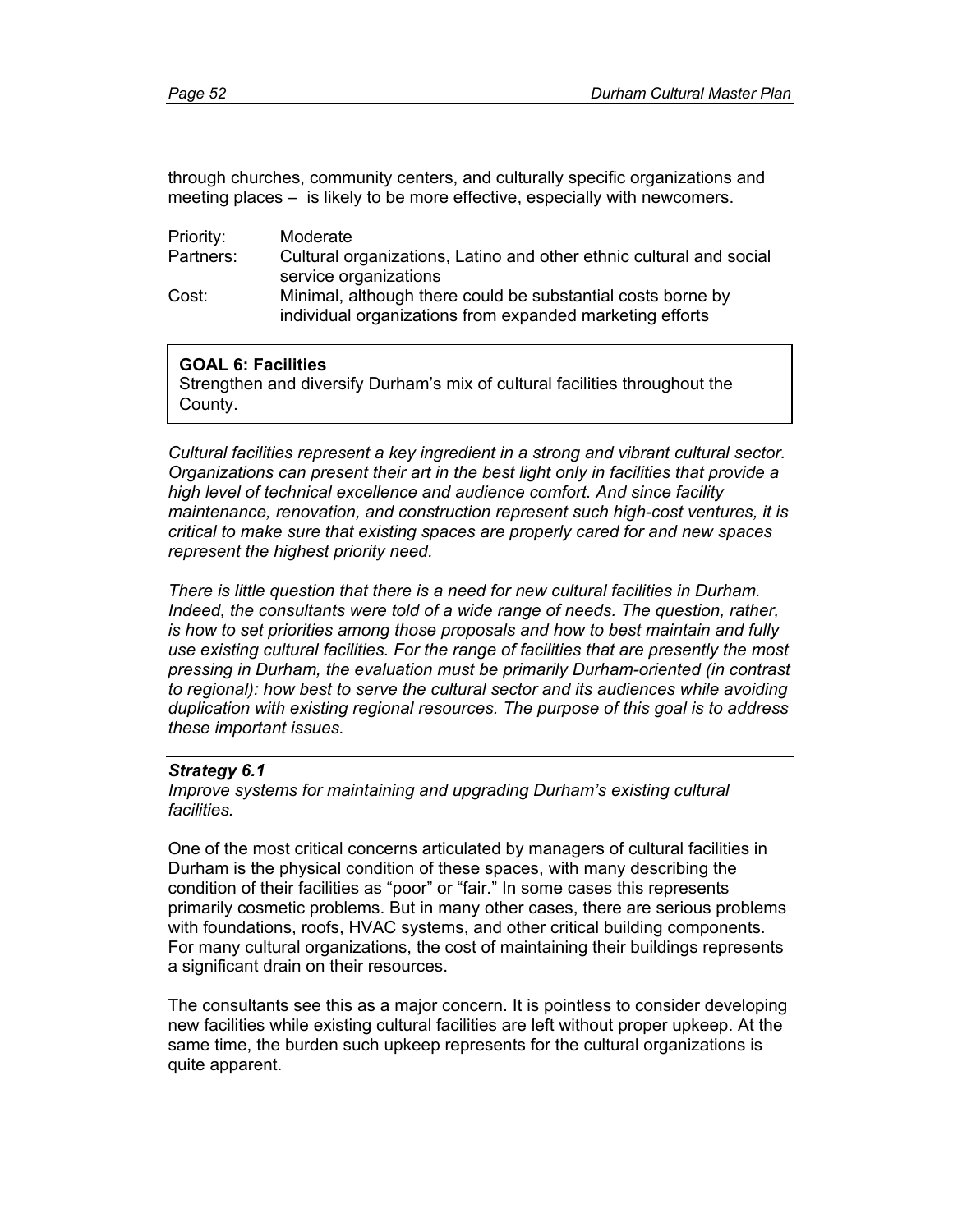One solution is to act on the City's and County's responsibility for the maintenance of publicly owned cultural facilities. Local government has programs and staff in place to address maintenance issues. While it is true that there is a backlog of major repairs that must be done, it is also true that biting the bullet and doing those repairs soon will be a cost-effective measure in the long run. Since the City and County own these facilities, they already *have* the responsibility for maintenance. The issue is making sure that the necessary resources are allocated to the task in a timely and consistent manner.

While many privately-owned facilities are part of college or university campuses and thus outside the purview of this discussion, there are other, independent cultural organizations that own facilities with maintenance concerns. Given the required resources, it is unrealistic to propose that the public sector assume responsibility for maintaining these facilities as well. Once the transition proposed in this strategy is effected, *and maintenance issues fully addressed in these facilities,* consideration might be given to a mechanism like subsidized maintenance contracts for privately owned facilities that have been brought up to an agreed-upon standard.

| Priority: | Very high                                                       |
|-----------|-----------------------------------------------------------------|
| Partners: | Cultural organizations with publicly owned facilities, City and |
|           | County government                                               |
| Cost:     | Data not available                                              |

# *Strategy 6.2*

*Develop a rigorous system of guidelines for evaluating potential cultural facility projects so that priority is given to projects that fit into community priorities as articulated by the DCMP and other planning documents.* 

Once issues of maintaining existing cultural facilities have been addressed, attention can turn to examining options for adding to the stock of facilities with new or renovated spaces. It became apparent to the consultants early on that there was no consistent, rational system for making choices among the competing facility proposals that circulate throughout Durham.

To simplify – or at least make more rational – the process of priority-setting, the consultants propose that a system for evaluating potential cultural facility proposals be developed. This will require a collaborative effort among key civic leaders, representatives of the cultural sector, developers, and others. The goal is to come up with a quantitative ranking system that rates proposals based on the degree to which they coincide with the needs and priorities articulated in various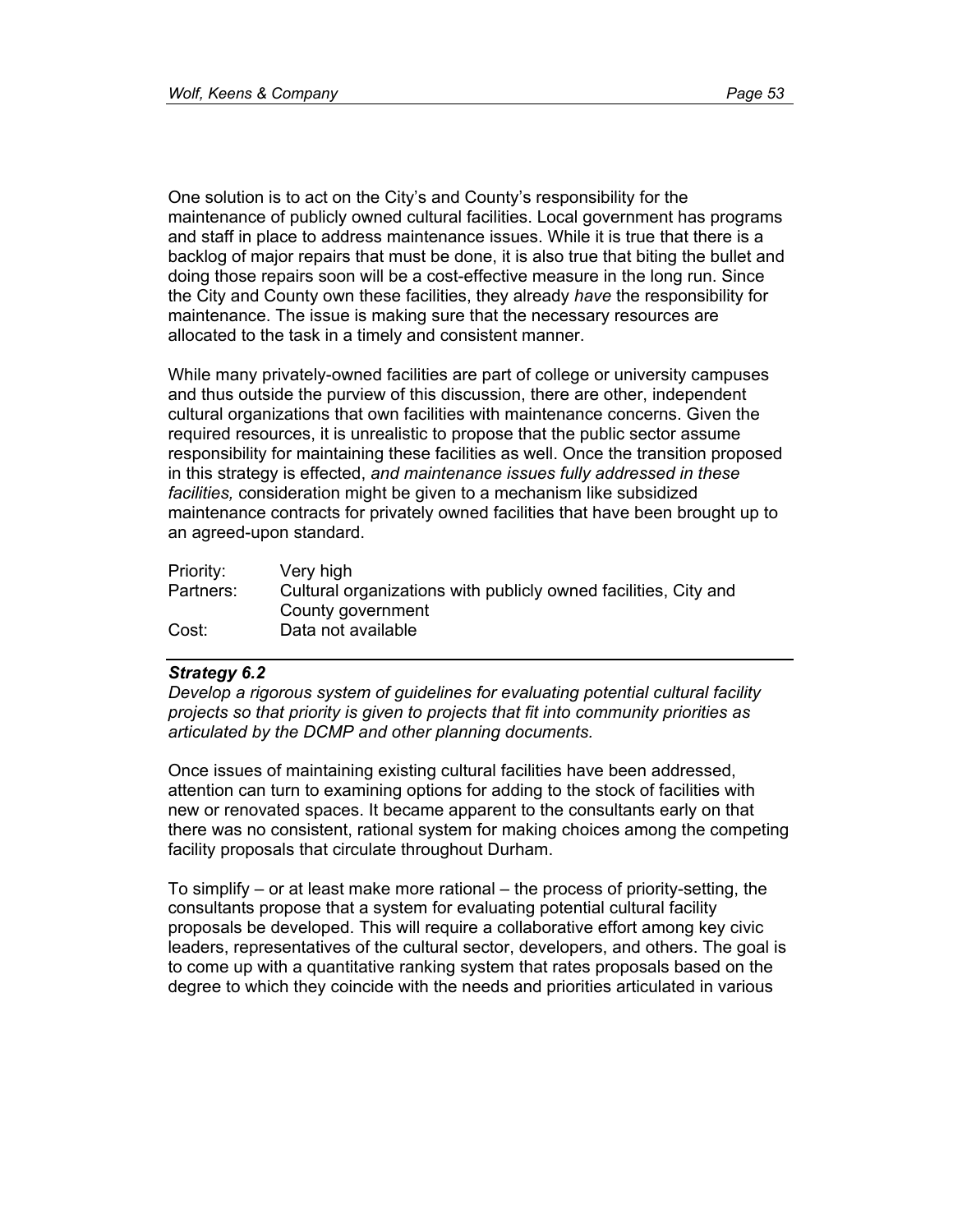Durham planning documents, including this cultural master plan. In other communities,<sup>18</sup> the items on which proposals are ranked include the following:

- The proposed facility addresses specific strategies in the city's master plan or downtown development plan
- The proposed facility has components that engage the broader community (for example, public meeting space, open exhibition areas, etc.)
- The proposed facility fills a niche in the regional market place, demonstrated through recent market research
- The proposed facility includes a rigorous business plan that shows a positive cash flow for two years of complete operation
- The proposed facility will provide access to all Durham residents (for example, central location, special access programs, etc.).

Not all criteria will be appropriate to all facilities and there will often be more than one way to successfully address a given criterion. The purpose of the exercise is not to develop a "one size fits all" approach but rather to provide some consistent standards that can be brought to the discussion.

While such a system will be useful for all projects, it seems most useful for City or County government in making decisions on providing capital funding support for projects. By developing this set of guidelines and using it to rate projects, it will provide a useful addition to the research available to make such decisions.

It is important to note another benefit of this approach. It provides a mechanism to identify and solve problems of particular facility proposals before those concepts have fully solidified. It would mean, for example, that proposals for a facility such as the 4,000-seat Event Center would be required to think through the impact on the cultural sector early in the conceptual process, thus allowing issues and concerns to surface and be addressed earlier in the decision-making process.

| Priority: | Hiah                                                           |
|-----------|----------------------------------------------------------------|
| Partners: | City and County government, civic and cultural sector leaders, |
|           | facility planners                                              |
| Cost:     | \$25,000 for any necessary research                            |

### *Strategy 6.3*

*Foster Central Park's role as an "arts park" by providing multi-purpose spaces for performance, exhibition, and other uses and explore options for developing, smaller performance and rehearsal spaces (in the 100- to 300-seat range).* 

Two projects are currently under way that address key community needs as identified by the consultants in their research. While they currently are in the initial

<sup>18</sup> The City of Dallas, which owns many cultural facilities in the City, adopted a set of guidelines in the early 1990s that was similar to what is being proposed.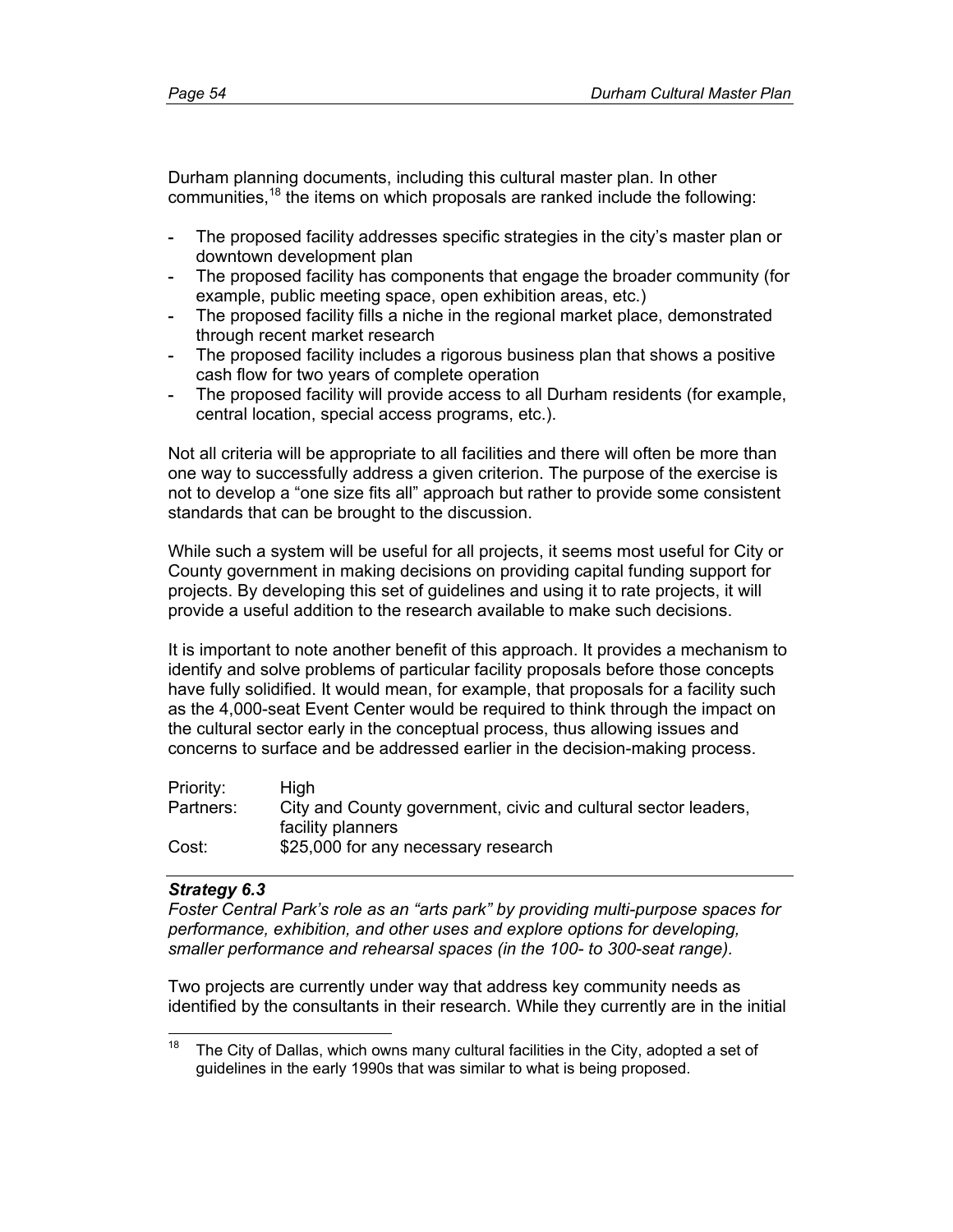stages of development, the consultants want to express their support for the initiatives.

Durham's **Central Park** is a key ingredient in the revitalization of Downtown. As such, it has a complicated role as a gathering place for all of Durham as well as the neighborhoods that it abuts. Plans are currently under way to raise the money to erect a multi-purpose space that can house the Farmer's Market, as well as serve as a site for performances and exhibitions. Such a flexible structure will be a valuable asset in the Downtown and having the capability to stage music or other performance events represents a significant enhancement. The consultants are pleased that the project is as far along as it has gotten.

The scheduling of this space once it is erected and operational will be quite important. Balancing the various usages will require cooperation and understanding. It is also important to consider the needs of neighborhood residents to ensure that their privacy and comfort is not significantly impinged upon.

The **American Tobacco** development envisions a 100- to 300-seat performance space that will be integrated into its development. Plans for this space are moving forward and are likely to be realized as part of the first phase of this project. The need for a space of this scale has been repeatedly articulated by representatives of a wide range of performance groups, although consideration to better usage and upgrading of existing spaces of this size is also critical. Being part of the American Tobacco development will be an added bonus for users, since it is likely that there will be ample opportunities for reaching new audiences.

It will be important in the planning of this space to design it so that it can function as flexibly as possible. Having the ability to reconfigure the seating as well as the stage configuration will be an important advantage. It will also be beneficial to scale the stage area to a size that will allow for use as rehearsal space. In this way, the space will be attractive to a wide range of groups, as both a performance and rehearsal venue.

| Priority: | High                                                            |
|-----------|-----------------------------------------------------------------|
| Partners: | Durham Central Park, DDI, other civic leaders and organizations |
| Cost:     | Estimates not available                                         |

#### *Strategy 6.4*

*Once programmatic issues have been addressed, develop a building in Durham's Downtown for a history and cultural heritage museum.* 

Much discussion has been devoted during this master planning process to the facility that would house a Durham history and heritage museum. There are an array of programs in various historic sites and a number of walking tours of historic buildings. What is missing is a centrally located facility that can knit all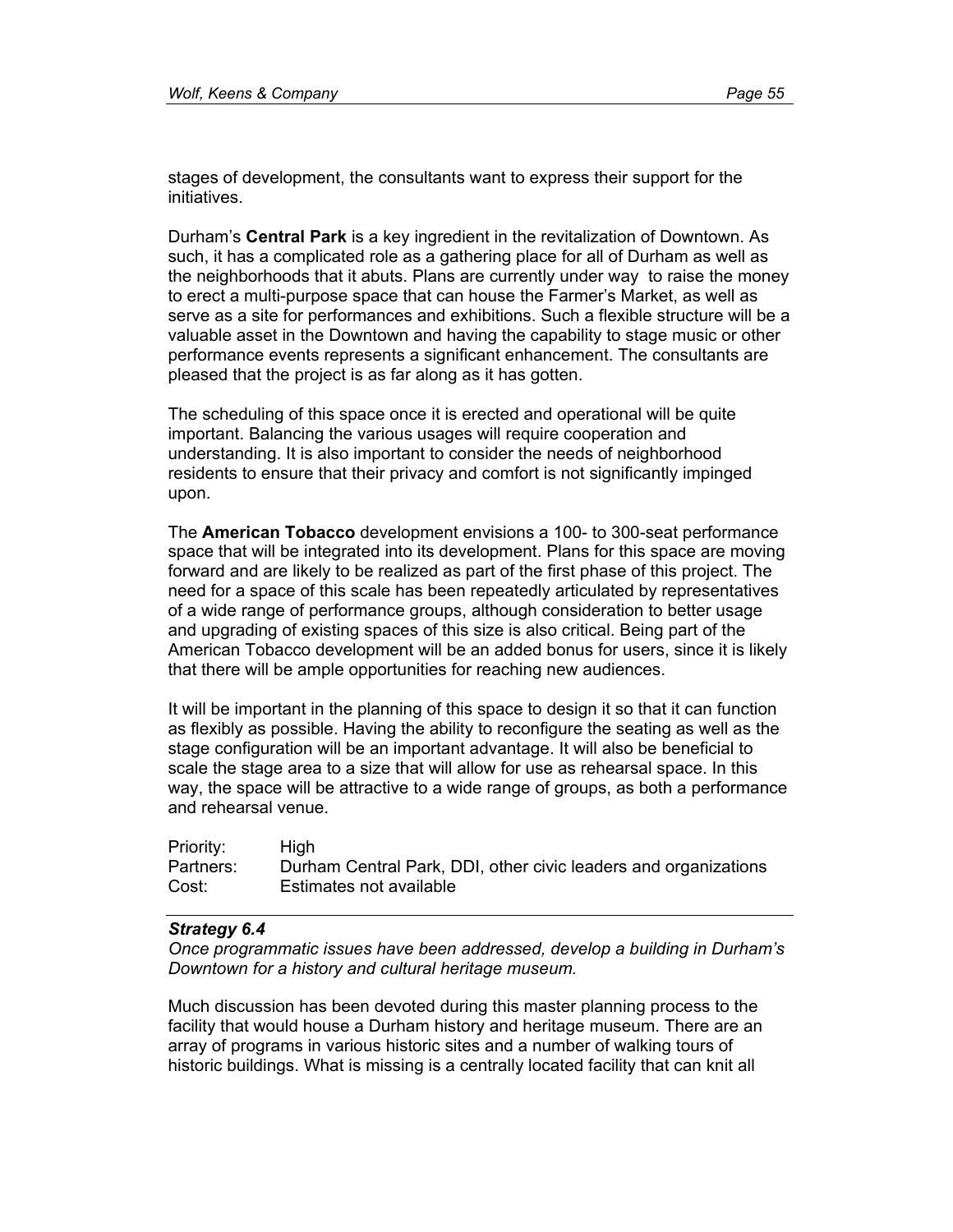these elements together into a coherent story of Durham's past and its relevance to the present.

While the City's Parrish Street/Black Wall Street redevelopment project will include some space for interpretive history displays (about 5,000 square feet) in the renovated Woolworth's, it will focus on the specific surrounding areas. Thus, while serving as another component that tells part of the heritage story, it would be hard pressed to serve as the central venue.

The County has been exploring options to renovate the "Eligibility Building" in the Downtown core for use as a history museum. The City's redevelopment work on Parrish Street will provide space that may contain some components of a history museum. While either of these spaces could be used for this purpose, some consideration should be given to an analysis of the likely programs that will be housed there. Keeping in mind that the mission of this museum will include *celebrating* Durham's history but also *preserving* historic artifacts, space considerations become more pressing.

This is one idea that virtually everyone is in agreement on. It is clearly a need uncovered in the consultants' gap analysis. The value of it has not been disputed during this planning process. It is time to make it a reality! The difficulty in moving toward realization is identifying the proper leadership to move the project to the next step. The consultants believe that the best way to make progress in this arena is to have City and County officials convene a committee of civic leaders and representatives of history and heritage interests (chaired by a highly visible civic leader) to explore options for designing and building a Durham County history museum.

| Priority: | Very high                                                        |
|-----------|------------------------------------------------------------------|
| Partners: | Civic leaders, City and County government, Durham Library,       |
|           | history and heritage organizations                               |
| Cost:     | Initial planning work could cost between \$25,000 and \$100,000. |
|           | Capital costs can vary widely depending on the agreed upon       |
|           | facility.                                                        |

### *Strategy 6.5*

*If necessary, explore options to assist in relocating American Dance Festival to a suitable performance and rehearsal facility in Durham.* 

Discussions have been on-going about plans to house the American Dance Festival (ADF) in a new venue in Durham. The current notion is that the 4,000 seat event center being considered by the City will be designed so that it can be scaled down to a smaller seating capacity more in keeping with the needs of ADF.

Such an option may end up with a suitable new home for this prestigious event. However, if for whatever reason it does not, the need to find a new performance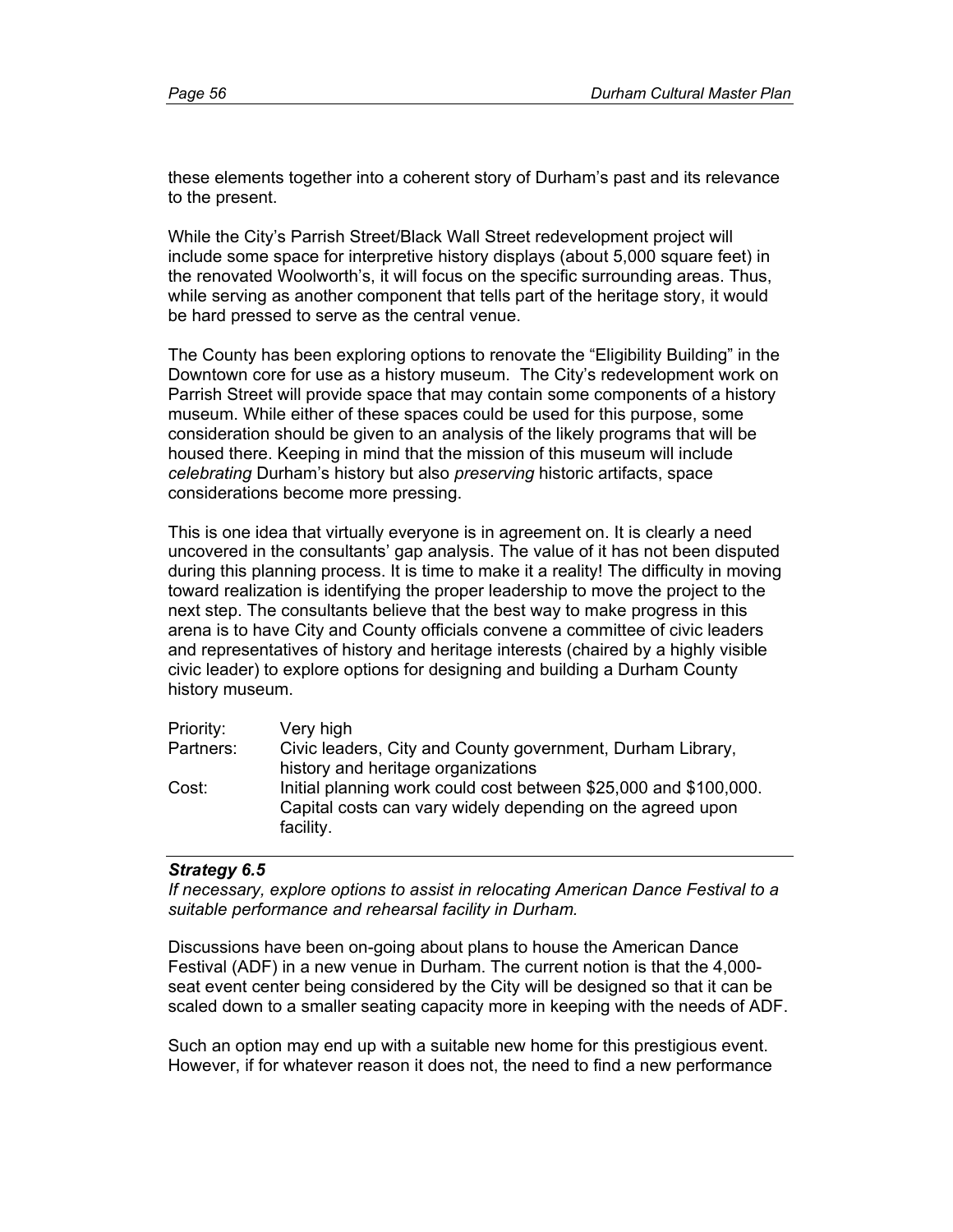space becomes a high priority. It is understandable that an event of this caliber that could as easily be located virtually anywhere it chooses, would want to present its programs in a hall that is well suited to the presentation of dance. The loss of this event to Durham would be significant: it represents one of limited number of events or artists that can garner national recognition and bring out-ofregion audience to Durham.

If it is necessary to consider additional options for a performance space for ADF, a study should be conducted to determine the appropriate mix of other users that might be incorporated in the space. While the priority should be to design a superior space to perform dance, there are other compatible uses and if the prospect arises, they should be considered.

| Priority: | <b>High</b>                                                                                             |
|-----------|---------------------------------------------------------------------------------------------------------|
| Partners: | ADF, civic leaders, City and County government, developers,                                             |
| Cost:     | Depends on whether it is housed within the proposed event center<br>or if another location is required. |

### *Strategy 6.6*

*Explore options for one or several facilities that incorporate an organizational "incubator" space, a Latino cultural center, an "art space" for youth, and temporary spaces for cultural organizations and artists.* 

Among the many suggestions that were raised to the consultants as potential projects to be endorsed by the cultural master plan, four rose to the top, for several reasons:

- They all grow out of clearly articulated needs in the cultural sector, needs that were expressed by a wide range of individuals and specific user groups.
- They all have relatively flexible space requirements which means they can more easily be configured for specific, available space or shared, newly constructed space.
- They all reflect uses that are compatible with one another.

The four areas of facility need are:

**- Organizational administrative space.** There is a shortage of space for cultural organizations to use for offices and meetings. While DAC's facility provides a home for many organizations, many others remain in need. Some of these groups need a low-cost, time-limited space option to use as they grow and until they can make more permanent arrangements. Such an incubator space, with shared office equipment and perhaps even a shared receptionist or other office personnel, would represent a major assist to many emerging organizations.

At the same time, other key Durham organizations require permanent homes,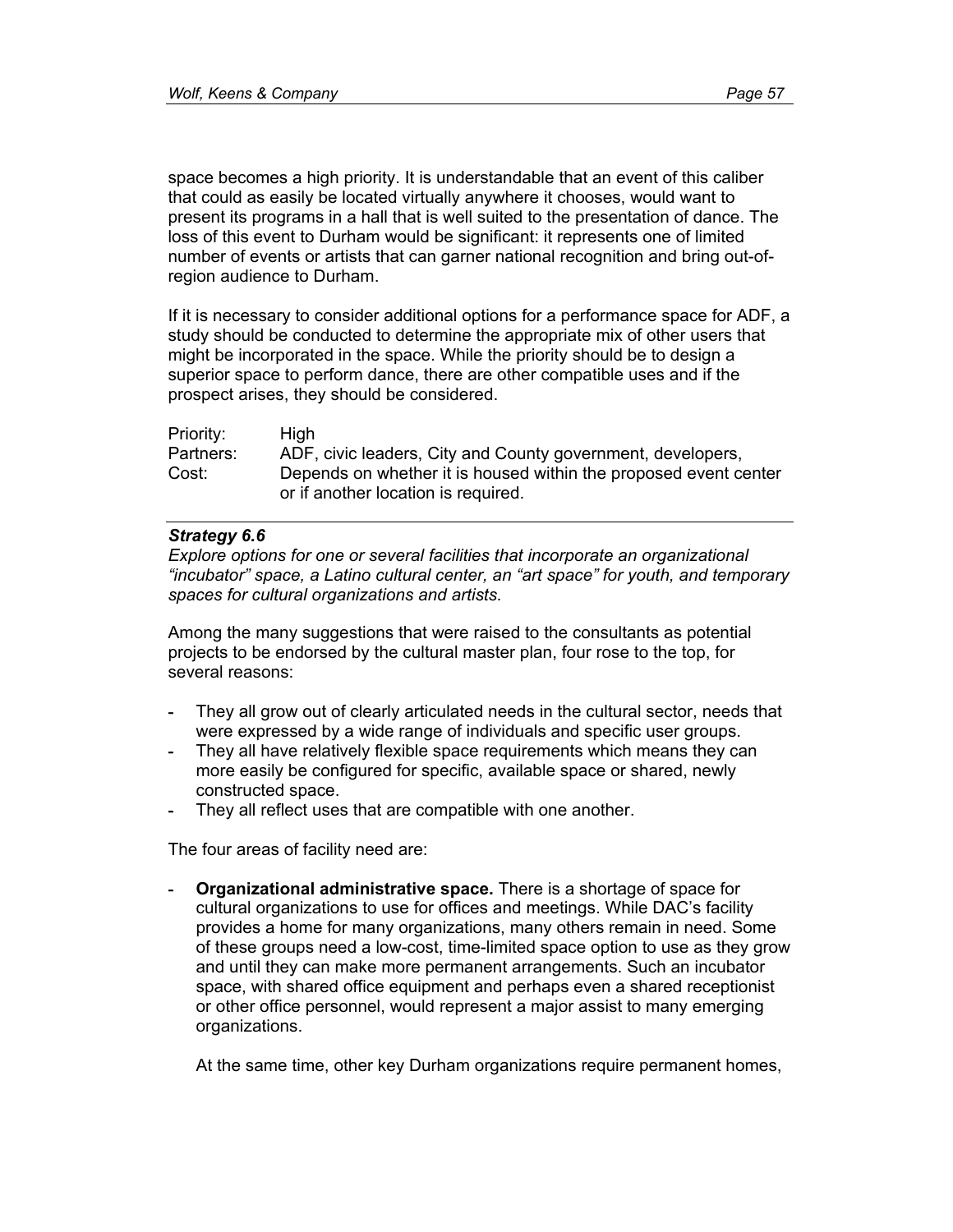notably the African American Dance Ensemble, which has worked without a permanent space for a long time. In exchange for this more permanent usage, organizations might be asked to provide some management functions for incubator users.

- Latino cultural center. Representatives of the Latino community were clear about the need for a space that could house a center devoted to Latino culture. They felt that programming to reach Latino audiences is being developed but having a specific place that was devoted to such programming would make their delivery much simpler. At the same time, concern was expressed about the capacity of Latino organizations, many of them quite young administratively, to manage a facility. Thus, the notion of including this function within a larger multi-use facility is a logical approach.
- Art space for youth. One of the comments that the consultants heard articulated frequently was the need for positive activities for youth. This surfaced in meetings held with youth workers and with young people themselves, as well as with educators. It would not require an extensively finished space; indeed, a raw space might have greater appeal, especially if it were fitted out with recording equipment, computers for digital photography, a stage for recitals, readings, and mini-performances, as well as space for informal classes, exhibitions, and rehearsals. It should be noted that that youth frequently have a broad definition of culture and part of the role of this space is to provide a venue for exploring and expressing culture as they define it.

A key issue will of course be supervision and under whose auspices such a project could go forward. The consultants believe that this notion is worth testing with social service organizations that have a youth programming component as well as cultural organizations that work with young people. Starting off with a simple program and building incrementally from that would be a good way to scale the effort to available resources.

**- Ancillary arts spaces.** One of the most difficult types of space to locate is for set design, rehearsal, and costume/prop storage. None of these uses require formal, finished spaces since these are not generally functions that anticipate audience members. Yet the need among artists and arts producing organizations is quite strong.

Given the range of uses encompassed above, there are any number of options for how these compatible needs could be addressed. For example, the office/administrative space could easily encompass the Latino cultural center described above or the permanent homes mentioned. And the youth space is compatible with the ancillary needs defined as well. Other combinations are also possible. The next step should be to examine the program needs in more depth and develop a building use program. Once that is developed, it will be possible to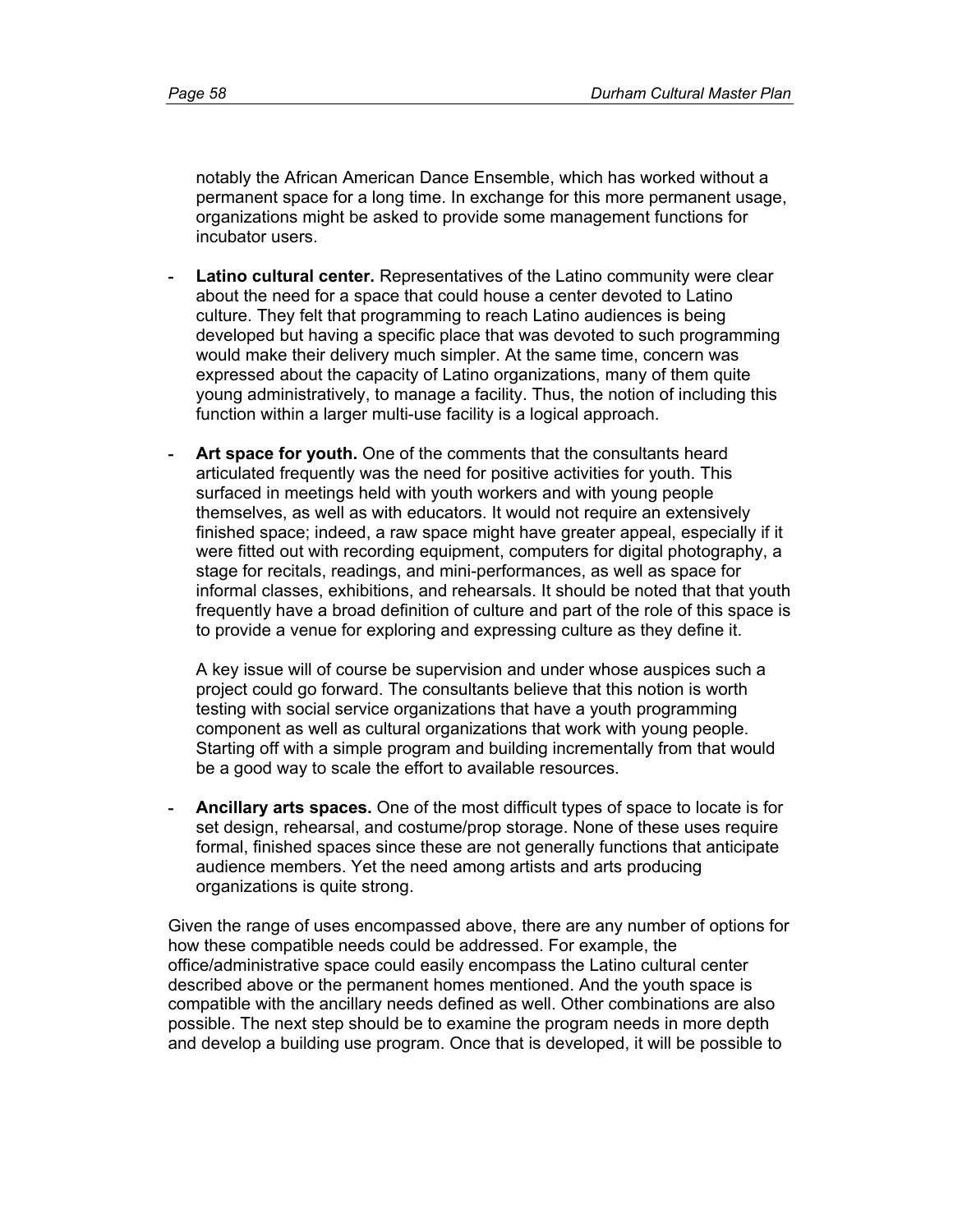determine whether the mix of usages match up with existing, available space with suitable renovations.

To move this initiative forward, it will be necessary to convene representatives of the involved groups to determine adequate space requirements. Working with the City and County's Planning Department, an interested local developer, or an outside consultant would be the best way to gather the necessary information.

| Priority: | Moderate                                                            |
|-----------|---------------------------------------------------------------------|
| Partners: | Cultural organizations and artists, City and County Planning        |
|           | Department, developers                                              |
| Cost:     | Planning assistance may be pro bono; if a fee is required, it might |
|           | range between \$15,000 and \$40,000                                 |

#### **GOAL 7: Community-wide Organizational Infrastructure**

Sustain and strengthen existing community-wide organizations that support the arts and cultural sector.

*The cultural master plan offers a "road map" by which the community can achieve its consensus vision of Durham's cultural future. One thing is clear from years of developing such plans: the best plans will gather dust unless one individual organization has primary responsibility for coordinating its implementation. Many players can provide "umbrella" services for arts and culture, in Durham including*  DAC, DCVB, the City's Office of Economic and Employment Development, and *DDI to name only the most prominent. Nevertheless, one entity must convene, facilitate, and serve as the rallying point for implementation.* 

*Because this question is so central to the success of the implementation of the plan, the Steering Committee co-chairs and the DCMP Executive Committee have engaged in discussions to resolve a series of complex administrative and funding issues. The purpose of this goal is to articulate the proposed strategy developed by those individuals and senior representatives of City and County government.* 

#### *Strategy 7.1*

*As an short-term measure, the County Commission and City Council should appoint a twelve person advisory board to oversee the implementation of this cultural master plan, as part of an inter-local agreement with the City of Durham.* 

While the implementation of the cultural master plan will be the work of all sectors of the Durham community, and many cultural and civic organizations will play leading roles in various aspects of implementation, it must fall to one organization or entity to serve in the primary role of coordinator and facilitator. Without this responsibility being assigned to a single entity, it is likely that some elements of the plan will move forward but that the bulk of the proposals will fall by the wayside.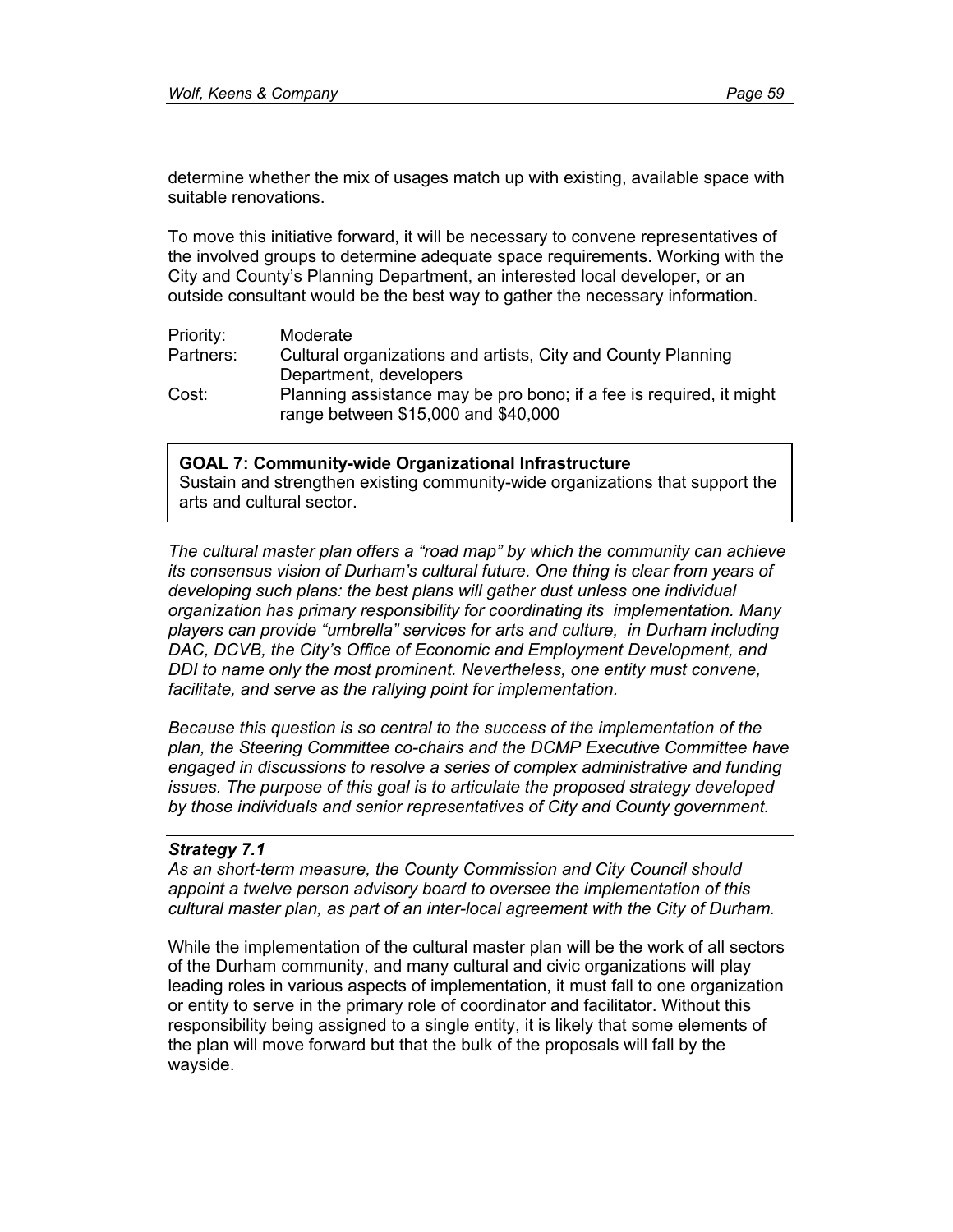An advisory board, to be an effective mechanism to oversee implementation, must have the following attributes:

- It must visibly engage both the public and private sectors in implementing the DCMP through the stewardship of an informed, committed, and empowered advisory board.
- It must use implementation funds effectively and efficiently to support necessary administration while providing maximum stimulus for community initiatives.
- It must provide the County government, as the initial primary funding agency, a mechanism for delegating responsible oversight of the implementation.
- It must coordinate with the leadership and goals of the City and the City Office of Economic and Employment Development (OEED) to maximize resources and coordination.
- It must provide time to test and assess the effectiveness of the proposed structure as a long-term strategy.

This proposal is for the first two years of implementation. During that time this structure will be evaluated by the advisory board and appropriate city management, which will either propose that the structure be renewed or be modified as appropriate.

The Implementation Advisory Board is proposed to have twelve members. Because of their extensive knowledge of and involvement with the creation of the DCMP, initial membership of the advisory board (with staggered terms) should be drawn from the DCMP Steering Committee and Executive Committee already appointed by the County Commissioners. Membership should be constituted to reflect the interests of the County, City, and private sectors.

The board will oversee and/or authorize the following functions:

- Confirm the appointment of the staff person, hired by the City.
- Review priorities and establish sequence of action from the Plan's initiatives.
- Approve a budget for the implementation administration and for regranting.
- Review grant applications for implementation funding from lead agencies and allocate funds. (A clear conflict of interest policy will be established to prevent members from voting on applications from agencies for which they are board or staff).
- Monitor progress of implementation.
- Assess effectiveness of this implementation structure.
- Assist City staff with personnel review as appropriate.
- Provide advocacy for public funding and private sector funding working to establish a long term dedicated revenue stream to implement the DCMP.
- Elect new members as current members' terms expire.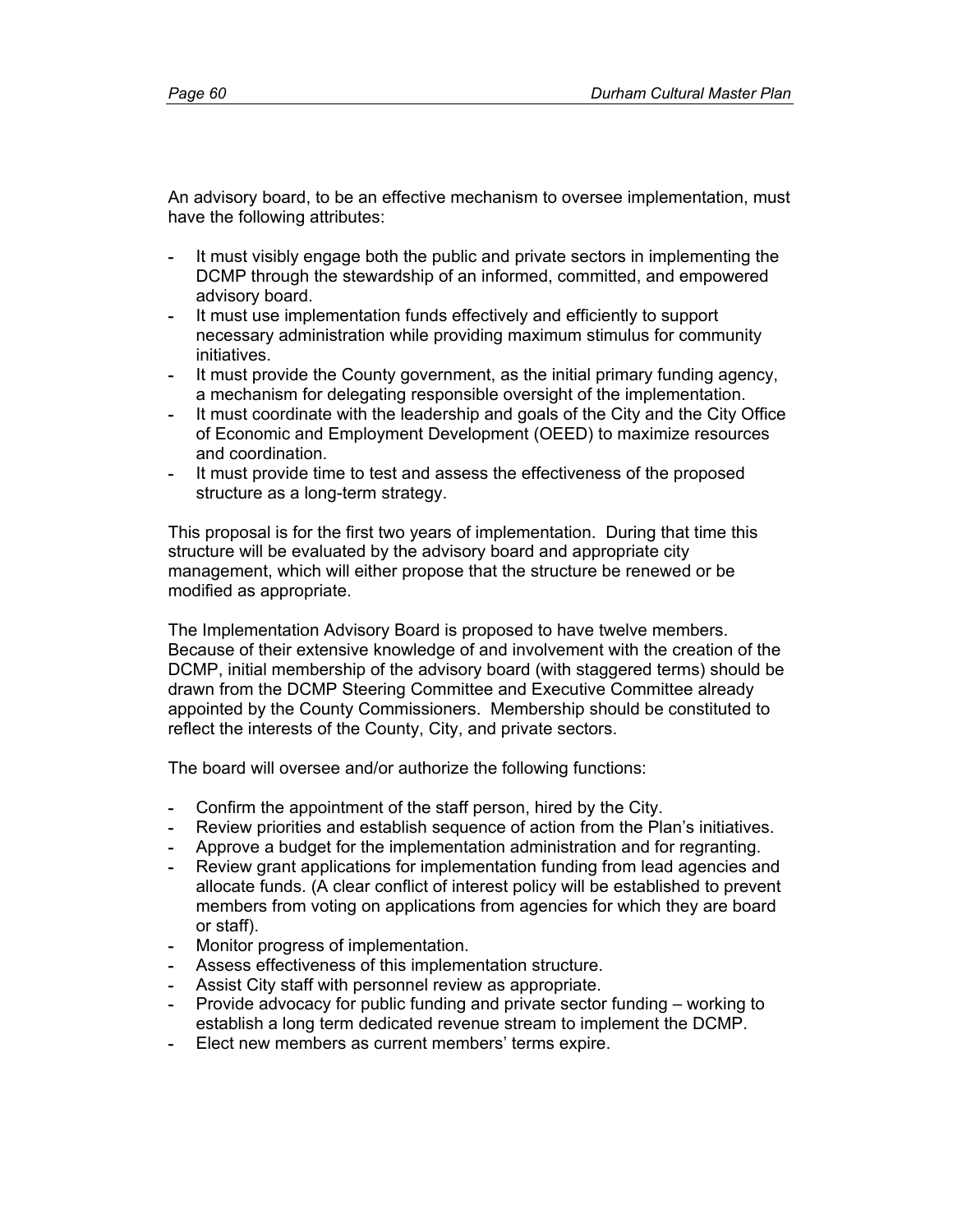| Priority: | Very high                               |
|-----------|-----------------------------------------|
| Partners: | County, City, other civic organizations |
| Cost:     | \$2,000 for administrative costs        |

#### *Strategy 7.2*

*The Implementation Advisory Board should be housed within the City of Durham, ideally in its Office of Economic and Employment Development, and full-time paid staff should be engaged by the City.* 

The first steps of implementation will require paid staff as well as the volunteer Advisory Board described above. After detailed discussions, it has been agreed that the staff/administration function be placed with the City in the City's Office of Economic and Employment Development. The intent of this structure is to visibly invest responsibility for the implementation of the DCMP in both the public *and* private sectors and optimize coordination between each sector's community development goals.

After detailed discussions, it is proposed that the administrative staff (at least one full-time professional) will be hired and paid by the City, using appropriate City pay classifications. The Advisory Board will participate in the hiring process and confirm the appointment of the individual selected. Staff will be located within the OEED. Staff will work closely with the Advisory Board and will focus solely on the work of implementing the DCMP. The location within a city department such as the OEED should allow that office and DCMP staff to be informed of and coordinate with appropriate initiatives. Staff responsibilities include:

- Provide ongoing public relations support and public "roll out" of the Plan (with support from advisory board)
- Identify, engage, convene, and coordinate community partners to undertake early initiatives in the DCMP
- Provide staff support for a grant process to allocate DCMP implementation funds to community agencies
- Provide regular progress reports to the advisory board
- Provide staff support for advisory board, advocacy efforts, coordinating and convening meetings and ongoing communications.

The research shows that the Durham cultural sector already provides nearly \$103 million in economic activity annually and is central to the economic development and revitalization of Durham. With the coordination of public and private resources and initiatives provided by the DCMP, the cultural sector can be an even more powerful force in our community's development. Locating the DCMP implementation in the City's OEED will not only be appropriate, but will generate a synergy that will amplify the impact of both current and future initiatives.

Priority: Very high Partners: City and County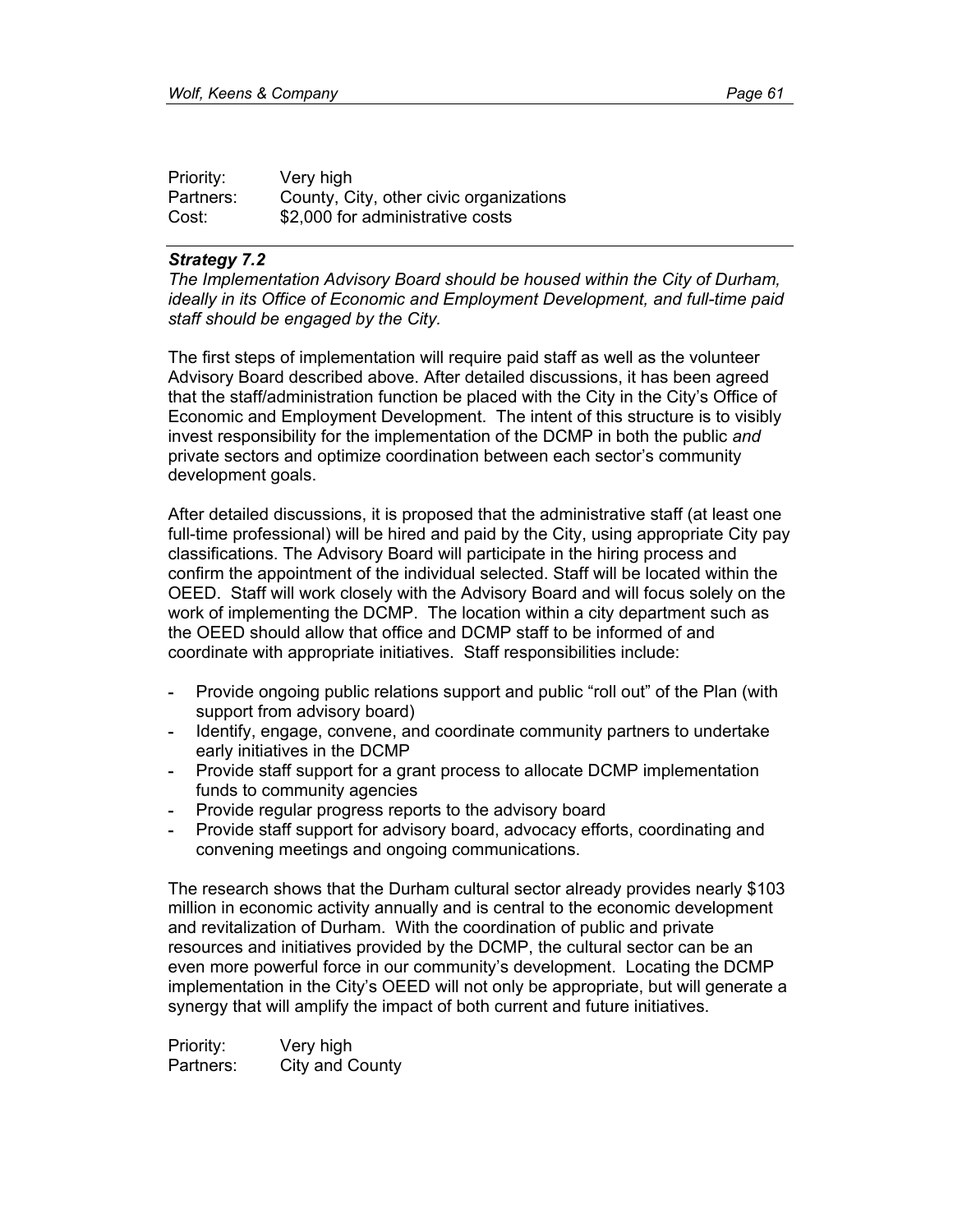## Cost: Budget provided after strategy 7.3

#### *Strategy 7.3*

*Use the County's allocation for DCMP implementation for grants to organizations based on initiatives in this plan and to cover the costs in the first two years of the DCMP Advisory Board and its staff.* 

The initial source of funding for the administrative functions described above and launching specific community initiatives outlined in the Plan will be provided by the \$500,000 which was collected through the occupancy tax, as provided in North Carolina. Legislature, Session 2001, House Bill 917. These occupancy tax funds would be transferred to the City through an inter-local agreement with the County.

Expenses for the administrative function will include the staff position, basic administrative costs, materials for advocacy and promotion of the plan, and grants to community agencies to launch some primary initiatives for the plan.

Beyond the first two years, a dedicated source of on-going funding will be required to support the implementation office, DCMP initiatives and the cultural sector. The DCMP outlines, in strategy 8.2 on page 66 of this report, a number of special tax strategies that have been implemented in other cities to provide funding for this kind of activity. The advisory board will recommend a dedicated funding strategy for Durham.

Most, if not all, of the actual initiatives outlined in the DCMP will be undertaken by community organizations and partnerships. Partial funding for these initiatives will be provided by the dedicated revenue. Additional funds may be secured or facilitated by the DCMP office working in conjunction with the advisory board and the lead community agencies. Some initiatives will generate earned revenue. The entire 15 year implementation of the plan will not be dependent on one revenue source, nor will all the revenues necessarily flow through the implementation office.

It is presently estimated that the budget for one full time project director for the two-year initial period will be approximately \$135,000, including some one-time expenses to establish the office. The DCMP project director position will likely require additional clerical support but the actual cost associated with that increase is difficult to calculate at this point*.* City departments typically have clerical staff that support multiple management positions. The full budget that determines what amount of the funds are set aside for initiatives and what are used to support publicity and advocacy will be developed by staff and the Advisory Board.

Priority: Very high Partners: City and County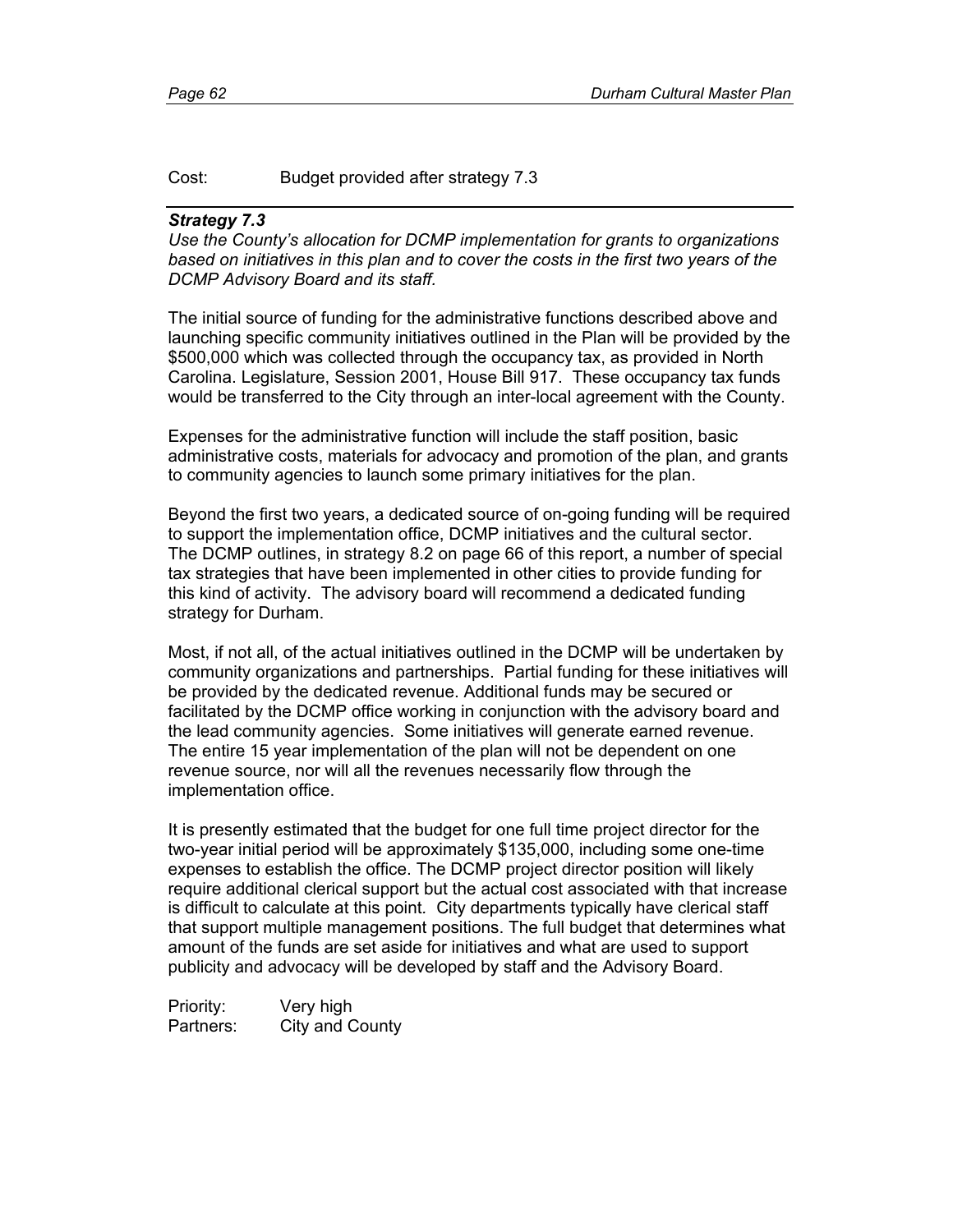Cost: Approximately \$135,000 for administrative costs with the balance of the \$500,000 going for seed money granted by the County in support of DCMP initiatives.

### *Strategy 7.4*

*Explore options for establishing a chapter of the Arts & Business Council in Durham.* 

There are a number of arts and culturally-oriented national service and advocacy organizations that provide services through local chapters. In particular, the Arts & Business Council Inc. works to "keep the arts in business" by promoting mutually beneficial partnerships between corporations and nonprofit cultural groups. The Council brings expertise, resources, and leadership talent from the business world to the arts community through local chapters of Business Volunteers for the Arts (BVA). Businesses benefit through meaningful volunteer opportunities for employees, improved access to arts resources, and the opportunity to be part of a community enhanced by the presence of a vibrant arts sector.

Working through the auspices of the local organizational sponsor, a BVA chapter can provide a range of valuable services for local nonprofit organizations, especially those smaller and culturally specific groups that are most in need of such assistance. Equally important, by engaging the business sector in a structured way, it lays the groundwork for important information sharing and advocacy work. Using such programs as an annual national arts leadership conference and local "business arts supporter of the year" awards, BVA engages and educates civic leaders in the value of arts and culture.

Among the key objectives of such a local chapter should be a focus on leadership training. While there are existing programs that have an arts and culture component, they would be well-served to be reviewed and strengthened. Such an initiative could build awareness among emerging civic leaders of the range of cultural assets in Durham and encourage more active involvement with cultural organizations.

| Priority: | Moderate                                                         |
|-----------|------------------------------------------------------------------|
| Partners: | Arts Council or other civic organization                         |
| Cost:     | Start-up costs likely to be in the range of \$15,000 - \$25,000. |
|           | Operating costs could be \$25,000-\$50,000 annually              |

#### *Strategy 7.5*

*Engage with the leadership of the cultural sectors of other Triangle communities to work toward regional approaches to common problems.* 

One of the challenges of developing a cultural master plan for Durham County is the geographic and market reality of where it is located – within a distinct region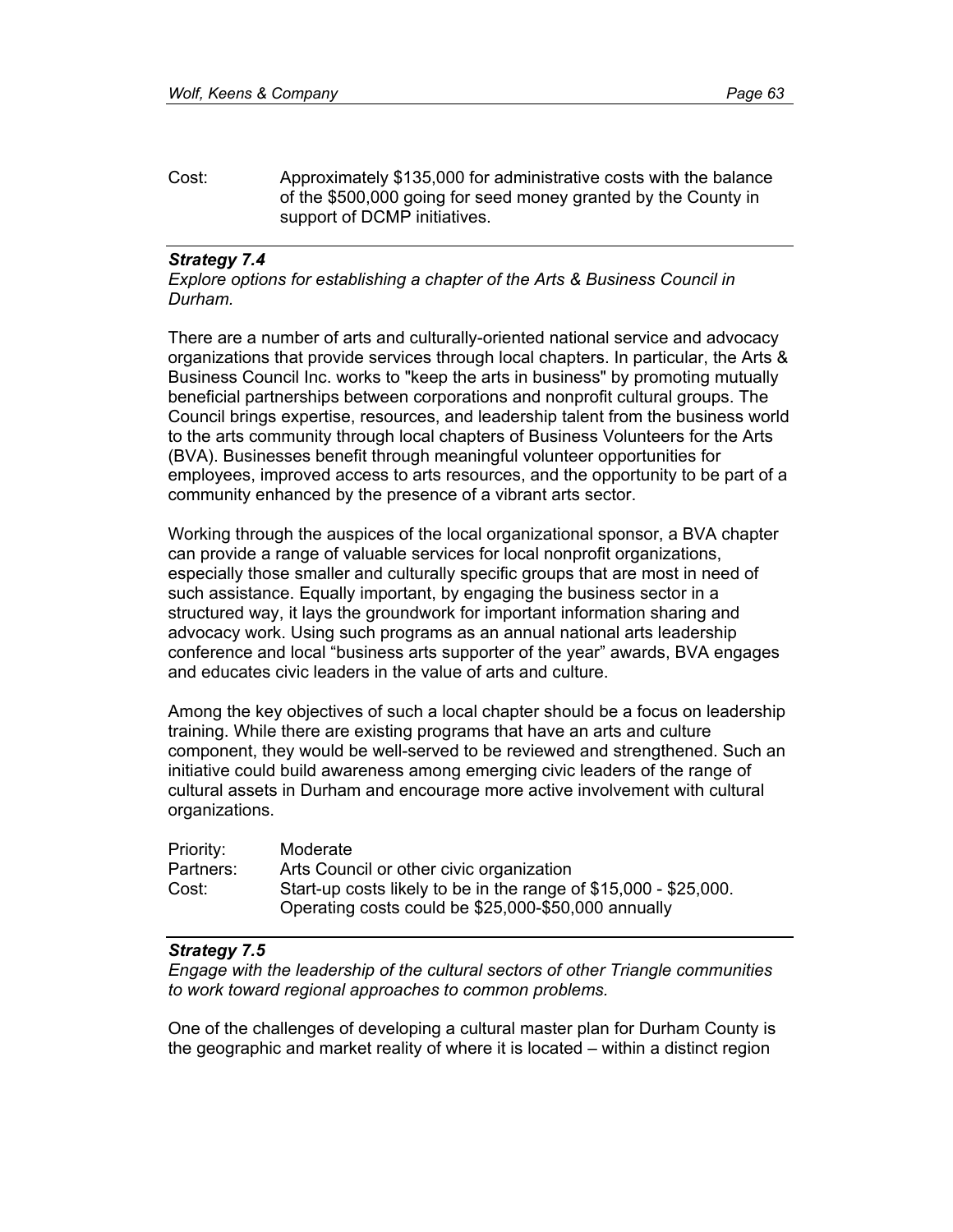that includes many municipalities and counties. While Durham itself has a vibrant and exciting cultural scene, there is much that goes on in other parts of the Triangle that contributes to the cultural vitality of the region. As a result, proposals that are designed to improve Durham's cultural scene must be made in this larger context.

It will serve Durham well to maintain strong relationships with cultural organizations, local arts agencies, and civic leaders in other Triangle communities. Keeping informed of plans in other communities can be helpful in setting priorities for implementation of Durham's cultural master plan.

Engaging the leadership of other Triangle communities need not be a complex or time consuming process. It could take the form of an informal gathering, held quarterly in different communities, to which representatives of cultural organizations, civic organizations, and local arts agencies are invited to share their latest programs and plans for the immediate future. While this might ultimately grow into a more structured initiative, that is not the intent of the proposal – simply keeping open communication is sufficient. Alternatively, options to develop an Arts & Business Council affiliate, proposed in Strategy 7.4 above, might be considered as a Triangle-wide initiative, given the scope and nature of the tasks that would fall to this entity, This would obviously involve a more complex structure and would not be possible without support from cultural supporters in other parts of the Region.

Priority: Moderate Partners: Triangle cultural organizations, local arts agencies, civic leaders Cost: Minimal, although some costs for staff time spread among participating Triangle region organizations

# **GOAL 8: Resources**

Build a stronger resource base for arts and culture in Durham in insure effective program delivery.

*Even a cursory review of this master planning document will indicate the need for additional resources for implementation. While there are many initiatives that can go forward with minimal expense, others require significant and on-going infusions of financial support. In looking to increase support for arts and culture, it helps to envision a three-legged stool. The legs are the public sector, the private sector, and the cultural organizations themselves. All three components are required in order to address the needs of the nonprofit arts and cultural sector.* 

*While some may argue that now is not the time to propose significant increases in spending, it is worth making two observations. First, when the economy is on a down-swing, planning for future growth is a wise course since implementation will*  likely be undertaken as the economic situation turns around. Second, the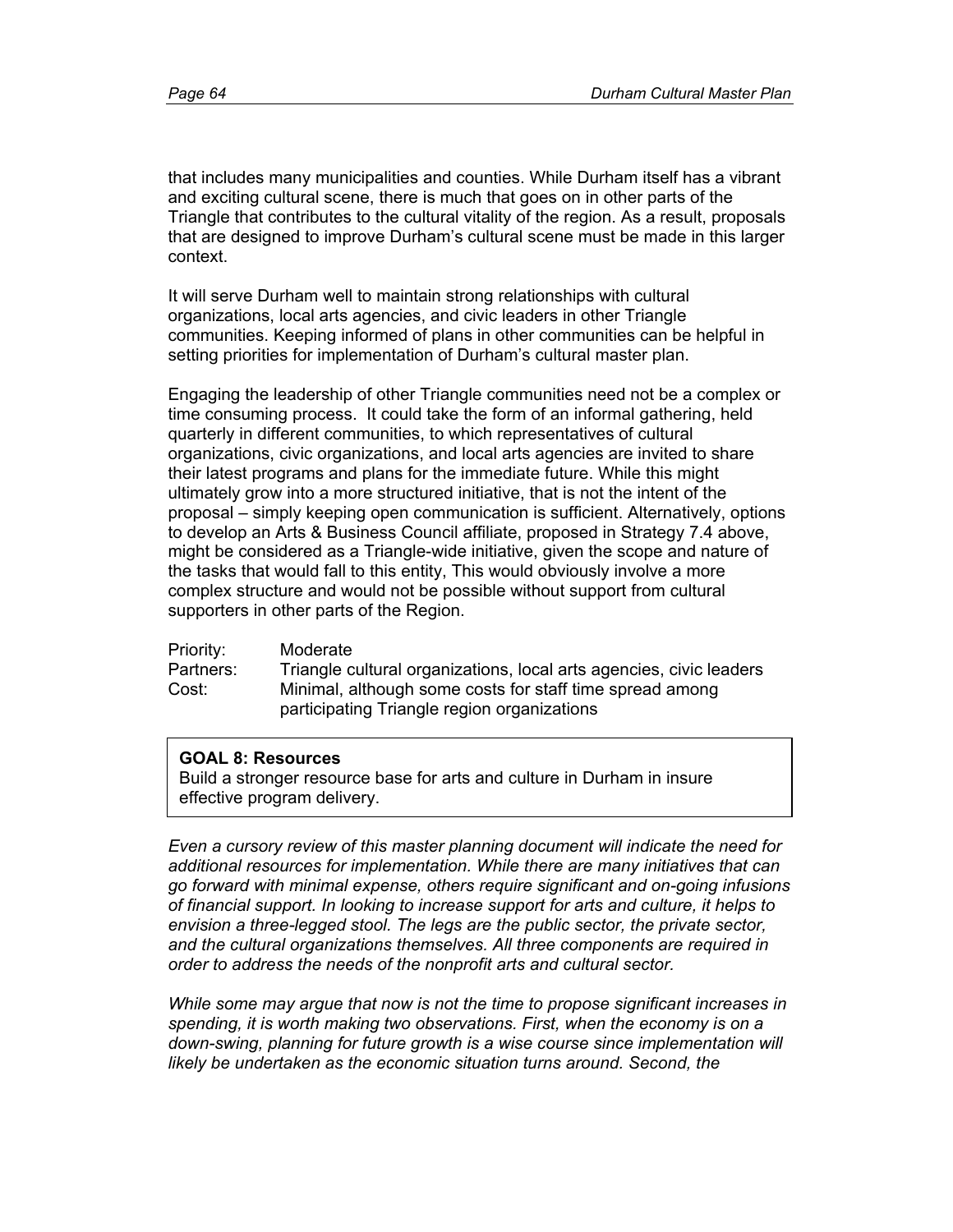*programmatic role that is being asked of the cultural sector (to support urban revitalization, enrich children's education, and enhance the quality of life in Durham) is substantial. From a public policy perspective, investment in the cultural sector is a sensible way to ensure that the expectations of Durham's residents – and the hopes of Downtown redevelopment – can be met.* 

#### *Strategy 8.1*

*Develop new and stronger earned revenue streams and coordinate expenses for cultural organizations through partnerships and collaborations.* 

A major thrust of this master plan has been proposing mechanisms that will help cultural organizations develop stronger collaborations and a more complete menu of shared services. The motive for this – along with operational efficiency – is to save money. Accomplishing more with a dollar is as good as saving money. Thus the emphasis on increasing organizations' earned income. At an aggregate of 54 percent, earned income levels in Durham compare favorably to other communities. Yet there still is room for improved revenue streams from ticket sales, fee-for-service arrangements, and new entrepreneurial ventures. Historically, aggregate earned income in most communities has usually topped out at 60 percent; but historical benchmarks are increasingly less reliable as the cultural sector adjusts to new realities. Working to increase earned income is, therefore, an important priority.

That said, it is fair to expect greater benefit from coordinating expenses in the shared services approach, since this has been less frequently employed in Durham's cultural sector. If cultural organizations can, for example, share an office suite with joint office equipment and shared administrative costs, the impact on their operating budgets could be significant. In Since many organizations have already reduced expenses beyond what is sustainable in the long term, cultural organizations will likely find that their operating costs remain the same, but they are able to accomplish more through increased efficiency or access to technical skills previously unavailable. Increasing capacity without increasing expenses is an important outcome as well.

Strategy 1.1 enumerates some of the types of services that might be developed as shared enterprises. With that as an initial guideline, it would be important to bring together cultural organizations to assess which services offer the greatest promise for cost savings *and* which ones can be most easily implemented. This component of the program ought to move forward as quickly as possible.

| Priority: | Very high                                   |
|-----------|---------------------------------------------|
| Partners: | Cultural organizations, DCMP Advisory Board |
| Cost:     | Minimal, encompassed in Strategy 1.1.       |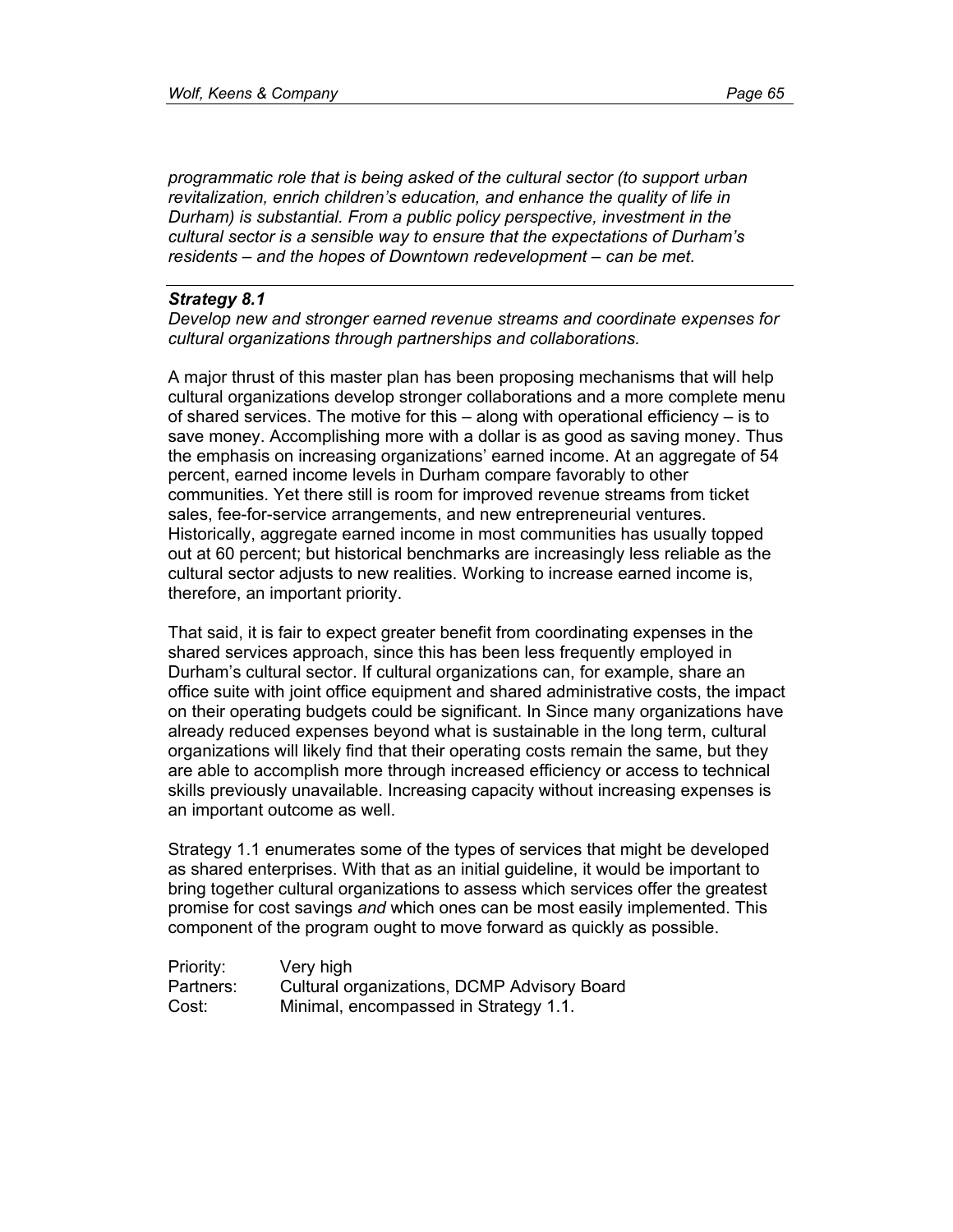## *Strategy 8.2*

*Strengthen funding from existing sources in the public sector while exploring options for dedicated revenue streams for arts and culture.* 

Both Durham City and County support arts and culture with significant resources. Through agreements between the two local governments, they provide support in a variety of forms to DAC, the Hayti Heritage Center, and the Museum of Life and Science as well as additional funding for regranting and some facility maintenance. Additionally, the City pays both the cost of facility maintenance of the Historic Carolina Theatre and an annual management fee to the Carolina Theatre of Durham, Inc., in order to execute rental activity for user groups. This support reflects an understanding of the role arts and culture plays in the economic, educational, and social life of the community. But this support is tenuous. For example, the current pool of grant money from the City is not tied to any legislation and is at the discretion of City Council in any given year. While funding levels have been informally pegged to County property tax levels in the past, there is no agreement on how that level is derived. And while there is no expectation that this funding would stop, the consequences of such an action on the cultural sector would be dire. Steps should be taken to formalize the arrangements.

Aside from securing existing funding, additional resources must be forthcoming if the City and County are to continue their forward-looking role in protecting and building their cultural assets. Indeed, according to the consultants' research, local public sector funding in other southeastern cities contributes almost 20 percent of total revenues while in Durham it is less than 10 percent.19 Looked at from a *per capita* perspective, in two other southeastern cities (Mobile and Birmingham), local public sector support averages \$14.98 with relatively low populations. In culturally active cities (Charlotte, Austin, and San Jose), it averages \$9.12. In Durham, it is only  $$5.95.<sup>20</sup>$ 

As a first step, discussions to formalize the system of determining the level of cultural funding should be undertaken. Indeed, consideration should be given to establishing a higher level of support, perhaps pegged to the property tax, since that reflects a broader base of residents and thus would be appropriate for funding cultural activities that support such critical community issues as diversity, education, social services, and youth. The role of arts and culture in these domains is as powerful as its connection to tourism or economic development.

The funding situation is complicated by a concern in the cultural community that existing taxes, generally collected from visitor-related sources, are only supporting

 $19$ 19 Cf., page 8 of *Chapter 1: Economic and Financial Analyses*, Technical Volume, Durham Cultural Master Plan

<sup>20</sup> Cf., page 8 of *Chapter 1: Economic and Financial Analyses*, Technical Volume, Durham Cultural Master Plan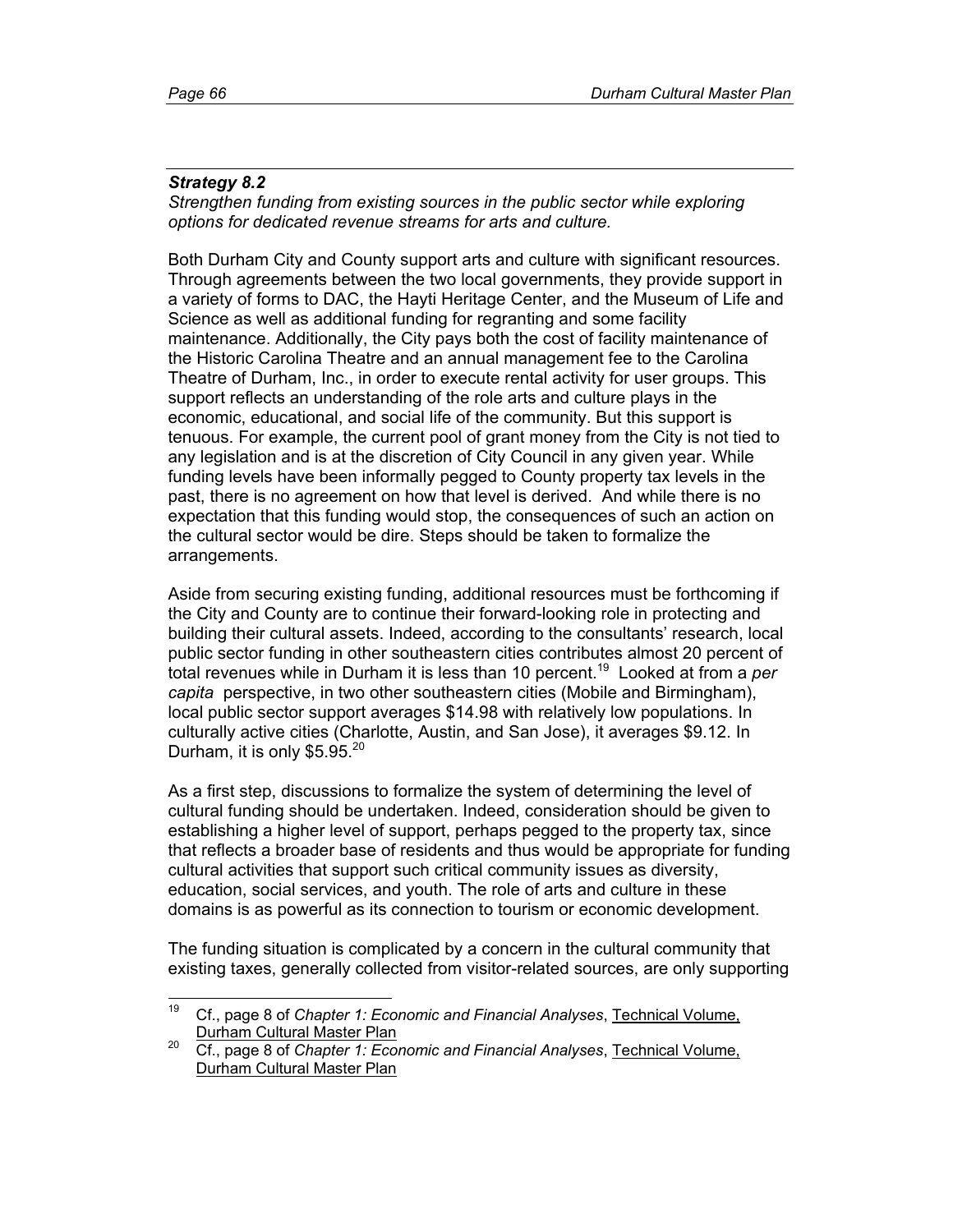tourism/visitor-related programs, venues, and initiatives. While those in the visitor industries would dispute this, the fact remains that substantial additional resources are needed to sustain the cultural sector. It is critical that a public sector funding source be identified to increase general operating support for arts and culture.

A proposed menu of visitor-related tax revenue sources, the result of a study undertaken under the aegis of DCVB, represents one approach to providing enhanced levels of marketing support for visitor-serving operations which can and should include a wide range of cultural organizations, activities, and events. The approach embodied in that proposal might be acceptable if it spelled out in more detail the amount of money devoted to the cultural sector operations and were distribution of those funds conducted by an entity that is familiar with the sector. $21$ Whatever approach is supported by the City and County must include some form of dedicated funding for arts and culture – and that must include operating support for cultural organizations.

Another possible funding source identified by the consultants is embodied in the discussion of the percent-for-art program in strategy 3.2 on page 36 of this report. In this arrangement, a set percentage of the City's and County's annual capital improvements budget, usually between one and two percent, would be designated to support public art, including arts and cultural events and programs. There is logic to using funds designed to build Durham's physical infrastructure to build Durham's cultural infrastructure and its ability to improve quality of life. While such a source is not typically employed for general operating support, a priority need for cultural organizations, it can certainly augment other funding mechanisms.

There are a range of other options that might be considered for cultural funding and some examples from other communities are described below. While these options have been used in specific ways in these communities, they all provide vehicles for general operating support for arts and cultural organizations, as well as other types of funding.

- **Admissions tax:** Broward County (Fort Lauderdale, Florida) adopted an ordinance that levied a ½ of 1% sales tax on admissions, CDs, tapes, and video rentals. Proceeds fund the County Cultural Affairs Council and \$45 million was raised in FY2000.
- **User fees:** The Tucson City Council adopted an ordinance to establish a \$1 surcharge on all greens fees at city golf courses to be set aside for youth programs. This raised \$400,000, of which \$50,000 went to arts and culture.
- **Real estate transfer tax:** Aspen's City Council passed a special 1/2 of 1% real estate transfer tax to renovate a cultural facility and support visual and

 $21$ Strategy 8.3, on page 67, addresses this issue of regranting public sector funds.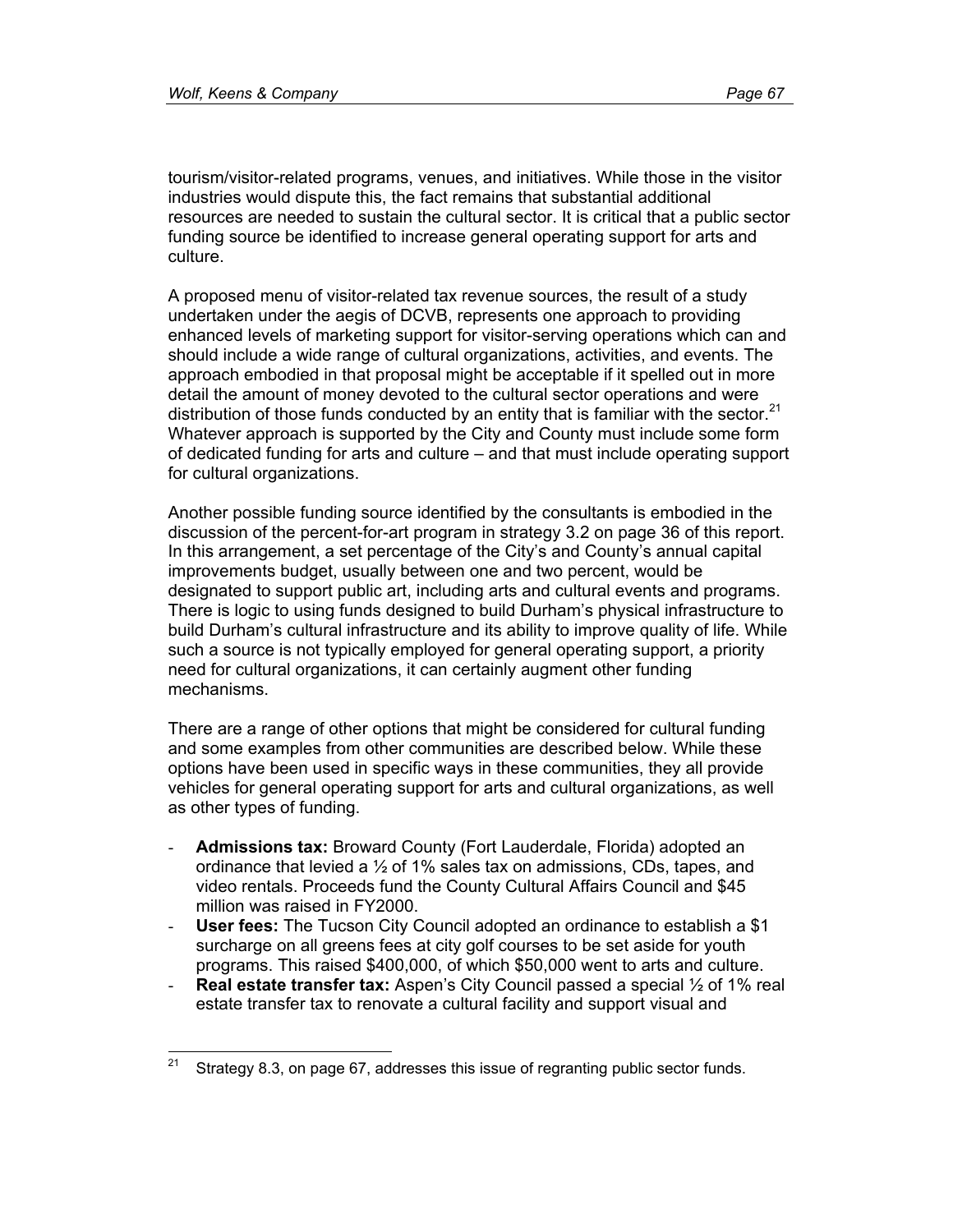performing arts groups. The tax requires re-approval after 20 years. In FY 2002, it raised over \$2 million.

- **Developer fees:** The Los Angeles City Council passed an Art Development Fee ordinance that requires developers (of projects over a specific valuation) to provide a calculated percentage of development costs for the arts through an on-site amenity (such as public art, art space, or cultural programming), an amenity within the project area, or a contribution of dollars to a city-wide cultural trust fund. The Arts Development Fee Trust total for FY01-02 was over \$500,000.

While the consultants believe there is merit in the percent-for-art approach and support the option of pegging City funding to levels of property tax, outlined above, they feel there is great value in reviewing the full range of potential mechanisms and engaging civic leaders, legislators and other elected officials, cultural sector leaders, and others in a comprehensive review of options in order to reach consensus on the best approach for Durham.

| Priority: | Very high                                                        |
|-----------|------------------------------------------------------------------|
| Partners: | Cultural organizations, civic and business leaders, DAC, elected |
|           | officials, DCMP Advisory Board                                   |
| Cost:     | Minimal                                                          |

### *Strategy 8.3*

*The DCMP Implementation Advisory Board should explore options to restructure, coordinate, and regrant City and County support for arts and culture.* 

The existing division of responsibility between City and County for cultural funding generally has the County supporting the Museum of Life and Science while the City supports DAC and the Hayti Heritage Center, and provides some additional funds for regranting. Additionally, the City pays both the cost of facility maintenance of the Historic Carolina Theatre and an annual management fee to the Carolina Theatre of Durham, Inc. These arrangements have worked successfully for many years. However, as local public sector funding increases, it may be wise to establish a more systematic and logical way to coordinate the distribution of those funds that reflects a set of priorities that grows out of this cultural master plan.

There are several issues that must be addressed:

- City and County cultural funding priorities should be aligned so that they support rather than compete with each other.
- A single set of grant program guidelines and applications should be considered that can be used by both City and County to simplify the application process for applicants.
- Specific grant programs should be established that reflect the priorities of the DCMP, for example stressing collaboration, partnerships, mentoring,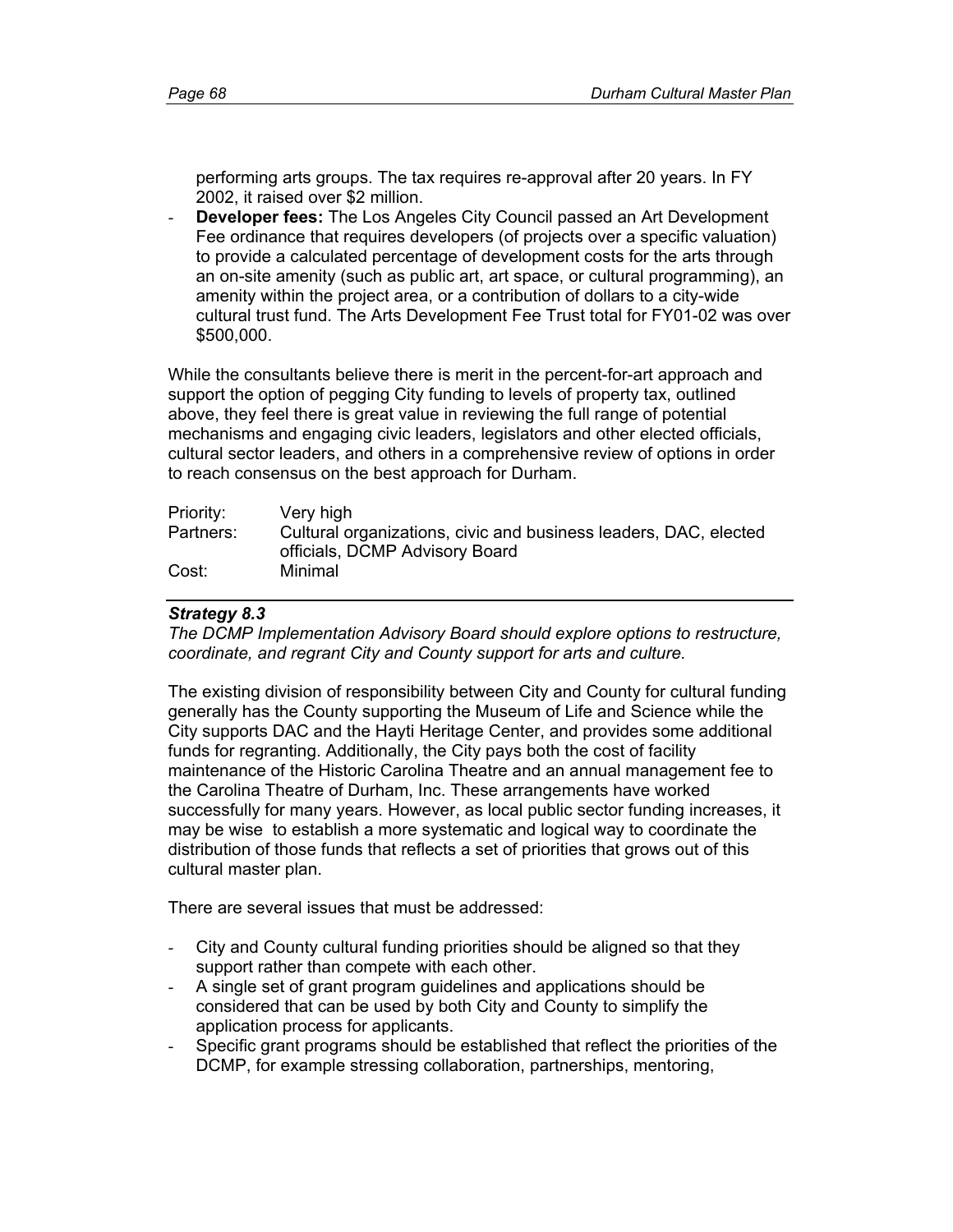neighborhood touring/outreach programming, and other innovative approaches to reaching broader audiences

- The actual mechanics of regranting public dollars should be performed consistently using panels with a mix of individuals knowledgeable about arts and cultural organizations and programs and representatives of the general public.
- Any changes to existing granting programs should be made with a minimum of impact on those cultural organizations that have been receiving major local public sector support.

One way to accomplish this is to establish, through an inter-local agreement, a joint City-County entity to oversee the regranting of local public sector funds. This body, which might be called the "City-County Cultural Authority," would be governed by a board, with members appointed by the City and County jointly, made up of representatives of the cultural sector, educators, civic and community leaders, and others. Its primary responsibility would be to oversee the regranting process. This would undoubtedly require a staff position to ensure that the process is conducted properly.

The newly-appointed DCMP Implementation Advisory Board should address this issue as soon as more pressing matters have been taken under consideration.

It should be noted that nothing in this strategy is meant to suggest that entities with private sources of funding for arts and culture would be required to participate in this system. For example, a foundation would not delegate the granting of its funds to this body; nor would DAC do so for funds that it raises from the community. While either of these entities might choose to allow this body to handle its regranting to arts and cultural groups, this mechanism is designed primarily to distribute public sector funds.

| Priority: | High                                                            |
|-----------|-----------------------------------------------------------------|
| Partners: | City and County government, cultural organizations, DCMP        |
|           | <b>Implementation Advisory Board</b>                            |
| Cost:     | Initially, \$15,000 for research and staff assistance; on-going |
|           | support would include staff position.                           |

### *Strategy 8.4*

*Develop a "round-up" funding program that allows residents to round up their tax and utility bills to support a special fund for arts and culture.* 

An innovative method of raising money that can be used both in public and private sectors is called "rounding up." In brief, customers of utilities are given the option to round their bill to the nearest dollar or five dollars and have that amount earmarked for support of specific projects. These devices are relatively new but several, including one in Oklahoma City and another in Cullman, Alabama, have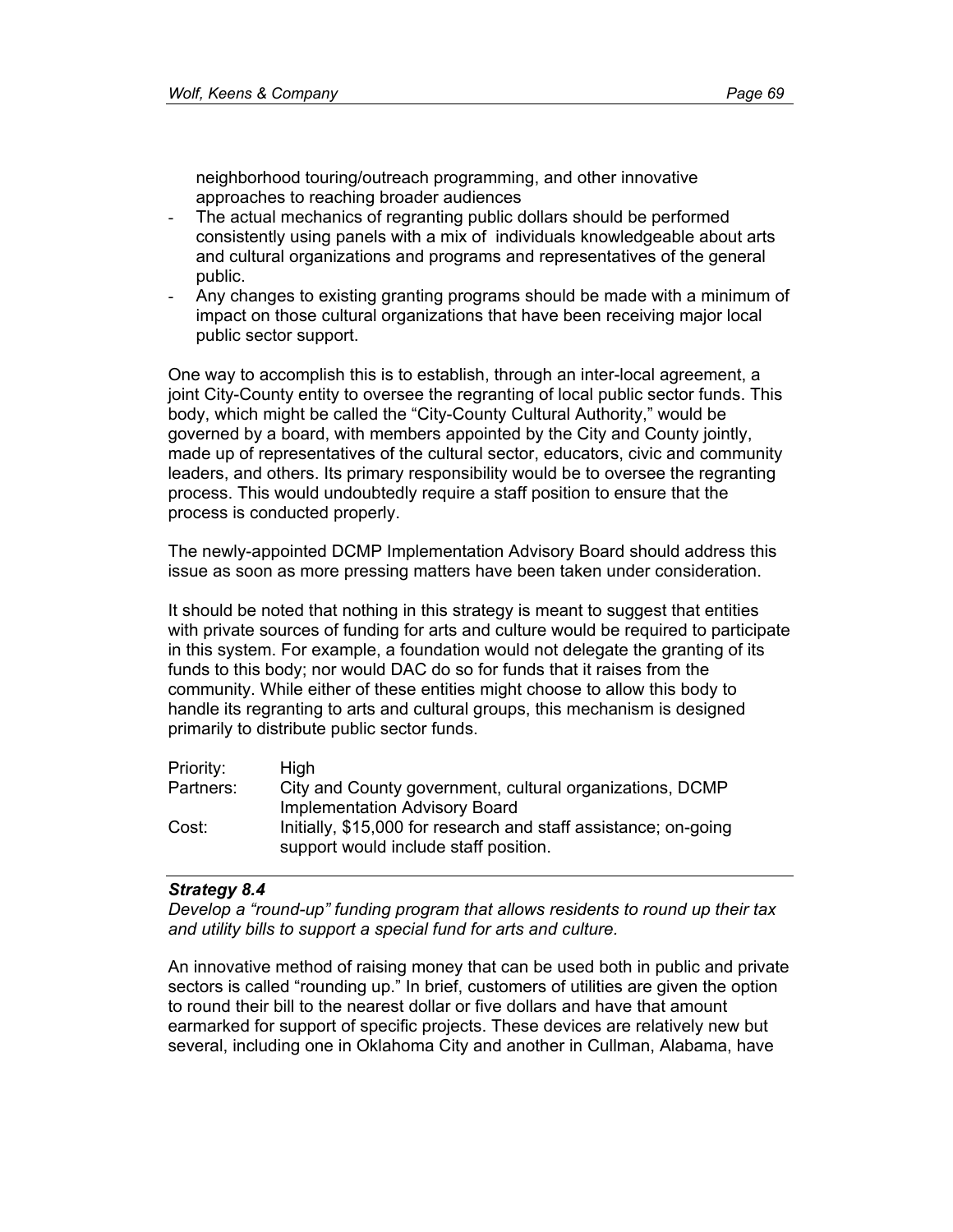raised funds for the arts, education, and environmental causes. In Oklahoma City, the water bill alone raised over \$25,000 in a single year.

Typically, local organizations are awarded all of the funds available and administrative costs are donated by the billing entity. In some cases, a separate volunteer board decides on allocations and no funds are expended for salaries or expenses.

Such a method is worthy of exploration. It could be applied to City utility bills (including water and sewer bills) or private sector invoices (including cable or telephone service). Bill payers should authorize their contribution to support the arts (with a specific programmatic area being identified – for example, youth programs) and funds should be distributed using the regranting mechanism described in the above strategy to avoid duplication of effort.

| Priority: | Moderate                                             |
|-----------|------------------------------------------------------|
| Partners: | City, appropriate businesses, cultural organizations |
| Cost:     | \$5,000 for one-time setup expenses                  |

## *Strategy 8.5*

*Broaden the base of individual, corporate, and foundation donors.* 

The private sector's role in supporting arts and culture is critical and overall (including corporate, foundation, and individual giving) it represents 22 percent of total aggregate revenues in the cultural sector. However, it is fair to say that corporate support in Durham is at the low end of the spectrum, compared with communities in which the consultants have done similar research. In these communities, corporate support ranges from 4.5 to 14.3 percent of aggregate revenues; in Durham, it is  $5.3$  percent.<sup>22</sup>

As pointed out in the findings section, private sector fund-raising for Durham cultural organizations is particularly difficult. There are few corporate headquarters in Durham, many Durham-based employees do not live in Durham, and some corporations are not aware of the role Durham plays in the region's cultural life. From the perspective of cultural organizations, there are some additional explanations for the difficulty of private sector fund-raising, each of which provide a part of the answer:

**-** Private sector donors have been approached for support using a relatively narrow definition of arts and culture. Thus those donors who might find reason to support community-oriented initiatives have not seen arts and culture as a vehicle for that interest.

<sup>22</sup> 22 Cf., page 8 of *Chapter 1: Financial and Economic and Financial Analyses*, Technical Volume, Durham Cultural Master Plan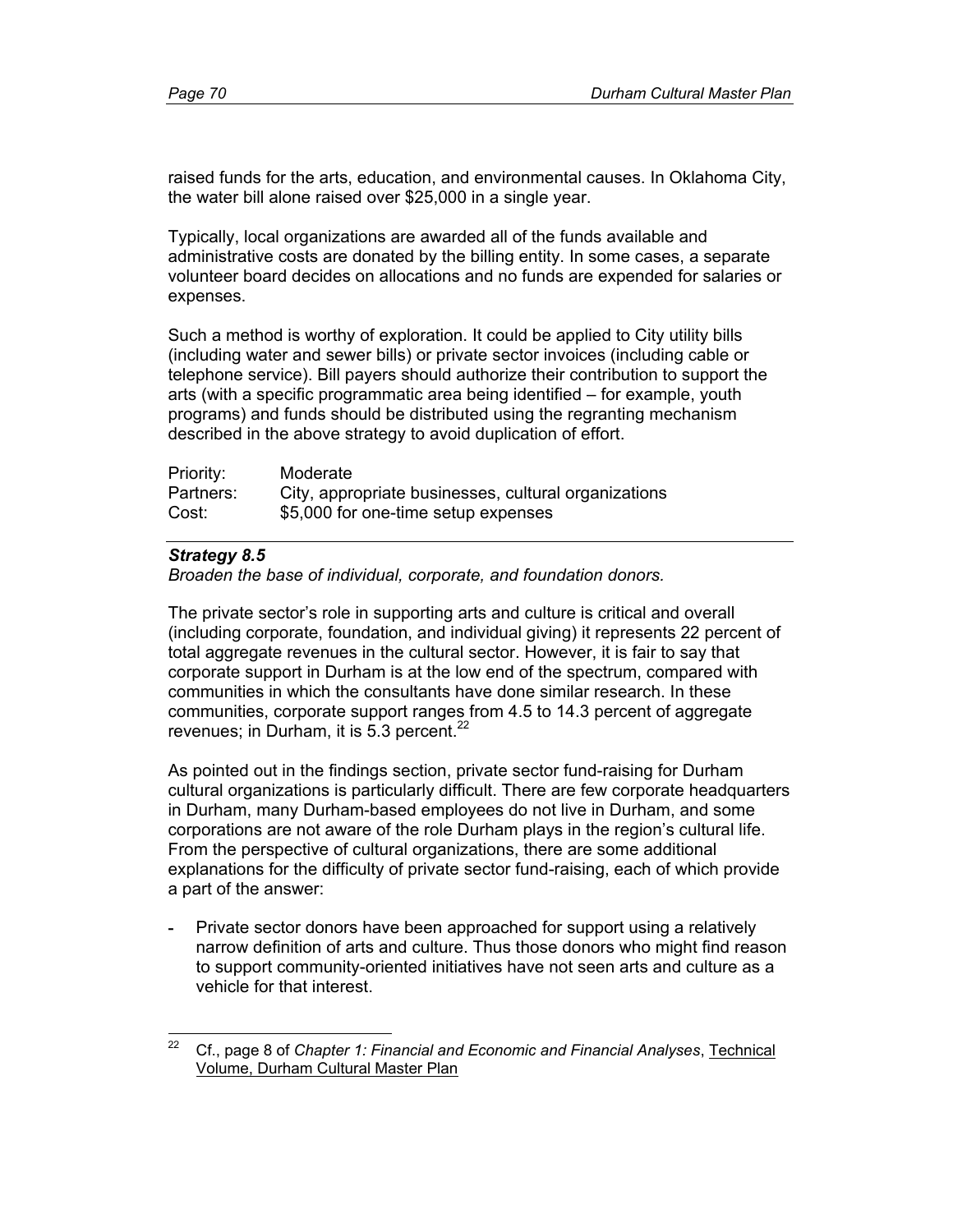- Corporate donors tend to think as much from a marketing perspective as they do a philanthropic perspective when considering support for arts and culture. They are more likely to expect a quid pro quo for their contribution.
- Cultural organizations have limited capacity in the area of fund-raising. According to the consultants' research, most organizations do not have dedicated development staff and systems for tracking potential donors are often rudimentary.
- The Arts Council's annual fund drive, which provides funds to regrant to other cultural organizations, has raised less money in the years covered by the research for this project.

This is not to say that private giving cannot be increased, but rather to acknowledge the challenges. Indeed, each of these partial explanations offers a part of the solution. First and foremost, as emphasized throughout this report, the capacity building initiatives embodied in strategy 1.2 must be implemented on a priority basis. Skill building programs in all aspects of fund raising are a critical priority, and building the fund-raising capacity of cultural organizations must be a top priority.

The nature of the appeal to funders must be updated as well. The donors that have a passion for a particular art form have, in all probability, been identified already. The sector where there is greatest likelihood of increase is among those who are less passionate about the arts but who can see how using arts and culture can further other community priorities. By painting the picture of the arts and cultural sector as a community resource that reflects the unique history, heritage, and culture of Durham, it may be possible to tap funders who might otherwise have little interest in arts and culture.

The Arts Council's annual fund drive has over the years served an important role in raising money for Durham's cultural groups. As those groups grow and mature, they are likely to develop skills themselves and the need for a united fund drive may become less pressing. Considering the priorities of the Arts Council and the needs of cultural organizations, it would be wise to track this program over the next few years to see whether it is cost effective – for the Arts Council and for the cultural sector – to continue it.

In a broader sense, given the challenges articulated above, the consultants see private sector fund-raising as a longer-term cultivation process. While it is unquestionably worth the effort, it may take years for the fruits to be appreciated. As the DCMP is implemented, many of its initiatives will raise the visibility of the cultural sector. As cultural organizations get more sophisticated about approaching corporate and individual funders, that increased visibility will play an important role in securing new donations. As the story of the excitement of Durham's cultural scene spreads locally and regionally, the prospect of increased support from the private sector will become a reality.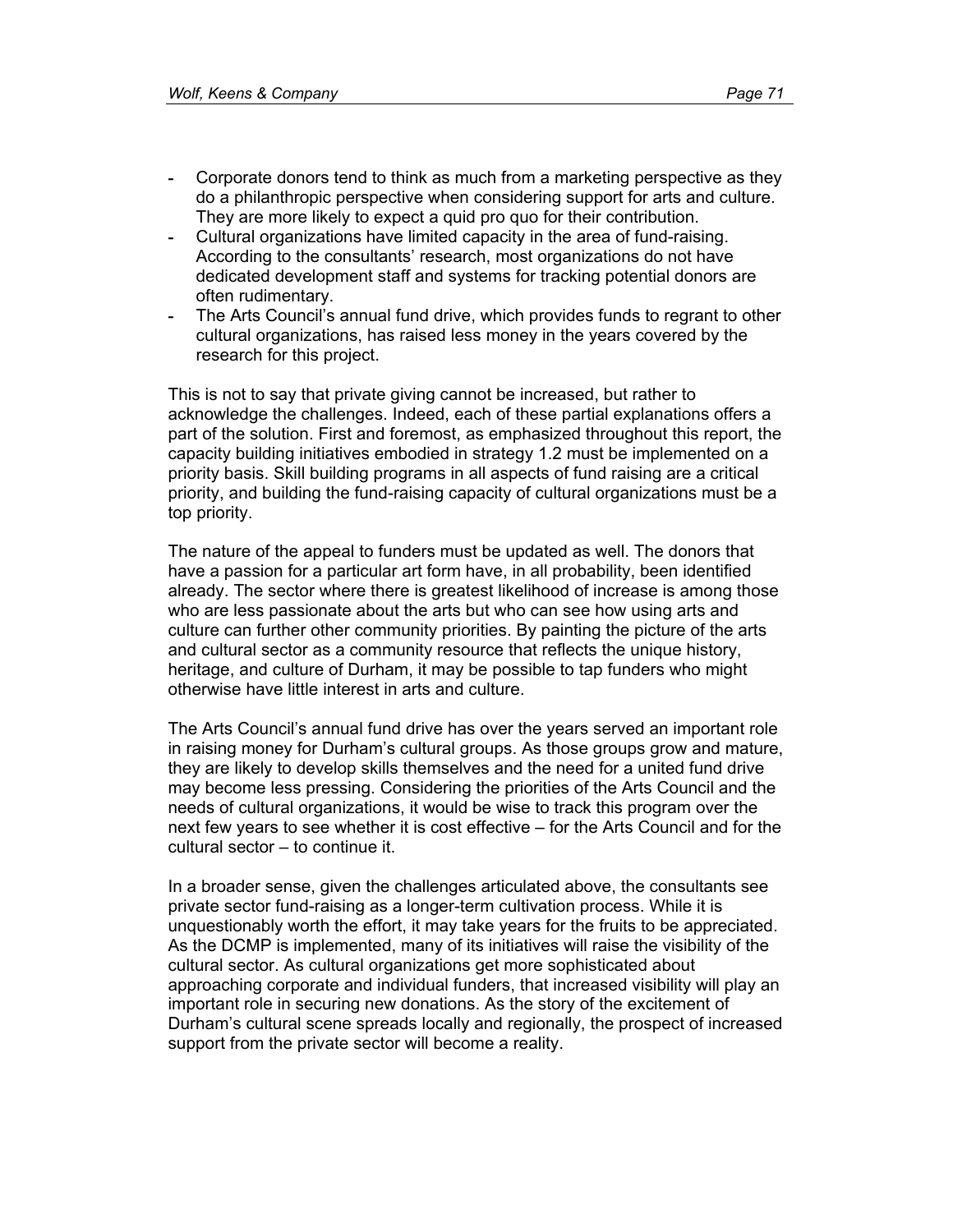That said, it may be possible to "jump-start" this process by using approaches that are designed to leverage existing public and private sector funding. For example, it may be possible to use the City and County's new investments in arts and culture as "challenges" to foundations or corporations to increase their funding. Existing strong corporate supporters may be willing to allocate an increase in contribution level to a challenge grant to be matched by other new corporate or foundation support.

| Priority: | High                     |
|-----------|--------------------------|
| Partners: | Cultural organizations   |
| Cost:     | Subsumed in strategy 1.2 |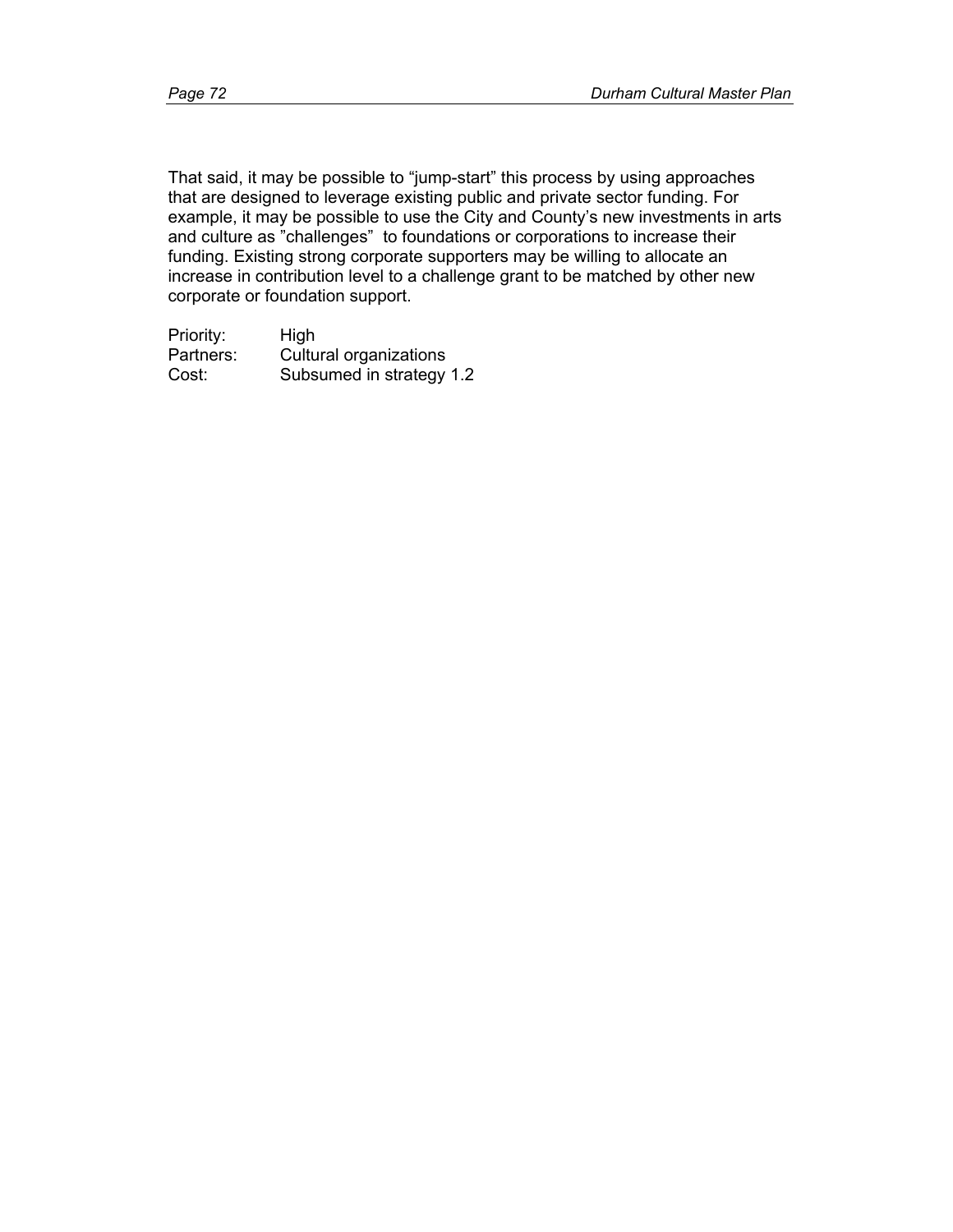# **Part IV Next Steps: Implementation**

## *Developing the Final Planning Document*

This document represents the culmination of a comprehensive planning process in Durham that has engaged virtually every sector of the community and literally hundreds of people. The list of participants included as Part V of this report provides impressive proof of the inclusive nature of the process. A review of the web site designed for the project will show the evolution of the goals and strategies of the plan as they developed over the months.

While the goals and many of the strategies grow almost directly out of the many meetings and interviews conducted by the consultants, as well as their research, it is important that the vision, goals, and strategies of this report are consistent with the views of the members of the Steering Committee and other engaged residents. In order to make sure this is the case, a meeting of the Steering Committee and an open, community meeting were held in mid-February. All members of the Steering Committee received an earlier draft of this report in advance of that session. Other participants received a lengthy Executive Summary of the report.

Steering Committee members also received a "consent calendar" on which were listed all the goals and strategies. In advance of the Steering Committee session, the members carefully reviewed the report. For each goal and strategy, members indicated on the consent calendar form whether they "agreed" with, "disagreed" with, or wished to "discuss" each one. Those goals and strategies that received a two-thirds majority of "agrees" were moved to the consent calendar; those that did not were added to the agenda for discussion during the retreat. This allowed the session to be structured so that the greatest time was devoted to those issues where there was the least consensus.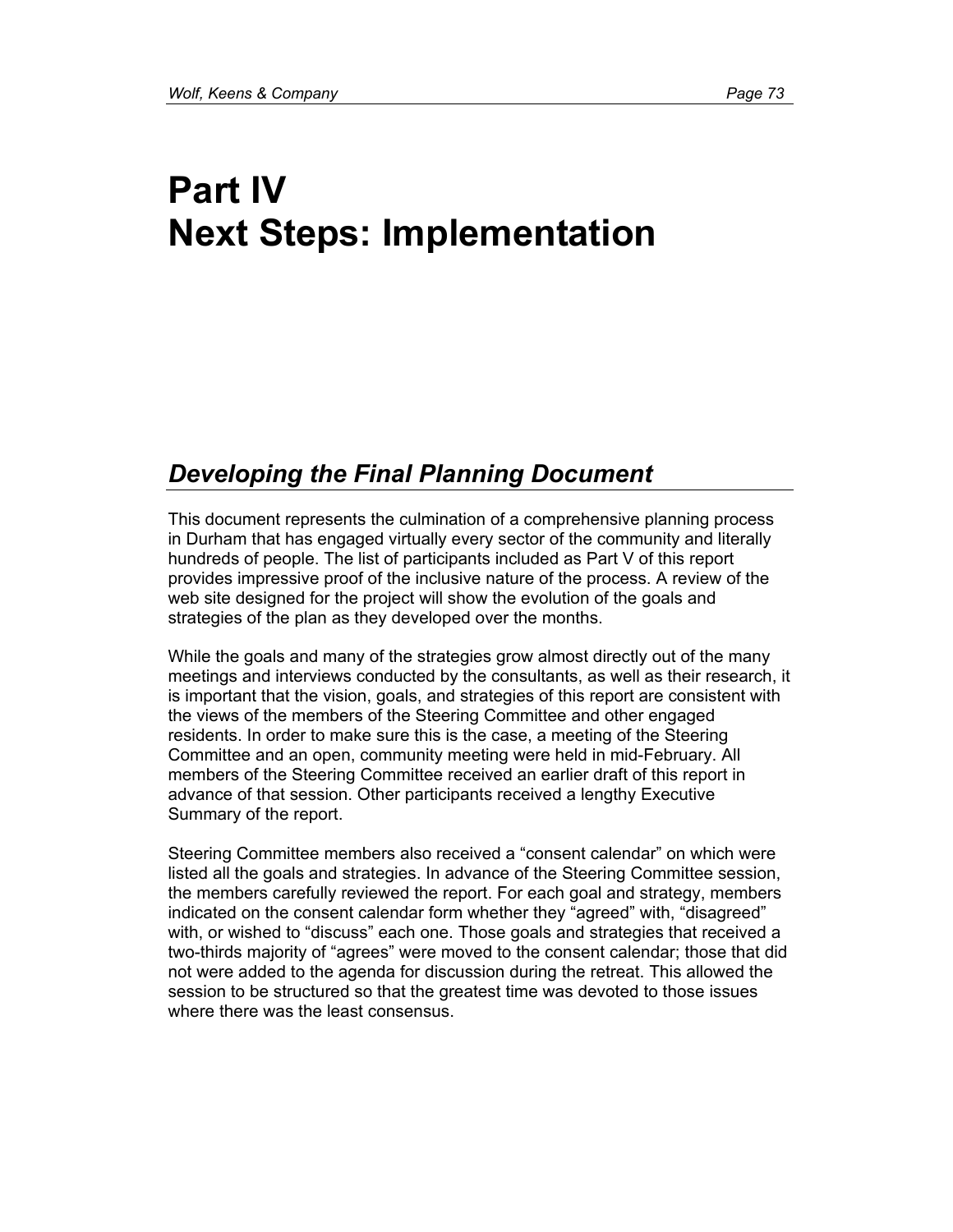Once the discussion at the Steering Committee meeting was complete, the body voted to approve the planning document in concept and authorized the Executive Committee of the Steering Committee to approve revisions based on the retreat session. It is important to note that acceptance in this case means that the report, as revised, accurately reflects the priorities as understood by Steering Committee members. It does *not* mean that everyone agrees with every single strategy; rather it suggests that this document, as revised, will serve as the road map for planning the future of cultural development in Durham County.

As mentioned early in the report, the DCMP Co-chairs, in consultation with the Executive Committee, negotiated the initial implementation steps with senior County and City officials. The substance of those negotiations are embodied in this report, primarily in discussion of administrative infrastructure, beginning on page 59.

#### *Sharing the Plan Contents*

With the Steering Committee review complete and a revised document in hand, the emphasis of the process shifts from planning to implementation. While the bulk of the work assigned to the Steering Committee will have been completed, it would be wise to retain the Executive Committee to assist in the remaining tasks. There are several tasks that relate to sharing the contents of the Cultural Master Plan:

- Officially presenting the Plan to the County Commission as the key funder of the process
- Presenting the Plan to City officials, since the City will play such a key role in implementation
- Describing relevant aspects of the Plan to the range of potential partners suggested in the document
- Sharing the Plan's vision, goals, and strategies with all those individuals who have been involved in the process, including representatives of the cultural sector, civic and business leaders, educators, and others.

The planning document is quite lengthy, especially when the Technical Volume is added in. It is important to develop additional materials so that the details of the Plan can be disseminated throughout the County in a more readily accessible form. Serious consideration should be given to the meeting formats that should be used for the "unveiling." In some communities, this has been a formal presentation to the appropriate electoral body; in others, it has been done as part of a community foundation or chamber of commerce session; in yet others, it has been conceived as a community celebration. The Executive Committee should consider options for this series of presentations.